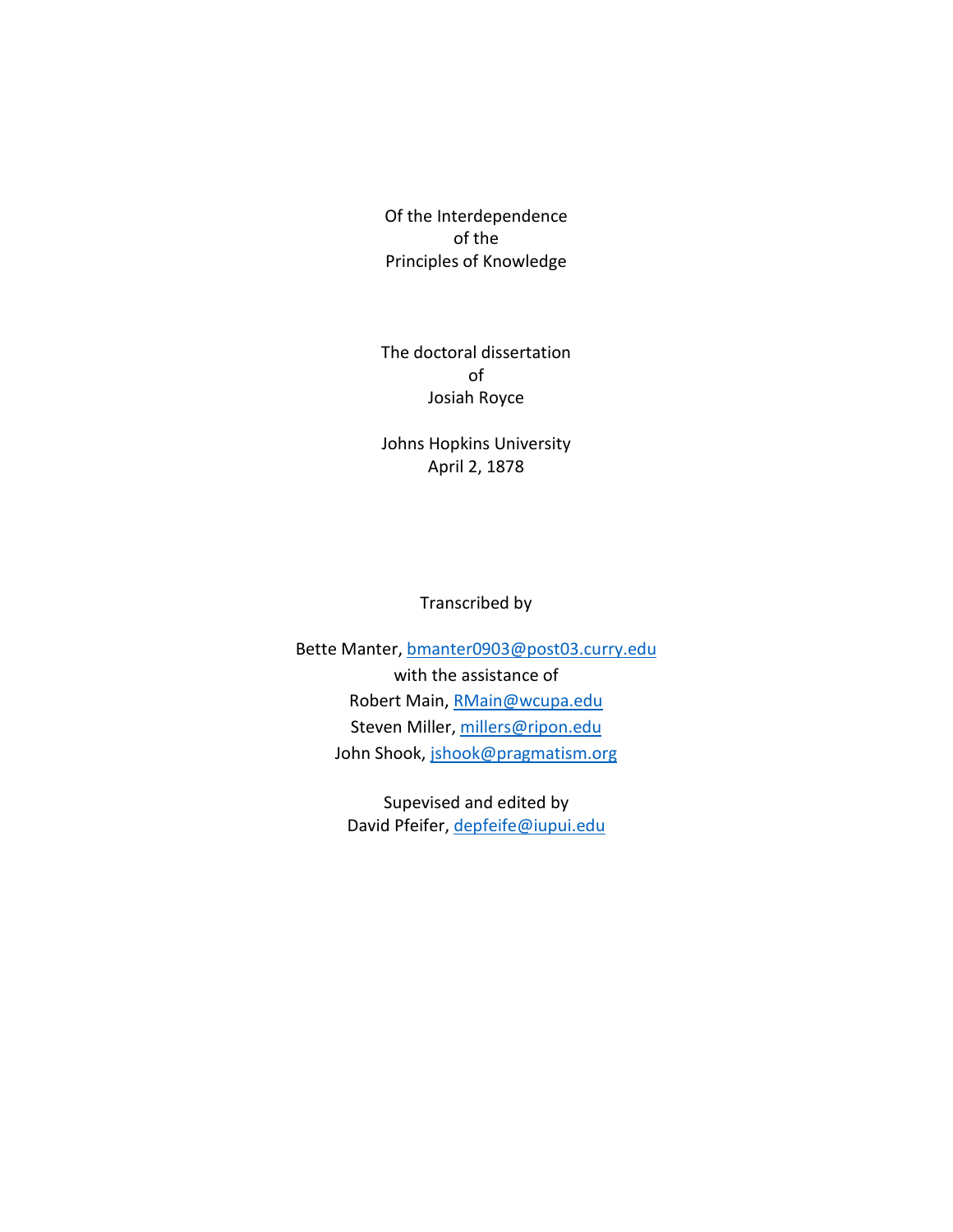## **Introduction to the Transcription**

Johns Hopkins University opened its doors in 1876 as the United States' first research university and first university offering the Ph.D. In 1878, four students received the Ph.D., among them was Josiah Royce (1866-1916), who was the first to receive the Ph.D. in philosophy in the United States. (John Dewey received his Ph.D. from Johns Hopkins in 1884.) In 1878, dissertations were handwritten. Royce's 331 page dissertation remained in his possession after he received his degree. His wife, Katherine Head Royce, on February 2, 1923, donated the dissertation to The Johns Hopkins University. The Johns Hopkins University Archives kindly provided the Royce Edition with a pdf version of the manuscript.

This typescript transcription of the dissertation attempts to maintain as much of the manuscript and its format as possible. The underling of words, whether a single or a double line, was done by Royce. Some of the headings and text are in red ink. The red has been preserved. Left margin headings have not been preserved in the transcription to keep the text running consecutively. (In the nineteenth century marginal heading were used, because indexing was not readily done. This pdf transcription is searchable.) Page numbers of the manuscript are within forward slashes (/ /); they are in red in the manuscript, but are black in the transcription to prevent the distraction of the red in the middle of sentences and paragraphs. The object with this transcription is to provide a clean text that can be read. The text is double-spaced for ease in reading. What follows is the best version we have completed. Some words and pages in the pdf manuscript are difficult to read. These words and pages are transcribed with our best guesses.

The German and French terms, phrases, and sentences are translated. While the translations are straightforward, some subtilities of nineteenth century logical terminology may be lost. We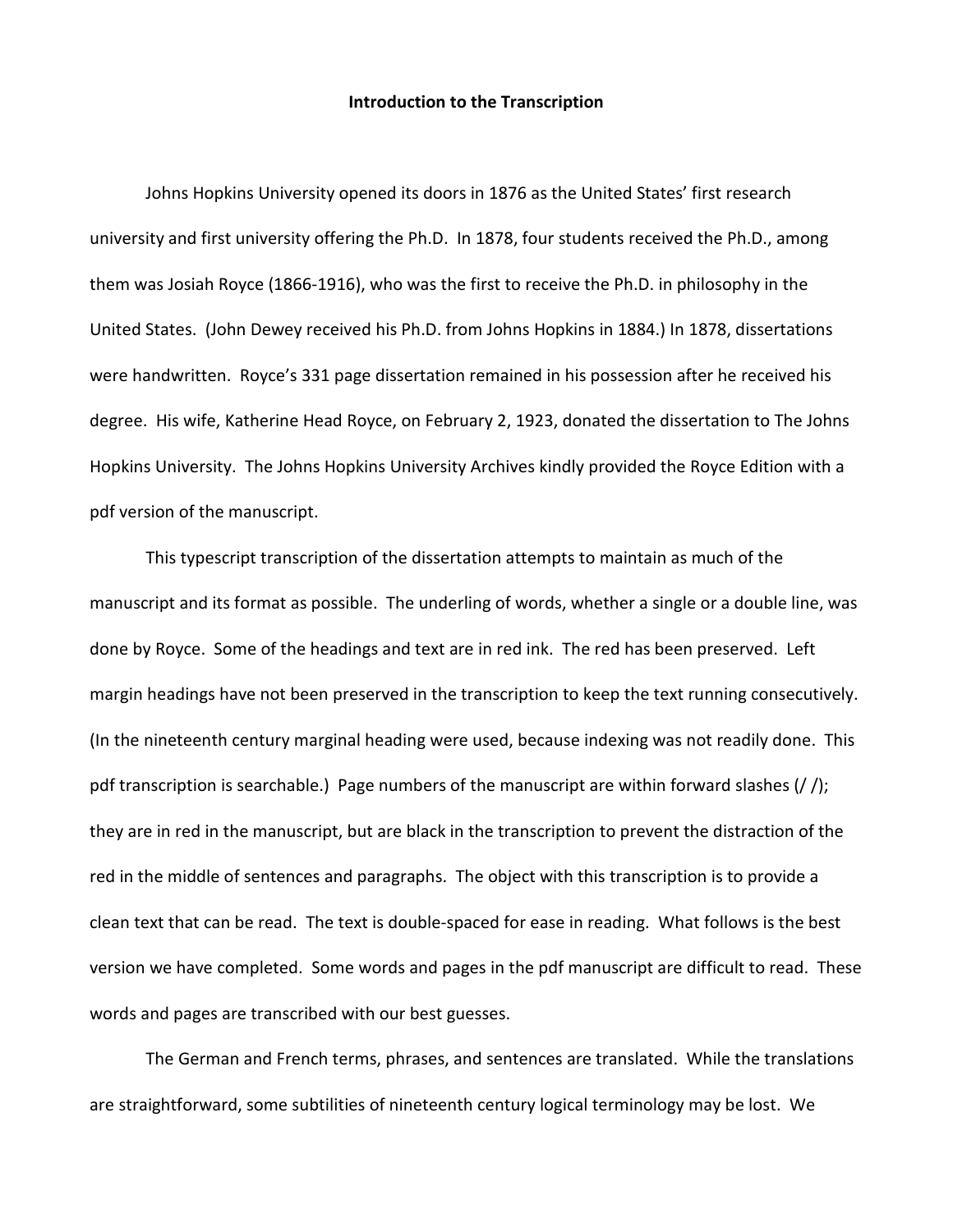welcome corrections. The one Greek sentence has been translated. Again, someone familiar Aristotlean logic might suggest a correction. However, the intention of Royce is clear in these translations.

The various authors to which Royce referred are presented with their full names and dates.

Corrections and suggestions are welcomed. Send them to the Royce Edition email address:

[roycece@iupui.edu.](mailto:roycece@iupui.edu)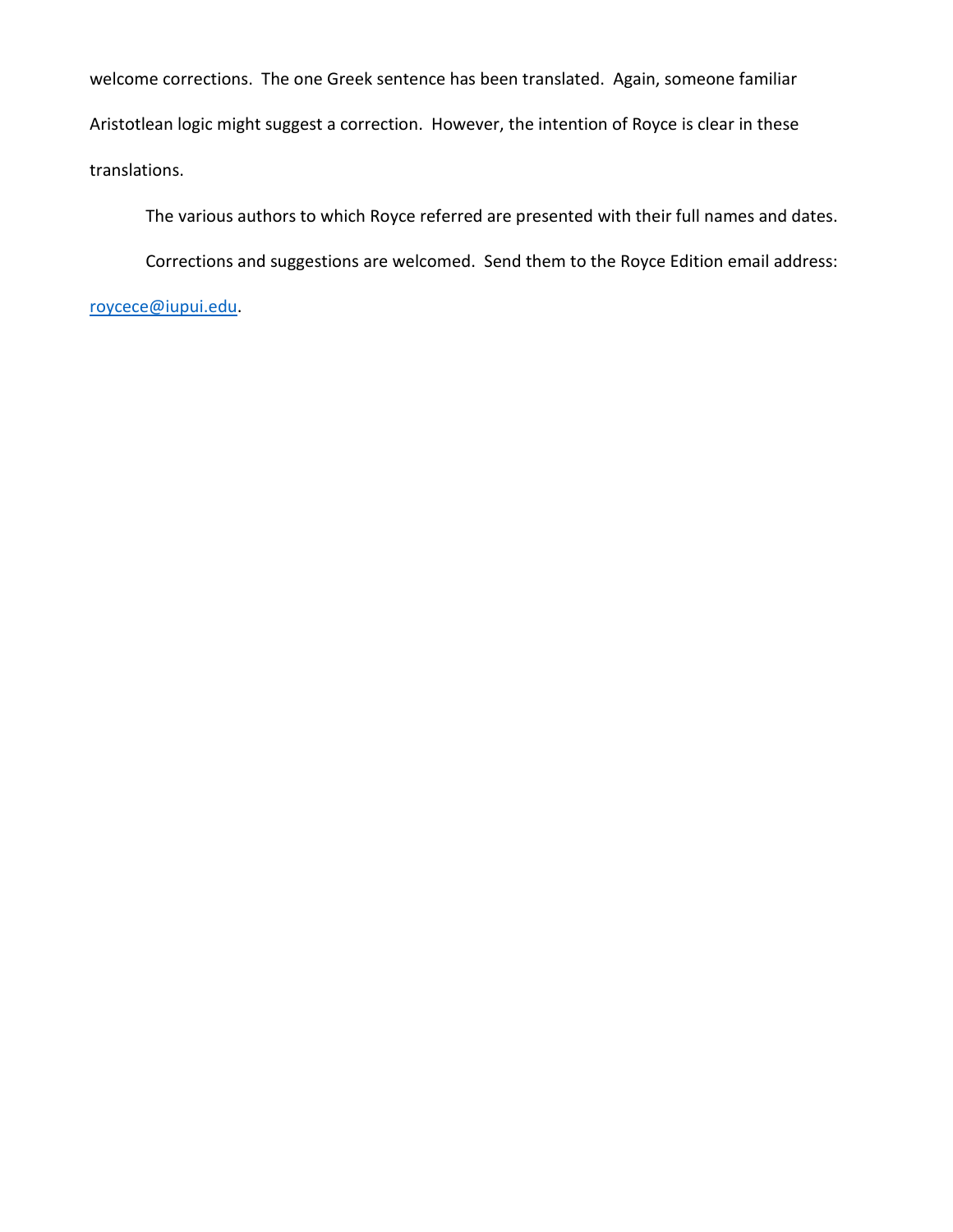# Of the Interdependence of the Principles of Knowledge

=

An Investigation of the Problems of Elementary Epistemology, in Two Chapters,

With an Introduction on the Principle Ideas and Problems In which the Discussion takes its Rise.

# **Contents**

| Chap. I: The Claim and its        |  |
|-----------------------------------|--|
| <b>Realization: Knowledge as</b>  |  |
| Found in the Individual Act       |  |
|                                   |  |
| Chap. II: The Purpose and the     |  |
| <b>Means: Reasoned Discourse,</b> |  |
| its Primary Forms                 |  |
| and the Principles of             |  |
|                                   |  |

/II/

## Preface.

As briefly as possible I shall attempt to state the main points of the following Essay, laying especial stress on those for which I desire most particularly to be held responsible.

Theories of Knowledge too commonly begin with the assumption of some form of Existence as already given in Experience. As I have understood the problem, it seems to me that the very meaning of the word Existence cannot be assumed as up that defined until the work of the Theory of Knowledge has been done. Instead of beginning then with Des Cartes' question: What do I know? the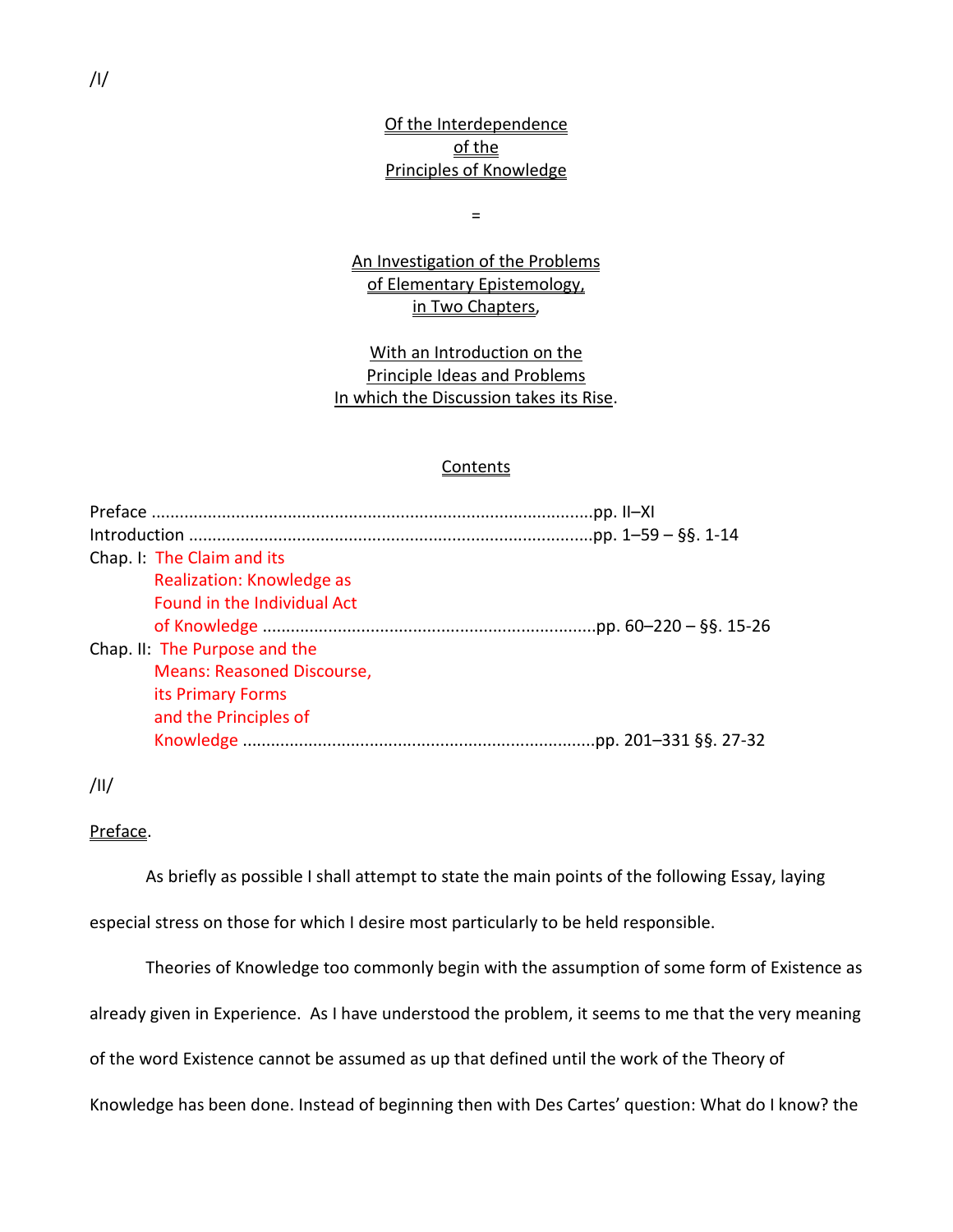What referring to Existence and so meaning: Do I know the external world as existing? Do I know Space and Time as Existing? Do I know myself as Existing? – instead of all this I begin in the following with the question: What kind of a mode of consciousness is that which we call /III/ Knowledge? Inextricably bound up with this is the question: What do we mean by the certainty of Knowledge? From a discussion of these two questions I try to reach a general conception of the nature and scope of Knowledge. From here on the intention is to aim at a definition of the meaning of Existence. And this aim I seek realize by a discussion of the Principles of Knowledge.

The general purpose of this Investigation is therefore the definition of the concept Existence as found by means of the examination of the nature of Knowledge. Knowledge is a form of our consciousness. All, or some part of the content of Knowledge, will be what we mean by the term Existence. What this part is, is the thing we have to determine.

For the end in view I have found it necessary to examine the Principles of Knowledge. What these are everyone more or less clearly apprehends. The principle: Every event has its cause in some previous event, is a Principle of Knowledge, a Principle, that is, that enables us to unite various individual acts into Wholes. So is the logical Prin- /IV/ ciple of Sufficient Reason, or as we have preferred to call it, the Principle of Consistency. These Principles have long been recognized, and the question has arisen, what is their connection? The answer is of great moment. It determines in great measure one's theory of the Nature of Existence.

Des Cartes [René Descartes, 1596-16950] considered all such Principles, of which for him there were an indefinite number, as united by this common bond, that they were known with absolute certainty as Eternal Truths. His theory was in consequence this, that all these equally reveal to us Existence, and that they do so in so far as objective Existence is parallel to the human soul in its changes and in its structure, at least up to a certain extent.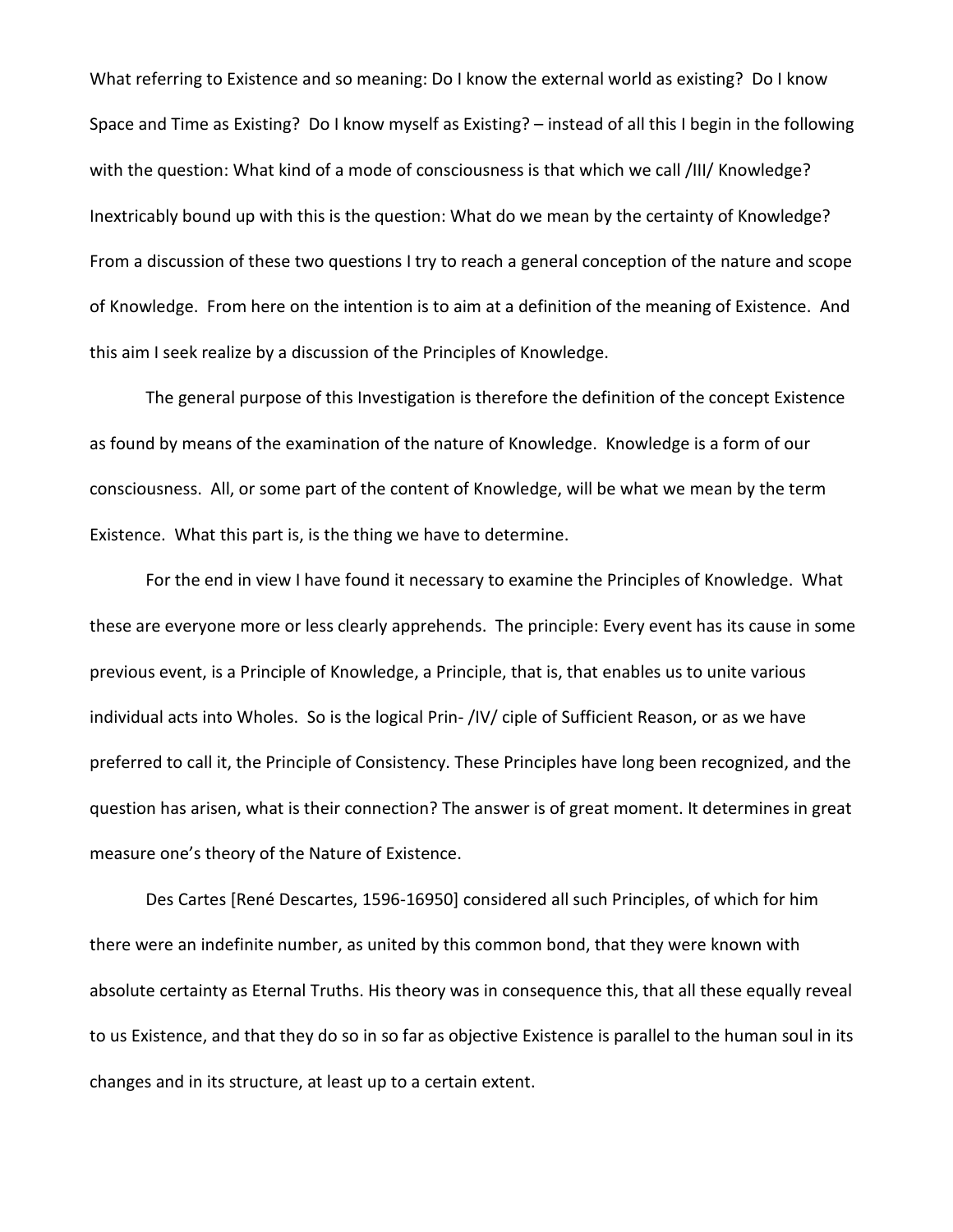Spinoza with full consciousness declared the Principle of Causality precisely coextensive in application with the Principle of Sufficient Reason. In his theory of Being there are therefore two fundamental aspects, or attributes of one Substance, in the one of which the Principle of Causality rules, while in the other the Principle of Sufficient Reason precisely reflects the former in all its content.

If Leibniz [Gottfried Wilhelm Leibniz, 1646-1716] was ambiguous and uncertain as to the precise relations of the two principles, yet in so far as he kept them apart, he made /V/ possible a theory of Existence in which there was not a complete parallelism of subjective and objective, and in which consequently there could be introduced the questions of Design, of Good and Evil, of Freedom, and the like. His followers once more abolished the distinction by seeking to reduce all to one principle. This affected their theory of Existence much; but as they were not geniuses like Spinoza, it affected the subsequent history of thought very little.

For [Immanuel] Kant [(1724 – 1804)], the principles in question were different examples of the one synthetic unity of consciousness, though he lays so much stress on other principles, that the one of Logical Sufficient Reason is neglected and obscured (cf. on this point the criticism of Ernst Laas [(1837 – 1885)], *Kants Analogien der Erfahrung [Kant's Analogies of Experience]*, Berlin, 1876, p. 30 sqq.). But in the end the view held of their likeness conditions his subjective theory of Existence.

[Arthur] Schopenhauer [1788 – 1860)], who in his essay of the *Satz vom zureichenden Grunde [Principles of Sufficient Reason]*, attempted a complete theory of the Principles of Knowledge, used his results to found a theory of the entire relativity , instability, and dreariness of all Existence for the Understanding; thus leaving the way open for an undisturbed flight into his own metaphysical sphere. /VI/

The importance of the problem for the Theory of Existence is thus sufficiently clear. We undertake then to show in particular how the definition of Existence is affected by the investigation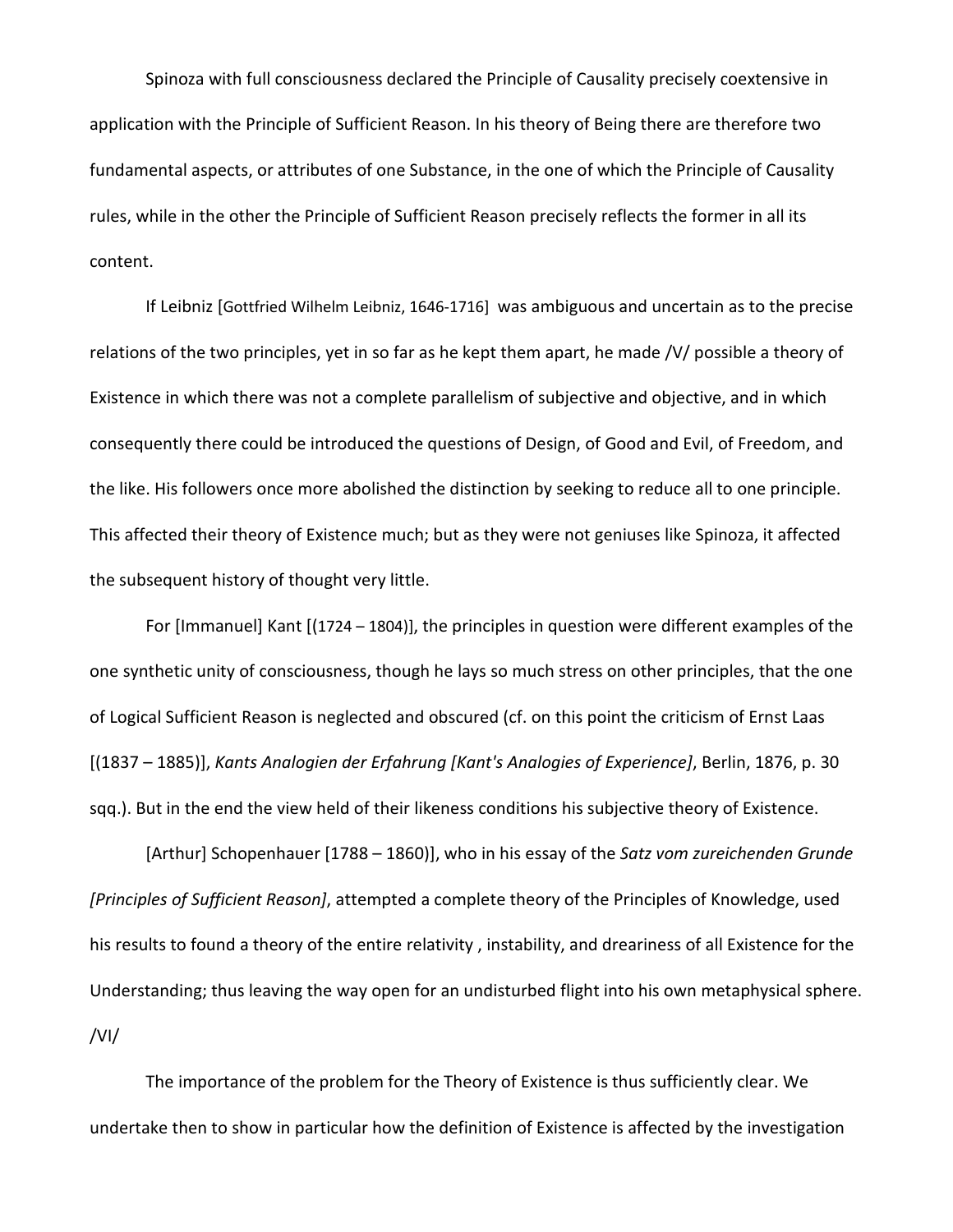of the Principles of Knowledge, as these again are seen in the light of the definition of Knowledge in general. Our enumeration and definition of the Principles will doubtless not be quite satisfactory if viewed from another standpoint from our own; but these differences about points of definition are endless.

So much for our purpose; now as to the realization. – We have in the general investigation of Knowledge (Chap. I), taken the method of examining first, after stating our fundamental problems, the essential nature of the activity of judging. This has led to a rather lengthy discussion of logical points (§§. 19-24). Especially essential to the argument are here the following points:– (1) The Judgment is an Act of Will;– (2) The Object of the Judgment is the Identification of the Subject and Predicate = ideas, as they are in the mind at the moment; $-$  (3) The Ideas as such exist only in the Judgment;– (4) Before judgment there is no identity or diversity, only the presence of suggestive feelings in the mind;– (5) What is asserted in a judgment is something that was not preexistent to the judgment, but that comes into existence for the first time in the Judgment itself: Judgments are /VII/ constructive of their own subject matter. – To this follows an investigation of the possible opposition of judgments as acts of Will, an investigation of the utmost importance to the argument, and one that leads us to the conclusions as to Knowledge in general that are stated in §.26. These will be found, I believe, though of course by no means entirely original, yet throughout tinged by a self-developed doctrine. – In the discussion of the judgment, I have made use, as introductory to the examination of the essential nature of the act of judgment, of the results of Prof. [Christoph von] Sigwart [(1830 – 1904] in his *Logik*, a work that though but a few years old is already regarded in some quarters as a classic, and that certainly ought to be better known outside of Germany. I hope that in view of their importance, the citations and summaries given in §.22 will not be found too lengthy. – Entirely new, in so far as I know,- is the use made of the term Ideas in Themselves, a term which I use instead of the ordinary terms Concept, Logical Idea, Begriff [term]. The significance of /VIII/ this usage lies in the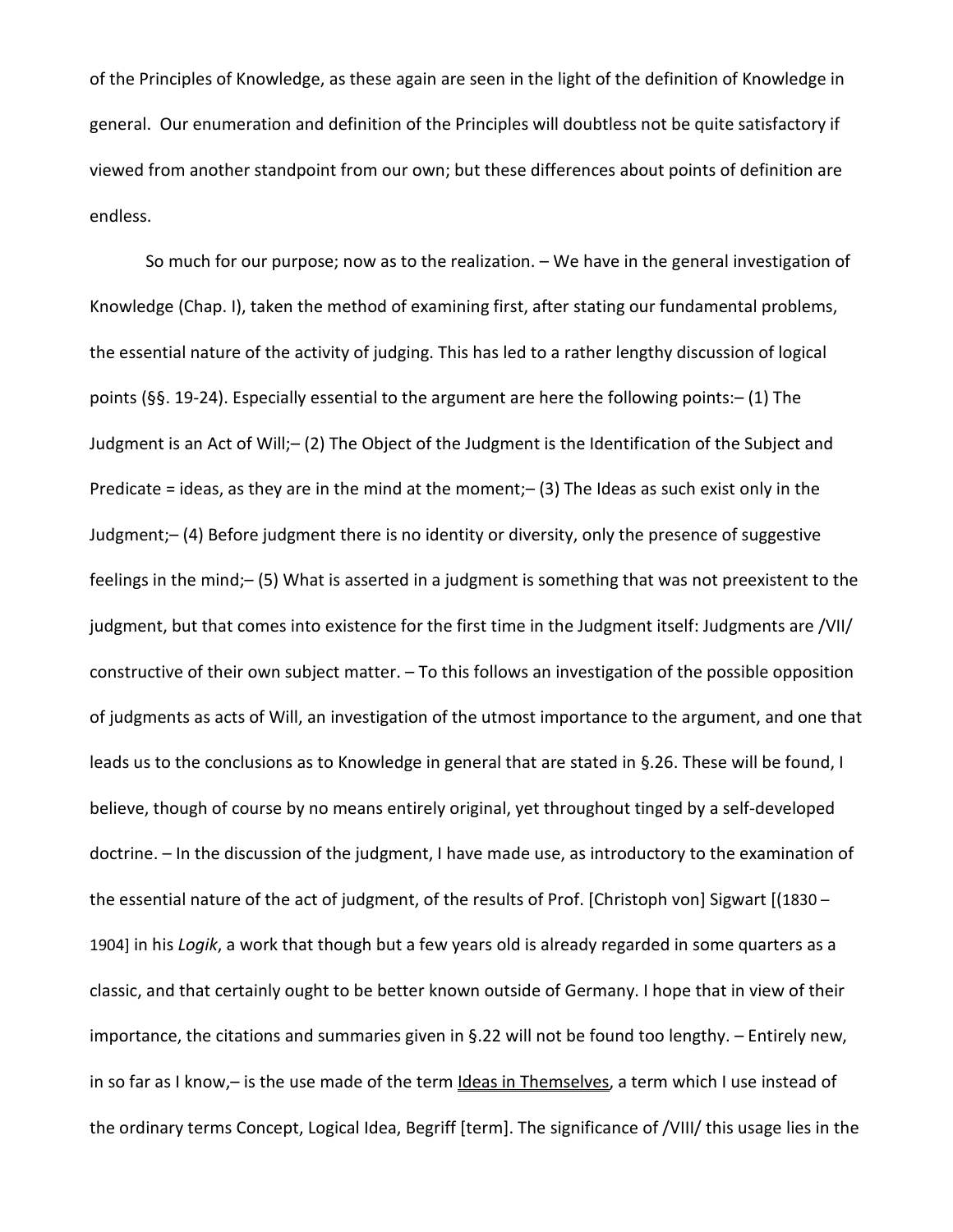theory it expresses, that Begriffe never enter into judgments at all, are not real facts of consciousness, but are Ideals of reflection, which express a likeness among judgments made or demanded for a given purpose. This view as to the Begriffe is indeed founded on facts that have by no means escaped the notice of so fine an analyst as Lotze [Rudolph Hermann Lotze, 1817–1881] (in his *Logik* of 1874), but I do not know that he makes any such attempt to employ them as I have done. The intention is no other than to substitute these Ideas in themselves for the term Things in themselves as Kant [Immanuel Kant., 1724-1804] uses it in the chapter on Phenomena and Noumena, i.e. in the sense of Grenzbegriffe [limit terms]. The use of this concept then for the Theory of Existence, though not as fully developed in this discussion as I could wish, will form, if I have the opportunity, the special subject of a future essay on the Things in themselves as they have been understood and reasoned about since Kant. For the development of this thought I have been indebted in some degree to the work of Riehl [Alois Adolf Riehl, 1844 – 1924], *Der Philosophische Kriticismus u. seine Bedeutung für die positive Wissenschaft [Philosophical Criticism and its Importance for Positive Science]* (Leipzig, 1874), although the indebtedness I think lies more in the way of impression /IX/ and of suggestion than of positive theory.

Having found as the main Result of the First Chapter the complete independence of every Act of Knowledge, quâ Knowledge, the second Chapter has to discuss the nature of the voluntary and external connection given to such acts in Reasoned Discourse. This having formed the subject of a very brief and condensed sketch of matter familiar to every student of Logic, which as such needed only to be transformed into the terminology of our own standpoint, the Principles of Knowledge follow, as expressive of the highest form of Synthesis, the Ideal Synthesis, in which intelligence engages. – Then come the results for the Theory of Being.

Our result is what, to use a very old and very many-sided term, may be called Idealism. That is, we find that no concept of Being which admits of Being separate from Consciousness, as houses may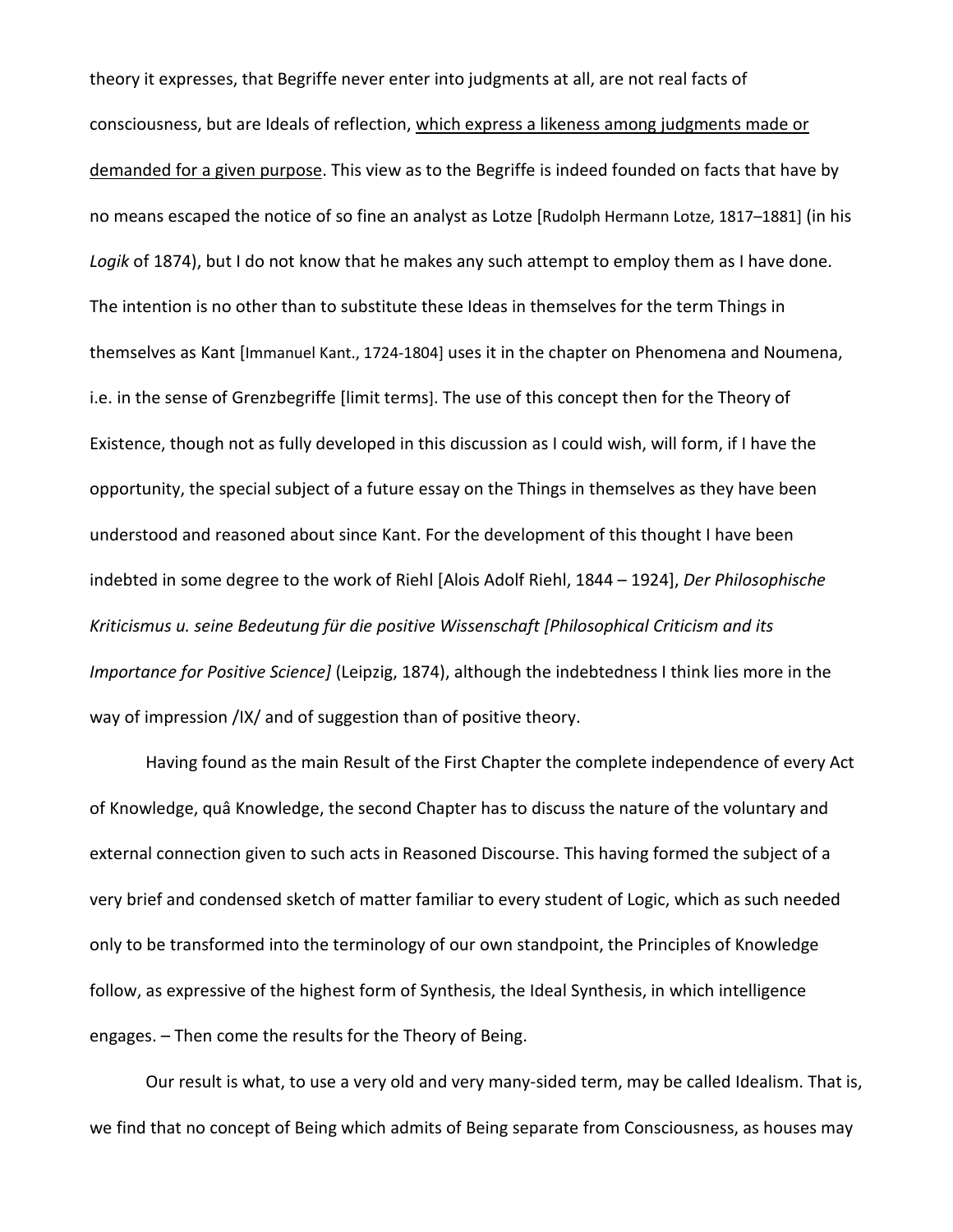be built without this or that, but not without any material. – In this Result there is nothing original, much however that is inevitable. In these days of transfigured and Reasoned Idealism, which are but other names for Distorted and Unrecognized Idealism; /X/ of Ideal-Realism, which expresses that kind of harmony between the lamb and the lion in which they lie down together with the lamb inside the lion; of the Transcendental Realism of the Unconscious; of a fast-dying Materialism; of an awakening Indifferentism that will soon become an enthusiasm; of so many other monsters of a Reptilian Age of Philosophy; it is perhaps well to be willing to avow what, if one must have a descriptive prefix, may as well be called Uncompromising Idealism, and Idealism that does not in the slightest interfere with the great work of the Science of Experience, but that retains for itself the right to decide, in its own terms, the meaning of Experience as a whole.

One word more: I have used on the title page the term Epistemology. This word was first coined, I believe, by Ferrier [James Frederick Ferrier, 1808 – 1864], in his charming philosophic Romance, the "Institutes of Metaphysics" (This is no place for questions of divisions of the arts, but why class the "Institutes" among the dry books of philosophy when one puts *Daniel Deronda* [novel by George Elliot] among the romances). – The word is long, but it was suggested to me awhile since in conversation that the /XI/ coinage would do excellently to translate Erkenntnistheorie [usually translated as 'epistemology'] in a single word. The advantage thus especially reaped is the power to translate without circumlocution the adjective erkenntnisstheoretisch [epistemologically]. This I have thought an important suggestion, and would gladly ssee both word and adjective is use instead of "Theory of Knowledge" and "pertaining to the Theory of Knowledge. – As for the adjective, the seeker of long words will find it on p. 8 of the Introduction et passim.

Josiah Royce,

Candidate for the Degree of Doctor of Philosophy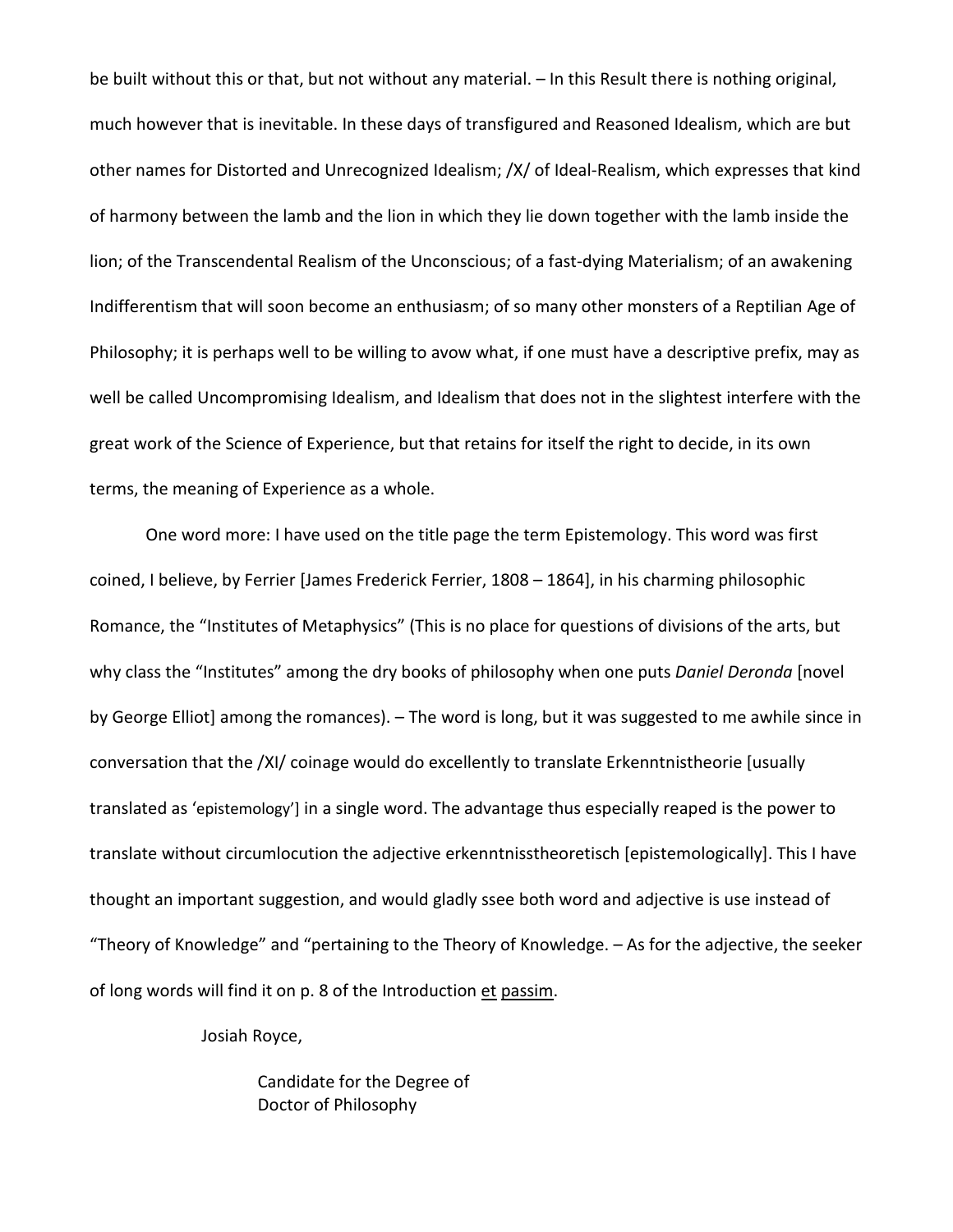Johns Hopkins University. Baltimore, Apr. 2, 1878.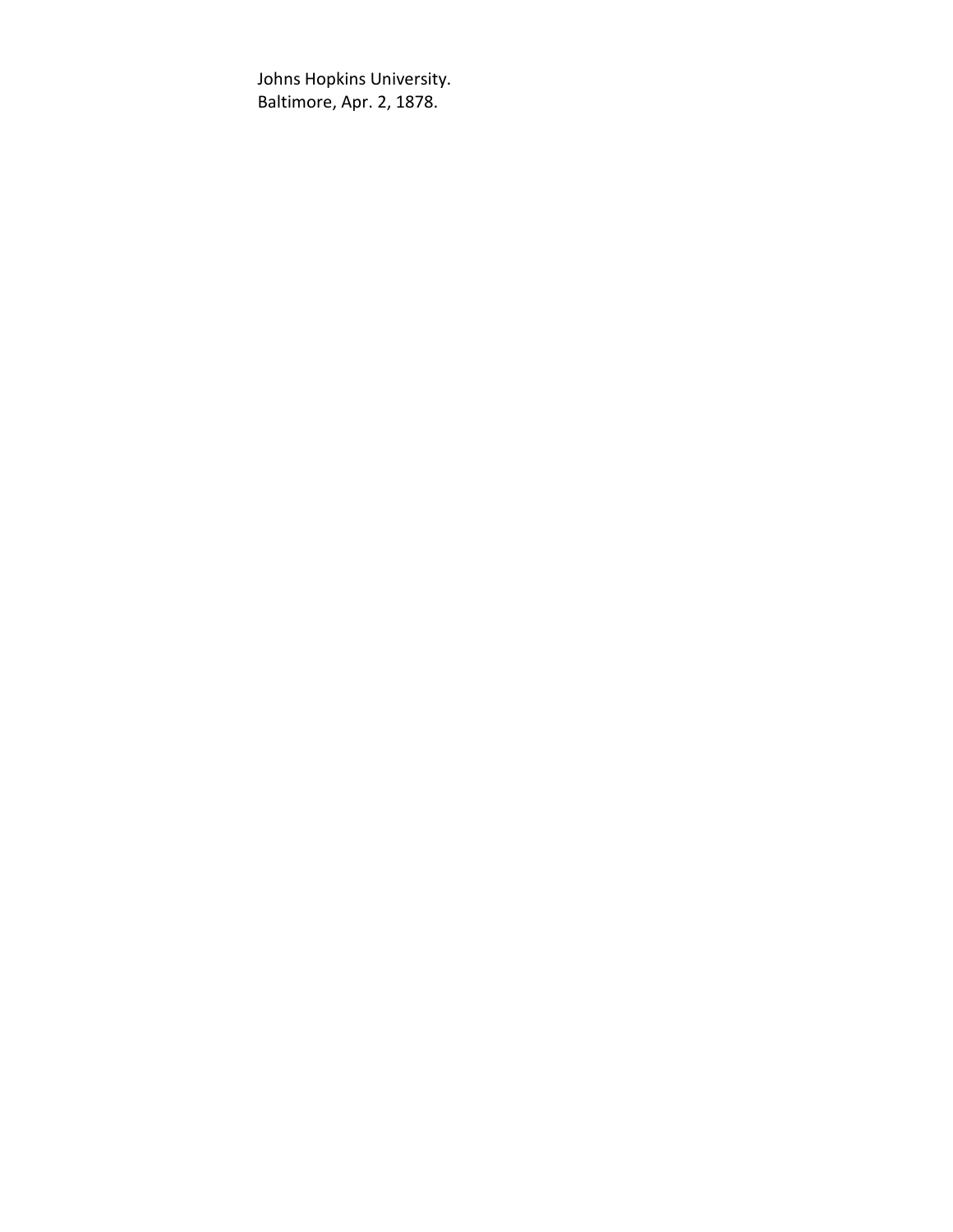Introduction.

### Definitions, Postulates, Problems.

"Philosophy, therefore, the child of the world and your own mind, is within yourself; perhaps not fashioned yet, but like the world its father, as it was in the beginning, a thing confused. --- Imitate the creation; if you will be a philosopher in good earnest, let your reason move upon the deep of your own cogitations and experience". (Hobbes) [Thomas Hobbes, 1588-1678].

§.1. Certainty is the confidence that the mind feels in the enduring nature of its own judgments. But such certainty is pronounced by a critic Subjective when he conceives that in any instance it so depends upon what is changeable, individual or accidental in the mind of the one who judges, that it may in the sequel be altered, either to uncertainty, or to an equally definite certainty of the truth of a judgment opposed to the first.

/2/

§.2. When two judgments contradict one another, an individual who adopts one of the two as his own, will consider the other as **Error**. The same will hold when the two judgments are opposed not as contradictories, but as judgments which admit of possible intermediate affirmations. We may define Error therefore, as provisionally, as the term used to describe a judgment by one who holds an opinion not to be reconciled with it.

Error has then, as so far defined, a purely relative significance. Whether a more positive, distinct and absolute definition of Error is possible, we shall see further on. The only objection that it is necessary at this point to answer, is that we have assumed in our definition that one who calls any opinion an error, must hold an opinion opposed to it; must be able, in other words to put something in the place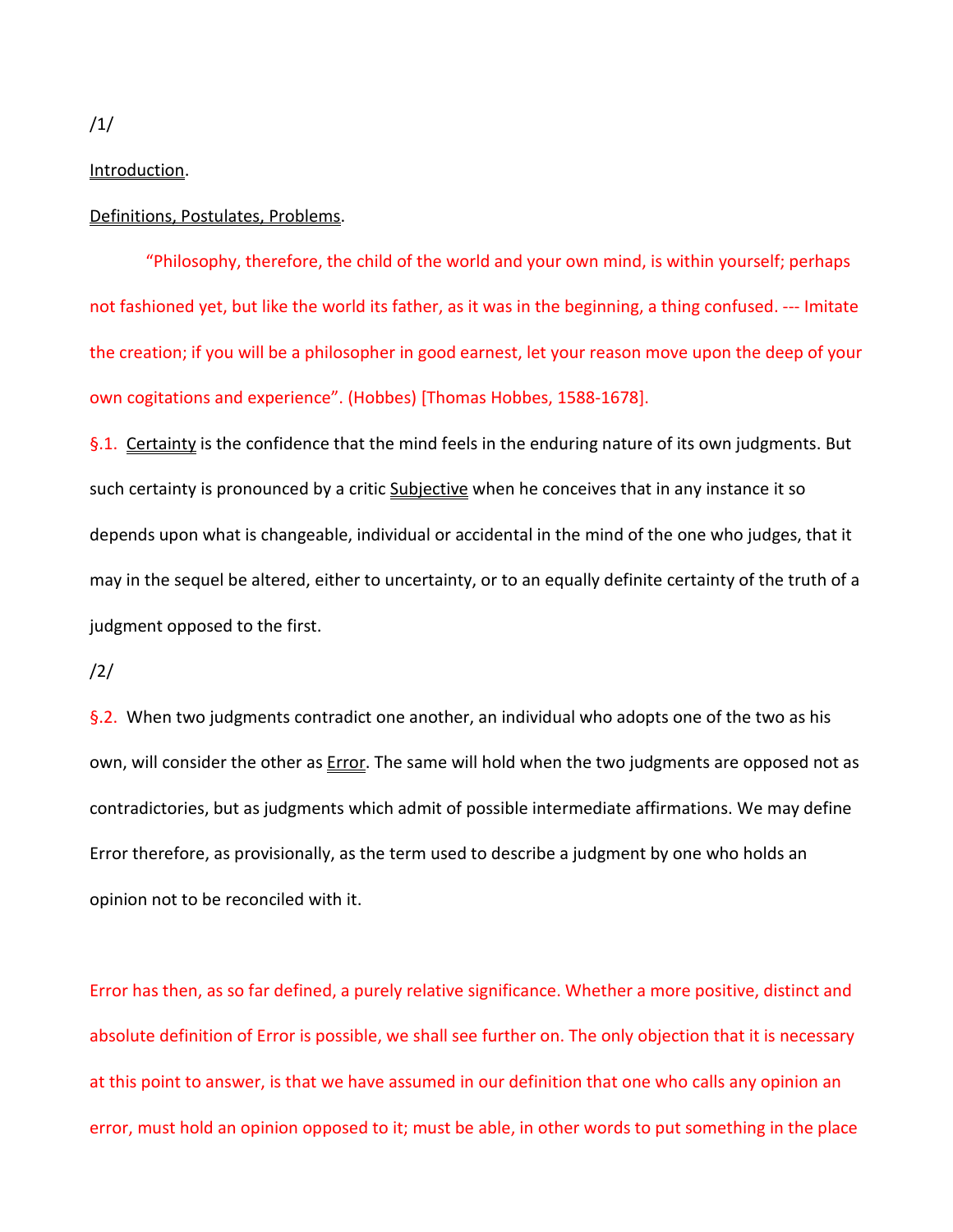of what he rejects. But this, it will be said is not universally the case; and one may be sure that a given statement is false, without having the power to put a true one in its place himself. We reply /3/ that in so far as one deems an opinion erroneous, he must, if he be in earnest in his view, claim some insight himself into the nature of the question involved. Else his objection is but the result of fancy; and he cannot even state it definitely. But his insight must take the form of a judgment; and this, by hypothesis is opposed to the former view. Yet the opposed judgment need not be, practically, considered a complete substitute for the previous one. On the contrary it may remain mainly negative. We affirm only that no negation is possible without some affirmation; no application of the term Error without the implied assumption of the possession of a certain amount of truth.

§.3. True Opinion is the term applied to a judgment by one who agrees with it; while the words do not imply that the one who applies them supposes that the first maker of the judgment had absolute evidence of /4/ the truth of the opinion expressed. In other words the term True Opinion generally implies a favorable judgment passed from a higher standpoint, or from one assumed to be higher, or the views of another. In using the expression about a view one has formerly held, or about another person's views, one usually assumes that he has better evidence than originally attended the formation of the opinion. This is in fact what is meant by the use of the word opinion; since, were it conceived that the proposition had been originally known with full evidence, some such term as Discovery, Axiom, Fact, or Truth would be employed instead of true Opinion: and did one not think that he himself possessed good evidence of the truth of the judgment in question, the term Opinion would be employed, but the adjective true would not be /5/ applied without limitation of some kind.

The same relative character is seen in this definition as in case of that of Error. Both definitions are to be regarded as provisional; and they will be modified in the course of our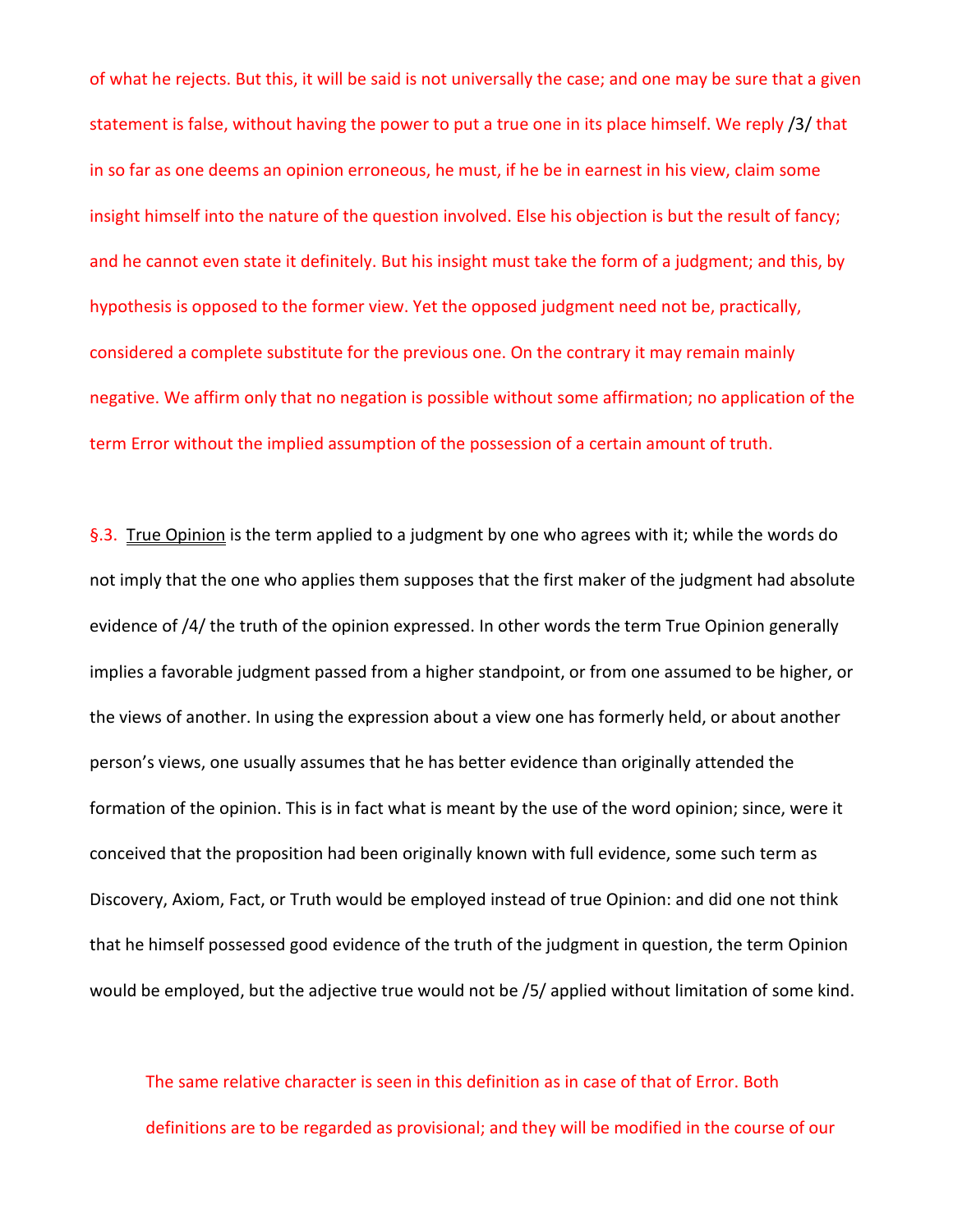discussion. For the present we are considering the phenomena of thought as it were pathologically. By this means we may perhaps best gain a preliminary definition of terms, without fear of hiding too many assumptions in our earlier propositions. We shall come to the logical aspect of these phenomena soon enough.

§.4. Knowledge is the term applied to a judgment by the one who makes it and at the moment of making it, to express his Certainty in making it, and his full confidence that this certainty is not what we have above defined as Subjective; but that it is fixed, definition, not accidental, and not subject to change. The term Know- /6/ ledge as thus used, differs from the terms Error and True Opinion, as above defined, in point of the reference with which it is used. For while they refer to the opinions of another, or, if to the opinions as expressed at some previous time when his insight was not what he now assumes it to be; the term Knowledge as now defined, refers to one's own opinions at the time he holds them, and in the full consciousness that he is now holding them on certain evidence whose worth be appreciates; and so this term implies complete confidence in a present judgment, and a certainty that judgment will remain valid throughout the future. – When one lays claim to the possession of Knowledge, he therefore doesn't deem this Knowledge, in so far as it is Knowledge, to be relative either to some previous opinion of his own, or to any opinion of /7/ another person. He conceives that, in so far as it is known, it is certainly and finally known; and is thus independent of his past or future existence as a knowing being, as well as of any particular experiences or opinion that this existence may imply. He must hold therefore that this Knowledge is in harmony with all other Knowledge; and that, in itself considered, it contains, as Knowledge, nothing whatever that is vague, or that is accepted on trust, or that is not clearly grasped by the mind, or that is not, in short, in every way indubitably evidenced. All this is meant by the claim to Knowledge. No definition of Knowledge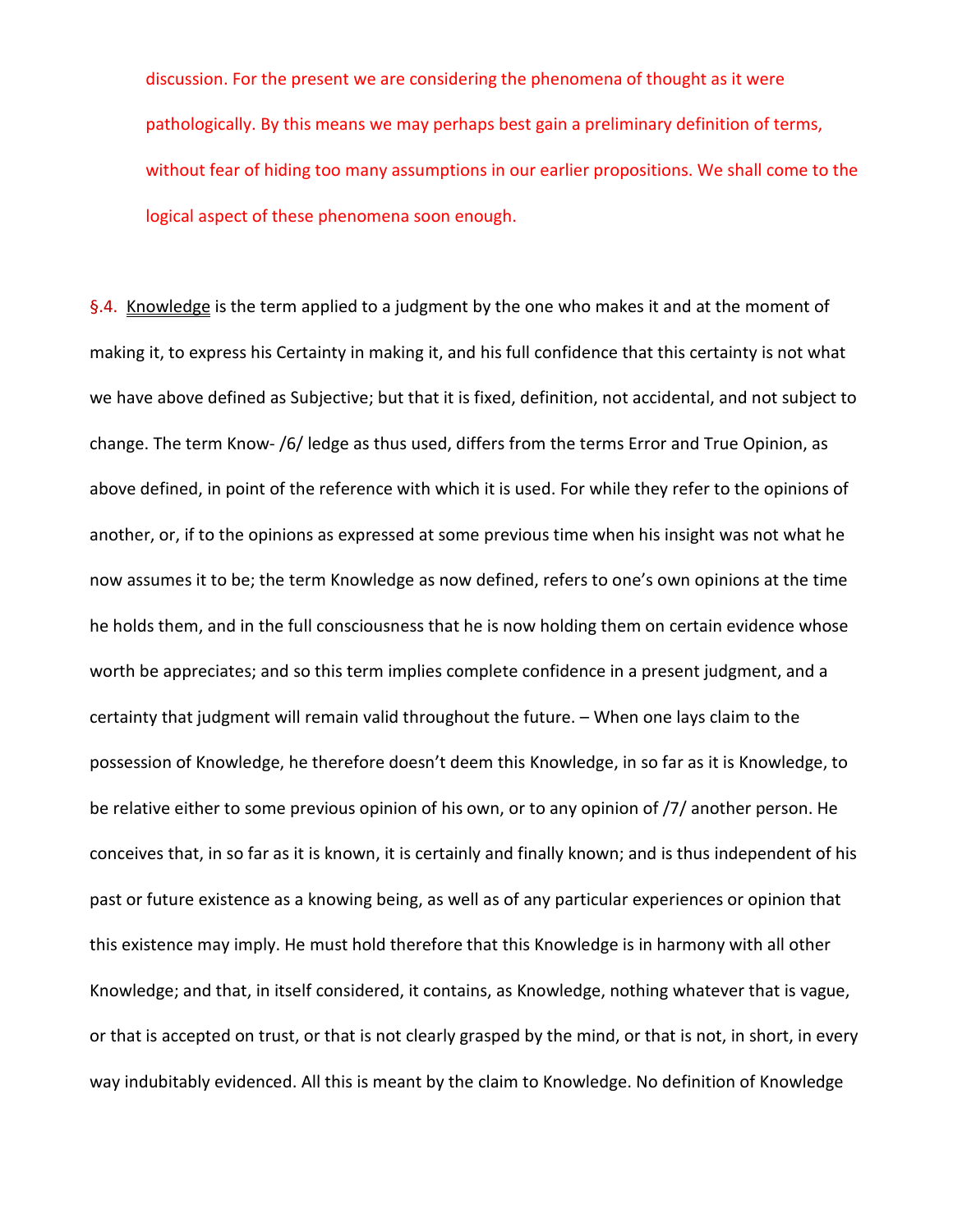which overlooks the mentioned characteristics will satisfy the claims of the person who believes he possesses Knowledge.

As in this provisional definition nothing is attempted but the description, /8/ pathologically again, of the demand made by the one who claims the possession of Knowledge; and as this description for the rest deals with the matter only in the rough, and in relation merely to the present needs of the discussion: no objection need be taken either to the epistemological or to the psychological incompleteness of the definition or of the description. We hope to make up in some degree for both faults in the sequel.

§.5. The claim to the possession of knowledge described in the preceding paragraph is adjudged Rightful, when one sees no means of casting any doubt on the certainty, fixity, and necessity of the judgment in question. – To question this Rightfulness is an undertaking that may be engaged in in many ways, according to the special nature of the case. But when one tries in some general way to cast doubt on the Rightfulness of most if /9/ not all claims to Knowledge that can be made, the undertaking is called that of a general or universal **Scepticism**. This may found itself on the consideration of the nature of a claim to Knowledge in general considered; or it may be a simple spirit of objection that assaults each claim to Knowledge wherever it appears, and whatever its nature. – The judgment of the Rightfulness of a given claim to Knowledge must be, it is evident, as thus far defined, mainly relative to the standpoint of the one who judges of the claim. But so in like manner must all scepticism be relative to the standpoint of the doubter. Scepticism is by its nature relative. Absolute scepticism is a contradictio in adjecto [contradiction in terms].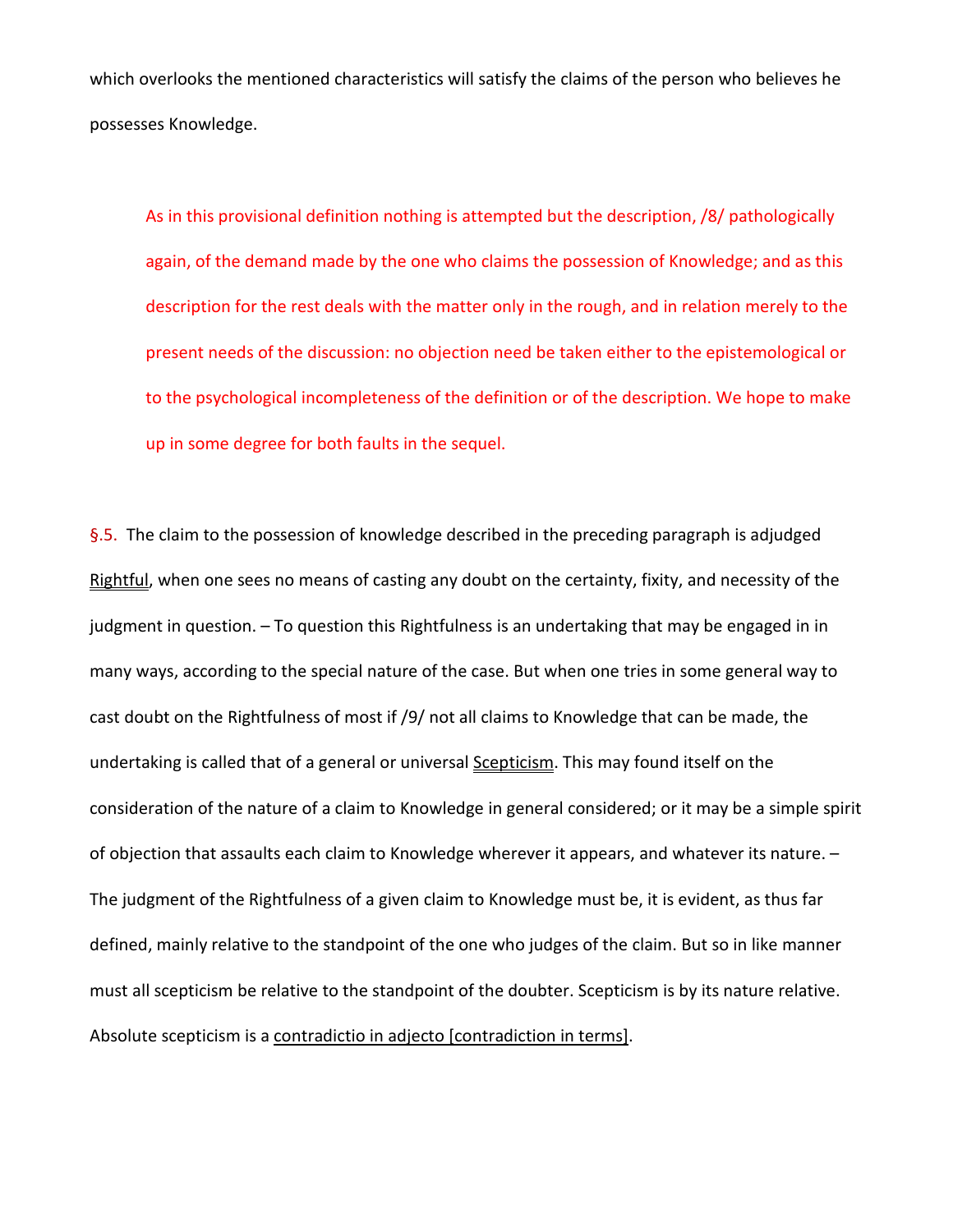§.6. The claim to the possession of Knowledge may be made in various ways, according to the nature of the case; and with /10/ the character of the claim will the nature of the certainty and fixity of the Knowledge of a simple momentary fact of consciousness may be claimed. In this case the certainty is to be gained from simple experience, and the fixity is intended to be the fixity of the relation of the experience to the course of time. When one claims the Knowledge of a given pleasure or pain at a given moment, he claims the possession of what from that time forth is to be and remain an eternal truth, viz. that the being A, at the moment M, has suffered the given pleasure or pain. This truth, it is claimed by him, is to be forever just as finally and wholly true as the most universal and profound axiom ever dreamed of. – When one claims the Knowledge of the present existence of /11/ both of them claimed in reference to the time and space-relations of the object said to be known. It is in this case claimed simply that the external body P, in the moment M, is known to exist in the space S. And this relation of P, M and S is claimed to be an absolutely fixed, certain and enduring one, known independently of changeable and subjective fluctuations of belief and so rightly to be assumed as an eternal truth. –But when the Knowledge of some axiom or universal law is claimed, the Knowledge of some principle that is potentially to be exemplified for all time in some class of objects, then through the fixity and certainty claimed is no more complete in this than in the two former cases, yet it stands more out or relation to special conditions, and is assumed with fewer provisoes [sic]. In fine then, the claim to Knowledge, though /12/in all cases alike the claim to the possession of final, abiding, unchangeable truth, is yet various in view of the greater or less complication of the relations in which, and of the provisions under which the fixity and certainty of the truth in question are claimed. But that in all cases Knowledge claims to be abiding, whatever be the character of its content, however fleeting the existence of the thing known, this must carefully be born in mind. And it follows that in judging of the Rightfulness of any claim to Knowledge, this same characteristic of the claim itself must be considered; and that no objection to the validity of the claim may be founded on the transiency of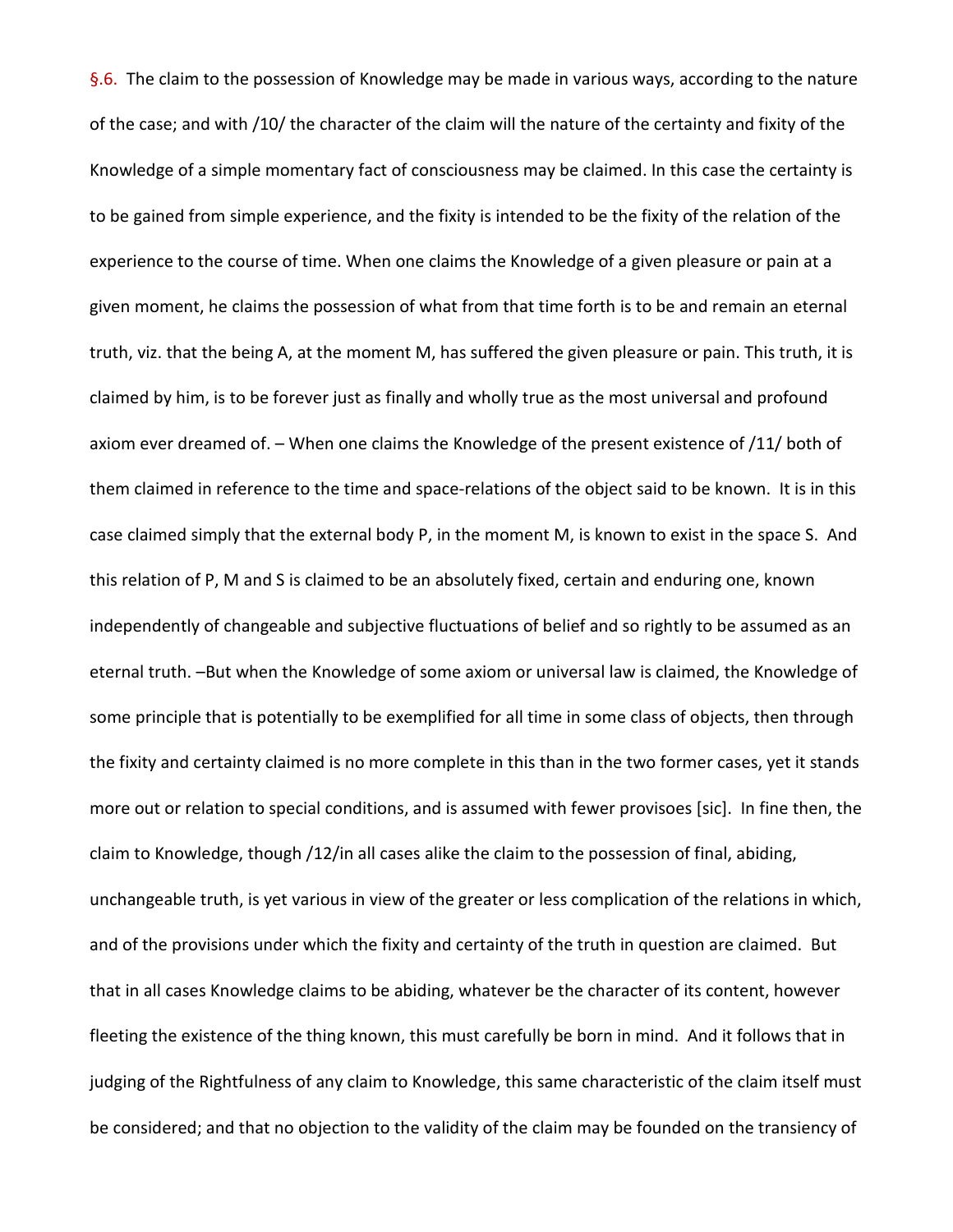the content of the Knowledge, if the Knowledge itself be claimed in reference to this transiency. Hence to the validity of the Knowledge of the existence of the pain Q, in the moment /13/ M, in the mind of being A, may not be objected that the pain ceases in the next moment, or that the being A and all memory of it will soon have vanished. The relation of M, Q, and A, is claimed to be known, and as known, is claimed as an eternal truth, though it should be soon totally forgotten and never further considered. The claim to the Knowledge that when equals are added to equals the results will be equal, is not more a claim to the Knowledge of an eternal truth, than is, in the case mentioned, the claim to the Knowledge of the given relation of M, Q, and A. Hence skepticism as to a claim to Knowledge, founded on the transient nature of the object of this Knowledge, must be worthless. For the enduring character claimed for the form, is independent of the decay and passing of the content. /14/

§.7 An Act of Knowledge is an individual judgment that falls under the definition of Knowledge previously given. As all Knowledge finds its expression in individual judgments, the sum of Knowledge must be wholly made up of single Acts of Knowledge, - Knowledge as thus far defined is simply the term applied to a judgment by the one who, in making it is confident of its eternal validity as truth. The Act of Knowledge is therefore to be considered as the special descriptive term applied to any individual judgment when it answers the conditions of being confidently regarded by its framer as eternally valid. It follows that all the considerations thus far brought into view as to Knowledge in general hold of the particular Act of Knowledge. The eternal validity claimed by the one who holds his judgment to be a genuine act of Know-/15/ledge, is independent of the fleeting nature of the subject-matter. All that is required is that the same form should be used in stating the same matter, and the most transitory of judgments, if a judgment of Knowledge, will be as true a million years hence as is now. Is the content of the special Act of Knowledge is the presence of the body P at the space S in the moment M, then this act of Knowledge is, we repeat, an eternal truth; for a million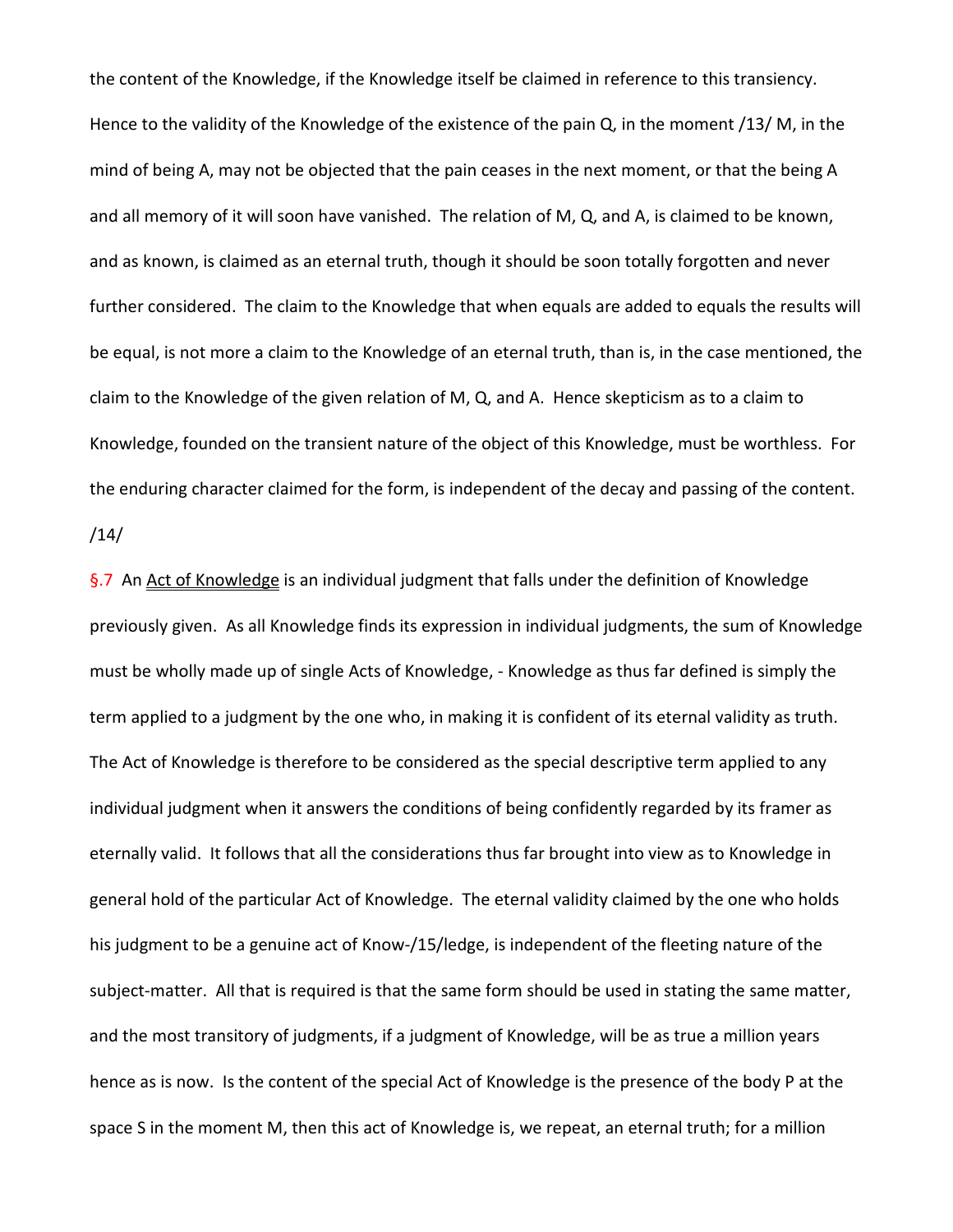years from now it will still be true that the body P, at the moment M, was in the space S. Nor need anyone be led astray by the difference between the was and the is, or between a now and a then; for present and past tenses, adverbs of present or past time, do not belong to the form of the Act of Knowledge, but are simply imperfect ways of attempting to designate /16/the moment M., for which, and for which alone, the proposition is known to hold true.

§.8. It is a matter of experience that Acts of Knowledge are not found alone in the mind; but are connected by various means and for various ends into the complex of experience, or into trains of voluntary thought. Of the union of the Acts of Knowledge in the course of daily experience we have not here to speak; since the subject belongs either to the special sciences of experience, or to the province of the psychology of the Association of Ideas. But of the union of Acts of Knowledge into trains of voluntary thought we shall have much to say in the sequel; and must speak of them in brief here. Of the trains of thought in which the mind engages itself by voluntary effort, it may generally be said /17/that they are intended to lead to some truth which could not be obtained without the use of some such formal procedure. The train of thought is entered upon with a more or less definite end in view. This end is the attainment of Knowledge. The Knowledge however must assume the form of a definite Act of Knowledge or of several such Acts. In the Trains of thought we have therefore the phenomenon that the mind brings to pass in itself a series of Acts of Knowledge, with the end in view of finally attaining to the power of bringing to pass an Act of Knowledge which shall satisfy its objects, and bring it for the time being to rest. From this general truth as to processes of thought follow a certain things as to special qualities of all thinking and of its content; and these we shall now briefly /18/ set down.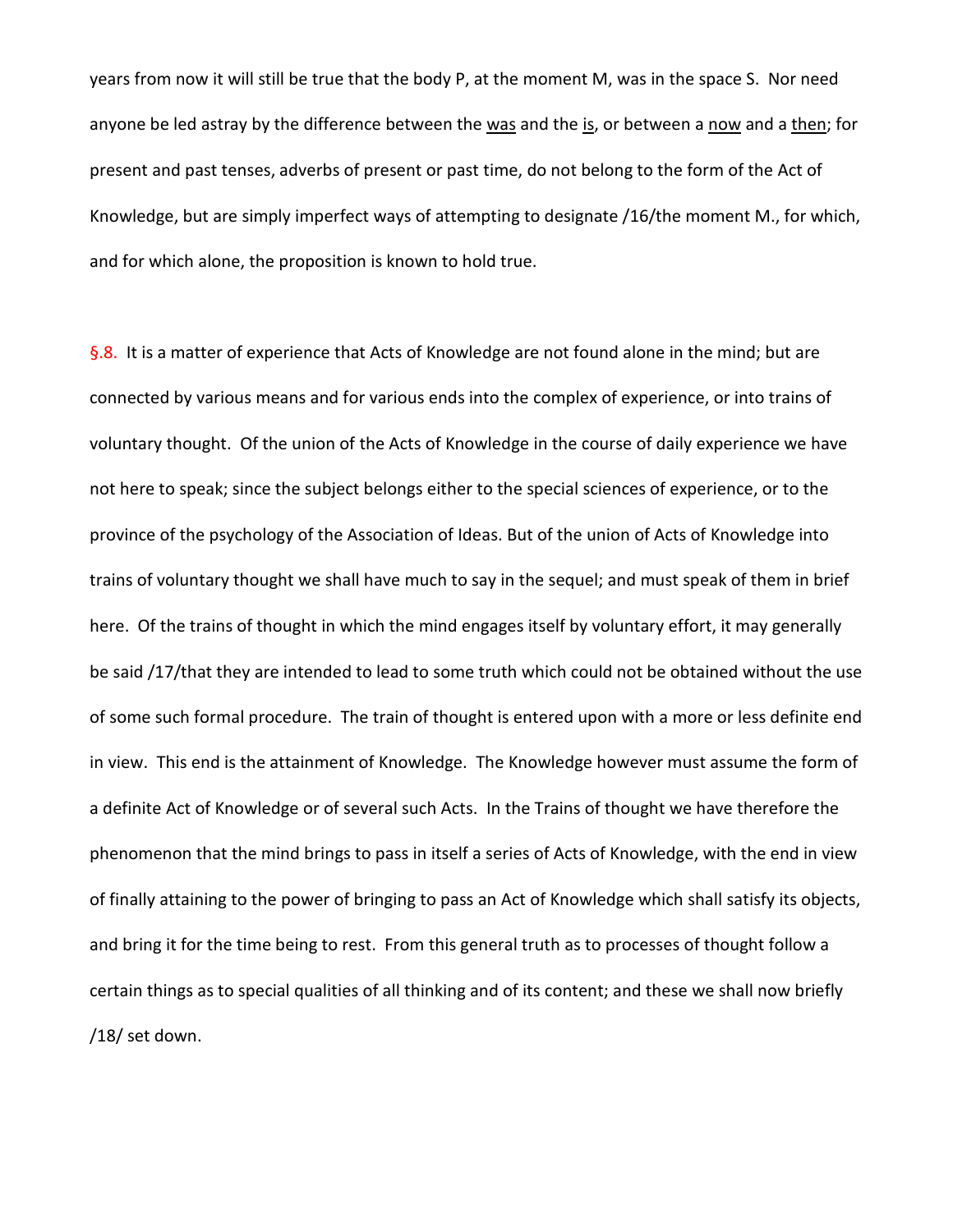First: It appears that not all Acts of Knowledge are alike satisfactory to the intelligence; but that the mind passes over many such Acts as mere accidents or as means, and is content on the other hand to rest satisfied with the occurrence of certain others which it regards as Ends or Results.

Secondly: It appears that in trains of thought the Act of Knowledge known as the Result, may be related to the previous Acts of Knowledge, the means, either as being simply suggested to the mind by them, or as being made possible as an act only by and through them. The mind may engage in the train of thought in the hope that some valuable knowledge may be suggested in the course of the mental activity /19/ involved; or in the hope of making some desired Act of Knowledge possible as Knowledge. In the first case the train of thought will furnish, not the evidence, but the Act of Knowledge as such, this being supposed as in itself evident as soon as suggested. In the other case, the train of thought is assumed to furnish the evidence for the Knowledge obtained, but not the content of this Knowledge, which, not as Knowledge but as a *demonstrandum*, was previously before the mind. It should be added that these two relations may be in individual cases united with one another, so that the mind first enters on a train of thought in order to obtain the suggestion of Knowledge, receives in stead the suggestion of something which needs further evidence, then pursues the train of thought further to find this evidence, then receives perhaps yet further suggestion /20/ and so on indefinitely: and of such complications there may be a great variety. But the double character of the possible relations of the Result to the previous Acts of Knowledge remains true.

Thirdly: It follows from the foregoing, that in every train of thought there must enter at least to some degree the purely psychological phenomenon of the connection of one Act of Knowledge with another by the band of Association, or of some like mental law. And in so far as this holds true, the consideration of the nature and value of trains of thought belongs to special sciences, and does not here concern us except incidentally. In so far therefore as in a train of thought the intention is merely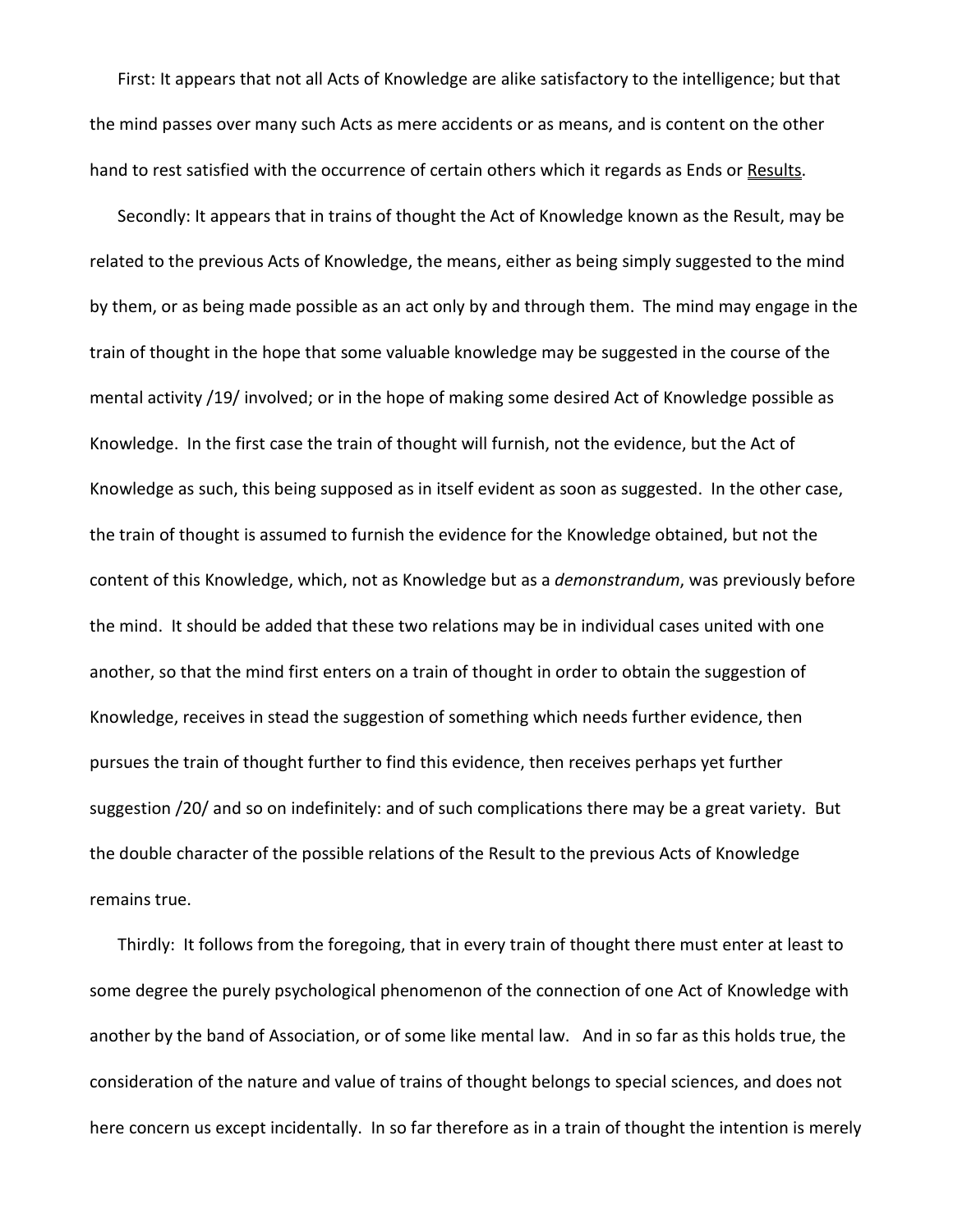to hit by chance on some satisfactory Act of Knowledge, we have nothing to do with such a train of thought in this discussion, except by way of example or contrast.

/21/

But fourthly: it appears that in many trains of thought, it is claimed by the one who has engaged in them that the Result he reaches is, as Knowledge, dependent upon the previous Acts of Knowledge that have formed the means, and that its validity depends upon theirs. The connection here claimed between evidences and the evidenced, premises and conclusion, or the like, is that known as Logical, and it will form the subject of our main discussion hereafter.

It will be observed that the possibility of such dependence of one act of Knowledge upon another is not here assumed; but that, just as we have spoken thus far not of absolute Knowledge, but of the claim to Knowledge, not of Error in itself, but of Error as a term applied by a critic; so now we assume, not the necessary connection of individual Acts of Knowledge, but the claim often made to the consciousness of such a connection. And /23/ in like manner we do not consider as yet the question whether or no all the connection among Acts of Knowledge does not in the end reduce itself to the purely psychological one of suggestion by association. This matter we leave untouched, and concern ourselves wholly with the claim made to the consciousness that is more than that of psychological connection. This claim we simply analyze; but do not seek to justify it as yet.

## Of the Nature of Reasoned Discourse

§. 9 In so far as the connection of the Result of a train of thought with the previous members of the same is regarded as being a connection of dependence by logical sequence, the train of thought is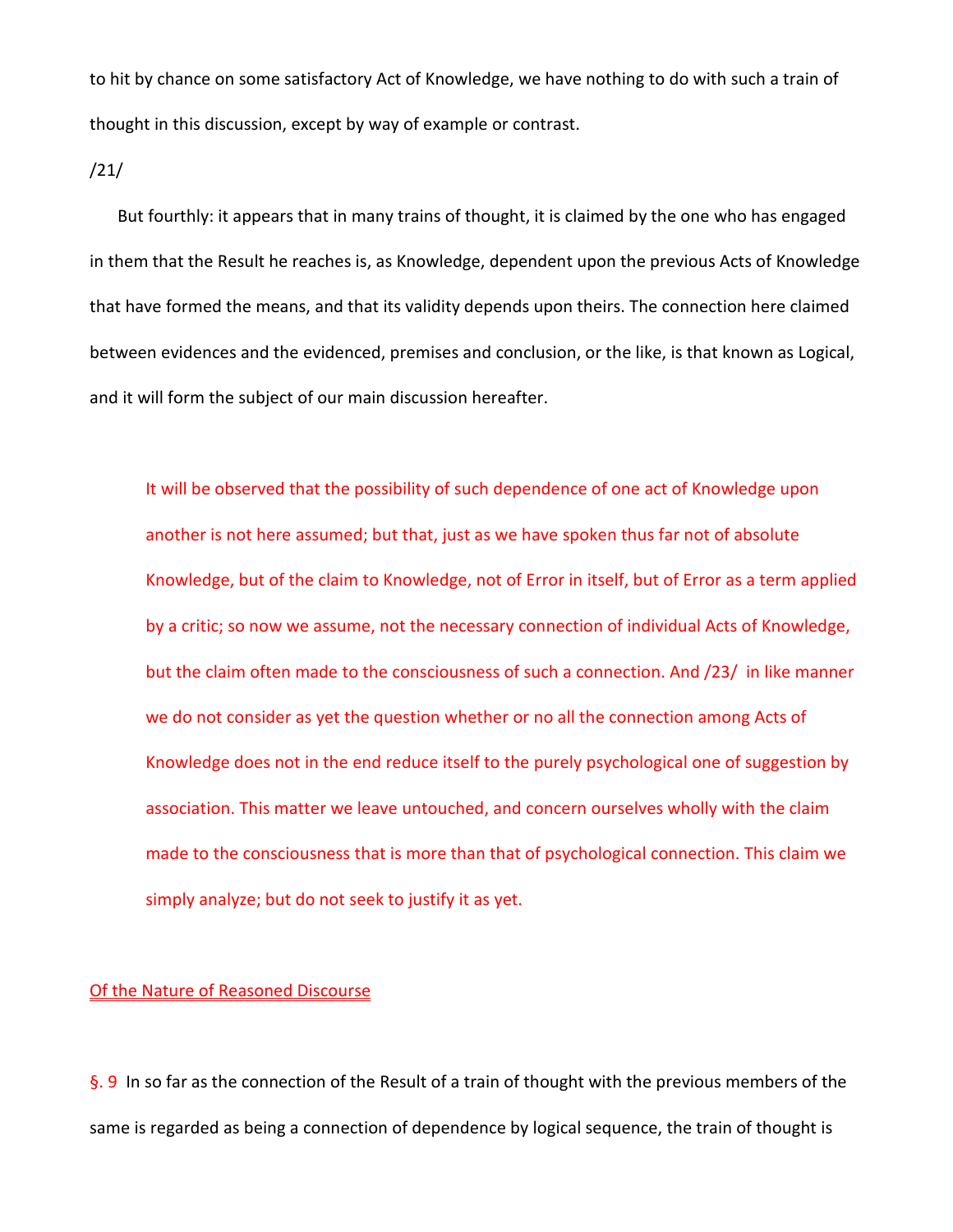distinguished as Reasoned Discourse - from all unmethodical and hap-hazard sequences of judgments. The Result of a Reasoned Discourse is said to be proved, rather than simply discovered by inspection or accident. The dependence of the demonstrated Result upon the previous members of the Discourse is conceived, not as a consequence of mere psychological /23/ connection, but as a logical necessity. That is, it is on the one hand not assumed that whoever is conscious of the previous members of the discourse must be conscious of the Result, nor of its necessity (for the Result need not always be suggested to his mind by the premises or evidences); but it is on the other hand affirmed, that whoever considers the propositions that form the discourse, and then having the Result suggested to him, compares it with them, must, in so far forth as he reasons on the whole bearing of the discourse, come to hold the Result as a necessary consequence of the evidences. It is not conceived as certain that every man who hears the reasoning will admit the Result; but it is believed to be necessary, that, if he not only hear but follow the reasoning, and that purely in so far as it is reasoning, not in so far as it is pleasing or displeasing to him or the like, he will in the end come to hold the Result as certain /24/ --Now the dependence thus assumed must be one of right rather than of fact. For in as much as it is merely affirmed that a man, in so far forth as he reasons, comes necessarily to regard the Result as true if the evidences are true; it follows that only experience of men can tell us when, now, and now far a man can be trusted to reason; and that thus the assumption of the following of the Result from the evidence is not an assumption that for anyone person, at any one time, the Result would follow, but only that one has a right to demand of a man, as a rational being, that the Result should follow in this case. And thus much as to the relation of premises and conclusion in general. –But there remain yet other matters of questions as to the Nature of Reasoned Discourse. For one is led to inquire whether all /25/ Results have like relations to their evidences, or whether the necessary connection of Result with evidence can be affirmed in an indefinite number of ways. For the purposes of such an inquiry it may be well to examine into the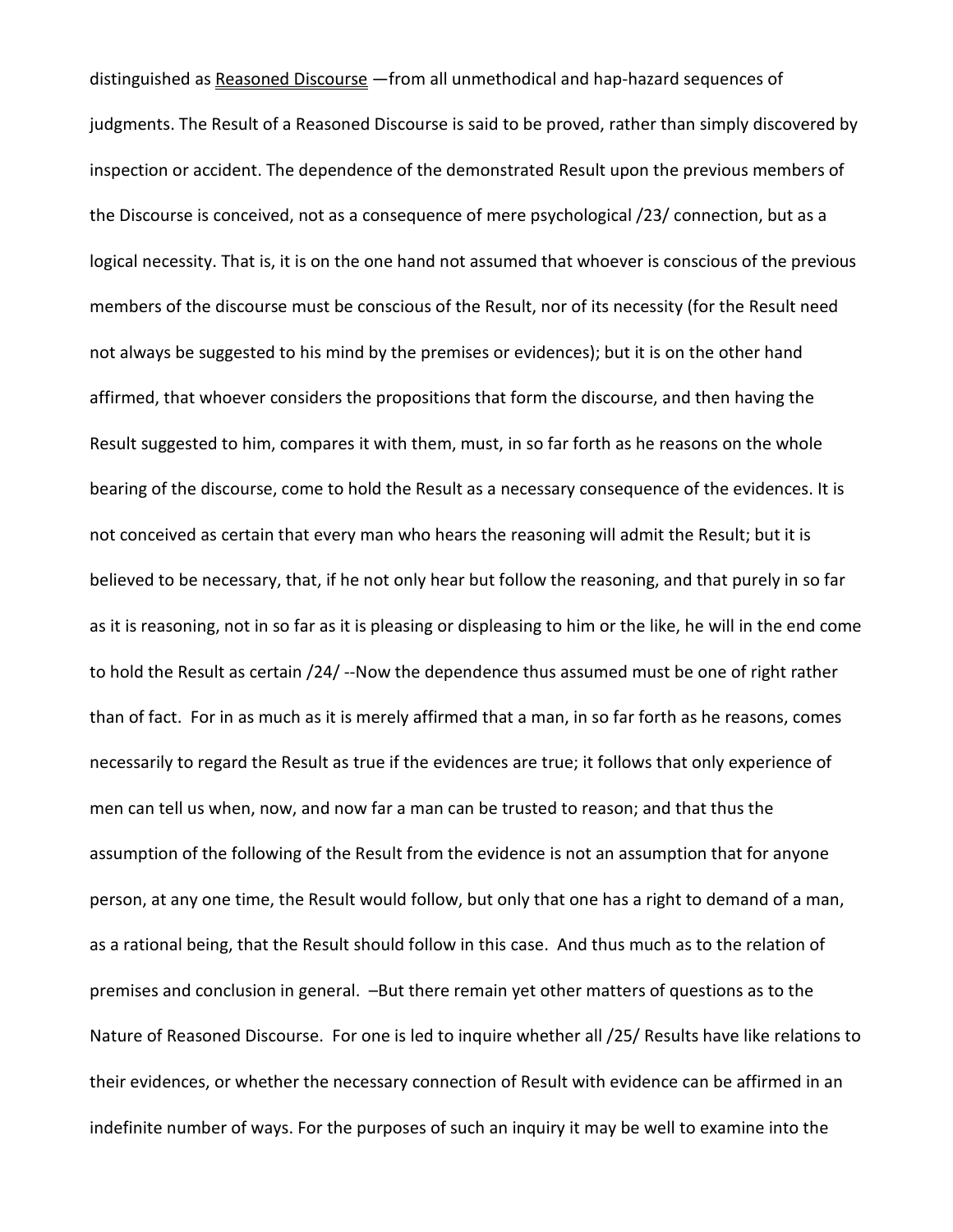main classes of Reasoned Discourse, as determined according to the nature of the objects considered in the Discourse.

### Of the Principal Classes of Reasoned Discourse; determined according to the Character of the Objects.

§. 10 When it is assumed that only one Result can be obtained from given evidences, a certain uniformity of action is demanded from all who reason on any subject; and, as it were, a kind of compulsion is put upon all, the compulsion of the nature of the objects involved. This is alike true of reasoning about the most airy abstractions, and of following the course of a discussion of the most intricate of the objective phenomena of nature. But /26/ within this unity of the reasoning process in general, exists a diversity arising from the nature of the objects. Necessity is predicated of all reasoning processes, but not in the same way of every process. There are, in other words, various kinds of necessary connection assumed in reasoning.

First, then, when one reasons, the objects of his thought may be purely ideas of his own creation. The materials for these ideas are in such cases suggested from without, but the combination of the materials is due to the simple choice of the thinker. Reasoned Discourse whose object is such arbitrarily formed ideas has the connection known as Consistency among its parts, and has in general no other connection.

Secondly, when one takes as the object of his thought external things, considered as fixed and stable, no thought of change /27/ being introduced, the necessity predicated of his reasoning depends, not merely upon Consistency, but upon the presence in his discourse of a recognition of certain general relations, without which external things are not found to exist. Thus his reasoning gives no certain result as to the nature of the external thing as such unless there be present in it certain Acts of Knowledge which are common to all the Discourses that deal with external things.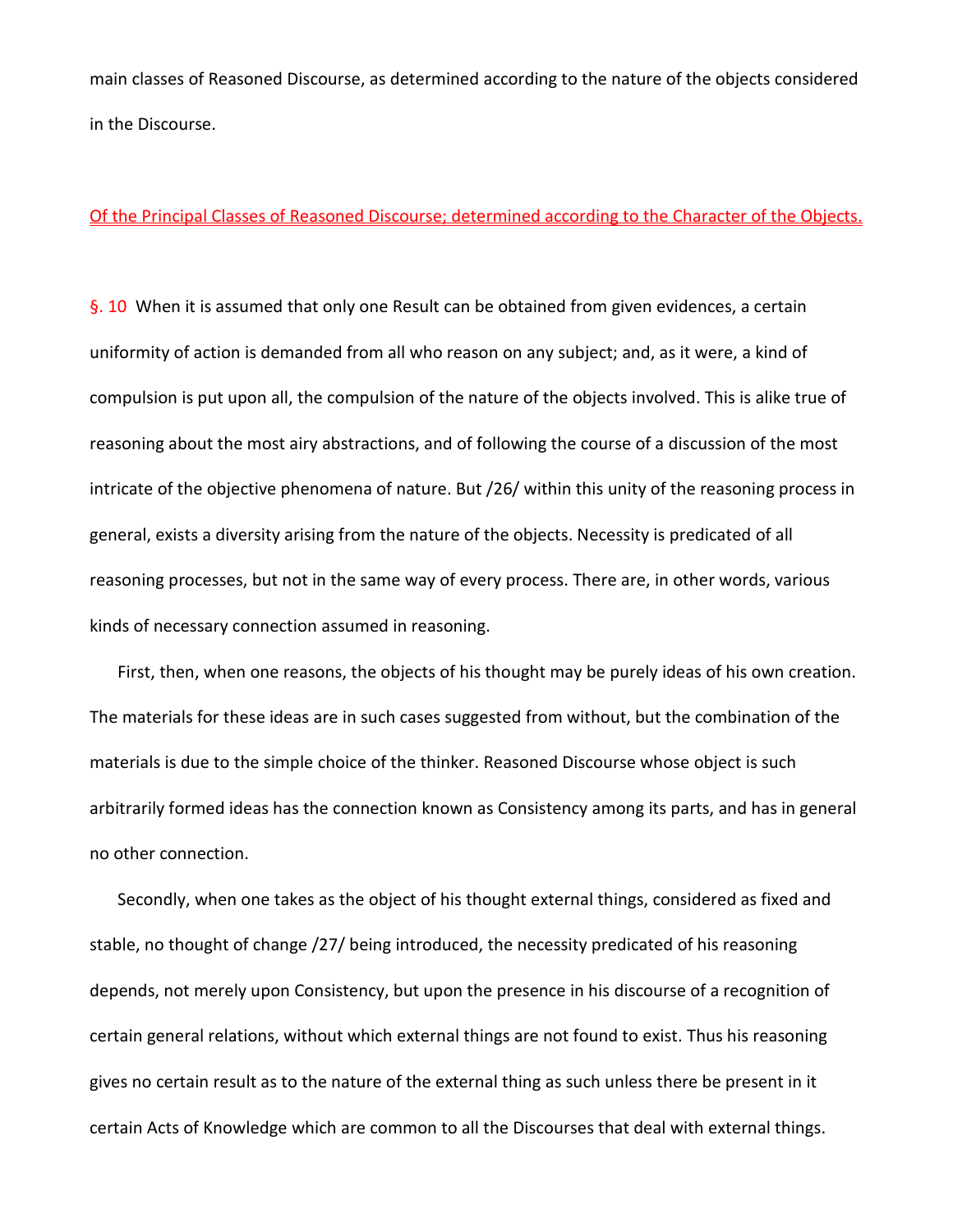These Acts of Knowledge deal with what may be called certain general Syntheses of thought in relation to things. Their presence, felt or expressed in the Discourse makes possible the arriving at Results that deal with things as things, and not as simple concepts arbitrarily formed. The Acts of Knowledge referred to deal (1) with the concept of Space, and with the various /28/ particular concepts that express Space-Relations. And it is evident that so long as one is dealing with spacerelations, however arbitrarily he may combine them in his thought, he is yet not dealing with ideas that are formed with entire freedom, but with ideas that meet with more or less complete realization in a vast number of real things. These Acts include (2) those dealing with the numerical relations of things. They include (3) those dealing with the general nature of all things in respect of the combination of various qualities in the same thing, and of similar characteristics found to hold for things as things. —Some, if not all of these various kinds of Acts of Knowledge must be concerned in every Reasoned Discourse dealing with things. The necessity of the connection of Result with evidences is consequently in this case dependent on the necessity and validity of these judgments. /29/

Thirdly, in Reasoned Discourse the subject-matter may be external or internal phenomena considered as subject to change. Here the validity of the Result will depend upon the truth of certain general judgments concerning Time, concerning Cause, concerning the opposition of the Essential and Accidental in phenomena, or of Substance and accident in things. The character of the necessity predicated in this case depends upon that predicated of the judgments in question. With this class is exhausted the Reasoned Discourse that deals with the Real, as we are accustomed to call it, as such. Yet with the logical connection of Consistency, with the investigation of the Real as apart from /30/ or as connected with change, the resources of Reasoned Discourse are not exhausted. Quite as distinct, in some of its modes is the Reasoned Discourse that deals with the Ideal, from the other forms, as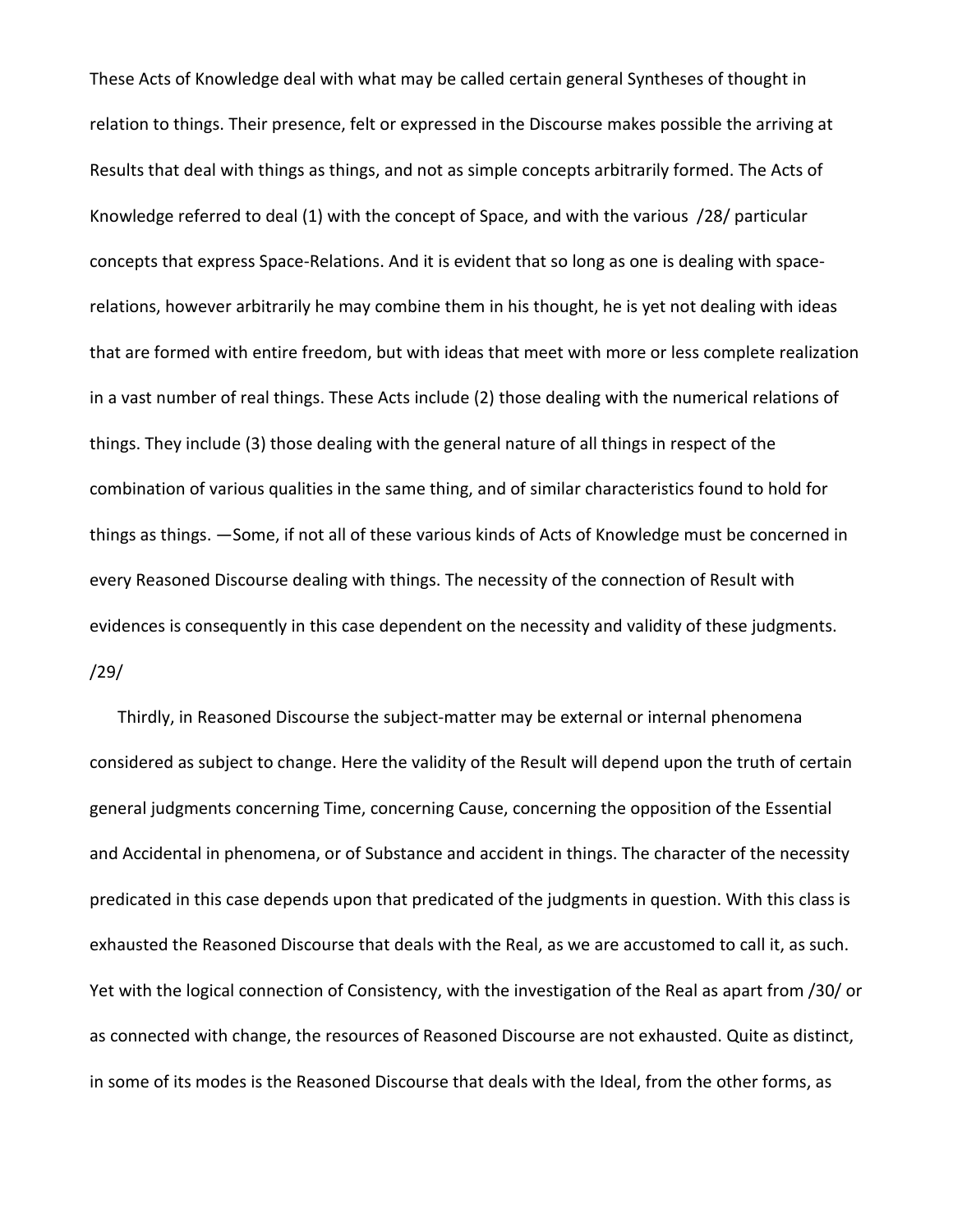they are from one another. A division of Reasoned Discourse into classes according to its objects, is not complete that does not consider the following two classes.

Fourthly, then, Reasoned Discourse may deal, not with that which exists in things objectively, but of that which one finds in them of worth or of worthlessness, of beauty or of ugliness. For aesthetic criticism, in some form or other a constant occupation of life, is an activity that constantly requires the use of reason. A critic does not have this reasoning, however, on the object alone, nor yet on his personal idiosincrasies [sic] of mind, nor on his moods; /31/ or he seeks to impose his judgment on others; Wherein then does the claim to validity consist? Evidently in certain general judgments of Worth. The necessity of the reasoning here depends upon the necessity of the judgment of Worth, whatever this necessity may be.

Fifthly, the object of a process of reasoning may be the determination of the moral character of an action. Ethical judgments are commonly not given without some attempt at justifying them. The Justification must imply a process of reasoning. The necessity of the result must depend upon the validity of certain general judgments of ethical nature. And the character of this validity is in many respects involved in obscurity.

Without being able to give any guarantee of the exhaustiveness of our classification, we have enumerated thus far five distinct classes of objects with which Reasoned Discourse may have /32/ to do. In case of each one of these classes of objects, the validity of the result depends on the validity of certain general judgments peculiar to the class of objects concerned. The necessity predicated of the general judgments will be found to vary somewhat; and with this of course the necessity of the whole course of reasoning in the different cases. Our five classes of Reasoned Discourse, with the necessary connection of Result with evidences predicated in each class respectively, may be then summed up as follows: - First Class, Reasoned Discourse concerning Ideas as such; Necessity involved, Logical: Second Class, Reasoned Discourse concerning Things as such; Necessity involved, Mathematical: Third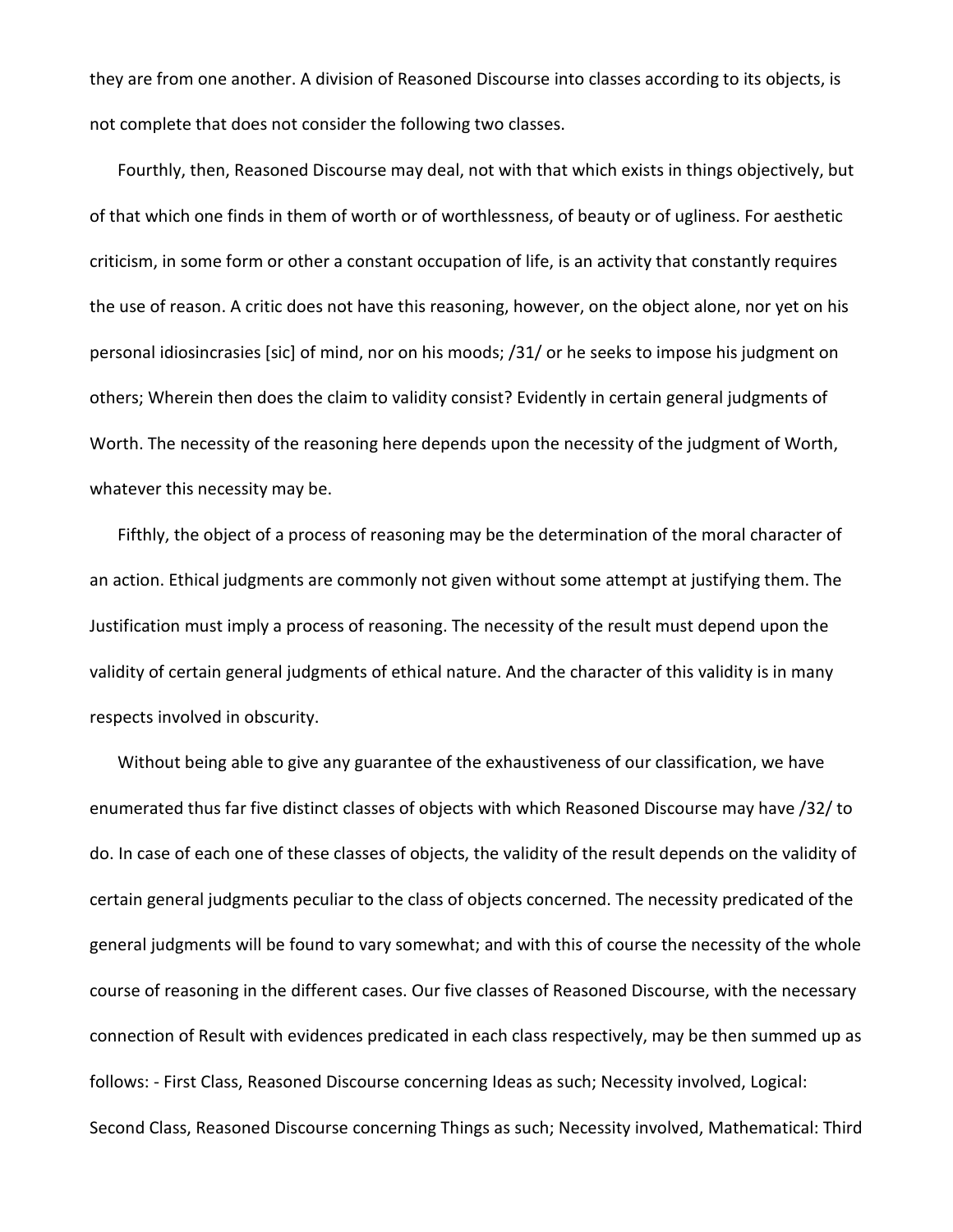Class, Reasoned Discourse concerning the course of events; Necessity involved Physical: Fourth Class, Reasoned Discourse concerning the worth of objects, events, or /33/ ideas viewed aesthetically; Necessity involved, Psychological; Fifth Class, Reasoned Discourse concerning Right and Wrong; Necessity involved, Ethical. — Of this classification in general it may finally be said that it is provisional, and that in it we have not considered so much the true nature of the necessary connection of reasoning processes, as the assumptions of so-called common-sense as to these processes. In other words, wherever we find men reasoning, we see them claim a certain amount and kind of necessity for their results; and it becomes a very proper object of consideration to determine how many and what general classes of necessity there are which are claimed in reasoning. This and this alone we have sought to do. Whether all these classes of necessary connection will be found to bear the test of criticism we shall try to examine in the sequel. Here we but state the claims of hu- /34/ man nature. The enduring nature of these claims we do not assert as yet.

In regard to the terms used to describe the various kinds of necessity, a word of justification may be needed. In separating Logical from Mathematical necessity we are rather following tradition than stating a truly fundamental distinction, as may be found later in the discussion. In including under Mathematical necessity the necessity of those judgments that deal with the union of various qualities in the same thing, we are but affirming the truly mathematical nature of certain concepts that have too long been left to uncertain metaphysical definition. There is no reason why the relation of Thing and Quality should not as much be made a subject of a general algebraic notation, as, in fact, in some special cases it has already been so treated. In speaking of Physical necessity as that which has part in processes of reasoning after the notion of change has been introduced, and only then, we but follow the ordinary view that sees in the office of natural science the discussion of /35/ the changes that go on in Nature, and not directly of the phenomena of Nature considered as at rest. The latter are the subject of simply mathematical consideration. In calling the necessity of the aesthetic judgments a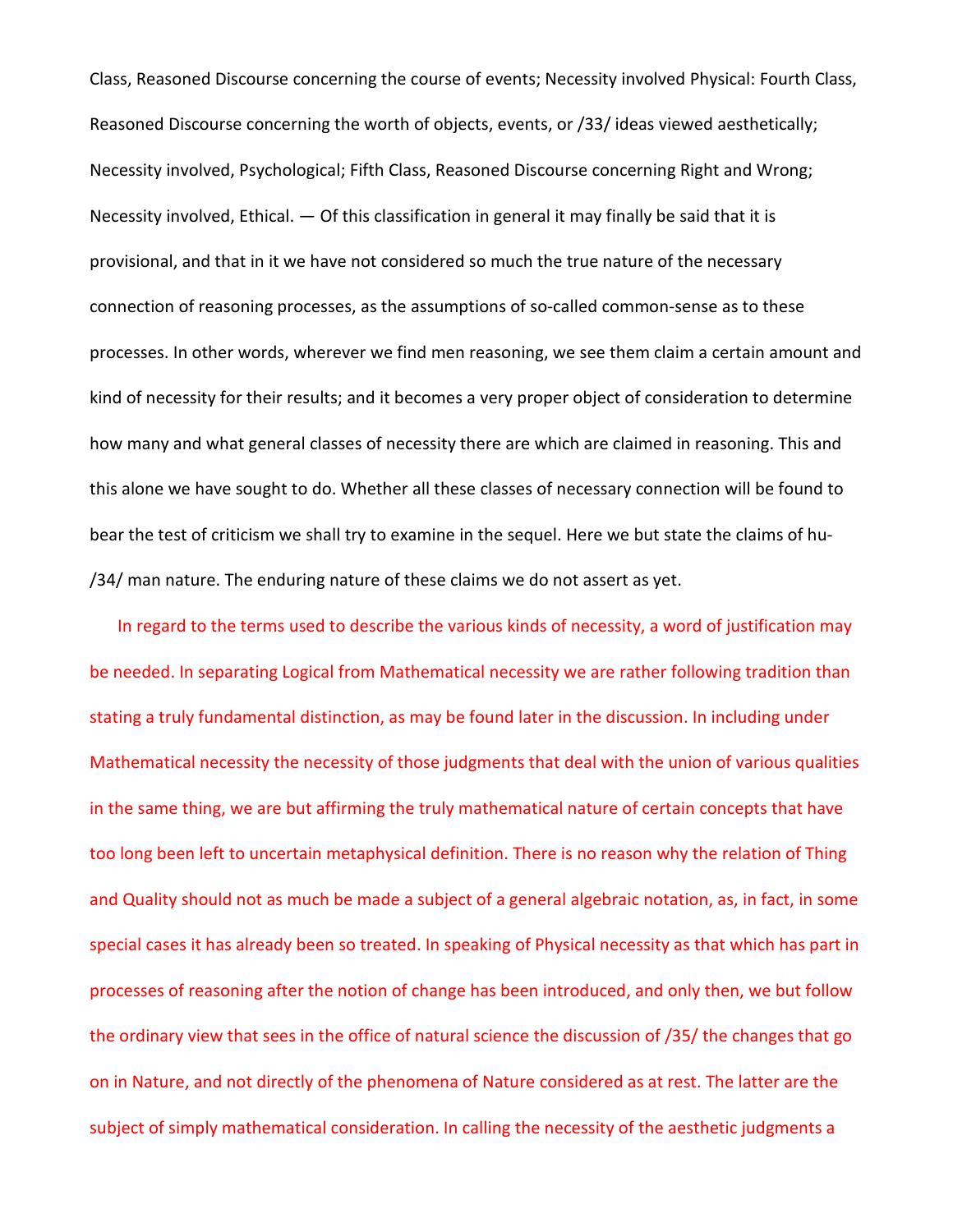Psychological necessity, we do not mean to imply that there are no other judgments whose necessity is purely psychological; for it might be affirmed of all necessary connection of thought that it is in some sense psychological. But all other kinds of thinking claim to have more than a simply psychological basis. Thought on aesthetic topics alone appeals in the end to the constitution of human nature as its only support and is alone perfectly content to do so. All other reasoning processes desire to reach the certainty of some external support. Of the term Ethical necessity, finally, it appears that although one should, at last reduce all ethical judgments to a purely psychological foundation, yet one would have to admit that men claim in fact that they have some higher /36/ guarantee than a simply psychological one for the truth of their moral judgments. And the claim of common sense is all that we are now seeking to formulate. When we have formulated it we shall proceed to the work of criticism in due time.

# Of the Processes of Thought, in general considered; and of the Problems suggested by such Consideration.

§. 11 Men feel Certainty; but find this Certainty in many cases changeable. They disagree in point of the content of their Certainty; and then they accuse one another of Error. They agree from time to time in the direction of their thought; and then they condescend to approve the Opinions of one another as True. Undaunted by all this chaos of contending view the individual, confident of himself, announces continually his defiance of Time and of his neighbor by calling his own views Known Truth; meaning for himself by this that he intends to hold fast by these particular views forever, come what may. Nor is he content to have Truth /37/ suggested to him by accident; but he has regular methods of going in search of it by means of trains of reasoning. Accidental as the trains of thought constantly are, in beginning, middle, end, the individual claims for them that they give him Truth, and that with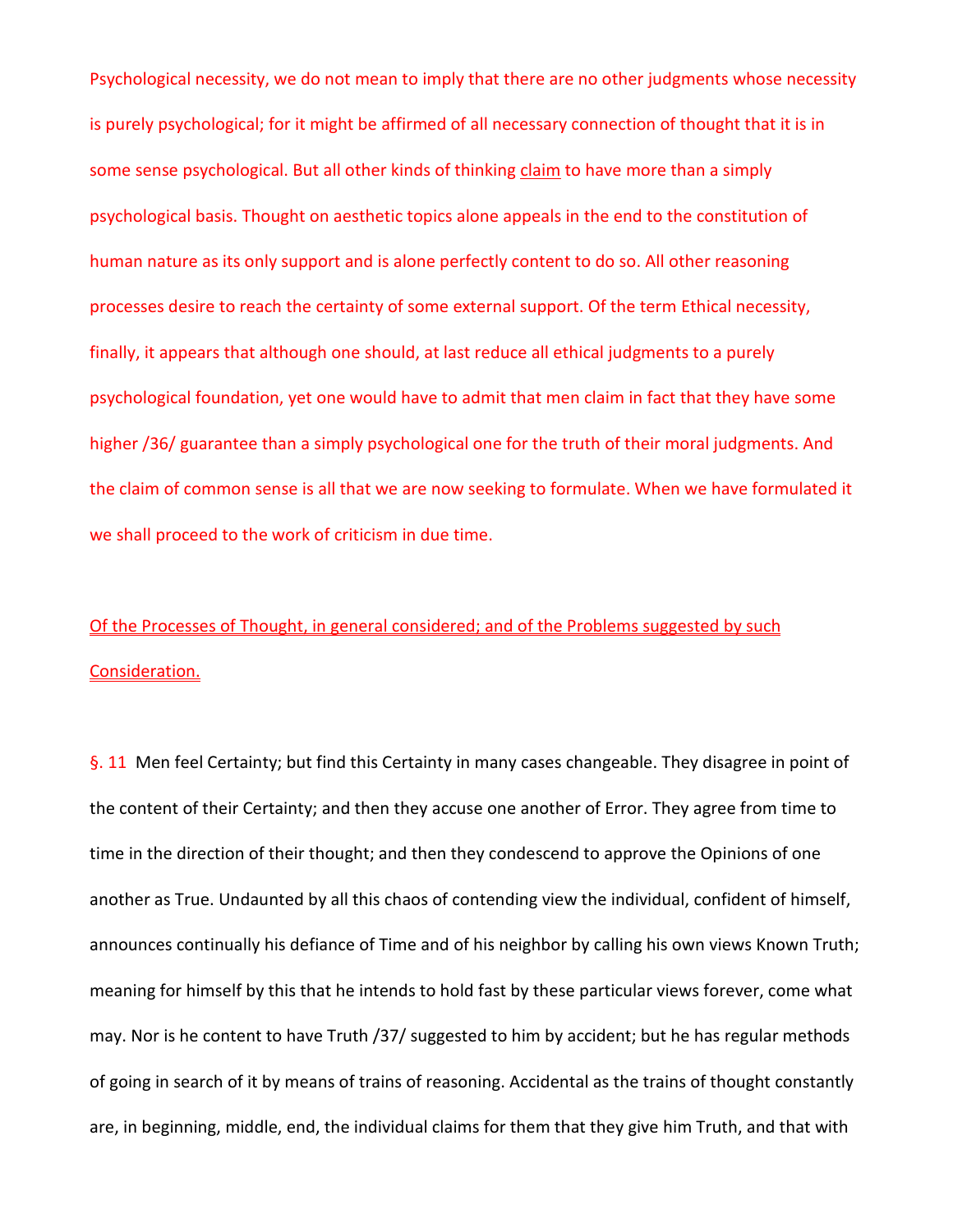perfect evidence too. He claims that they do this not merely by suggesting the content which his own mind is to grasp as truth, but also by furnishing the evidence, by proving the truth. Not only therefore does he trust in the enduring nature of particular views; but he holds that one enduring truth can bring forth as it were another; can at least condition the other's existence. The fabrics that he produces in these great constructive efforts are limited in size only by the brief time his life gives him in which to build. And his abiding faith in them is limited only by the fickleness of human nature. Yet that limitation seems enough; for again and again in the /38/ structure of magnificent proportions that was at first dedicated to Science as a new treasure of Known Truth, is in but a few years left by its architect to fall into neglect and ruin. And what was named Knowledge, now crumbles into the primal dust of Error.

This is from one standpoint the view one gets of the world of Reason. It is, despite its boasted superiority, in great part a world of Emotion. There are the Emotions of Certainty, the Emotions of disagreement and opposition, the resolutions, emotional phenomena, that take the form of claims to Knowledge; all these fill as it were the whole field as we look over the world of intellect; and we ask, What then is Reason, if all thought is thus tinged with the affections of the mind?

From another side however the case seems very different. The special sciences furnish us with fabrics of reasoning which outlast generations; and are proof against all prejudices. Such cases encourage us to /39/ believe that if all the products of Reason are tinged with emotion, there are at least some emotions whose color does not dim the lustre nor injure the durability of the gems of truth. And the fate of all skepticism of a general nature in time past seems to assure us that, in any case, if positive reasoning often loses its hold on the minds of men and passes away, it never does so more rapidly or more easily than reasoning that is wholly negative. The great changes through which the human mind has passed seem therefore, viewed in this light, but indications of some vast purifying process through which the intellect of the race is finally to be freed from all that is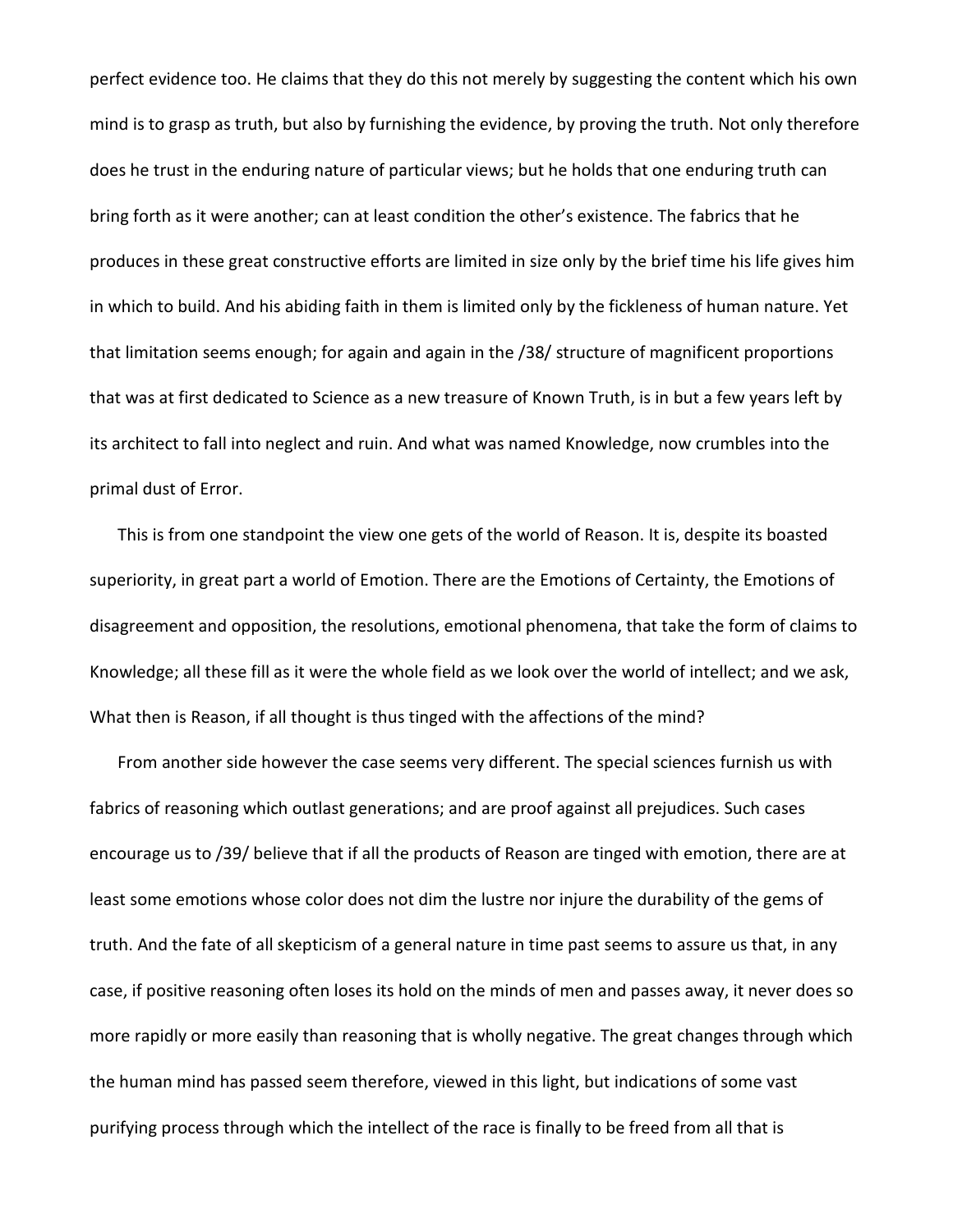disturbing and unstable in emotion and at last to be left with only those elements of mental life which conduce to constant and progressive development.

In this way it becomes an object /40/ of no little interest to inquire into the nature of the thinking process; to determine what there is in it which lends regularly towards consistency and stability of result, and what there is in it which so commonly introduces error, changeableness, disappointment, and failure. Such inquiries have often been made, and they are to be found widely scattered in treatises on Logic, on the Theory of Knowledge, on Metaphysics. In attempting, as is to be done in the following, some discussion of this matter, we shall limit ourselves to two questions, of which the second will engage the most of our attention. These are (1) What elements in Thought are those in respect to which an enlightened criticism can acknowledge the claim to absolute stability which was above defined as Knowledge? (2) What relation do the various kinds of Reasoned Discourse defined in §. 10 bear to those elementary Acts of Knowledge? We shall in other words /41/ busy ourselves with the relation that the reasoning process which arrives at the attainment of Knowledge bears to Knowledge itself as generally considered. Wherein consists the necessity of each one of the species of Reasoned Discourse described in §. 10? In how far can the claim of common sense in respect to each be granted? These questions form part of our main problem, and these we shall consider in order as soon as the problem concerning Knowledge in general has been answered in a preliminary study.

Such is the purpose of this essay. But a little more remains yet to be done in this introduction in the way of definition and statement, and this will follow in the remaining two or three paragraphs. It suffices for the present to have pointed out how all thought may be treated as a pathological phenomenon; and how on the other hand some means must be found of purifying our mental purposes /42/ from the suspicion that through the emotional element which accompanies and pervades them they are vitiated and rendered liable to the corruption of error and change.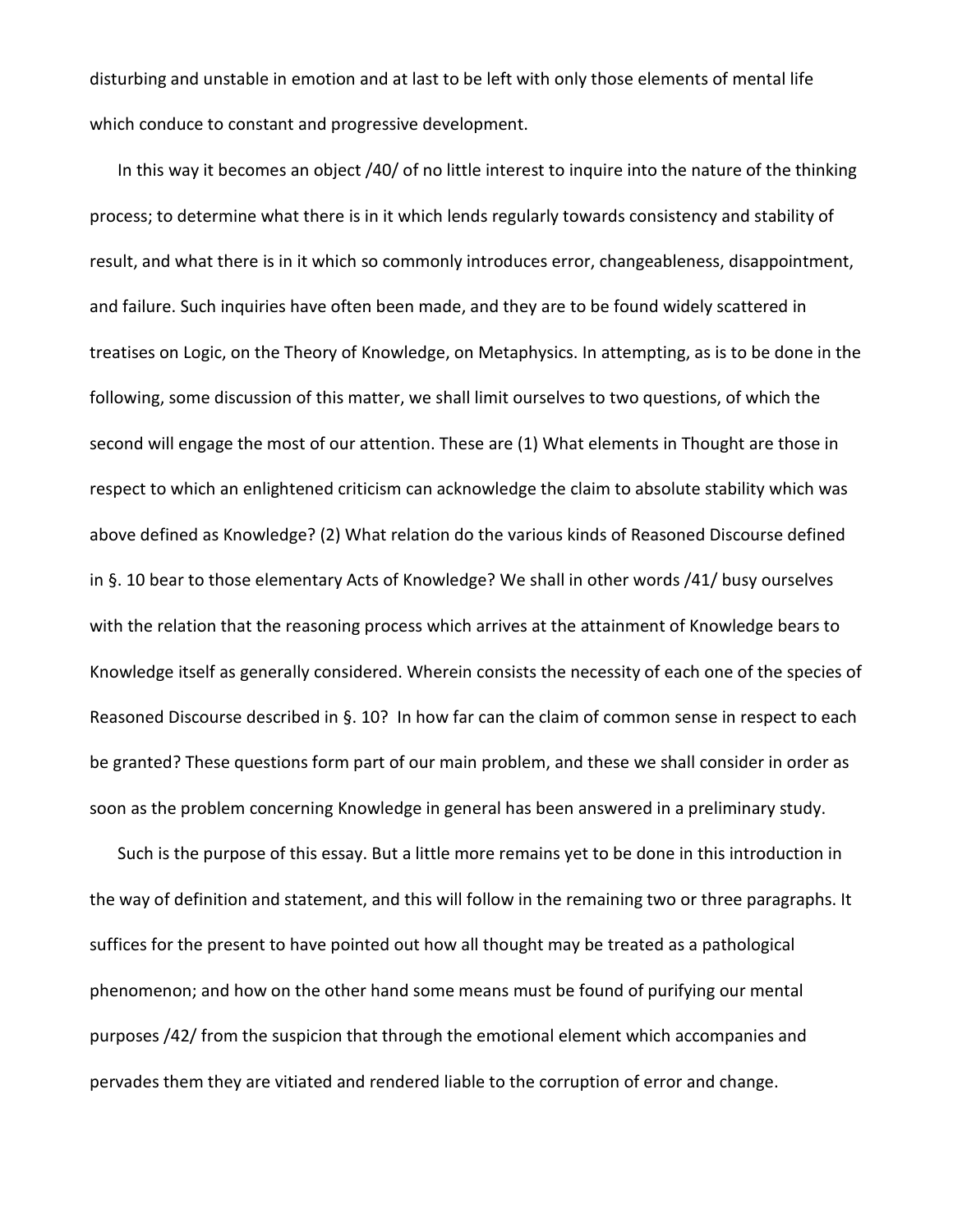§. 12. From the account so far given of the forms which Knowledge assumes, or is claimed to assume (for only of claims have we as yet spoken) it appears that the individual Act of Knowledge may exists inadvertently of other Acts of Knowledge, or may appear as determined by them. In the latter case, we have seen, the Act of Knowledge which forms the Result of the combination of previous Acts, follows from those of them which express the individual characteristics of the Reasoned Discourse in question and of its subject-matter, with a necessity dependent upon the necessity of certain general Acts of Knowledge, which are expressed or implied among the evidences, and which involve the universal characteristics that hold for the whole class of /43/ Reasoned Discourses under which the one Discourse in question falls. Thus, any Result in regard to the relations of things as things will depend upon the validity of the general judgments as to the space-relations, and so on. Any Result which depends upon evidence of a purely physical order, will depend for its validity on certain assumptions as to the Laws of Nature, among which assumptions the one of causal connection is prominent; and so, in like manner for the other kinds of Reasoned Discourse, each one will have general assumptions, that hold for all the individual Discourses falling under the one class.

These fundamental judgments, without which the conclusions of the various kinds of Reasoned Discourse will lack validity, we call in the following Principles of Knowledge. They have the following general characteristics: -- (1) According to the claims made for them they are themselves Acts of Knowledge; (2) According to the same claims, they give the /44/ right to unite a number of other Acts of Knowledge into groups of greater or less complication, in which there is occasioned a methodical advance of Knowledge, the earlier Acts conditioning and rendering possible the later, and being evidences of these, viz. of the Results; (3) These Principles render possible, as is maintained by common sense, the reasoning on their respective classes of objects, and so have as it were the power of creating knowledge, of bringing light and order into regions of thought, which, though of the utmost importance in any case, would remain, without the principles, entirely obscure; (4) These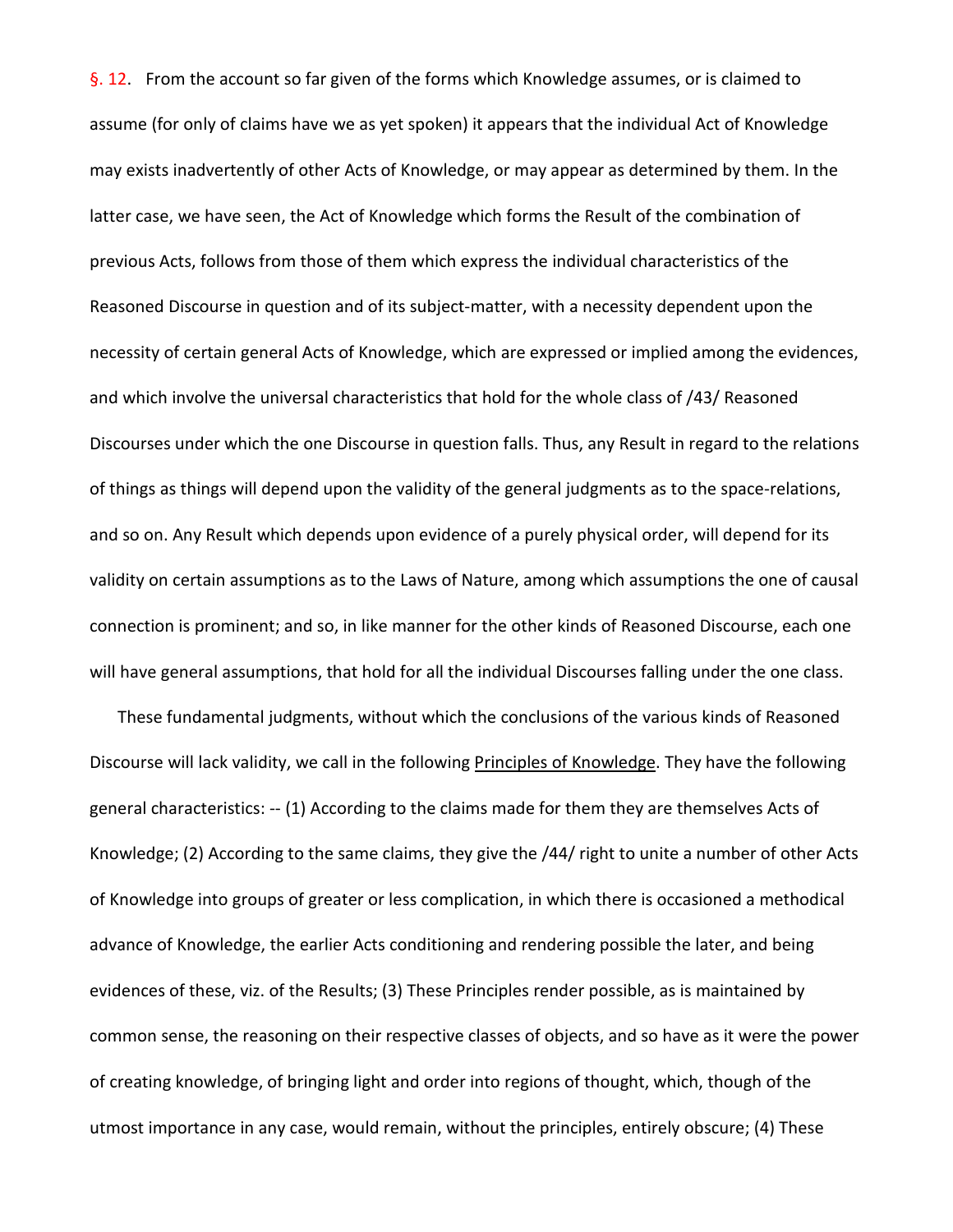Principles are postulates of all thinking in the provinces concerned, are assumed as true by the ordinary consciousness, whether tacitly or expressly, and therefore receive none of the needed criticism in the sciences concerned especially and primarily with them; (5) owing to the very familiarity of their use, they remain /45/ and are not clearly stated by the sciences that make use of them, at least are often not so stated, according to the familiar observation that one easily thinks logically before having studied logic; (6) They are, finally, as postulates, declared to be true without reserve, and without inquiry as to whether they are inborn ideas in the human mind or are merely products of experience, or as to whether they imply race-experience transmitted by heredity, or simply individual intelligence employed on ordinary facts.

These Principles, according to the purpose laid down in the preceding §, will form the subject of the following essay. And we shall have to examine them in their relation to Knowledge in general, as it is to be defined in our preliminary study.

§. 13. Postulated in every Reasoned Discourse is the validity of the principles on which the class of Discourse in question depends. Postulated as well is the rationality of the disputant, his /46/ freedom from prejudice, his knowledge of the important facts of the case. Postulated, we say; but unfortunately postulates are not axioms, and the distance between the assumption of personal fitness to discuss a subject, and the proof of personal fitness, is only too great. In view of all this, one can but attempt, without too great confidence, to accomplish any difficult task such as the one before us here, and can give no guarantee of success but his own good will. Yet because this is of itself so insufficient a security, it is proper to state at the outset as well what one assumes as what one undertakes, in order that the reader may not be without means of judging the disputant's chances of accomplishing something worth the labour. For the reader can more easily judge of an attempt at a new method than the explorer himself; since the reader is of the two the <illegible> [abler] and more impartial.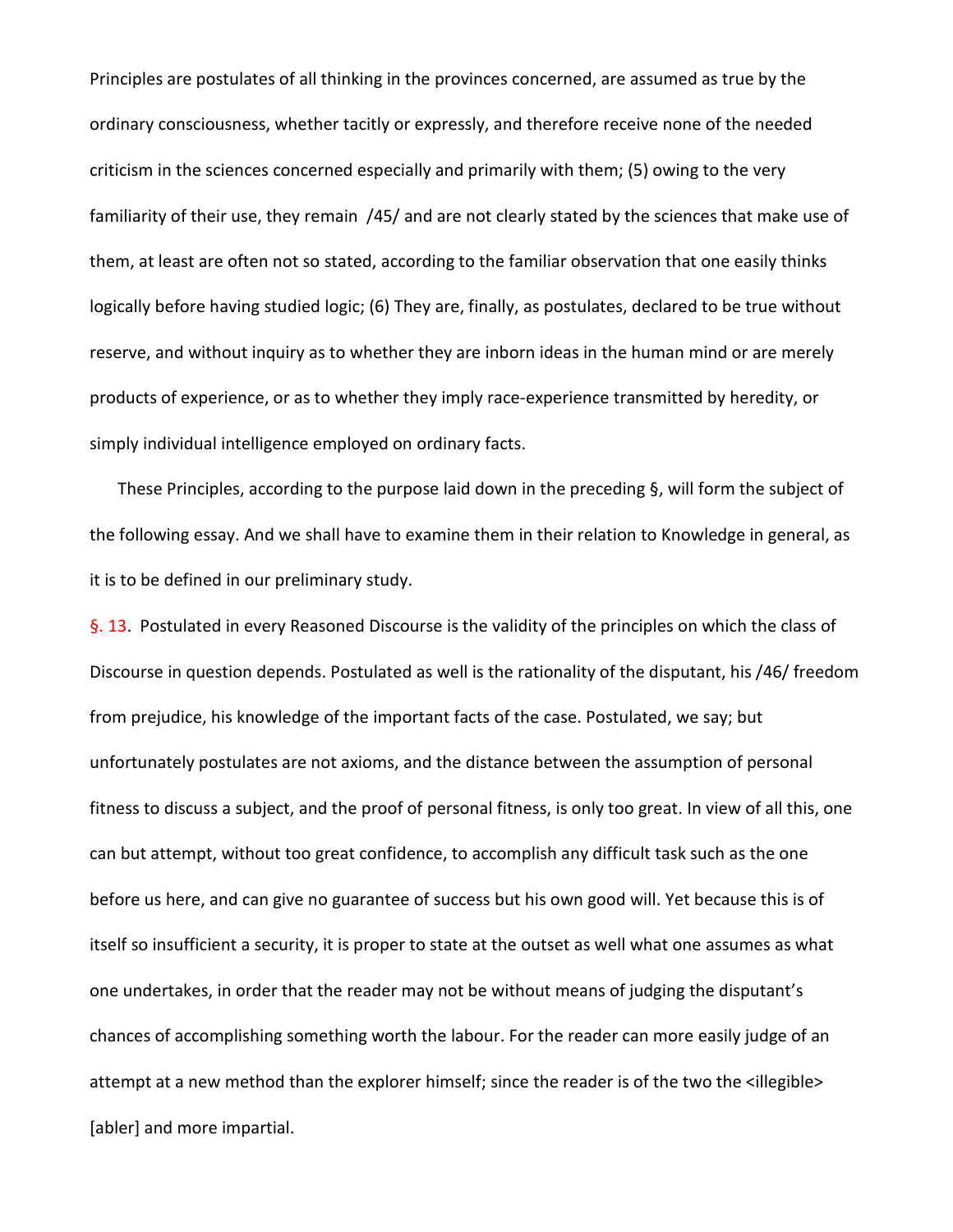First, then, though the reasoning process is under discussion, we assume in part the validity of the reasoning process. This assumption is the familiar one of all metaphysical writers; though its consequences are overlooked by many. One has a right to assume the validity of the reasoning process in so far as he intends in his discussion to describe and not to justify that process, and that is in so far as reason is used for purely dialectic purposes, for the simple analysis and comparison of thoughts in deduction or dispute. In so far as the reasoning process is made use of for this purpose, it is not capable of formal justification, for all reasoning, even such as is necessary for the operation of justification, presupposes the validity of the fundamental processes of reason. This is evident, and is well understood. But the thought is often /48/ put to an improper use. It is made on the one hand to justify dogmatism as to all the Principles of Knowledge, whether these relate simply to processes of analytical thought or to the most obscure of the theorems of fundamental Natural Science or of Ethics. It is made on the other hand to uphold the doctrine of the absolute impossibility of universal scepticism. Both applications seem quite out of place. In so far as the reasoning process has to do with more than simply analytical or dialectic methods, it is quite open to general <illegible> [subjectivity] and criticism. All the Principles of Knowledge can be questioned without fear of inconsistency, except the Principle of Consistency itself; questioning may be developed and systematic as you will. It may be indeed successfully met; and may also turn out to be itself successful. But at all events it is /49/ not to be disposed of a priori and without a careful hearing. But in so far on the other hand as the reasoning process is beyond the reach of definite and systematic questioning, it is still not beyond the reach of scepticism. On the contrary one may doubt universally if he chooses, and you cannot refute him by asserting the Principle of Consistency as at least certain. For he may doubt that if he likes; and though he is unable in that case even to state his doubt, yet it may remain a real, if indefinite doubt. Universal scepticism is beyond the reach of refutation; and

/47/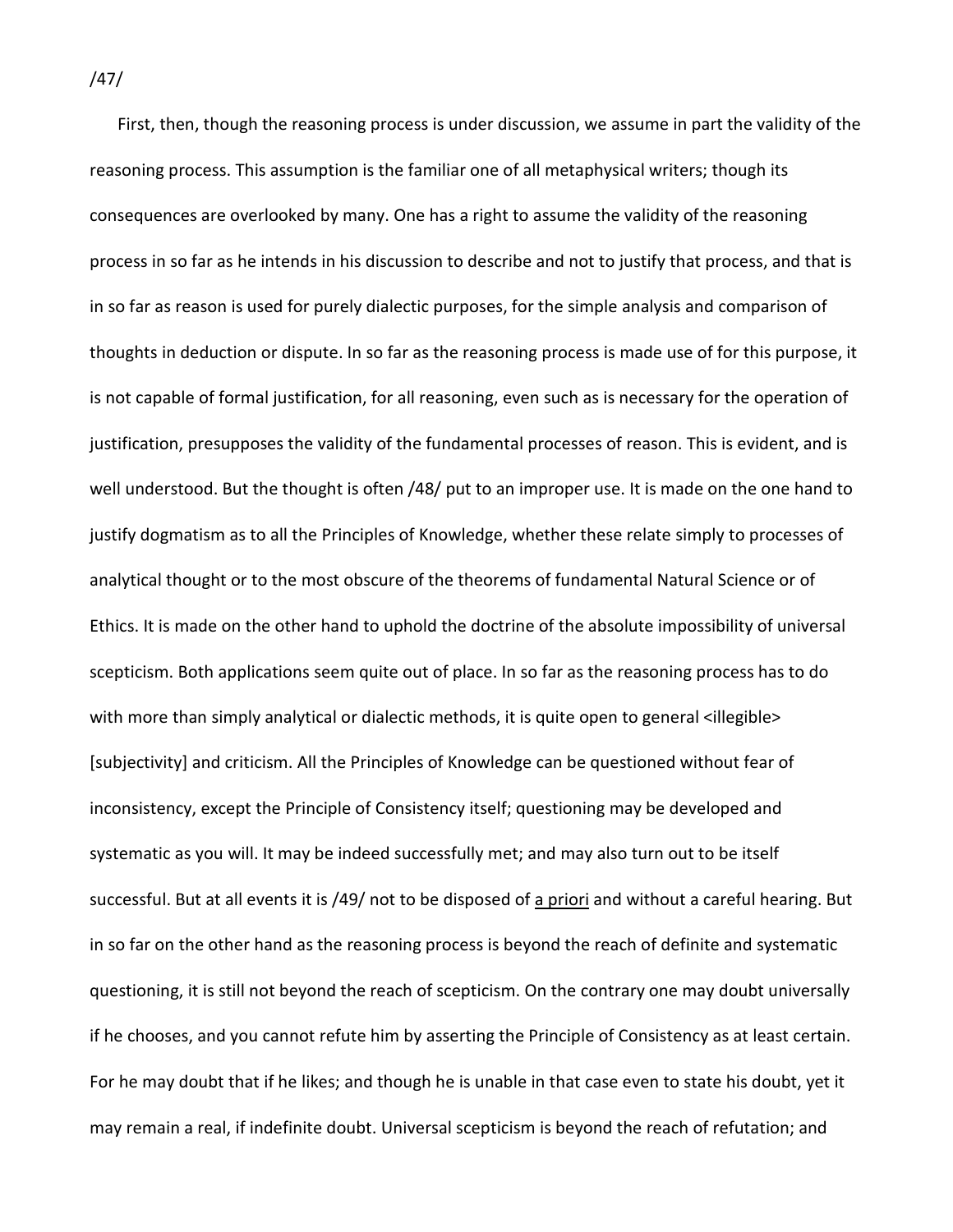who cares whether it is so or not? For universal scepticism is a mood, not a doctrine; and as all have at some time in the history of their thought been subject to the mood, so in like manner are all indifferent to any attempt to banish such a mood forever. The irrational remains possible for every mind; and reason can never secure itself against universal /50/ bankruptcy. And, in any case, though one hold fast by the Principle of Consistency, he may yet doubt the power of the human mind to follow this principle in any particular case. He may hold with the rest of the world that consistency assures true results in case the starting point be true; but he may doubt that any finite mind is capable of consistency, to any full degree, in a lengthy argument. Such doubting would not be impossible or self-destroying; it would on the contrary have much in its favour. But yet it would be sufficiently radical for the most absolute Pyrrhonist. – But as said, all this we leave out of account, and must do so. Else were all discussion worthless. We must assume that consistency is a good thing; we must assume that we are able to practice consistency ourselves. And because we assume these two things, our results can have only a hypothetical value. If one is not troubled with any irrational, /51/ and for that very reason irrefutable doubt, and if he cannot detect any inconsistency in our argument, we shall ask him to follow us. That is all. We cannot say with certainty of any of our arguments that they are throughout perfectly consistent. On the contrary, nothing seems harder in these regions of thought, that logical courage.

Our first Postulate is therefore the Principle of Consistency, the Principle of Dialectic or purely formal Discourse. On the basis of this we are to investigate the other Principles of Knowledge; and also to give a description (since a justification is impossible) of the workings of this Principle itself.

Our second Postulate is of the simplest nature, and we mention it only to indicate that in this discussion there is no attempt made to base the ex- /52/ perience of man on anything that is not experience, or the truth of consciousness on anything that is not consciousness. We postulate that is to say, the whole inner life of man, the whole complex of feeling, impulse, conflict of emotion, desire,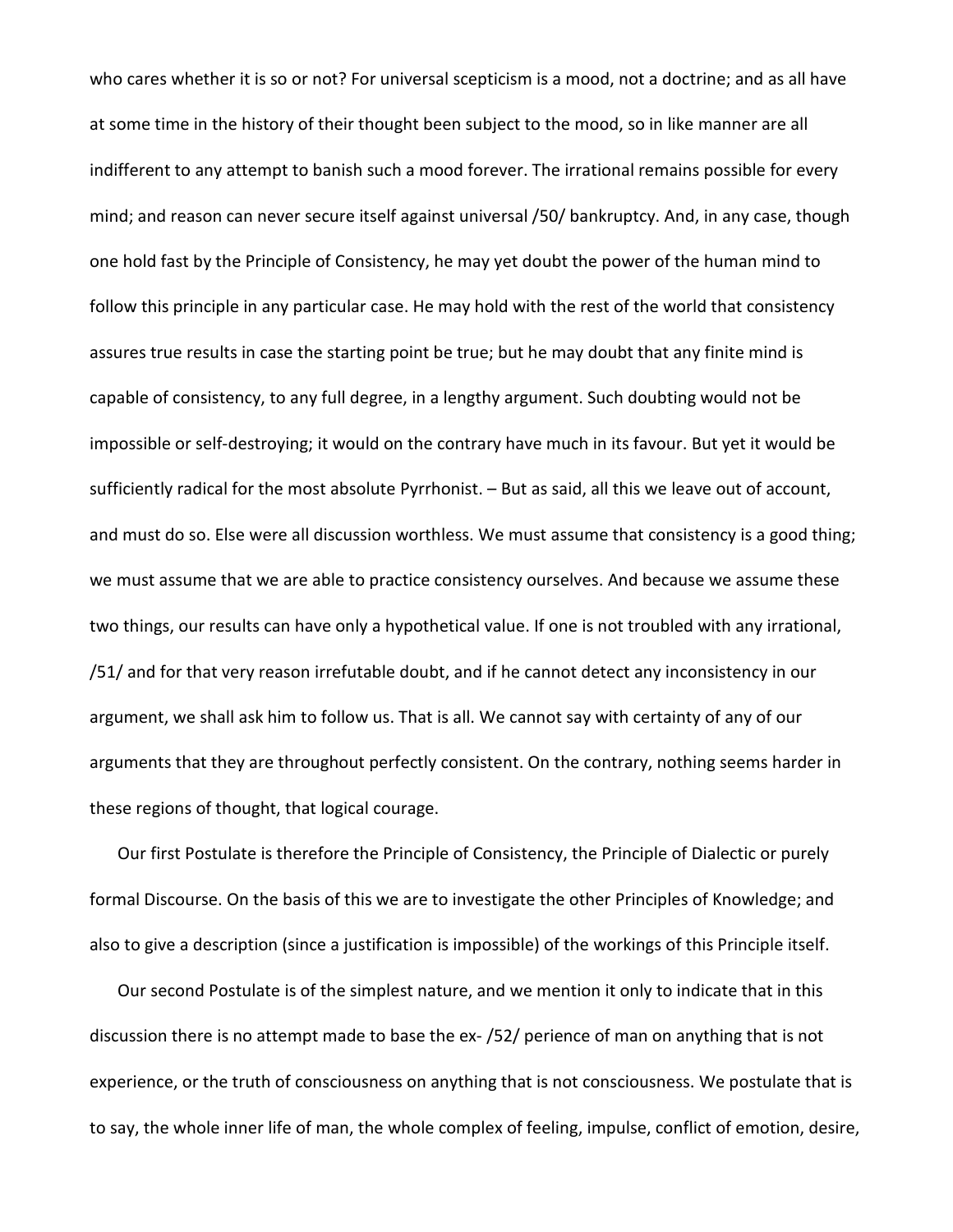will, and whatever else there be that may directly or remotely be of worth as illustrating, completing, explaining, the processes of thought, in their essential or accidental exemplifications. We postulate this, and wish the fact understood in order that it may not be supposed that in what follows there is any attempt to base all Knowledge on one final fact of consciousness, or on one all-powerful highest principle. On the contrary we hold that the manifold of consciousness must be accepted as /53/ it is, and that any attempt to reduce it to one single form must shatter on the great fact that it is endlessly various in its forms. We assume the whole complex of consciousness, we say, as given; and our task is to analyse this in so far as it may have relation to Knowledge. But this on the other hand does not mean that we assume all that this complex has been thought to have in it of profound metaphysical nature. We find in the mind at starting no knowledge of a substantial entity misnamed Self by many schools. We find no revelation direct and unquestionable of a metaphysical Will, of a Divine Nature, of a fundamental Being. All these may appear in the end as results of the investigation. /54/ We are unable to find any of them at the beginning. What is in consciousness is a continual flux of passion and action, both being simply manners of feeling. These assume unlimited shapes, enter into numberless complications, pass over the one into the other by insensible gradations. They can but be described. We are unable to reduce them, nor to do more than faintly imitate the subtlety of nature in finding words for them. They are the material on which we work. We cannot build without them. We must assume them. We cannot prove their existence; but find this existence as evidently given. -And finally, our Postulate does not assume that we know a priori that any class or kind of these feelings is common to all mankind, or that what one finds /55/ in himself he has a right to demand of all others as a fact in their consciousness. We only mean to say that, such is the fate of philosophy and of life in general, every affirmation, basing itself on something present in the mind of one man, seeks admittance to the thought of another purely in the hope and confidence that in his mind too some like task for a like affirmation lies hidden, or has already been discovered; so that the ideas of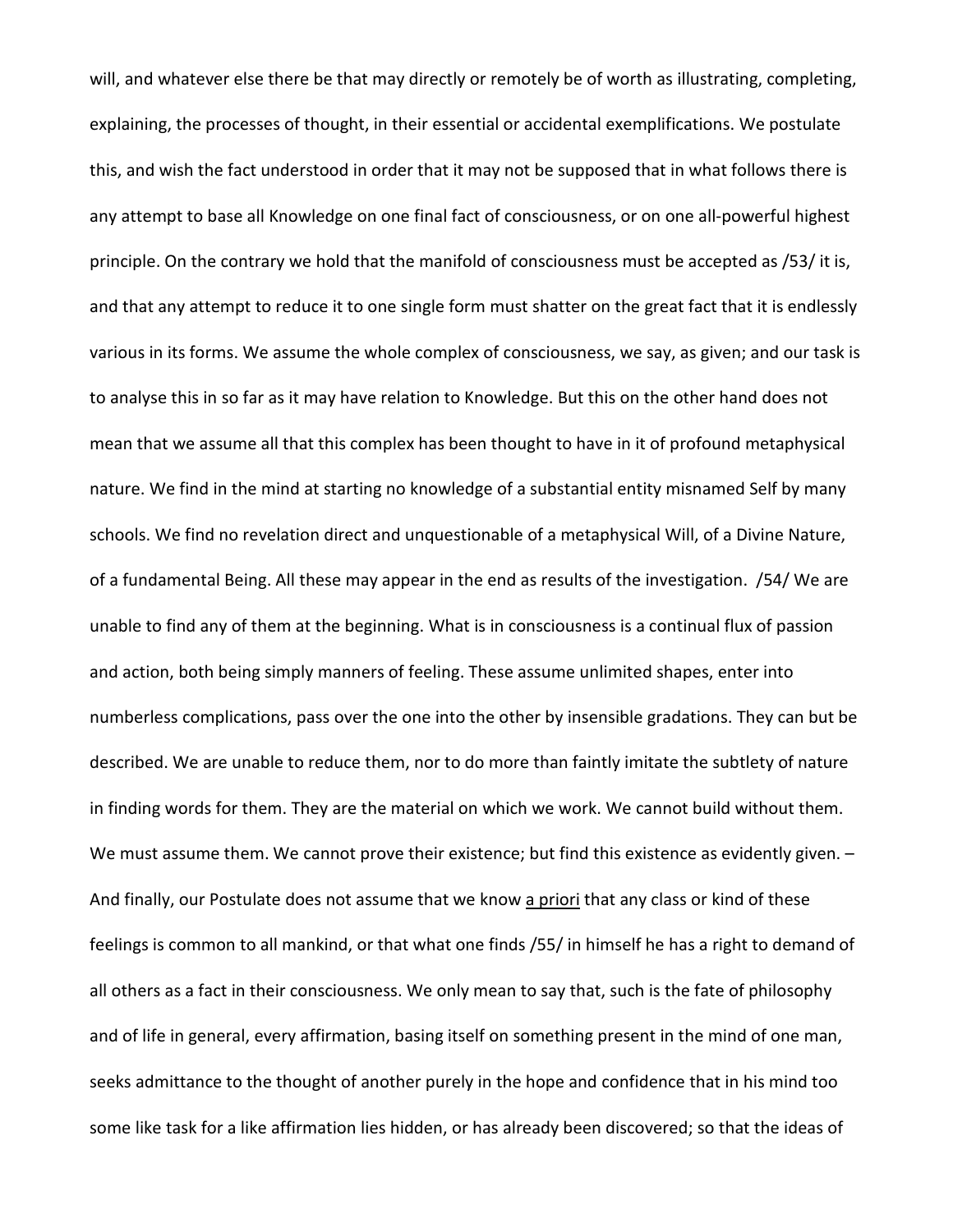the first may not be wholly shut out from the sympathy of the second. This assumption of a common humanity is purely practical and entirely beyond the reach of full demonstration. Yet so valuable is it, so necessary for all, that no genuine thinking would be possible without it. For all thinking seeks formu- /56/ lation; and all formulation is based, obscurely or confessedly, on the thought of a listener to whom an argument is to be announced. – This postulate then of the right to make use of the whole wealth of consciousness as a store-house on which to draw in our investigation into the nature of Knowledge, is made as a necessary one; not to be sure as a premise on which our conclusion is to rest, but as a maxim, which shall direct the course of our research; not as a speculative basis like Fichte's Ich [Johann Gottlieb Fichte, 1762 - 1814] or Schopenhauer's Wille, but as an armory of suggestion, a treasury, out of which, if we turn out to be good workers in our task, we may bring forth things new and old.

These two postulates, on both of which we have already proceded in what we have done towards defining /57/ our task, from all that is necessary for the general regulation of our undertaking. Special Postulates will appear under special heads hereafter.

§.14 We have entitled the whole investigation "The Interdependence of the Principles of Knowledge" in anticipation of what will naturally result from any successful examination of these Principles; and in accordance with its general assumption of most writers who have treated them. Even were our result the denial of all Interdependence, still the title, in view of the almost universal tendency of philosophical thought, would be quite well justified. For what all have sought, must be a main subject of thought even for him who denies its existence. For were his negation /58/ so simple as to need no argument, so many would scarcely have failed to reach it long before.

In fact however we shall be found to maintain such an Interdependence, and to discover its field in the common tendency expressed in all the Principles to advance the sphere of genuine Knowledge, logic, and the strict limits set for it, and to introduce into it an hypothetical character.—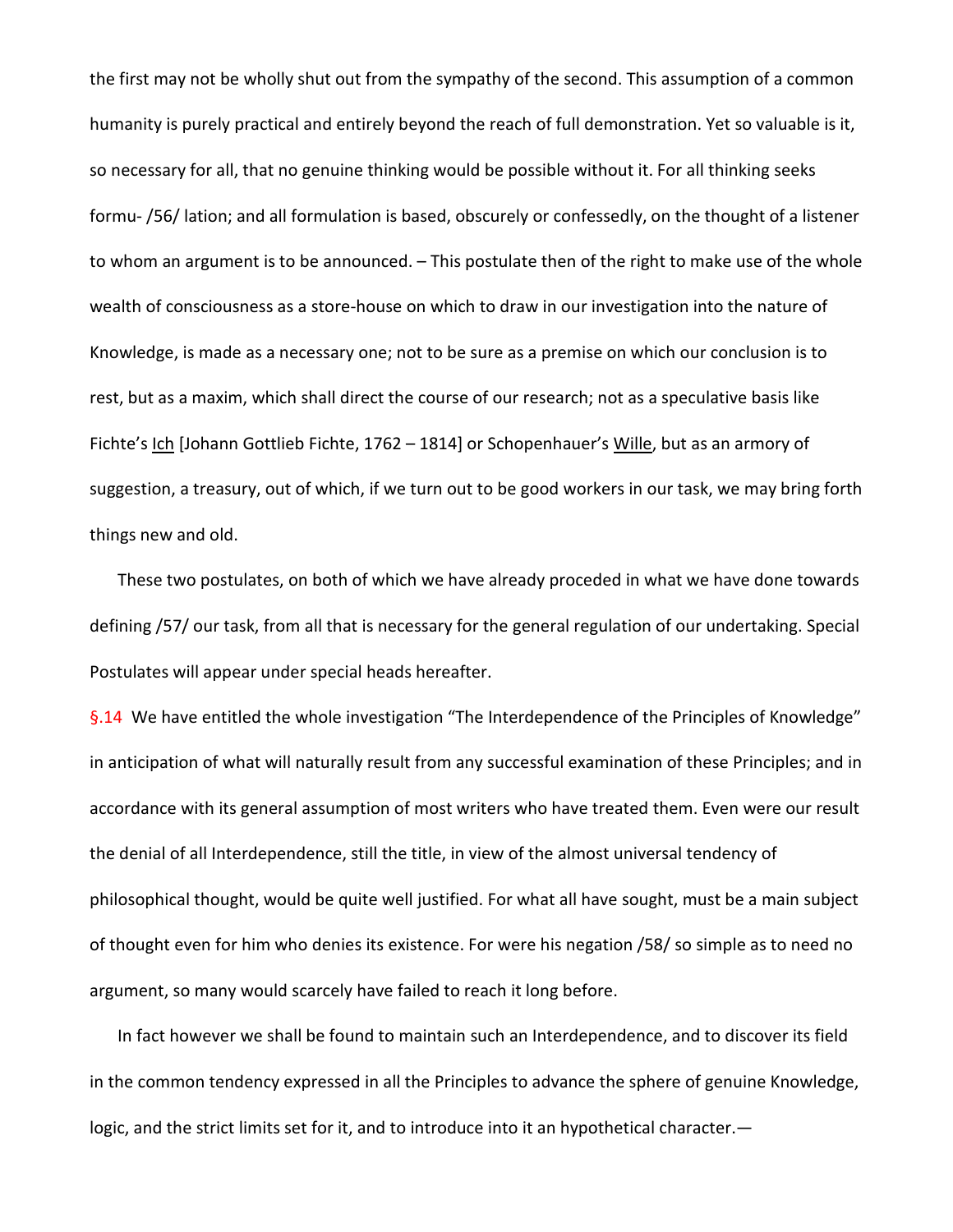— Thus therefore, in the foregoing, we have endeavored, as best we might, to follow the precept of the great master of method whose words head this chapter, and to make our first great efforts towards ordering the chaotic material everyone has to conquer as he approaches the Theory of Knowledge. And if our method seem to resemble the Creation in but this one thing, /59/ that it is artibtray we can but ask for patience, and plead inexperience. For, on the one hand, the first day of Creation was not the whole of the history of the universe; and, on the other hand, not everyone who tries his eungling hand at the ordering of chaos is necessarily predestined to accomplish any creation. Let it be permitted to us to try Hobbes's good advice; and may some indulgence be shown if in our eagerness we made bad use of it.

/60/

Chap. I.

### The Claim and the Realization: -- Knowledge as Found in the Individual Act of Knowledge.

"L'intelligence semble done un vouloir, qui na pour objet essentiel que le vouloir même" ["Intelligence therefore seems a will, which has as its essential object only the will itself "] (A. Fouillée [Louis Éconches Feuillée, 1660 – 1732]).

§. 13. When the claim to the possession of Knowledge described in §. 4, has been, according to the terms of §.5, declared Rightful, and that after the very fullest and most careful examination which one conceives is in his power to make; i.e. when one can cast no shadow of rational /61/ doubt on the claim in question, we call this knowledge Approved i.e., declared beyond the reach of any doubt from the standpoint of the critic who applies the term. The term, as thus defined is relative; but this relativity  $(v.\S.5)$  is necessary, and not at all to be deplored. Approved Knowledge will be applied in the following discussion to all that we find *ourselves* unable to doubt from *our* standpoint. – It is here understood that we here mean, by the power to cast doubt, the power to cast Rational Doubt. Into the gymnastics of irrational fancies of all kinds, including irrational doubts, we have no time to enter.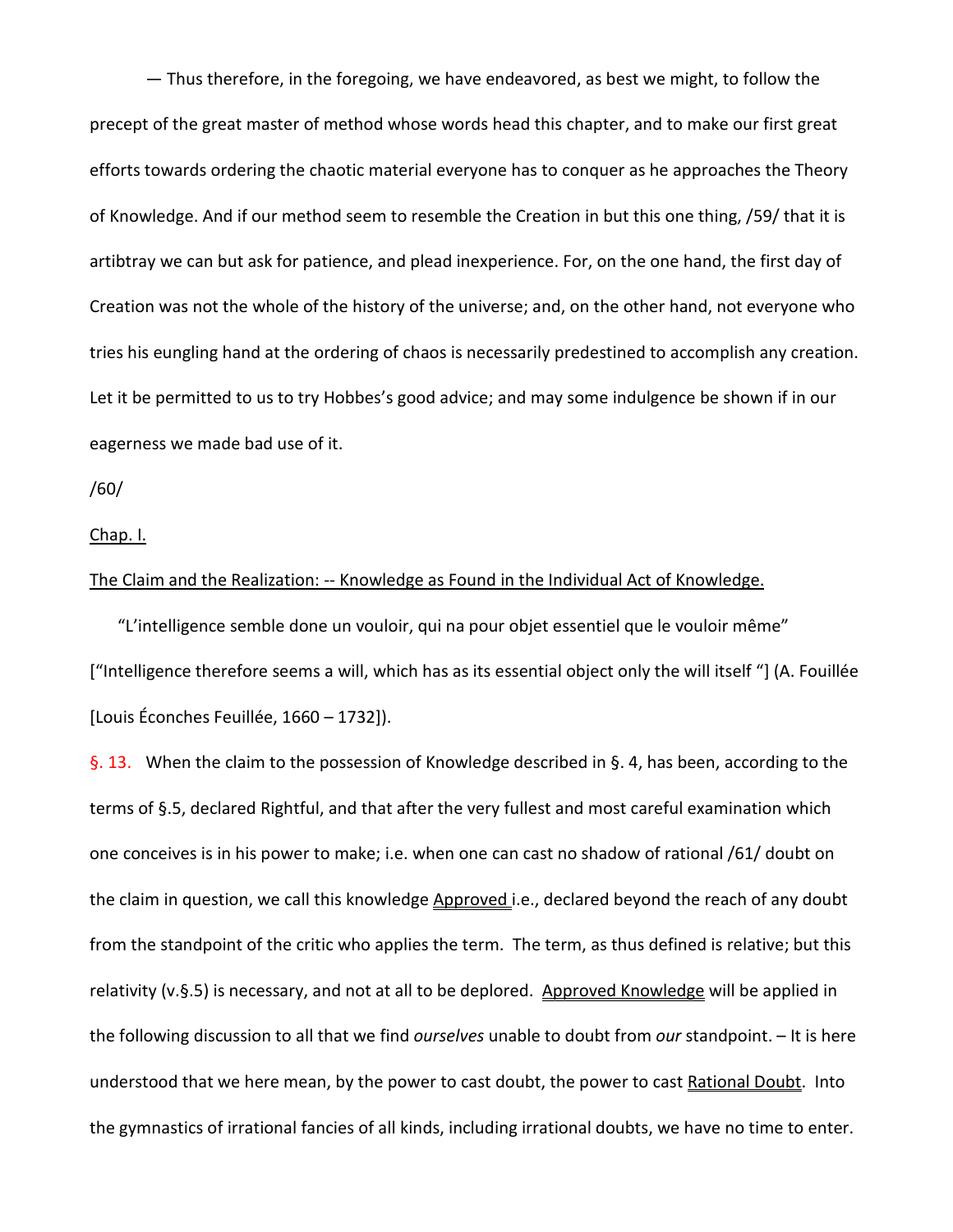A Rational Doubt must assume a more or less positive form, and be an assertion of the probability, greater or less, of a proposition opposed to the one doubted (v.§.2. note, on the positive character./62/ of the imputation of Error). The mere possibility of an opposed proposition is sufficient to throw some doubt. – By Rational Doubt we do not however mean necessarily a Doubt of practical value. A Rational Doubt may exist where there would be no ground in practice for paying any attention to it; or in regard to a subject concerning which no practical question can arise at all.

§. 16. Approved Knowledge must have all the qualities claimed for it by the one who possesses it. The one who possesses it claims it is Knowledge; the critic is supposed to approve this claim in all particulars. Approved Knowledge must therefore have in fact the quality of endurance first of all. – In all the following discussion, we must be understood to speak of that which for us is Approved Knowledge, whenever /63/ we use the word Knowledge absolutely, i.e., without express limitation or extension. – We shall discuss in this chapter the qualities that must be present in every judgment in order to entitle it to be called Knowledge, or Approved Knowledge. We shall at the same time be discussing more or less the content of Knowledge, considered as a whole. And we shall, by way of comparison, lay side by side, from time to time, our results as to the nature of Knowledge, with what is commonly assumed to be Knowledge in the sciences. And thus it is that we hope best to accomplish the task set for us in the Introduction, viz, the preliminary task of the analysis of Knowledge in general.

§.17..The Theory of Knowledge opens with an Antinomy, in which a fundamental difficulty of the whole subject is expressed. The difficulty referred to is very elementary, and therefore not commonly considered or often /64/ plainly expressed. But that it is a real one must we think be admitted by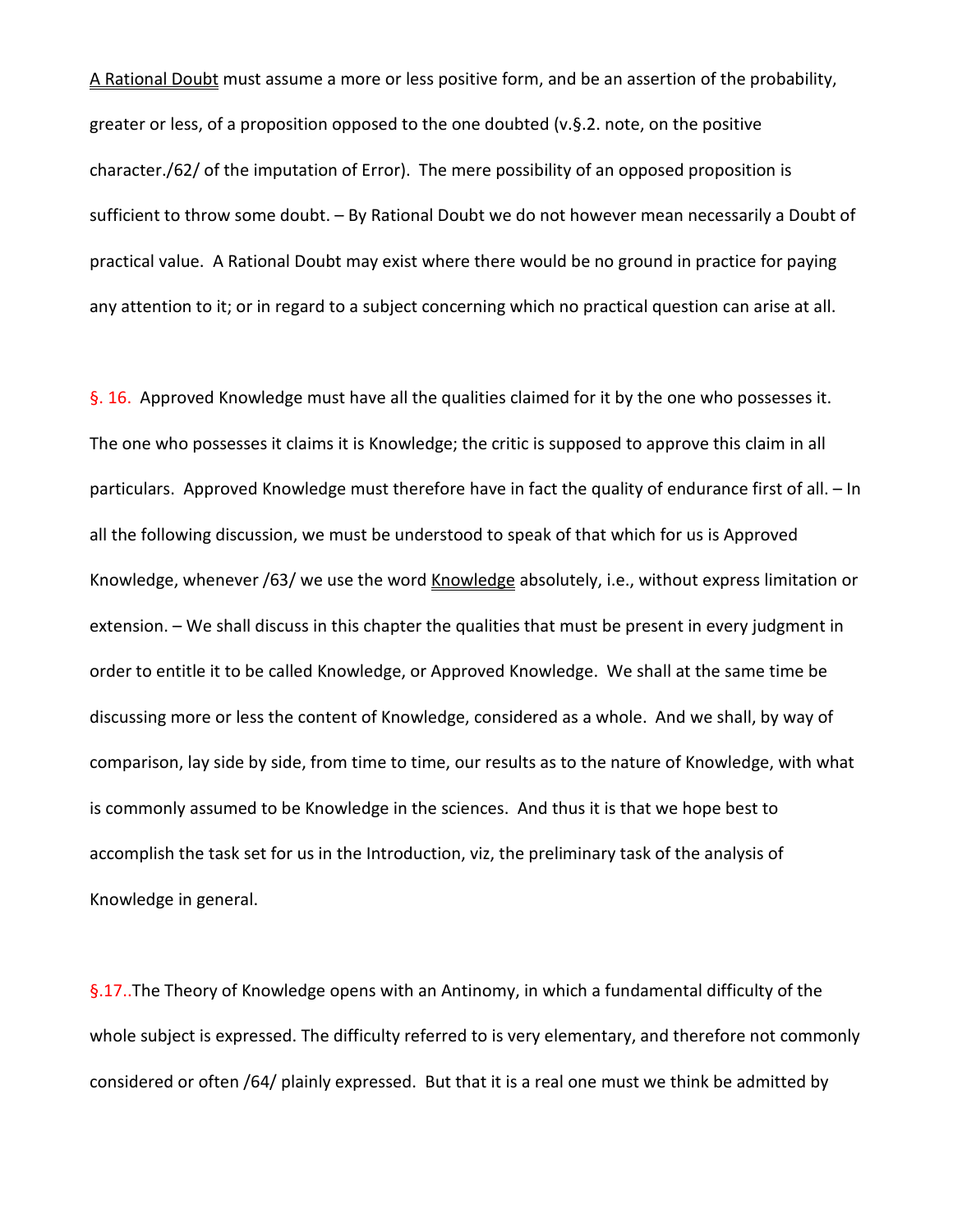anyone who examines it. It forms the kernel of a great deal of sceptical discussion. We cannot avoid the consideration of it. The Antinomy referred to may be briefly stated as follows: --

### Thesis:

**Antithesis** 

Knowledge is possible for the human mind.

No Knowledge is possible for the human mind.

That Knowledge is possible follows evidently from the existence of the activity of thought itself; in fact from the very power of asking the question as to possibility. For, assume that Knowledge is impossible, and either your assumption is itself a Knowledge, or it is not. If it is, a contradiction is involved. If not, then it is at best but opinion. Is it opinion, then at least

# /65/

### *[Thesis continued]*

we know it to be opinion, since otherwise it would be contradictory to itself; and know it well to be an opinion opposed to the opinion that Knowledge is possible. Hence so much is known, even of the negation of Knowledge

That Knowledge, as enduring opinion, is impossible, follows from the changeableness of every opinion of the mind. The mind holds for Knowledge today what it rejects as error tomorrow. Some opinions of many minds seems stable; but there is only a psychological probability that they will not change in the future. If then there is no means of certifying to the un- /65/

### [*Antithesis continued*]

changeableness of any opinion, there is no claim to the possession of Knowledge which cannot be refuted by future events. As then no claim can be free from doubt, no one is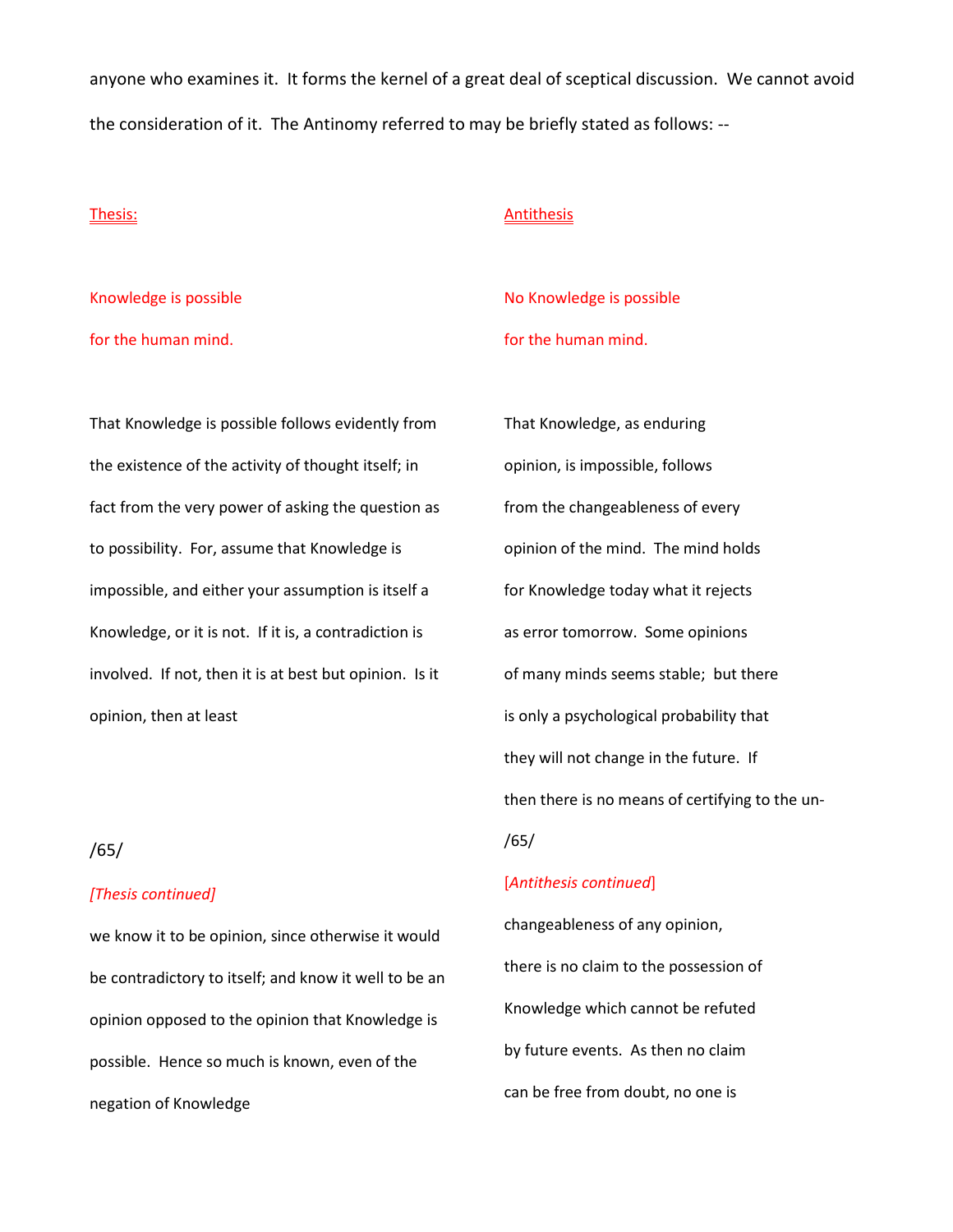itself, which is again contadictory to this given in some sense in the formulation of every opinion.

entitled to a place as Approved Knowledge.

The form of the Antinomy, used in stating the above argument, is one that Kant's example ought to have made a classic instrument of philosophic discussion. No other form is more serviceable for the clear statement of difficulties and for the purpose of arousing fruitful questioning into the real relations of the opinions involved. That the form in question is as old as the Sophists, but speaks the more highly in its favor, yet through the modern fear of dialectics it has fallen into disuse.

**\_\_\_\_\_\_\_\_\_\_\_\_\_\_\_\_\_\_\_\_\_\_\_\_\_\_\_\_\_\_\_\_\_\_\_\_\_\_\_\_\_\_\_\_\_\_\_\_\_\_\_\_\_\_\_\_\_\_\_\_\_\_\_\_\_\_\_\_\_\_\_\_\_\_\_\_\_\_\_\_\_\_\_**

# /66/

§18 How can that opinion be termed Knowledge which itself is at all times subject to change? And what human opinion is there that is not subject to change? If any have not changed, they yet may change in the future? What security is there in our consciousness that we shall retain even the most positive persuasion an hour? Is there at best more than a general probability that we shall do so? And if we do not, if we hold today one view, and tomorrow one exactly opposed, who shall be judge of the truth? Ourselves? But we have just proved, by our fickleness, our incapacity for all such judgment. Another? But who secures us his accuracy? – Such is the sum of the argument of the Antithesis of the above Antinomy. On the other hand the Thesis sums up its argument in the one point, viz. that the Antithesis must be in the end unstateable [sic], and even if stated, contra- /67/ dictory. Who can argue without assuming the basis of all argument? Who can deny the possibility of Knowledge without the certainty at least that his denial is not the same as the affirmation of Knowledge he disputes? Who can doubt without knowing that he doubts? -- If we consider the force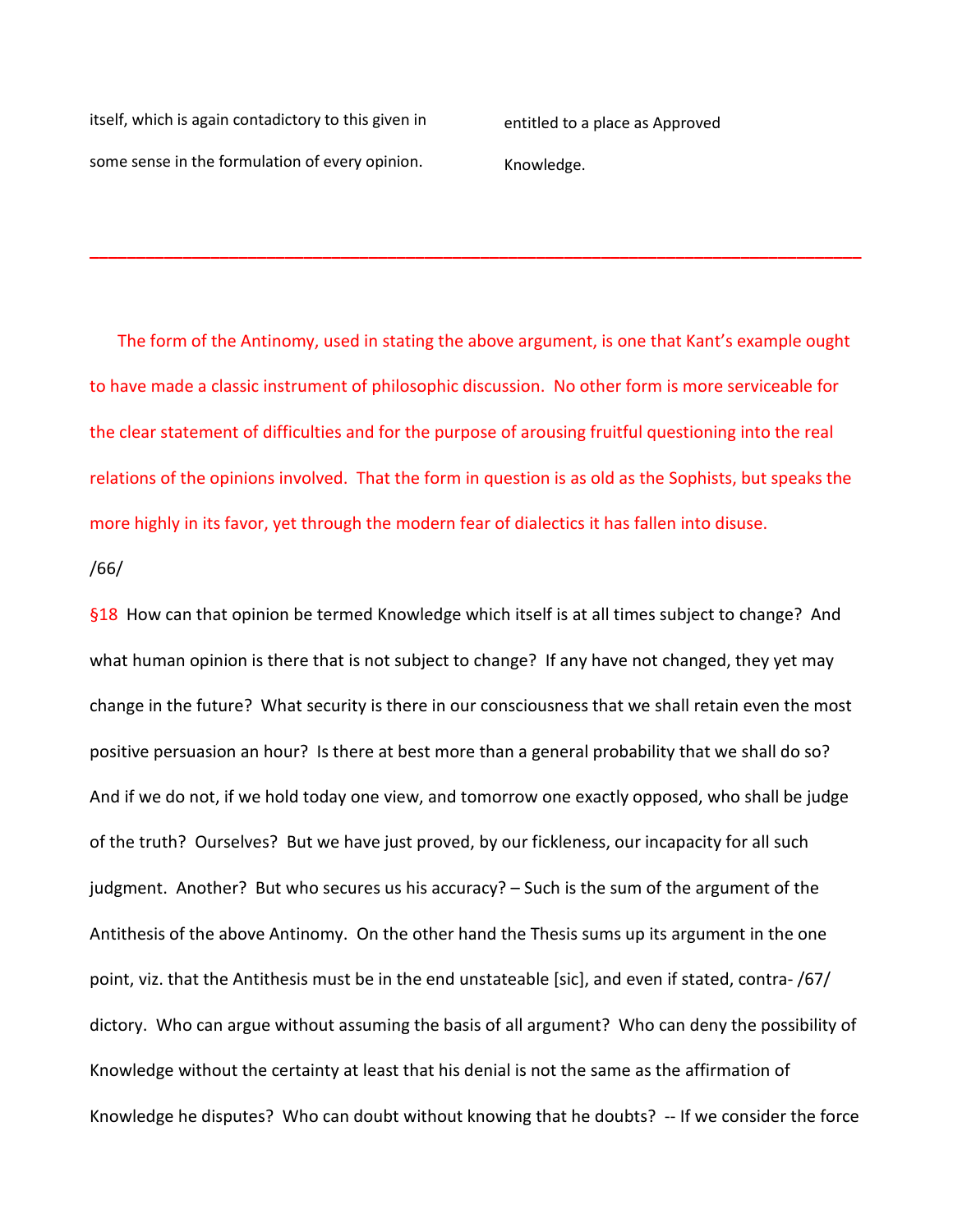of these arguments, and compare their perspective provinces, we shall see that one compares the present Act of Knowledge with future ones, or past ones, and finds that, abstractly and experimentally considered, there is no certainty of agreement between this Act and the others; while the argument for the Thesis confines itself simply to the present, and asserts that, past and future to the contrary notwithstanding, the present Act of Knowledge is certain and for itself, and is beyond the reach of any cavil whatever.

#### /68/

This difference as to objective point, as it were, the one argument considering the Act of Knowledge in time, and the other viewing it separately for itself, opens to us the only way of solving the difficulty and reconciling Thesis and Antithesis. If a Theory of Knowledge is to be possible at all, if the whole subject is not to be left in utter obscurity, then the Acts of Knowledge which we are to approve must be found of such a nature that they cannot be contradicted by any act whatsoever, either in past or future. They must be above the reach of contradiction, so that it is not merely impossible for anyone now to maintain the negative or even to construct the negative of the Acts of Knowledge in question at the time they are formed as Acts of Knowledge, but also so that for all time it shall remain impossible to form the negative, and that for every consciousness. This then must be, else the argument of the Antithesis will defeat the claim to Knowledge made in /69/ them. This they must be in and for themselves considered, so that their absolute stability may follow, not from any general psychological considerations as to the human mind in its character of consistency or inconsistency, nor from any like considerations, but solely and directly from their own nature as Acts of Knowledge. The mind that possesses them must be able to say at the moment of possessing them that, by virtue of their inmost nature, they can never admit of contradiction from any source. – Is it possible to find such Acts of Knowledge, then for them the argument of the Antithesis fails, and they satisfy all the conditions of true Approved Knowledge. Otherwise doubt remains hanging over all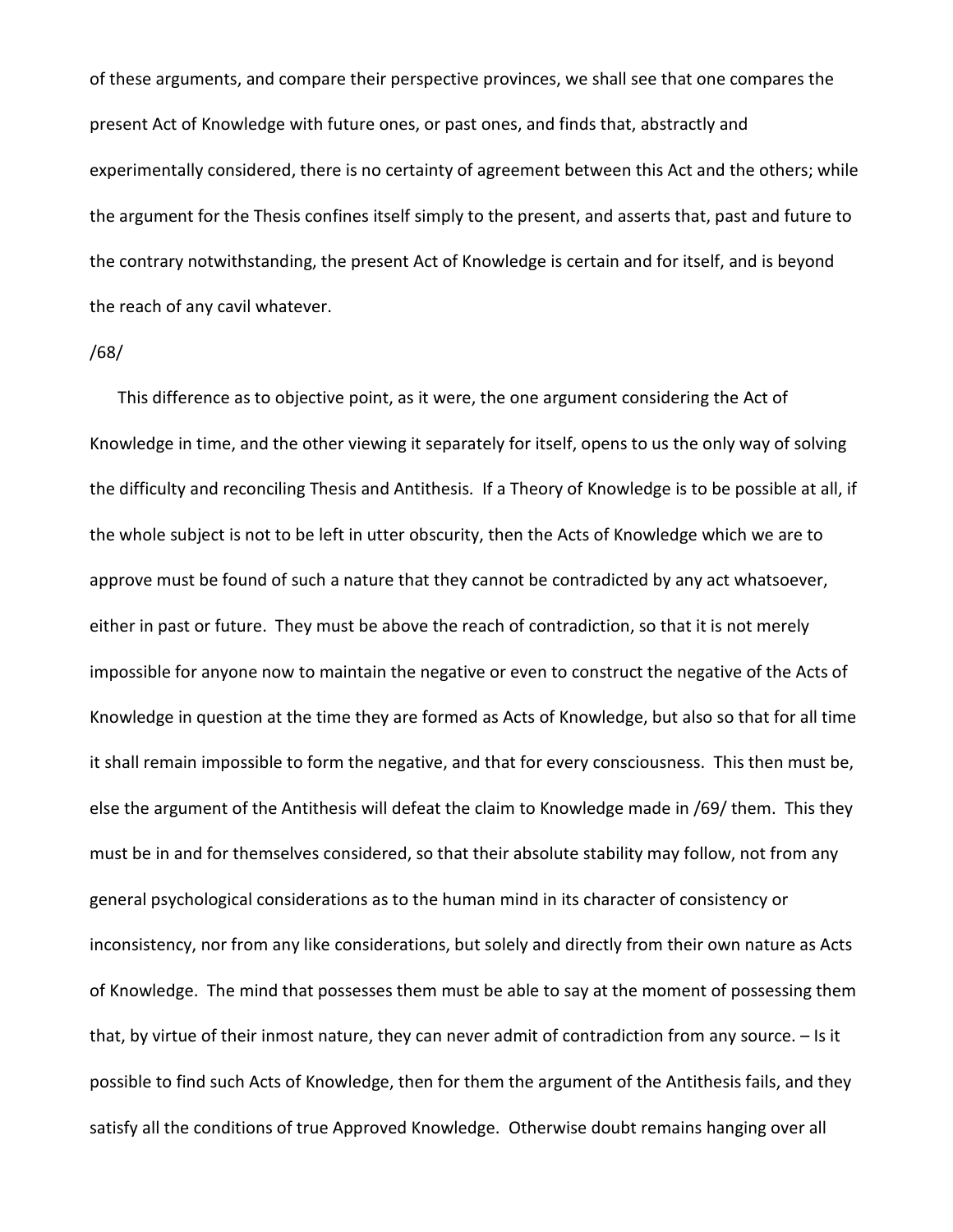claims to Knowledge, however familiar their content, and however positive their form. Such is the lesson of the Antinomy of the last paragraph. All thinking is of itself the assumption of Knowledge; hence the general denial of Knowledge by a thinking /70/ being is an absurdity: so runs the Thesis. All Knowledge is founded, if at all, in the consistency of Thought with itself. But this consistency is rendered doubtful by many things; and is of itself an unprovable hypothesis. Hence no claim to certain Knowledge can be permitted to stand. So runs the Antithesis. And the reconcilement can only be found, if at all, in the production of such Acts of Thought as by their own nature, not through the nature of mind as determined by a developed psychology (for to argue from this would be a *petio principii*), are simply beyond the reach of contradiction, and cannot possibly have other judgments opposed to them either now or at any other time, either by the mind that made them or by any other mind.

Where shall one turn in the hope of finding such Acts? How is an act of Knowledge that /71/ cannot be opposed by a negative proposition, conceivable. For it is to be noted that the mere power to form the contradictory proposition is enough to cast a shadow of doubt on the original Act of Thought. The mere power to oppose to the proposition A is B the contradictory A is not B in which A and B have the same meaning as before, is fatal to the absolute validity of a claim to Knowledge. Such an opposition may be made at the present time for the pleasure of making it, for the sake of amusement or of example. But who knows whether it may not in the future come to be held as a positive belief itself? Such an abstract possibility is sufficient to overthrow the claim of any judgment to be called in the strict and approved sense Knowledge.

But then must not our result be in this way wholly sceptical? Is it not always formally possible to oppose to any /72/ proposition its direct contradictory? And if so, must not then every proposition be formally vulnerable and so fall a prey to our sceptical procedure? These questions seem unavoidable. We reply to them, in order, simply thus: (1) Our conclusion is not sceptical, as will be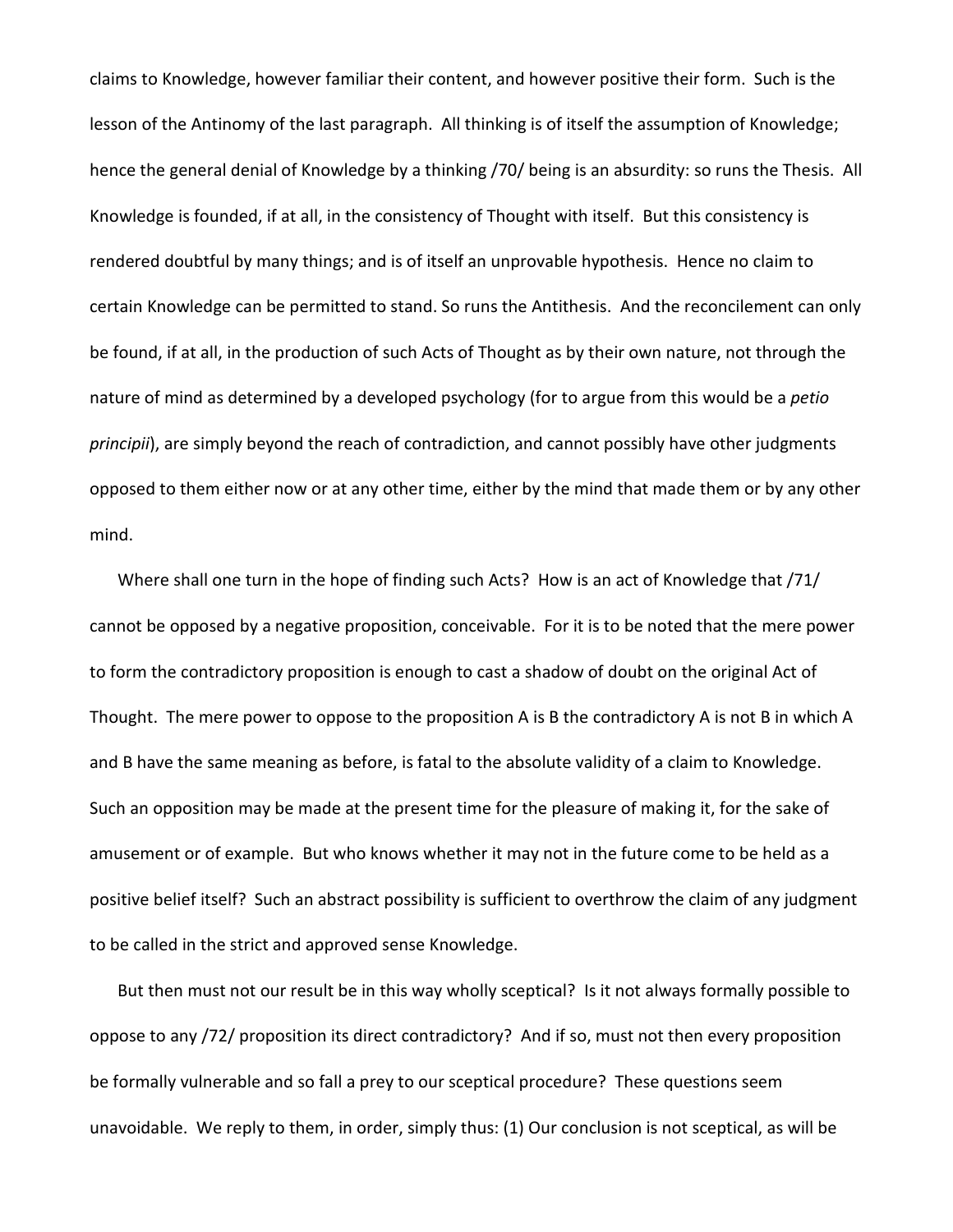seen further on; but on the contrary leaves open a wide field for Knowledge: (2) Our position will indeed recognize that, "formally," that is without reference to the meaning of the terms involved, a negative can be inserted after the copula of any proposition, but that, nevertheless, if the meaning of terms be taken into account, many propositions will be found which by their nature do not admit of the existence, even hypothetically, of a contradictory: (3) Not every proposition will be found vulnerable; on the contrary we shall find, not a few, but an indefinite /73/ multitude of the Acts of Knowledge, which our keenest scepticism will not enable us to doubt. – To show how this is possible, to introduce into the number of recognized forms of judgment the class of judgments that admit of no negative, is now our immediate task. To accomplish it we shall have to discuss in detail the nature and classes of judgments, the meaning of affirmation, negation, agreement and contradiction, as well as of such other terms as shall present themselves for examination in the course of the undertaking.

§.19 A Judgment is the expression of a claim to Knowledge. False statements made with intent to deceive may take the form of judgments, but are not logically such in so far as they are consciously deceitful. The same holds of statements made in the expression of simple poetical fancy, or in jest. The only /74/ Judgments for logic are earnest and honest statements of belief. Judgments are stated in Propositions. The grammatical form of the proposition brings with it the junction of two and only two principle ideas in thought; and it is generally agreed that the purpose of every judgment is to express the relation of two ideas or of the things or classes of things they represent, to one another. How judgments express such relations, what relations they express, and whether these relations are meant more of the ideas than the things, or vice versa, these are the main problems concerning Judgments.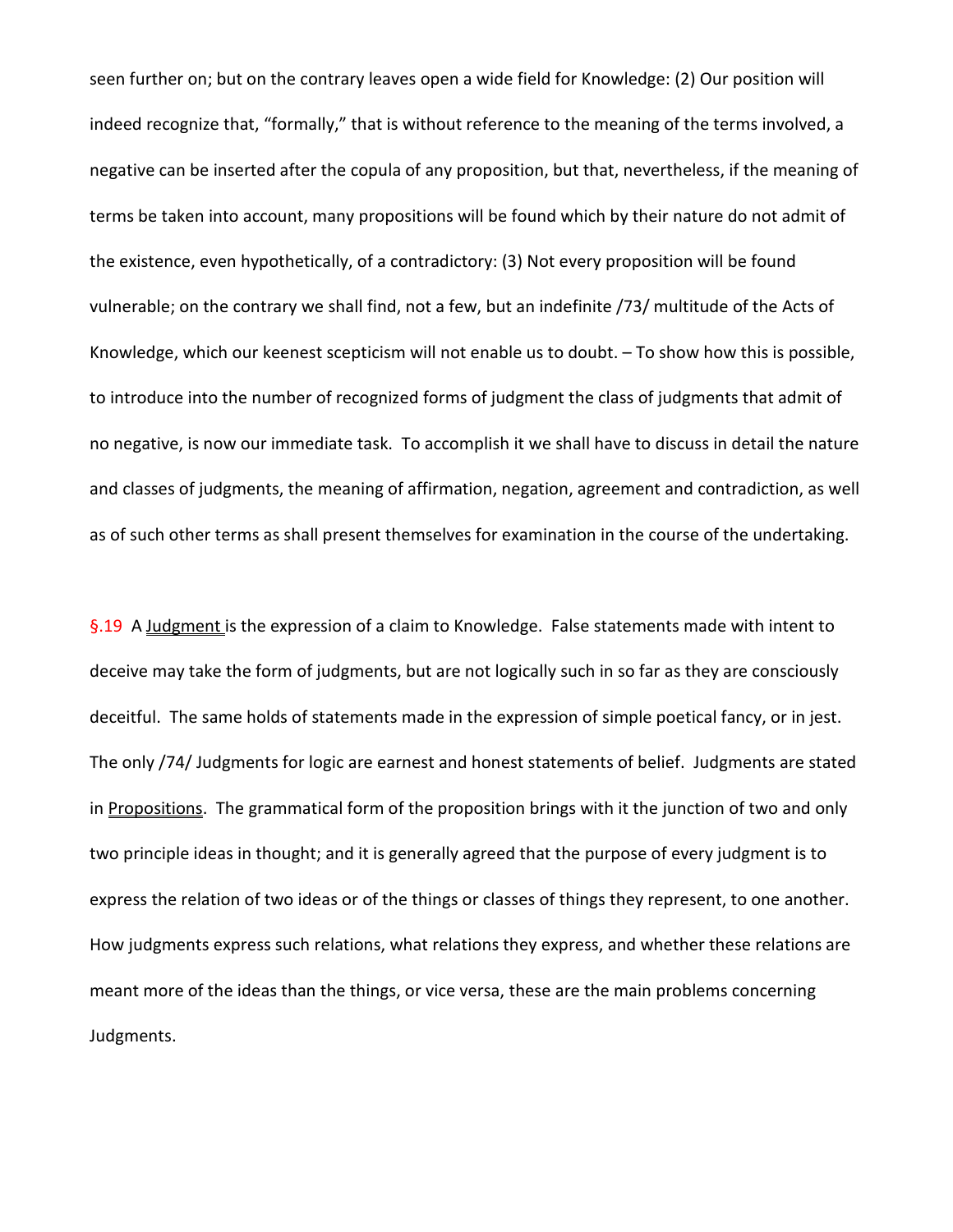§. 20. An argument that claims for Judgments that they may be regarded as an expression of the relations of ideas rather than of things, seems at first to be open to the objection once for all that in Knowledge we claim to have certainty as to things and /75/ not as to mere ideas; that the distinction between Knowledge and fancy, real life and dream, is mainly this, that in the one case, as we conceive, our judgments hold true for the relations of things, while in the other they but deal with the relations of ideas. But it may also be replied that Knowledge is in fact claimed as well of the relations of our ideas as of the relations of the corresponding things; and that Knowledge of things seems impossible without at least the presence and mediation of the Knowledge of our own ideas. And so we may at least assume that in every judgment a claim is made to the Knowledge of Ideas and their Relations. We have a right then to consider Judgments in so far as they express a claim to a Knowledge of Ideas, without taking into account, for the first in how far they lay claim to express a Knowledge of /76/ things. This we shall for the first do.

The question whether the judgments with which Logic has to do deal first with things, or first with our notions, is, after all, of no great importance from the Logicians standpoint strictly considered. But for the purpose of the following discussion it was necessary to take passing notice of it. Jevons [William Stanley Jevons, 1835–1882], *Principles of Science* p.8 very properly slights it. Lotze's remarks *Logik* (1874), p. 57: *"Jedes Urtheil...will ein Verthältniss zwischen den Inhalten zweier Vorstellungen, aber nicht ein Verthältniss dieser beiden Vorstellungen aussprechen* [Every judgment ... wants to express a relation between the contents of two representations, but not a relation of these two representations]*,"* is not at all opposed to our present mode of viewing the Judgment. – It will be seen hereafter that we really regard the whole difference between a Knowledge of our own ideas, and a Knowledge of external things as mainly practical, and so as having an indirect theoretical significance.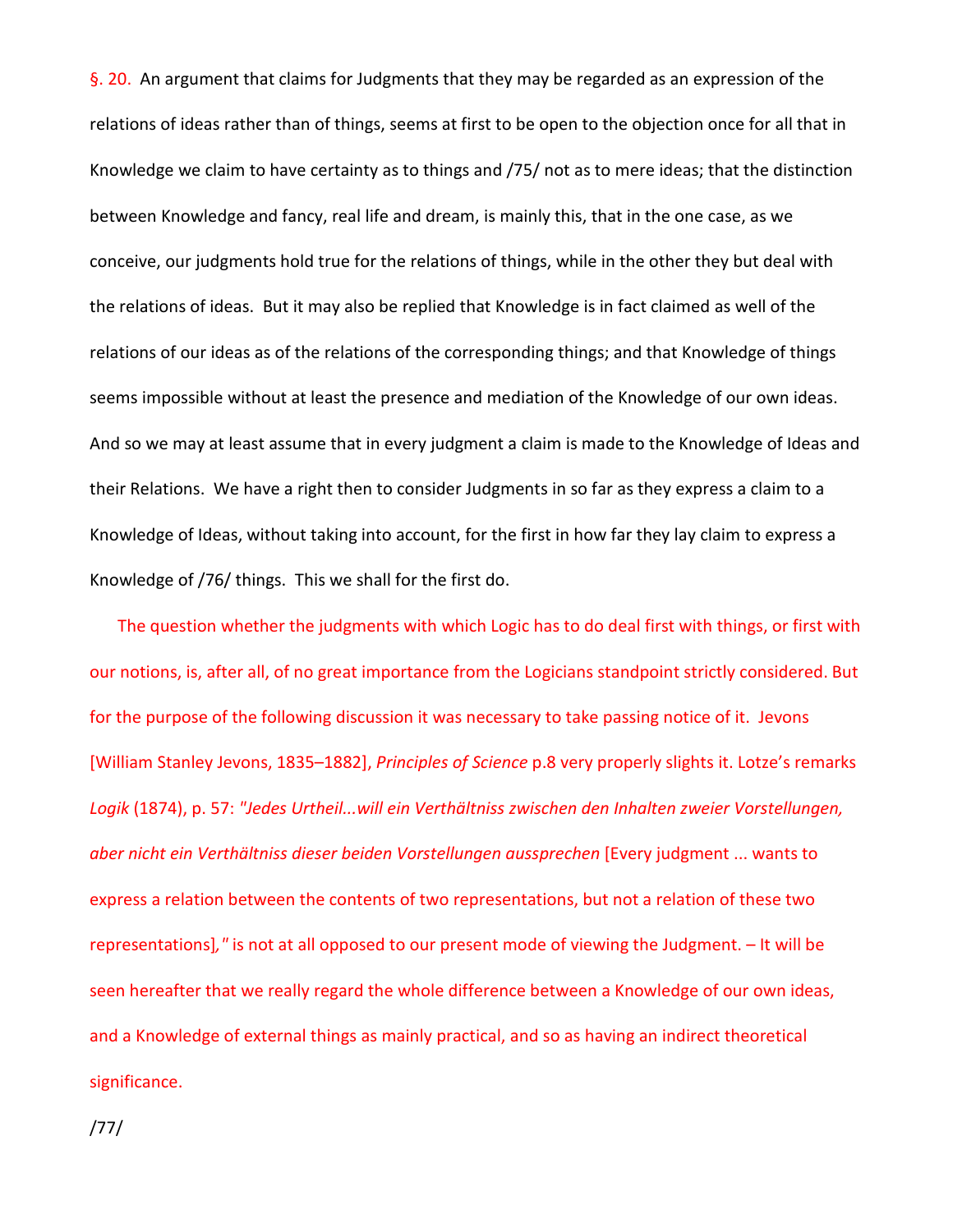§.21 Our own ideas – what do we mean by this phrase? We commonly call all propositions expressions of judgments in which with a tolerable degree of intelligence we express more or less definite thoughts in more or less familiar words. But how often it is that we use terms of the most complicated significance without careful thought, without clear appreciation of our words, and without sufficient foresight into the true significance of their combination. When we claim in a Judgment to have obtained and now to express a Knowledge of our own ideas, do we mean that we know some relation as existing between the ideas properly involved in the full meaning of the terms used, or only that we know a relation between the more or less vague ideas that may be at the mo- /78/ ment suggested to our minds by the imperfectly comprehended words? – This is a question of some moment. For men are constantly engaged in discussions in which many terms are employed whose significance is very various, and often quite unsettled. One makes a judgment with the use of one meaning of a term; and another follows him with the use of another meaning with the same term. The resulting judgments disagree; an imputation of error arises; a conflict follows; and yet perhaps there was no difference at all between the wo at bottom. – The answer seems obvious. What one claims to know in a judgment, can be, in so far as it is a relation of his ideas, only a relation of those ideas that are expressed to his mind, by the given terms, at the moment he makes this particular use /79/ of them. By one's own ideas we mean the ideas he now has, at the time of the supposed Knowledge of their relation which finds its expression in the Judgment in question. Every Judgment is relative to the momentary insight of the thinker.

§22. Of all the later attempts at classifying the Judgments that occur in thought, none has been, in so far as we know, so complete, profound, and acute, as that developed by Prof. Christoph Sigwart in his *Logik*, published at Tübingen in the year 1873 (the first volume alone has appeared). As for our purpose, that of examining into the essential nature of the process of forming judgments, the correct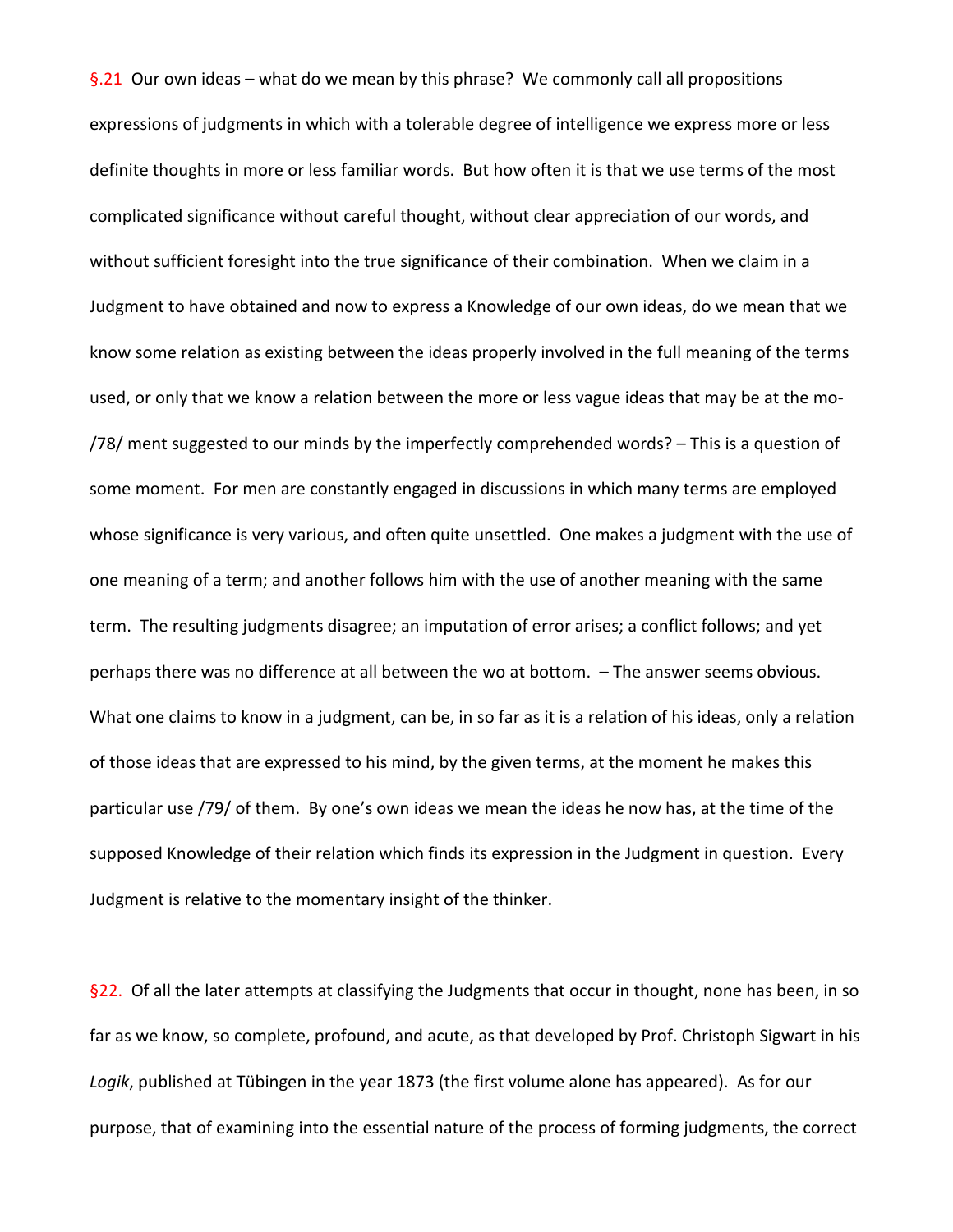division of Judgments into classes is very necessary, and as just this classification of Sigwart's is for our purpose most suggestive, we believe /80/ that we cannot do better than to state briefly his results, adding such criticism as may be of assistance to our further progress.

1. The first great class of Affirmative Propositions according to Sigwart is that of the Simple Judgments. They are defined thus: (*Logik*, p. 57) *"Wir verstehen unter einfachem Urtheil ein solches, in welchem das Subject als eine einheitliche, keine Vielheit selbständiger Objecte in sich befassende Vorstellung betrachtet werden kann (also ein Singularis ist), u. von diesem eine in Einem Acte vollendete Aussage gemacht wird."* ["Under simple judgment, we mean one in which the subject can be regarded as a uniform idea (i.e., a singular) dealing with itself within itself, which is not a multiplicity of independent objects, and in which a statement made in one act is made."]

Of the simple judgments there are two classes, *Erzählende Urtheile* [narrative judgments], and *Erklärende Urtheile* [explanatory judgments].

2. To begin with the *Erzählende Urtheile*, the first and simplest sub-class under this head is that of the *Benennungsurtheile* [designation or naming judgments]. Here the subject is something given in perception. The Predicate is "*eine* /81/ *innerlich reproducirte Vorstellung"* [an inwardly reproduced representation]. Examples of this kind are the Judgments: This is blood; This is snow; or the simple call of Fire! Fire! What one sees arouses an idea or memory of something formerly seen. The two, viz. the perception and the idea, are felt to be one in content. This feeling is expressed in the judgment. But the present perception differs from the past in and through its very presence. The identity of content and the diversity of position in time give rise to the process of naming, and are expressed in it.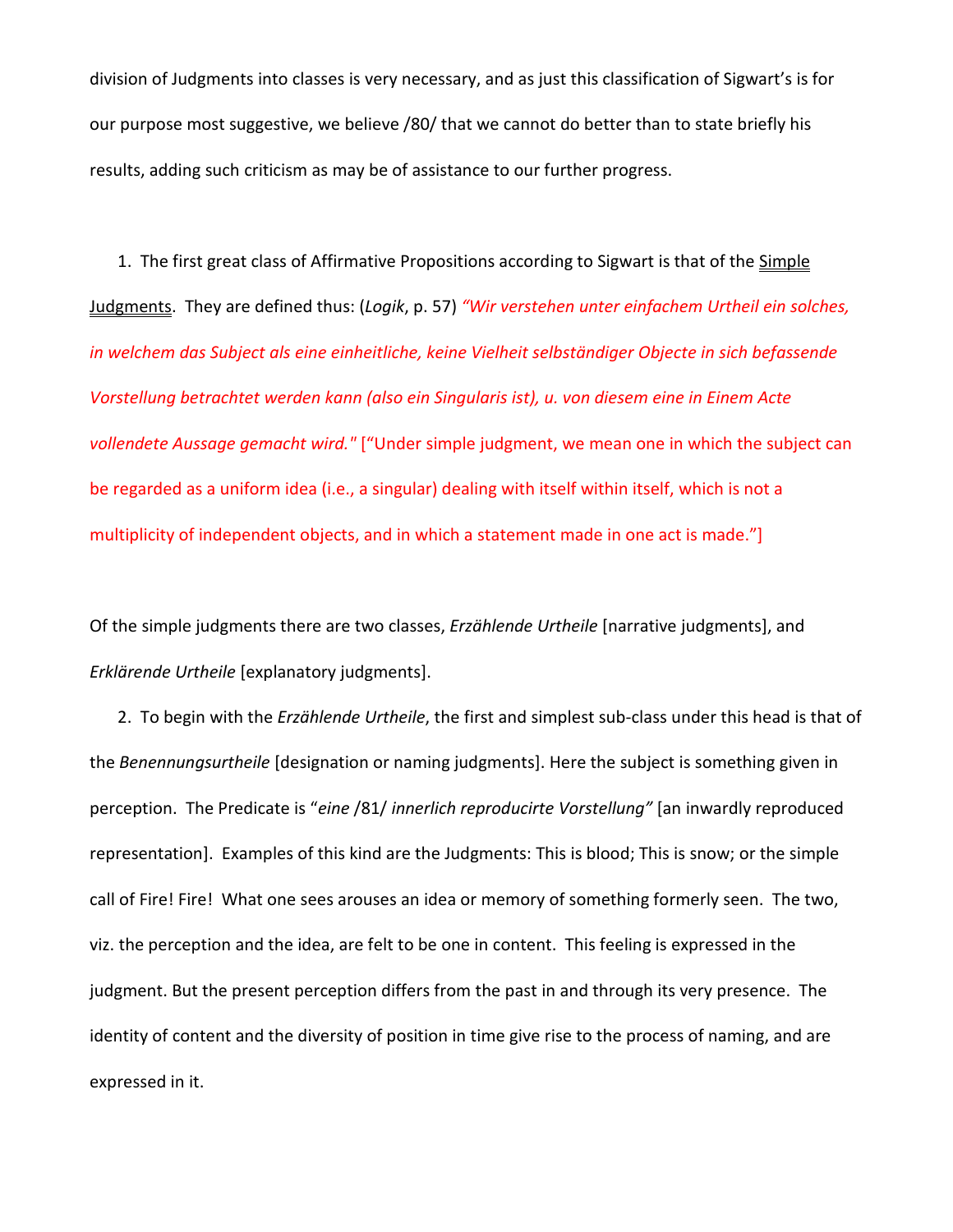3. Next in order come the *Eigenschafts - u Thatigkeitsurtheile* [features and activities judgments], which state the properties of things. In these there is first that synthesis which gives the notion of the thing as a unit, second the synthesis which attaches the quality or activity to the subject, viz. to the thing. – That is, the subject is not merely subsumed under the predicate /82/ as is the common statement in regard to these judgments. Only qualities can be subsumed under classes of qualities, only things under classes of things. To refer a quality to a thing is to imply an independent comprehension and identification of the thing to which the term of quality is applied.

4. In the case of the judgments that express quality or activity, the synthesis in which the predicate is formed in the mind may precede the synthesis by which the notion is brought to consciousness; or it may cloud the latter and almost conquer it. In the first case we have the judgments in which the order is inverted, the predicate coming first; in the second the judgments known as *Impersonal*, in which the activity is expressed, and referred to an entirely indefinite and obscure subject: e.g. It Rains. These judgments shaded off gradually into mere *Benennungsurtheile* [designation or naming judgments].

#### /83/

5. When in a judgment a relation is predicated as existing between two things, we have a triple synthesis. First the relation, as given in perception is identified; and then in each direction one of the aspects of the relation is identified with the corresponding member of the relation, i.e. with one of the two things. How all this is done appears in a judgment such as "The man is on the horse." The relation expressed in on, the man as being on one side, the horse as on the other of the relation, are all three necessary conceptions in the formation of the judgment.

6. When a quality or manner of action of a thing is made the subject of a special proposition, and is either united in the synthesis of a judgment with some one of its modifications, or is spoken of as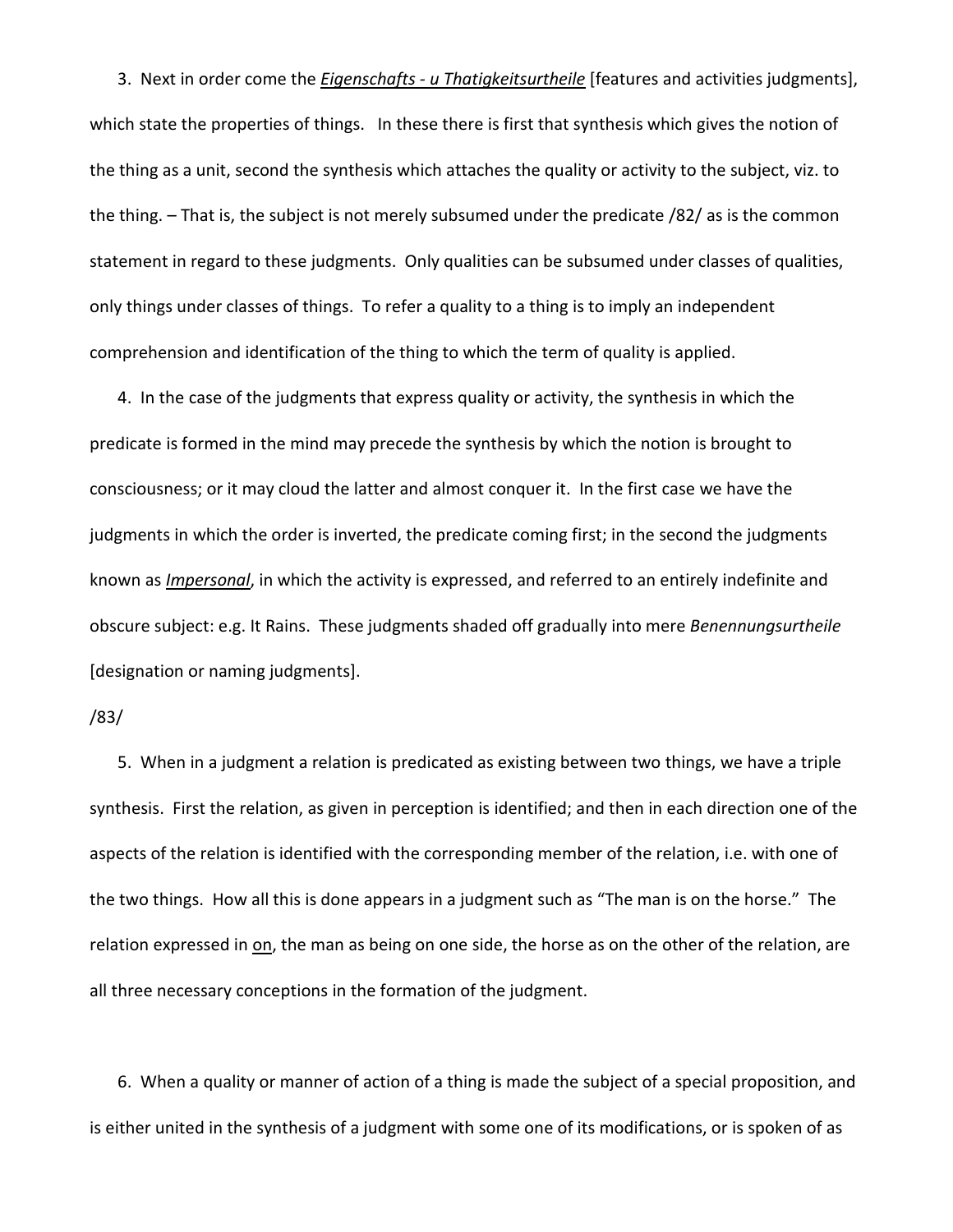that through which the given thing possesses a certain predicate, we have, finally, the sub-class of *Urtheile über Abstracta* [judgments on abstractions]*.*

/84/

7. This completes the list of the sub-classes of the *Erzählende Urtheile* [narrative judgments]*. The Erklärende Urtheile* are those whose subject is the significance of the word or words in which the grammatical subject of the proposition is expressed. They differ from the previous class in that they are valid independently of the time-conditions on which the *Erzählende Urtheile* depend.

8. When in a series of judgments the same predicate is repeated of a number of things, one may combine the judgments for convenience thus: A and B and C are P. But if A, B, C etc. fall under one general name, N, then one may say simply: Some N's are P's. This is the *Plurales Urtheil im engeren sinne* [plural judgment in the narrower sense]. – If the word "all" is used, it must properly mean only all of some particular set of objects; it must be justified by actual enumeration; it must really be an answer to the question: Is there any exception? Strictly speaking in this /85/ case the "all" is the logical predicate, the object of the whole judgment. Only by the presupposition of the presence of single objects of judgment, and by the claim that one has counted them can the "all" be justified. A judgment in this form is an *Allgemeines Urtheil* [general judgment]*.* – Such judgments as, All men are mortal, All bodies are extended, and the like are not proper universals; but they are either *Erklärende Urtheile*, in which the "all" is used for the sake of indicating imperfectly what is implied in a definition, or they are the expression of an inductive conclusion from observed to unobserved cases. – If the word "some" is used in other than the sense of the *Plurale Urtheile im engeren hirne,* it can only be to indicate exceptions to a general rule, or to prepare the way for a universal. Thus alone is the true *Particulares Urtheil* possible. These three divisions make up the second great class of Affirmative Propositions, viz. the *Plurale Urtheile* [plural judgments]*.*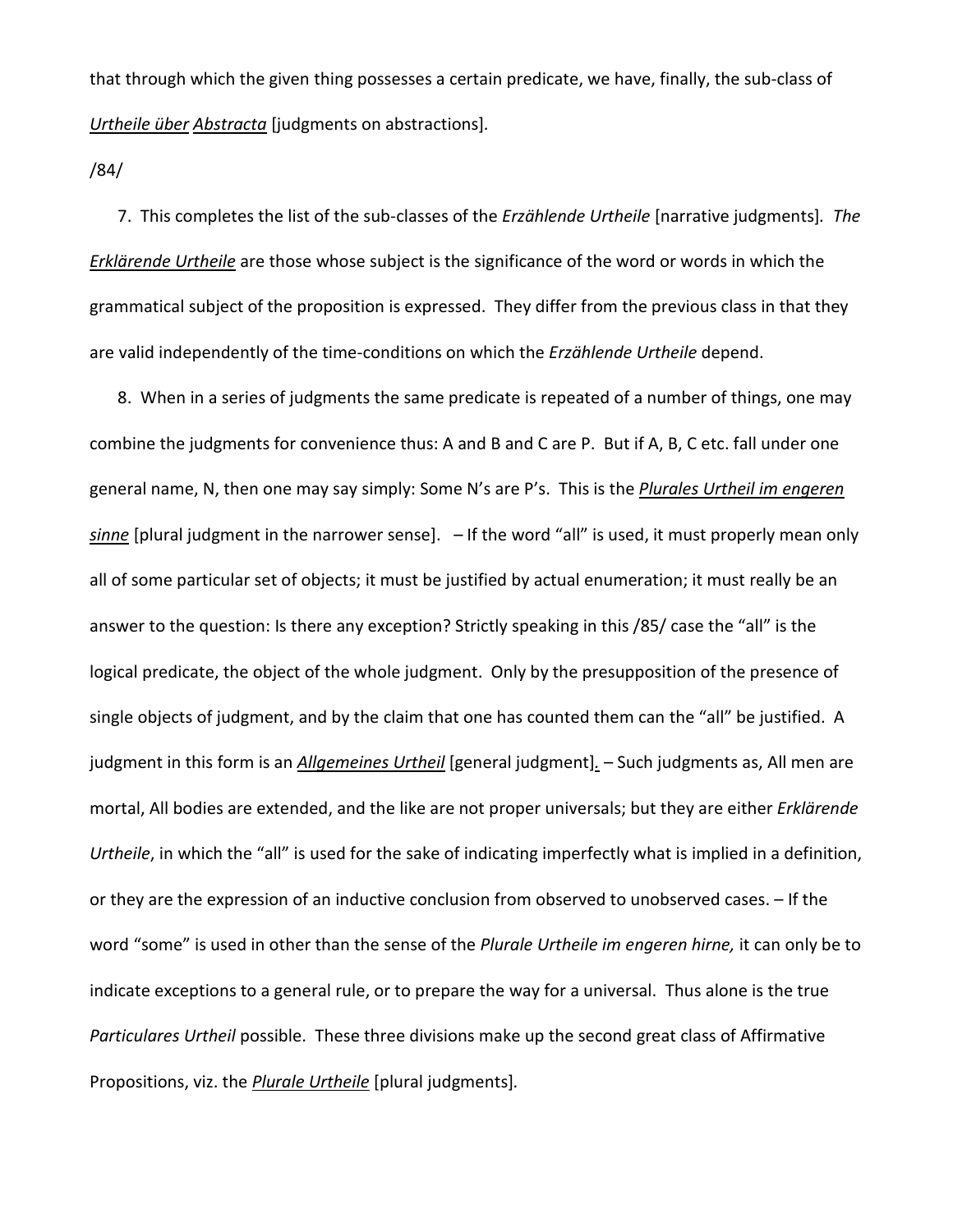9. Thus then the forms of the Affirmative Propositions, in so far as they are categorically expressed, have been defined; and /86/ before going further it is well to ask what general results as to the nature of the categorical affirmative judgments Sigwart reaches. It has already become evident that he considers the judgment rather as an affirmation of the objective relations of things than as a simple union of concepts in the mind; and herein his starting point is different from our own which seeks to discuss the judgment as an expression of a subjective act of the mind. Just this difference of standpoint will be found suggestive for our investigation; and we willingly devote a space to the brief sumary [sic] of his conclusions on this matter. – He says (p. 77): -- *"Mit der In-Einssetzung verschiedener Vorstellungen ist das Wesendes Urtheils noch nicht erschöpft; es liegt zugleich in jeden vollendeten Urtheil als solchem das Bewusstsein der objectiven Gültigkeit dieser In-Einssetzung.*

*"Die objective Gültigkeit aber beruht nicht unmittelbar etwa darauf, dass die subjective Verknüpfung den Verhältnissen des* /87/ *entsprechenden Seienden entspricht, sondern auf der Nothwendigkeit der In-Einssetzung."*

[The essence of the judgment is not yet exhausted by the interposition of different ideas; It is at the same time, in every finished judgment as such, the consciousness of the objective validity of this in-position.

"The objective validity, however, is not directly connected with the fact that the subjective connection corresponds to the relations of the corresponding being, but to the necessity of the information."]

The sense of this is that in the judgment on the one hand nothing is possible as a knowledge of real things except in so far as our consciousness is trustworthy; i.e., that we are but certain of our combination of ideas and so not of the real things in their combination; while, on the other hand, *we are not content* with simply this combination of ideas, and *mean* in the statement of it to tell something about the outer objects. – But so much in any case is certain, viz. that in every judgment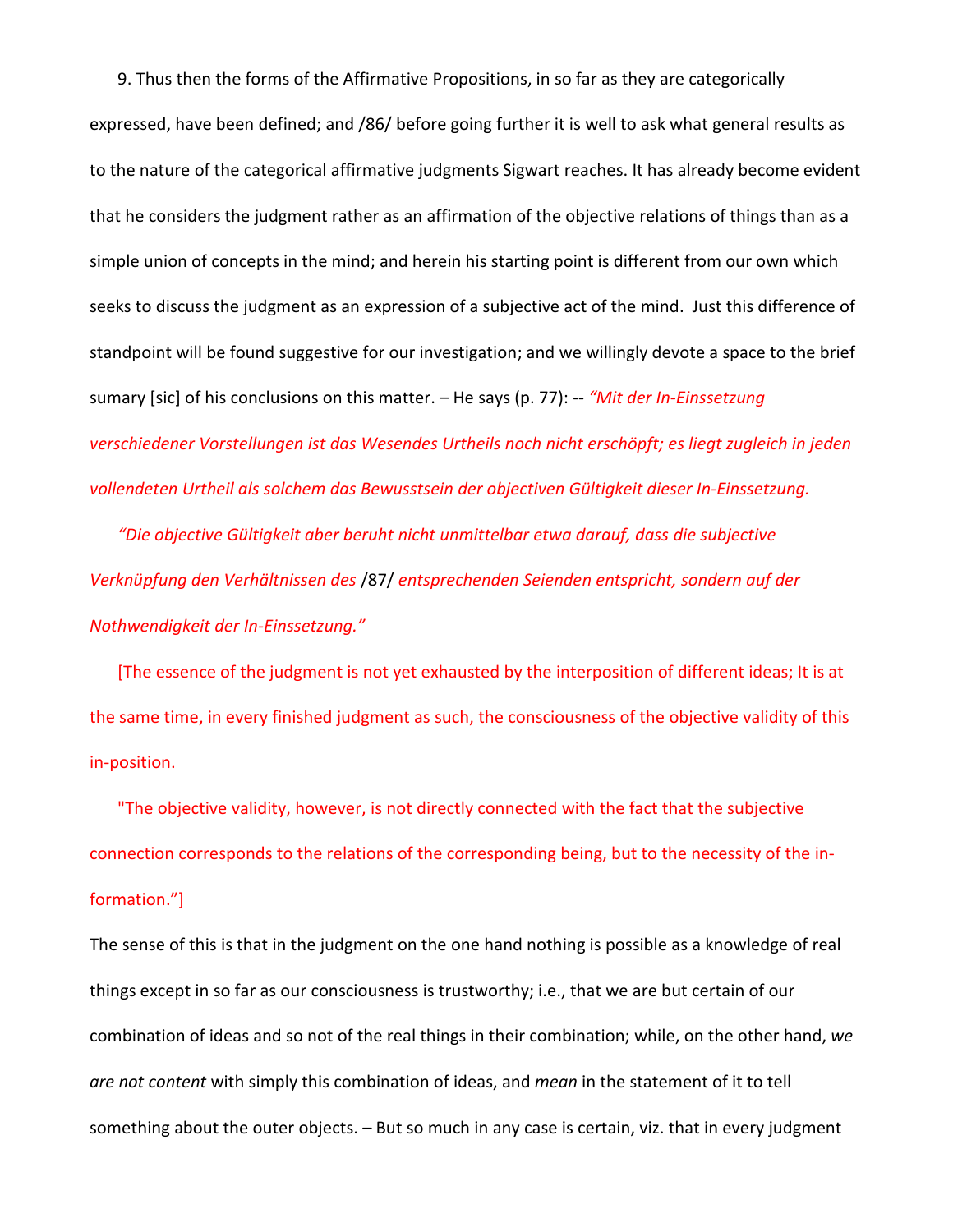our final support is the subjective necessity of the joining together in our minds of these ideas in just this way. The objective validity - our subjective certainty; such is the final result of the examination of every judgment. Sigwart therefore comes himself to a conclusion very much in favor of the general thought that has governed our procedure thus far, viz. the idea that the judgment is pro- /88/ -perly to be examined first of all from its subjective side. And we may add too, Is not the other side of the act of judging, the assumption of the presence of something whose relations are objectively like the subjective union of our notions, itself an assumption whose significance is mainly subjective, and which may be treated as purely a part of the subjective act of thought? We shall at all events be able to accept Sigwart's classification as one according to the classes of ideas that appear in judgments, without asking whether it also corresponds in its divisions to the classes of things into which judgments afford us insight. –Such being then the relation of the judgment to external reality, it remains to inquire what the act of affirmation in itself is, or rather (since definition of so peculiar an activity is not possible), how the act of affirmation is related, prepared, or maintained in the mind. Sigwart's conclusions on this point are as follows.

## /89/

10. Affirmation is the Synthesis of Subject and Predicate. This synthesis may be simple or complex; but it is in every case a synthesis of the two. The subject is thus not so much subsumed under the predicate, as identified with it. A difference between the ideas of subject and predicate is in consciousness; this difference is to a certain degree, if not wholly, cancelled by the act of judgment. The simple act of judging is in Aristotle's words (quoted Logic. p. 57) σύνθδσις υοημάτωυ ώςπερευ ͑όυτωυ [Thus a compilation of the text.] – The subject is that member that is first present to the mind; the predicate must have its meaning and its character already established by usage and previous thought (cf. *Log*. p. 25); every judgment thus presupposes the previous presence of ideas in the mind. – Finally, no affirmative judgment can be as it were stored away as a final result in the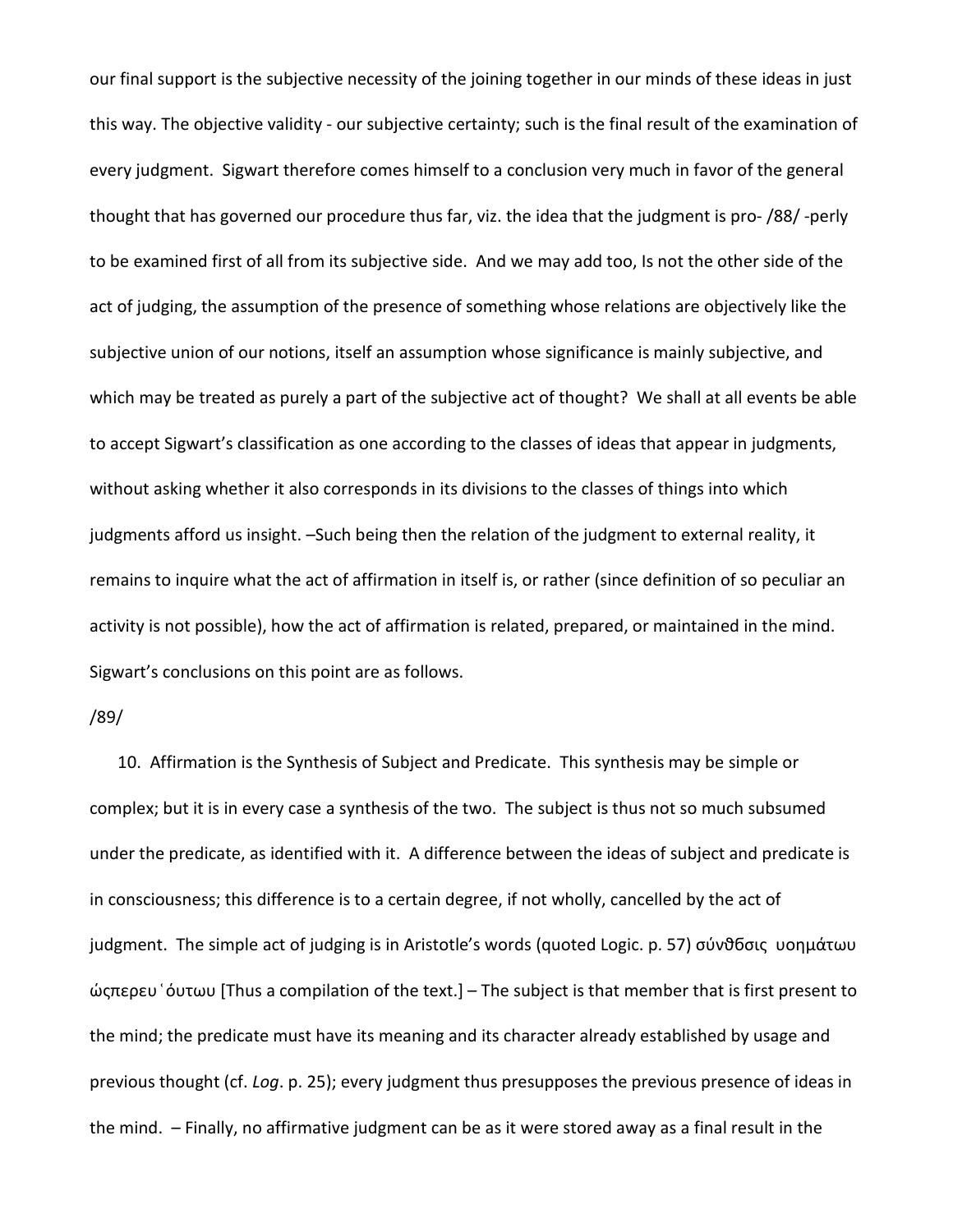mind, to /90/ be repeated at pleasure as a result; but it must from its very nature as a living process of thought (*ein lebendiger Denk…*), be formed anew wherever it is to exist for the mind. -*Logic,* p. 23:

-

*"So wie wir eigentlich reden wollen, hat das Urtheil als solches seine wirkliche Existenz nur im lebendigen Urtheilen, in demjenigen Acte eines denkenden Individuums, der sich in einem bestimmten Momente innerlich vollzieht u. im Satze ausspricht, u. jedes Fortbestehen des Urtheils als lebendigen Vorgangs im Denken ist nur dadurch möglich, dass dieser Act immer u. immer wieder, in der Regel aus Veranlassung seines äusseren Ausdrucks, mit dem Bewusstsein seiner Identität wiederholt wird." [As we really wish to speak, the judgment as such has its actual existence only in the living judgment, in that act of a thinking individual, which in a certain moment is effected internally and expressed in the sentence, and every continuity of the judgment as a living process in thought is possible only through the fact that this act is always repeated again and again, usually for the sake of its external expression, with the consciousness of its identity.]*

11. This view of the nature of the activity of affirmation quite coincides with the ideas so far developed; and we fully accept it, reserving merely the privilege of developing the thought and endeavoring /91/ to make it more definite in the sequel. But there remain other classes of judgments yet untouched, and these we must speak of, examining in each case Sigwart's views. – But one distinction we must omit here in summing up our author's views; and this is the distinction of analytic and synthetic judgments, the famous ground of the battles of Neo-Kantian philosophy at the present day. This matter will form the subject of our discourse at a later stage. Here we sould have to assume too much. – The whole class of Negative Propositions has been thus far omitted from all consideration. How does Sigwart define and classify these, and what view does he hold of the nature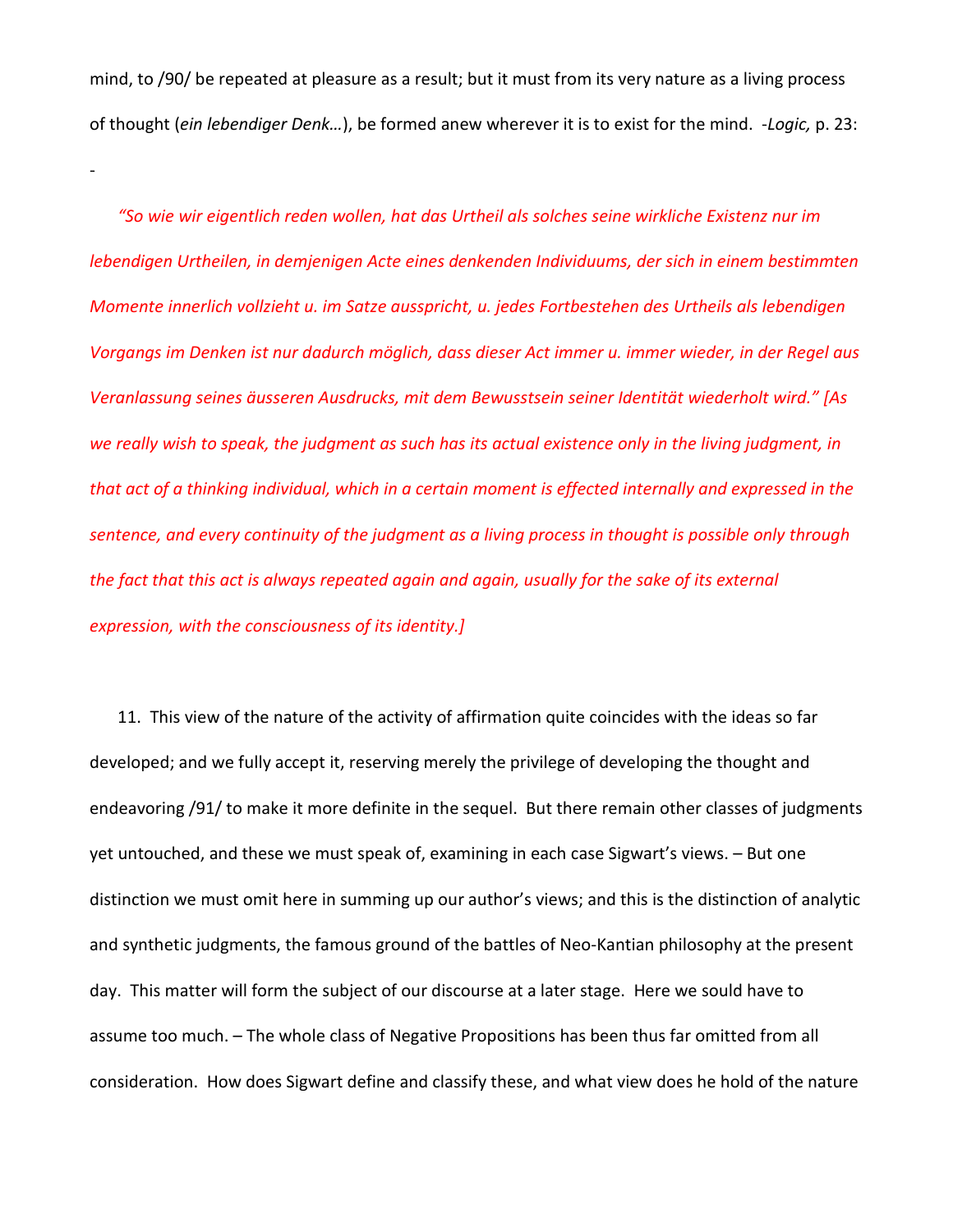of negation as a mental act? This subject falls next in our way. – Here is the answer in general (*Logik*, p. 119): --

*Die Verneinung richtet sich immer gegen den Versuch einer Synthese, u. setzt also eine irgendwie von aussen herangekommene oder innerlich entstandene* /92/ *Zumuthung, Subject u. Prädicat zu verknüpfen, voraus. Object einer Verneinung ist immer ein vollzogenes oder versuchtes Urtheil, u. das verneinende Urtheil kann also nicht als eine dem positiven Urtheil gleichberechtigte u. gleich ursprüngliche Species des Urtheils betrachtet werden. [Negation is always directed against the attempt at a synthesis, and thus presupposes a connexion, a subject, and a predicate, which somehow originates from the outside, or which originates internally. The object of a negation is always a consummated or attempted judgment, and the negative judgment can not therefore be regarded as a species of the judgment which is equally entitled to the positive judgment.]*

The first consequence of this consideration is, that the negative propositions all suppose positive propositions to which they are opposed; and all are therefore subordinate in form, not equal in the rank of classification, to the affirmative propositions. The negative proposition only serves to check the extravagances of thought. For this reason negations in indefinite multitude may be constructed concerning any one thing; and this is the reason why a negative description of a thing is impossible as a complete one. – In the negative proposition (cf. p. 121) the two terms have the same /93/ meaning as in the corresponding affirmative. The copula too has the same meaning; and must not be called negative. What happens is that the connection of subject and predicate expressed in the copula of the affirmative, is denied in the negative. The negation is a judgment about a judgment. It is not a simple act, like the affirmation; but a complex act. – Wherein the act of negation consists, can, beyond this statement, viz. that it supposes and nullifies a previous affirmation, in no wise be defined, since the act is peculiar and fundamental (p. 121). – As for the forms of negative judgments,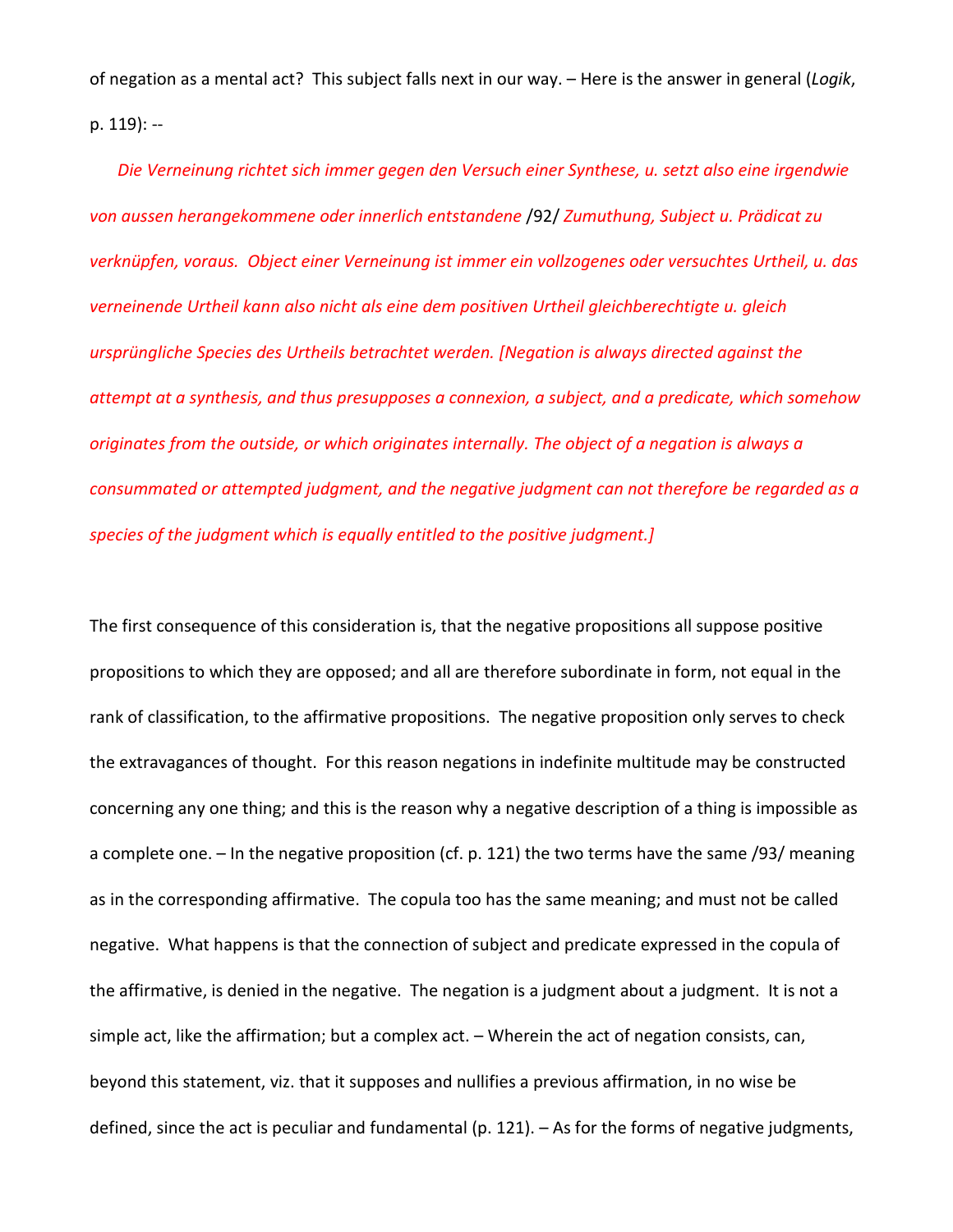they very simply follow the forms of the positive. When the affirmative contains a duplicity, triplicity etc. of synthesis, the negation is, without special modification or determination, equivocal (p. 124). – The negation has finally its ground either in simple lack of a given predicate, or in positive exclusion of it from the subject.

/94/

12. The act of negation is thus an act that always relates to judgments, and never to simple ideas. Negation implies strife, and strife (p. 134) can only arise where two ideas endeavor to find application to the same subject. Then alone can it appear that the two ideas are incompatible, or opposed, or contradictory, or however else one may be pleased to define the relation in question. – The validity of a negation depends on the consciousness that what is various cannot be identified in so far as it is various. This consciousness is one that cannot be grounded in any other, but that is fundamental in the mind. – With this consciousness is immediately connected the *Principle of Contradiction*, which is (p. 145), in fact, but a definition of the meaning of the act of denial in terms of itself, and has only worth in bringing nearer to consciousness what one actually does in every act of denial of a proposition. The Principle of /95/ Contradiction is expressed in the formula: The two judgments, A is B, and A is not B, cannot at the same moment be true. The Principle of Contradiction is therefore not expressed in the formula A is not non-A; it refers to propositions, not to concepts. The latter, the ordinary form of the principle is really without application, founded on an incomplete comprehension of the nature of negation, and so not properly to be retained in Logical doctrine (p. 148 sqq.). – The nature of Negation is finally understood when to this Principle of Contradiction is added the other principle, much neglected in Logical analysis, that the denial of the denial is precisely equivalent to an Affirmation. – The Principle of Excluded Middle is properly to be expressed thus: Of two contradictory Judgments the one must be true, the other false, and there is no third judgment possible (p. 155

sqq.).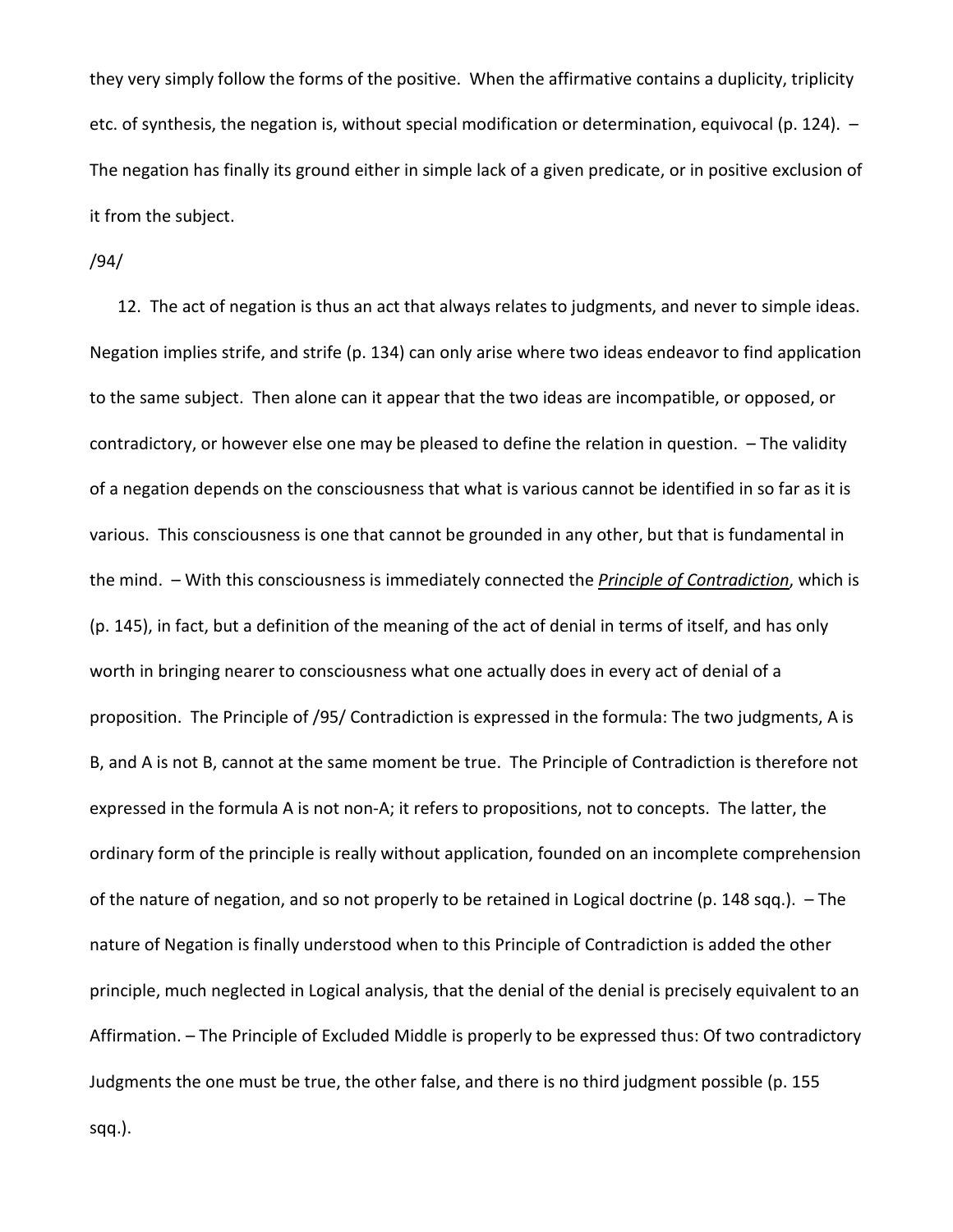13. As in case of the affirmative, so in case of negative judgments, a num- /96/ -ber of negatives having the same predicate can be united in one expression. A is not P, B is not P, C is not P, all together form under the supposition of a community of class of the subjects the compound judgment "Some N's are not P's.["] – As in case of the plural affirmative, so in case of the negative judgments, we may have universals, obtained originally by actual count. Of these the logical form is: The A's that are not B are all the A's, commonly expressed in the words: No A is B, which form indeed is the more fundamental, as expressing the actual count that has taken place. – Of different nature is the negation of a universal affirmative. Here the negation is directed against the "all," which forms properly the predicate of the affirmative universal.

14. So much then as to the nature of Negation, and of the place of the Negative Judgments in the classification. It now /97/ comes in order to speak of the distinctions of Modality. These Sigwart rejects as logically unessential to the act of judgment. The so-called problematic judgments are only in so far judgments at all, as they declare the speaker's feeling of uncertainty. The apodictic and assertoric judgments only differ in the ways in which they were attained, not in their nature as judgments. – The force of these views we shall better be able to estimate further on; and we pass over discussion of this part of Sigwart's analysis in this place.

15. Thus far we have considered Judgments as simple acts that may be combined as it were by simple addition into Plural and Universal Judgments, but that have not been regarded as inwardly complex. – We now come to the classes of Judgments wherein the various elements of the subject and predicate are complicated by the union of various forms of speech in various ways. These comprise most es- /98/ -pecially those wherein various complete sentences are combined in one judgment. – First in order among these come the *Hypothetical Judgments.* These express and predicate (p. 241, sqq.) the necessary sequence of one hypothesis from another. This necessary sequence is the proper predicate of the Judgment[.] – Second in order among the principal classes of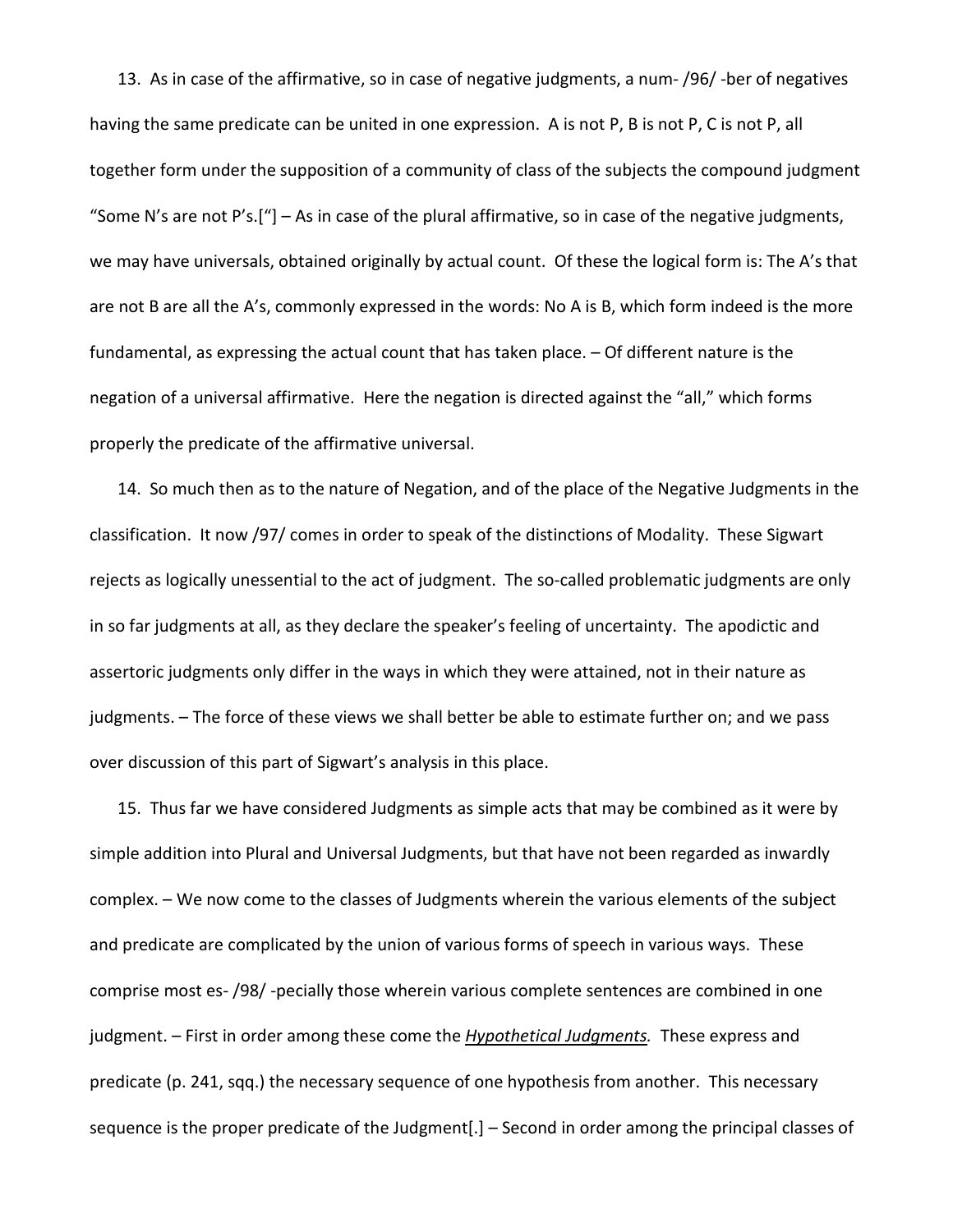these complex judgments come the *Disjunctive Judgments*. These assert that of a given number of mutually exclusive Hypotheses, one must be true. The content of this assertion is the predicate of the judgment. – And these two classes are the two great ones into which complex judgments fall.

16. Thus is completed the analysis of the judgments that occur in our thought, and the one great result is expressed (p. 257) thus:

*"Die Urtheilsfunction ist über-* /99/ *all insofern dieselbe, als sie kategorische Aussage eines Prädicats von einem Subject ist." [The judgment function is the same everywhere as it is the categorical statement of a predicate of a subject.]*

This remarkable and yet quite clear result is, we think, of no little value. The act of the mind in forming judgments is the same, be the judgment simple or complex, singular or universal, problematical or necessary, hypothetical or disjunctive. In all these forms of judgment the mind asserts a particular predicate of a particular subject, and that directly, categorically and unreservedly. If the form of the judgment be only: I am uncertain whether too, still what is asserted, viz. the uncertainty, is asserted categorically and confidently. This unity of the act of judgment has been made apparent by our author in that he has started in his division of judgments, not, as was formerly done, from certain /100/ striking peculiarities in the modes of expressing judgments in language but from the mental process itself that occurs in judging. This process he has followed in the lengthy analysis of which we have given but the barest outline, into minute details; and the result is the thesis just quoted. This thesis, and the main features of the classification described we lay at the basis of the following investigation; and we have stated Sigwart's views at some length that it may clearly be seen what in the remaining discussion of judgments we ourselves wish to be held responsible for, and what is suggested to us by our author's analysis.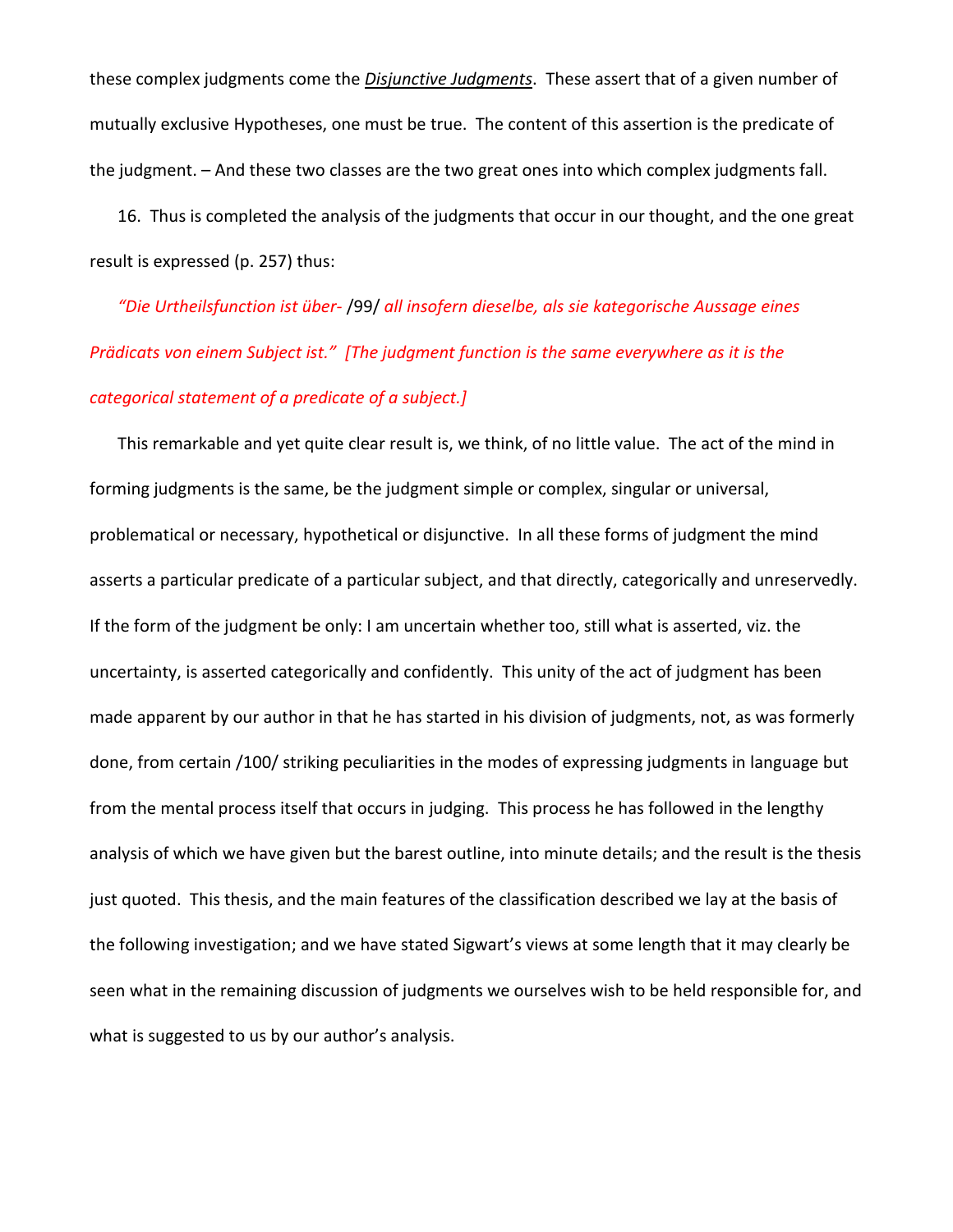§. 23 "The Act of Judging is everywhere the same." Such is Sigwart's result. If we ask him for a description of this act further, we receive the reply that it is the cate-/101/ gorical synthesis of subject and predicate. This reply cannot satisfy the purposes of our present inquiry; although it may be quite sufficient for the purposes of Logic. We desire to know something more about the nature of the act of judgment. What happens in the mind when we judge?

1. The subject, as we have seen, is not subsumed under the predicate. On this point, but briefly alluded to as yet, we must lay no little stress. The judgment: cherries are red, is not a subsumption of the notion of cherries under the wider sphere of the notion of redness. Nor is it the subsumption of the class cherries under the sphere of the wider class of red things. If the judgment in question were either of these things it would be expressed as such, and we should not have had to wait for logicians to come and transform it before our eyes into a foreign shape. In the first /102/ place this judgment, Cherries are red, is either a judgment of experience, or a judgment of definition. If of experience, it reduces to a mere summing up of various single judgments of the form: This (cherry) is red. If of definition, it in the end reduces to the same form. For if it is a part of the definition of Cherries that they should be red, then one means simply that he has formed in his mind a series of ideas of things; that in these ideas there are certain properties or elements common to the whole series, and certain elements that he chooses to make variable; that one of the constant elements is that of redness; that to the whole series of ideas in question he proposes to give a common name, that of cherries; that therefore, as he determines, all these ideas and only those that have the properties of the whole of the series in so far as these are constant, are called cherries; that therefore all cherries must have /103/ the mentioned common property, redness. Now that one can form and has formed this series of ideas, that, in accordance with his will they are the common elements in question, that one of those common elements is redness, all these things require individual judgments which are simply summed up in the judgment of definition, (all) Cherries are red. This judgment of definition therefore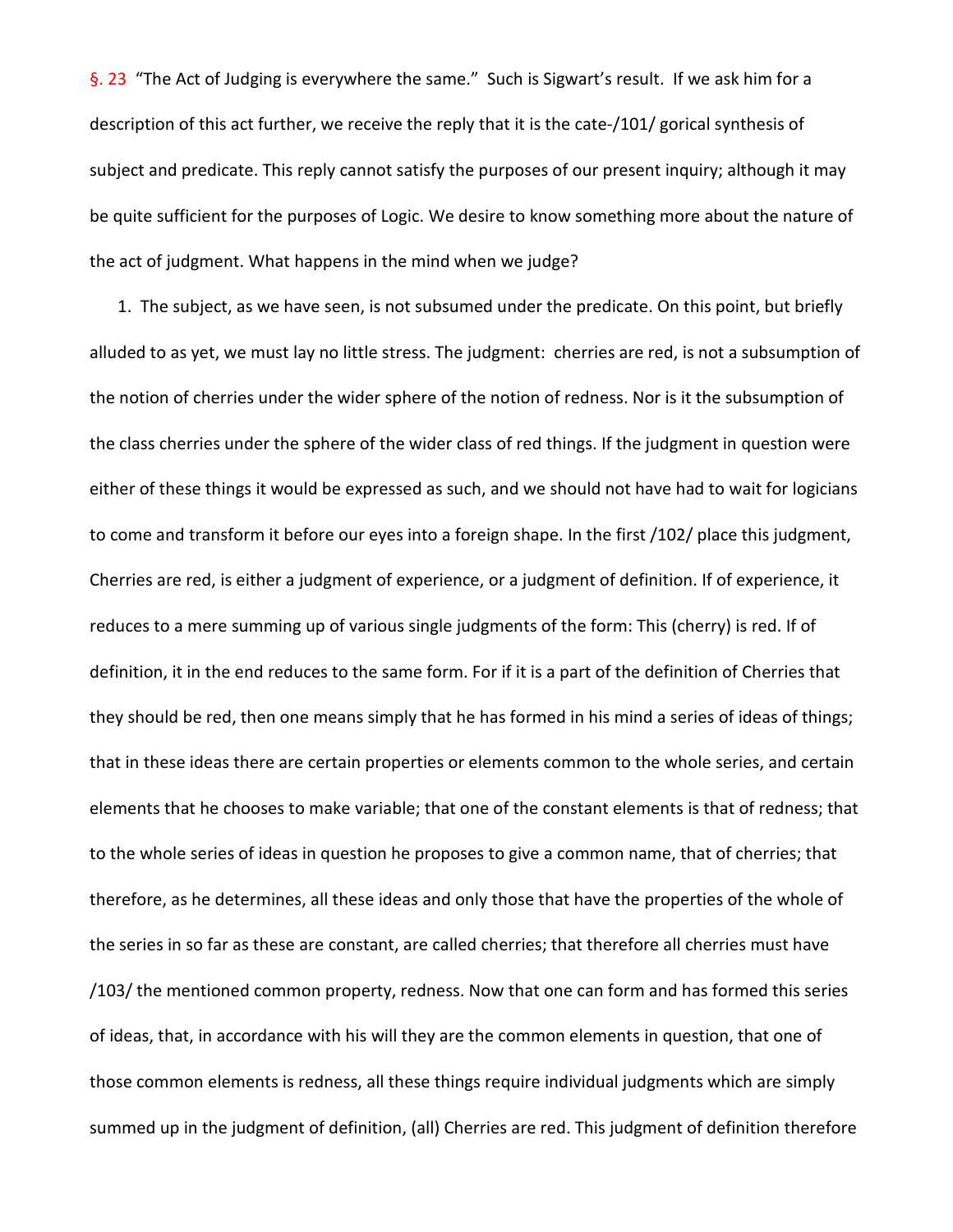falls apart into simple judgments, and, if we take account of these simple judgments merely as acts of the mind, we have as the elements, the atoms of which the judgment is made up, simply such formulasd as "This is red" wherein the "This" may refer to an object before the mind, or to the object supposed to correspond to a given idea of the mind. But now in this simple judgment, wherein lies the subsumption? What occurs in it is not the arising of an idea in the mind which has a wider sphere than the first idea and which /104/ thus includes it is a part. Quite the contrary; for the idea first in the mind, the subject-idea, may have many other elements besides the one of redness. It may contain the elements of extension, solidity, taste, &c. &c. It may in consequence occupy more room, if you please, in consciousness, and so have really greater extent than the simple predicate-idea of redness. Nor does the simple judgment: This is red, predicate at the moment the existence of other red objects with which the present object may be classed. It is true to be sure, experimentally, that there must have been an experience of red objects before, else the present one would not be classed as red. But this is not affirmed in this judgment; but added on by someone who studies the antecedents of the judgment afterwards. In the immediate unreflected judgment: This is red, the mind is as little concerned about how it came to the notion of redness, as /105/ it is about the problem of logic in general. In short, there is no question of extension or intension, of classes or spheres, of subsumtion or inclusion. What happens is simply this. Here is the object, or the thought of it, arising in the mind. Here, directly beside it, the mind does not without special reflection know whence or why, arises the idea of redness. This idea is no fact derived from previous impressions. In effect it might as well be an eternal idea of the soul for all the mind at the moment of judging cares. This idea of redness is not connected with any distinct object as it arises in the mind. There is no memory of red clouds, of red blood, of red clothes, of red strawberries, only an idea of redness. All special accompaniments disappear. The idea is not in the strict sense a memory, for there is no consciousness that one has had it before, but only the certainty that one has it now. This second idea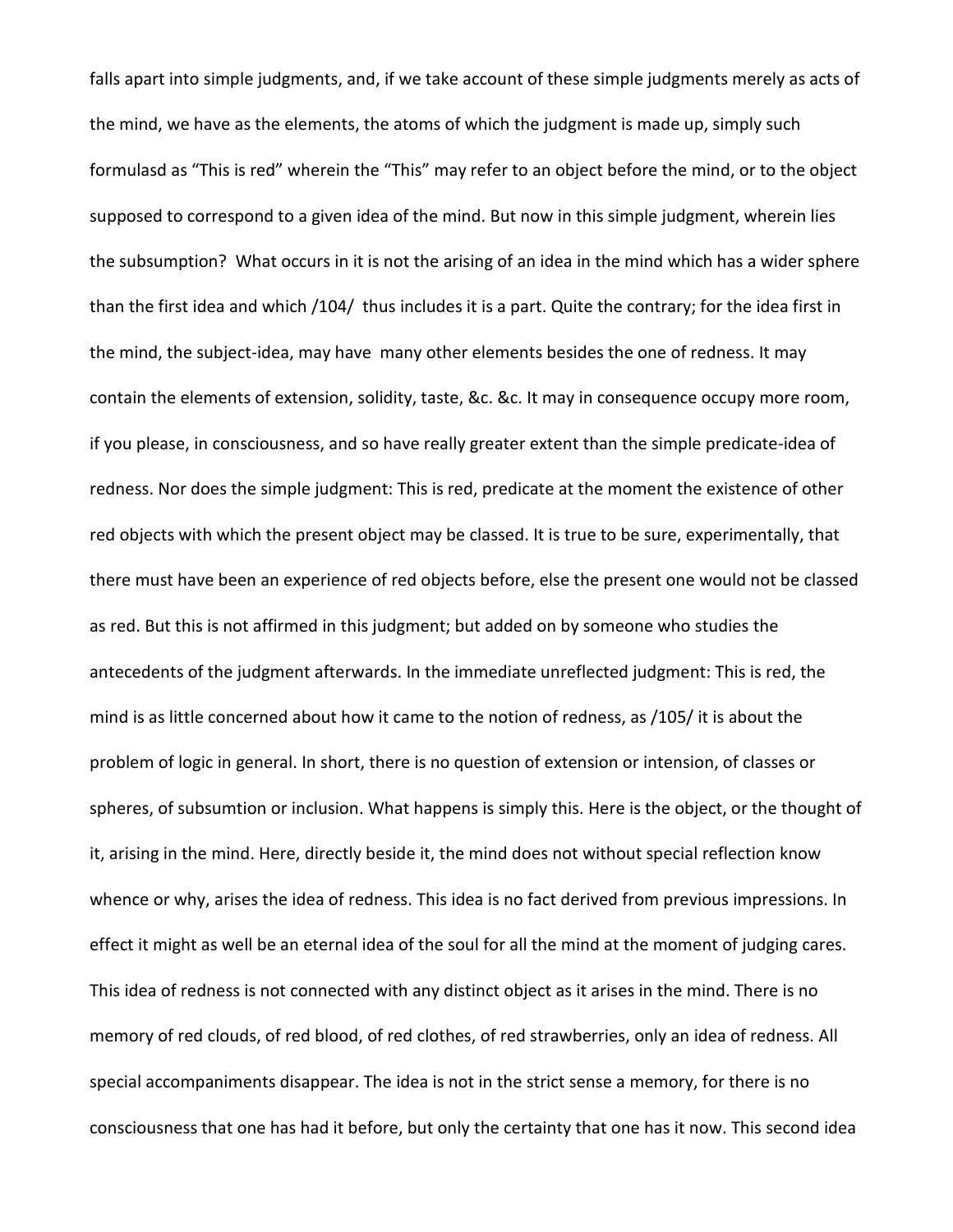stands beside the first. The act of the mind is simply to /106/ take that portion of the first idea that agrees with the second, and unite them by a definite identifying activity. One idea is as it were laid over the other, made to cover it, infused in to it --Only then does the mind become conscious that all this activity depends on previous experience, when it is at a loss to make a given judgment, i.e. when something arises in experience that seems strange, that is not answered by the appearance of an idea beside it, that receives no immediate predicate. Then in the effort to obtain one, the mind begins to search among its stores, to experiment on the keys of association, if haply the missing note may be found, to reflect in short on its own methods. Then it is brought home to us, that previous experience is the source of our power to judge. But in the simple act of judging, direct, plain, unreflected as it is, there is no consciousness of dependence on the past, and consequently no subsumption of present under past, but pure identification of two present ideas.

## /107/

2. If the above hold true of simple judgments, what should we say of the plural judgments that result from their combination, or of the universals that refer to a whole class of objects? Here it would seem that in accordance with the views so far expressed we must hold to the theory which, beginning in Hamilton's Quantification of the Predicate, has developed to its latest form in the doctrine of Jevons, to the theory namely that regards the subject as laying claim to a part, more or less definite, of the extent or content of the predicate-notion, and as being identical with this part, although outside the other parts. This theory avoids the indefiniteness of the doctrine of mere subsumption, but it is nonetheless a theory which converts the natural judgments of thought into an artificial form they by no means properly take. The assertion: Cherries are red is not identical as an act of the mind with the asser- /108/ tion cherries are some red things, nor with Jevons's form of the same version of the natural activity of judging, Cherries are the cherry red-things. Cherries are red, means simply to express the confidence of the mind that whenever the idea known as cherry arises in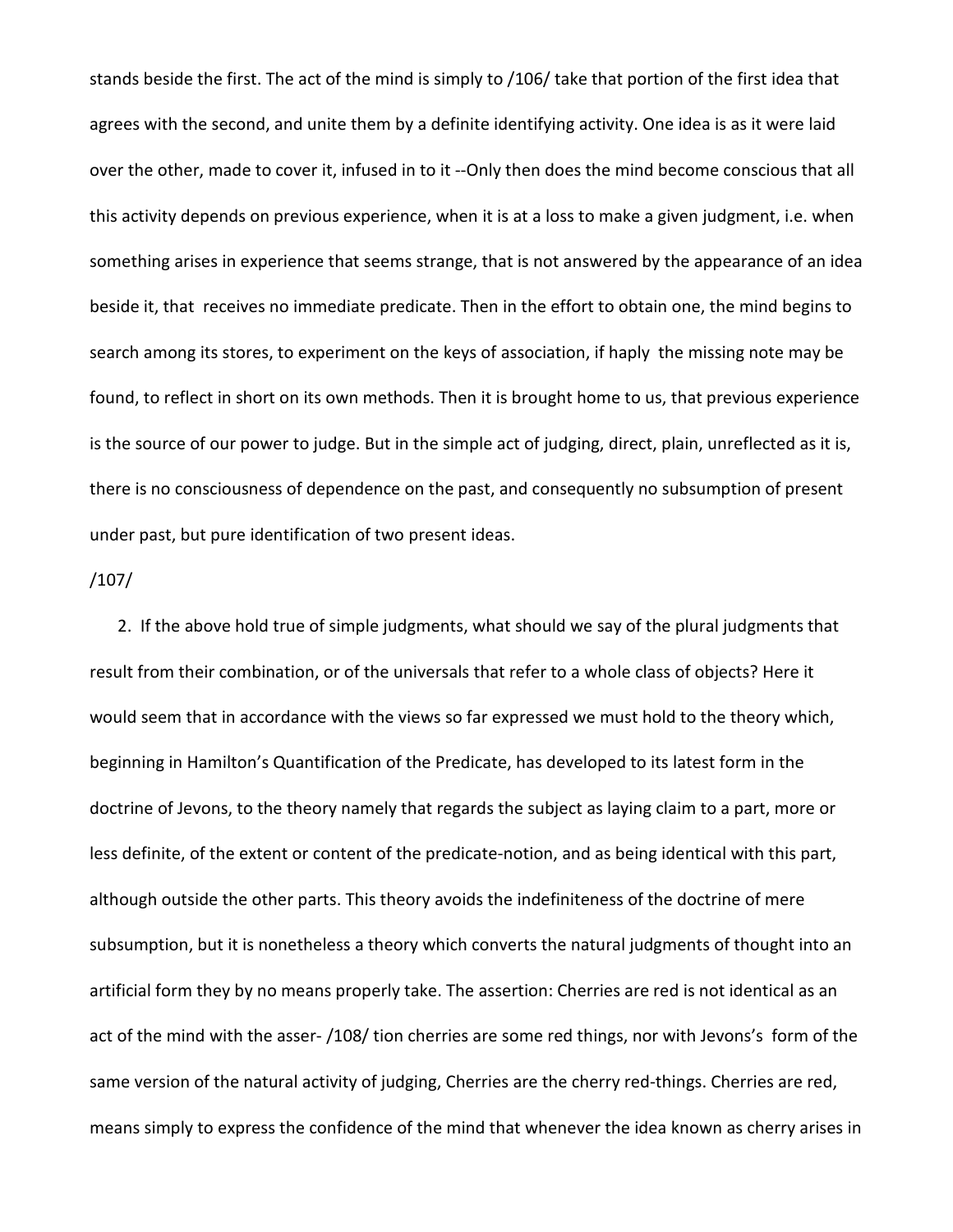the mind, the idea known as redness will arise by the side of it, and be related to it in the manner described in the last section. This confidence may arise in any way you please; but it is not the assertion of the relation of the cherries as red things to other red things; it has nothing to do with the class of red things in general, nor with the extent of this class, nor with the proportion of red things that are red cherries, nor with any like consideration. The whole attempt to quantify the predicate of natural judgments arises from the misunderstood nature of the so-called conversion of proportions. A converted proposition is an /109/ entirely new proposition, having other basis and other objects. It is only indirectly connected with the original proposition. To try to transform the original proposition so as to make it signify its connection with the second, is to warp it by introducing considerations totally unessential and foreign to it. Cherries are red, is a judgment intended for the identification or description of cherries. Some Red things are cherries, is either a useless play at judgment, or it is a judgment intended to explain the application of the notion of redness. Herein appears the entire variety of nature of the two judgments. That cherries are red however only gives ground for saying: Some red things are cherries. And why? Not because of the nature of cherries, but because of the nature of our experience of redness, or of like properties. We have seen some red things that were not cherries. The memory of these prevents us from saying: /110/ All red things are cherries. Or we have not seen or do not remember, or do not choose to take into account the other red things. Yet still we may not draw from the first judgment the conclusion: all red things are cherries; and that simply because our experience has taught us in general that the seeing of a certain class of red things does not prevent us from seeing any number of other red things of different class. But all this reflection has nothing to do with the first judgment. That asserted, not concerning redness nor concerning the class of red things, but concerning cherries. --In brief then, to quantify the predicate is to introduce a new judgment that was not present before, and to pervert the natural course of our faculty of judgment in order to serve ends foreign to the original one. The act of judgment is not the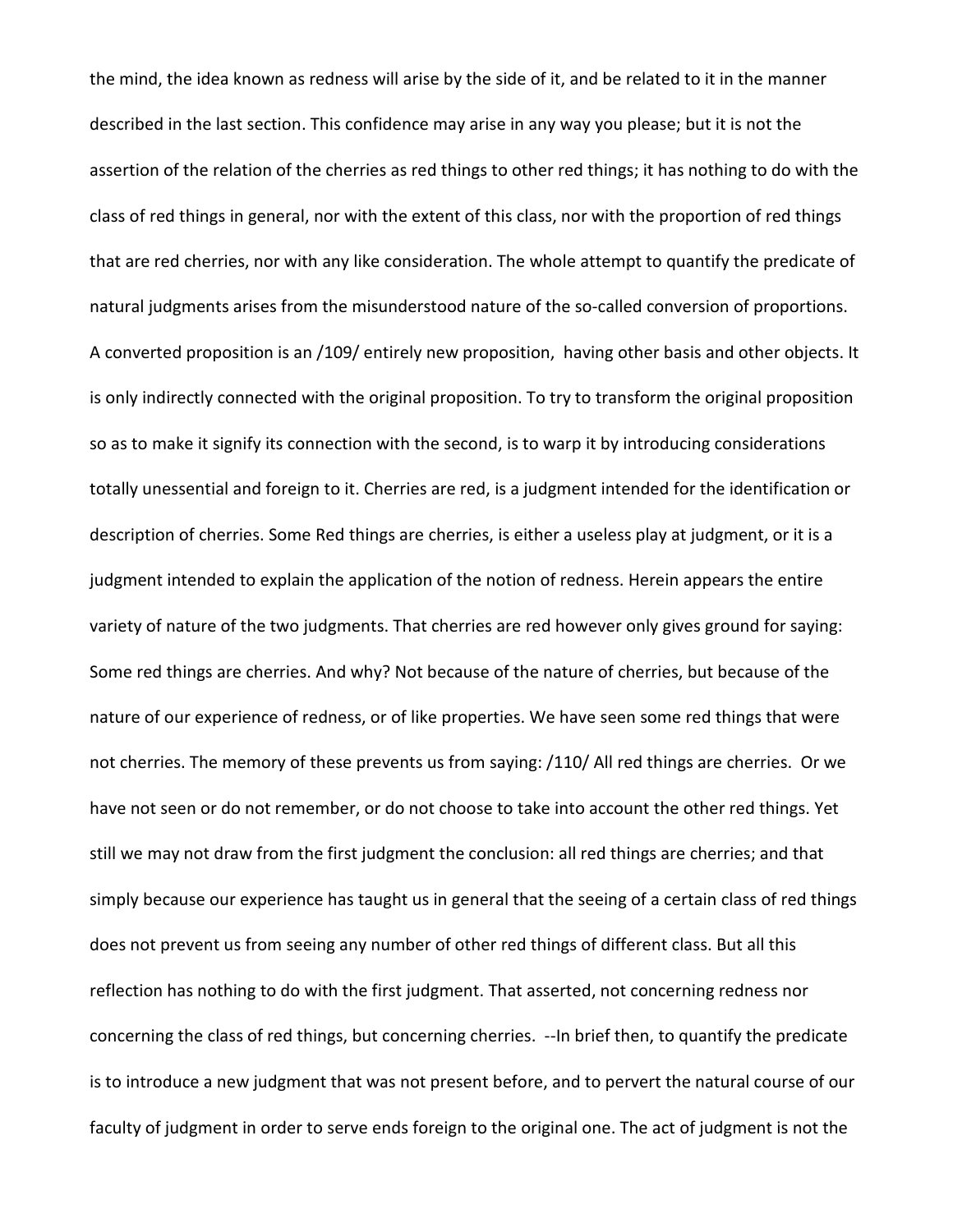assertion of the relation of the classes of ideas under /111/ which subject and predicate may be subsumed, but of the identity of these ideas themselves in one or more features.

Identical are therefore all judgments insofar as they assert total or partial identity of subject= and predicate=ideas. But in so far as the ideas identified are regarded as having separate and independent causes in the Feelings that precede, the judgments are not entirely identical. Judgment is of identity, not in identity. "Mammals are mammalian Animals" is no example of the true kind of identification as it occurs constantly in thought. "This man," thinks one hesitatingly as he scans the face of someone who accosts him, "this man," and his memory is busy with half-forgotten recollections. "This man is my old friend whom I have not seen for many long years!" he finally exclaims. Here is a judgment of identity. Yet the identity is no dead repetition.

3. The polemic in which we have indulged against the doctrine of subsumption is not intended to hold as against the methodical value of this doctrine in the theory /112/ of syllogistic reasoning, or in any other department of logic. To fashion judgments according to some particular model may be valuable enough for special purposes. But we are here dealing with the essential nature of the act of judgment, and to understand this we must study the judgment in its most natural and unperverted form. The natural judgment is, as a judgment, not the subsumption of the subject under the predicate. This is what we have thus far maintained. It now remains to study the various more complicated forms of judgments, to see whether they also can be reduced to a simple identification of ideas that arise in the mind as Sigwart hints and as we have already claimed ourselves, in this particular enlarging upon him. The brief analysis into which we here enter will be made as independent as possible. —We have objected to the calling of the judgment, Cherries are read, a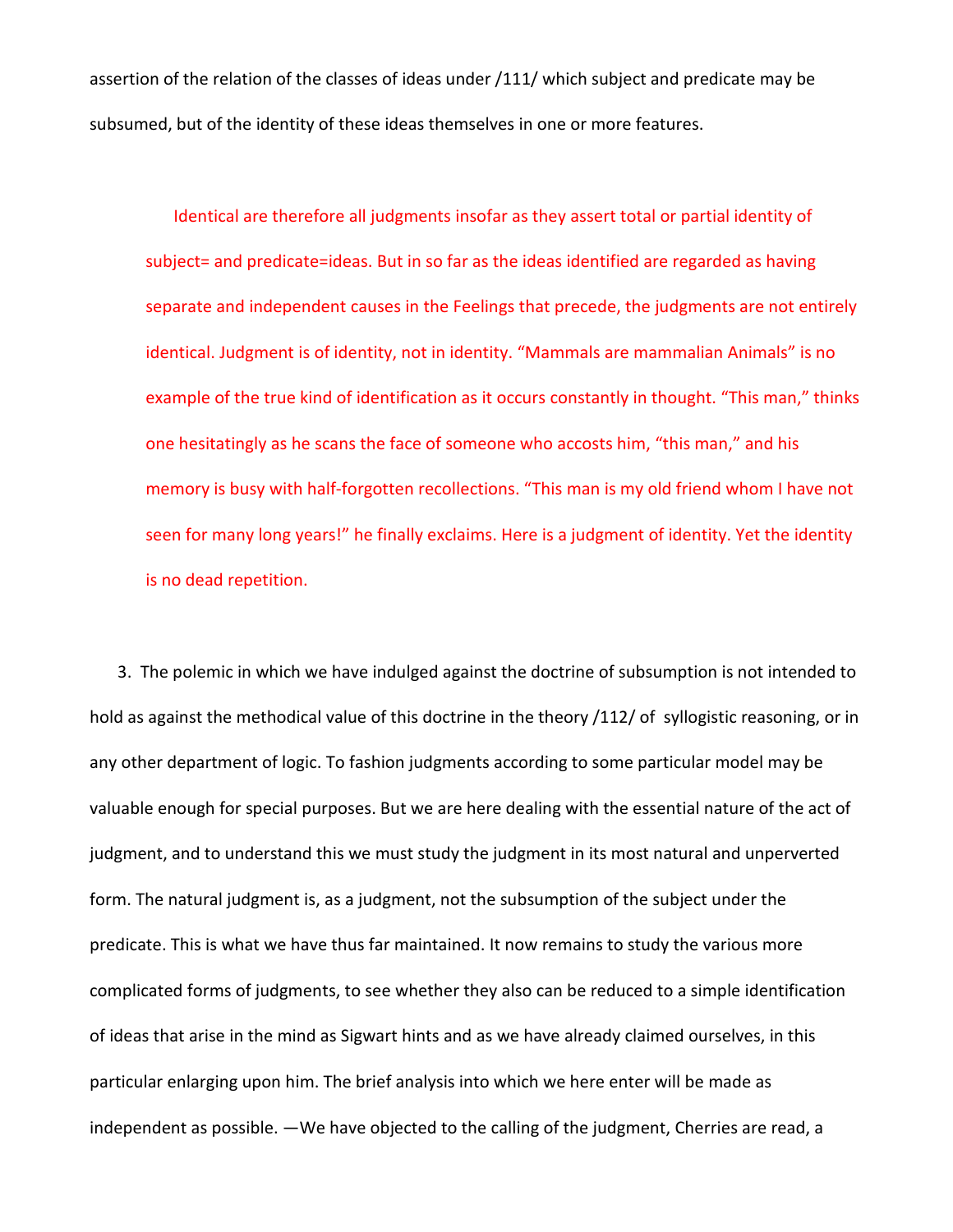sumbsumption of the class of cherries under the class /113/ of red things. Our objection was simply that there is no intention of such subsumption in the natural act of thought. But take a judgment that is expressly a judgment of subsumption. What shall we do with this judgment: The whales fall under the class of the Mammalia? Must we not admit that here is no assertion of the identity of any subject and predicate, but an express subsumption of the subject under the predicate? Must not our general statement in regard to the nature of judgment fail in this case? We ask in reply: What is the logical subject, what the logical predicate of such a judgment as this? The subject on the one hand is certainly not the whales as they live in the sea; for these do not fall into classes. On the contrary our concept of the class whale, or of whales as a class, is meant as the subject. Well and good, it will be said; but this class of whales is by hypothesis subsumed under the higher /114/ class of mammalia. Quite right, but this is not to the purpose. For what is the logical predicate? Not the class of mammalia, but the subsumption expressed as something already accomplished by science in its investigations. Of the class of whales this property is predicated, viz. that it is subsumed under the class of Mammalia. And the predication follows precisely the same principle as before: it occurs by means of an identification through an act of the mind, of the property in question with the concept of whale. Thus, abstract and advanced as this judgment is, it is precisely like the most simple of mental acts in that it consists in the identification, total or partial, of the subject= and predicate=notions. — Take now an example from historical statement: Caesar paused upon the banks of the Rubicon. The same thing occurs here. The notion of time is introduced; but the synthesis of subject and predicate is in the end /115/ just such as in the simple and typical, This is red. "Caesar"— an idea determined for each one by his knowledge and his standpoint, probably exactly alike in no two persons, but assumed by the narrator as known to all; "paused upon the banks of the Rubicon," — every word contributing something to the one complex idea, to the synthesis that makes up the predicate, a synthesis that everyone is supposed to make for himself, where in time, place, action, relations in space to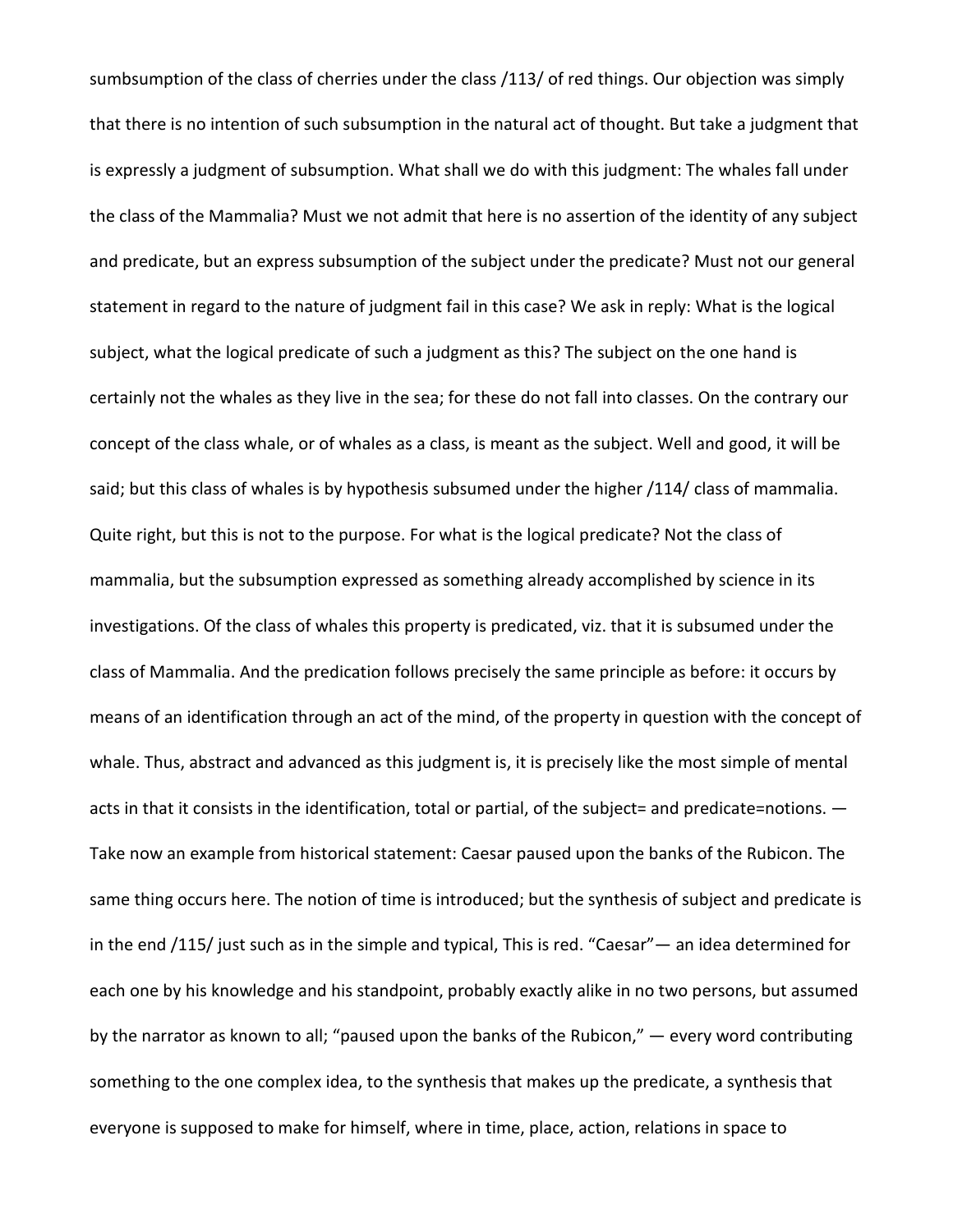surrounding objects, significance of the moment, all these are more or less completely indicated: here you have the two syntheses. The act of judgment is the identification of these two ideas, just in the same way as in the simplest judgment. How one comes to identify them, what right he has to do so; these are other questions. One does identify them; and that is all we are here considering. — We have already in- /116/ dicated in speaking of the judgments that express subsumption how all judgments of relation are to be treated; judgments that in fact Sigwart somewhat obscures by his mention of the triple synthesis (v. §. 22.5 p. 83, the abstract we have given). Any number of syntheses may occur within the limits of a given judgment; but only one of these constitutes the judgment itself. All the others are subordinate; most if not all of them generally unconscious. The one that stands out clearly in consciousness is the synthesis of subject and predicate after they have been separately constructed. In the judgments of relation to the subject is put identical with the idea of that which is in the relation to the predicate. —The complication of subordinate syntheses is especially great in case of the hypothetical judgments; but the same general fact holds. —And this is perhaps sufficient in the way of individual examination of the kinds of judgments.

## /117/

We may safely conclude, we think, that in general the act of judgment is an act of identification, not of the whole meaning conveyed in the subject-word with the whole meaning conveyed in the predicate=word; but of at least one aspect of the subject-idea with an aspect of the predicate-idea, viz. with that aspect of the predicate-idea that presents itself to the mind in the act of forming the judgment. Thus on the one hand the subject is not subsumed under the predicate=idea; nor, on the other hand, as in the theories of the quantification of the predicate, is the predicate-idea analysed to see whether or no its whole extent is comprised in that aspect of it that appears in the given judgment; but a more or less distinct idea arises in the mind as the subject=idea, another by the side of it as the predicate-idea, and the aspects of the two in so far as they are agreeable, are identified.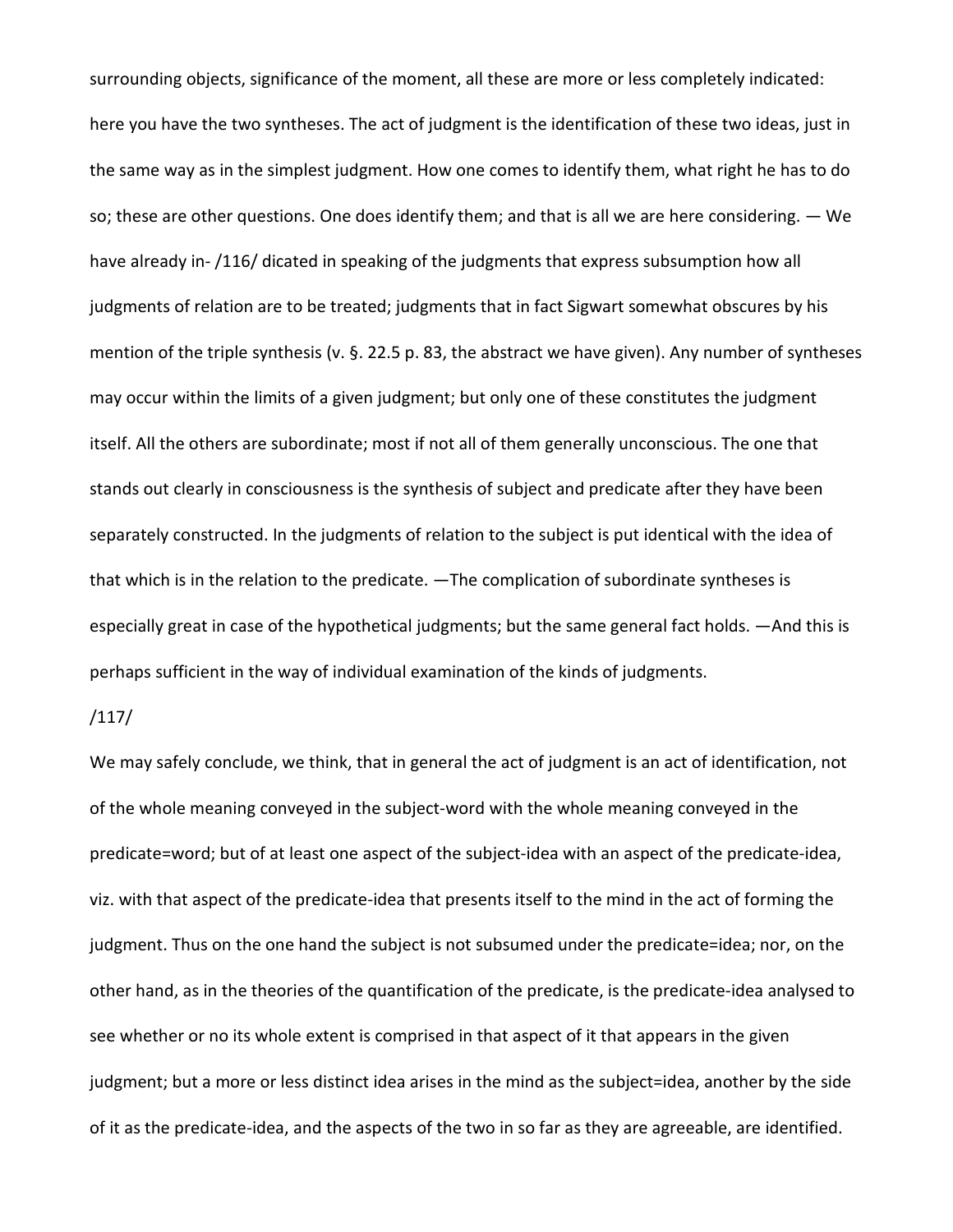4. Judgments are at all events not simple mirrors of the external truth. In all that we have had to say about them we have seen how they imply activity of the mind. Even viewed as recognitions of the identity of subject- and predicate-ideas in some one aspect, they /118/ are at all points marked as active recognition. Quite like ideas might rise in the mind without having any notice taken of their identity: the most various ideas are brought in to some connection are found identical in some aspect, when one acts concerning them in the form of judgment. Judgments are acts, this is the most important result of all our discussion thus far. Let us add some thoughts on the significance of this active nature of judgment. —First then, only in judgment can identity of aspects be recognized. If one says: I have an idea in my mind, and beside it another, and these two ideas are identical in some of their aspects; yet I do not judge them to be so, do not bring them together, let them lie where they are, and do not puzzle myself with the trouble of affirmation or fear of contradiction, but just know the identity without judging of it: we should think such a person very absurd in his statements. Knowledge is not possible in any case without judgment; when one lays claim to any Knowledge what- /119/ ever, he in the very claim judges; and his judgment is an activity. Now what follows from this? We answer, the fact that before the act of judgment the two ideas compared cannot be said to be like one another, nor to be identical in any aspect. –This somewhat unexpected result of the investigation of the judgment will lead us a long way towards our final conclusions. We must examine it. –The objection immediately arises, have we not ourselves several times, yes, but a few lines above, spoken of ideas as like or identical before the act of judgment? We have, but not when speaking in the strictest sense. We have as little objection to the expression: ideas are first alike, then judged to be alike, as to the expression, the sun rises and sets. Both expressions arise from an universal and necessary deception of the näive [sic] consciousness. But in the last analysis the expression: subject and predicate have first like aspects are afterwards identified in these aspects in the act of judgment, is meaningless. If the /120/ subject and predicateideas are asserted to have been alike in the aspect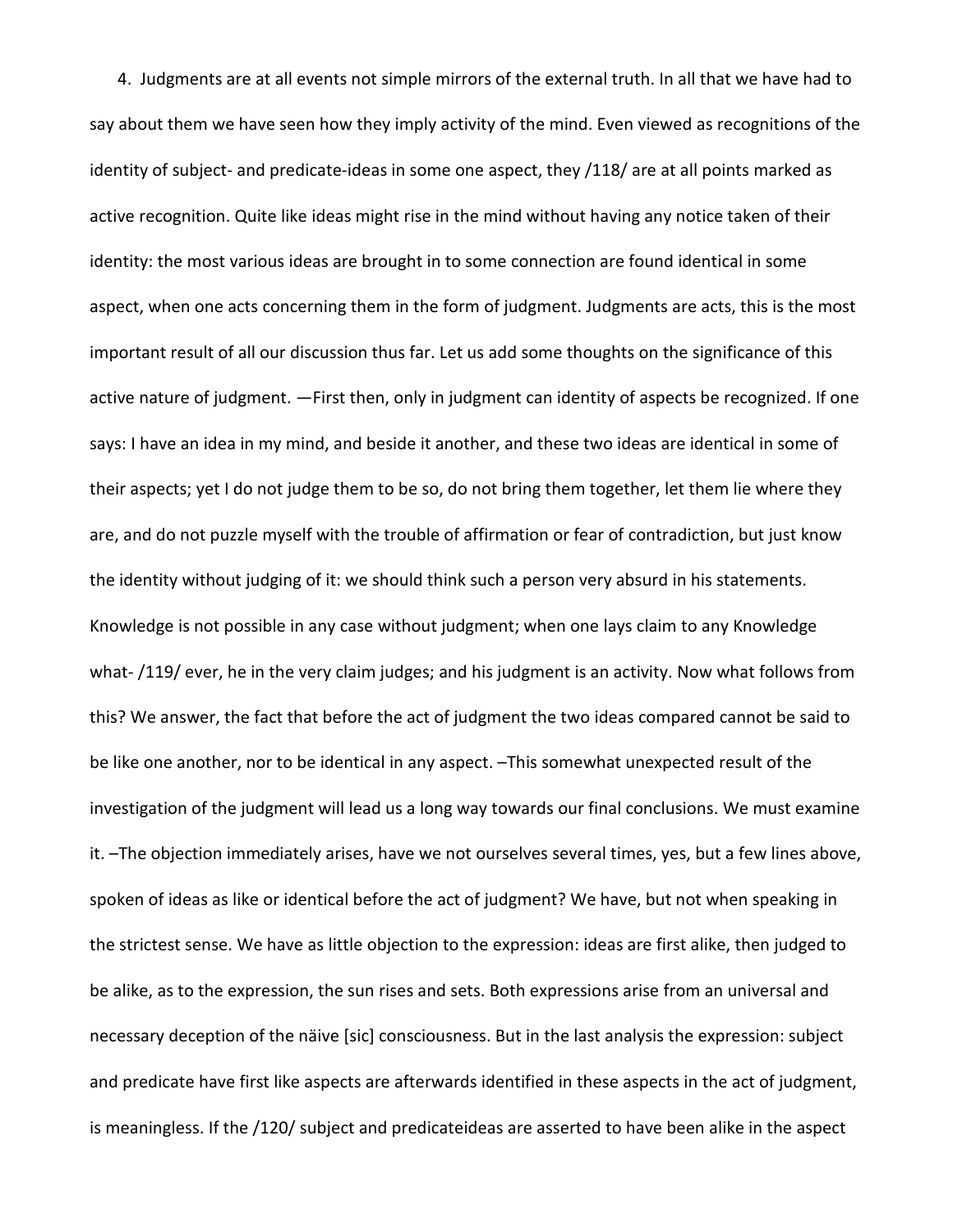in question before the act of judgment, the assertion must signify that they could be known to be alike before the act of judgment; and this is but saying that they could be judged alike before being judged alike; which is a contradiction. Identity of aspect is an expression that has meaning only in and by the act of judgment. What may be the likeness or unlikeness of our ideas before we judge of them, we can never know. Likeness and unlikeness can only be said to belong to these ideas when we judge of them; such at least must be the limitation of our consciousness. –Another, more dangerous objection may be taken from the apparent distinction that we have here made between our ideas in themselves and our ideas as we know them. /121/.What sort of ideas have we before we know that we have just these ideas and no others? What may be the nature of the ideas in themselves before they are compared, and identified with or separated from one another? This matter demands a separate consideration; and this would carry us too far for the present. We leave it until the next paragraph, and here content ourselves with applying our results to the main question before us, to the determination of the nature of the act of judgment.

5. Let us now sum up briefly the results of the whole discussion on the nature of this Judgment. A Judgment, we saw in §. 19, is a claim to knowledge, made in the form expressed in language in a proposition. According to §§ 19, 20, 21, the direct result of every judgment is the expression of the relations of two principal ideas, viz., those forming the subject and predicate respectively; the ideas in question are not /122/.necessarily the ones that would be present to the mind of anyone who might read the words in which subject and predicate are expressed, but only just those ideas that are at the moment in the mind of the thinker. Every judgment is relative to the thinker's standpoint at the moment. In §. 22 we have the statement of Sigwart's result, which we follow as far as it goes, viz. the result that in the act of judgment, whatever its form, one thing and one only is meant to be accomplished, viz., the synthesis of subject-idea with predicate-idea. In the present paragraph we have endeavored to render more definite this result of Sigwart's, by calling attention to the fact (v.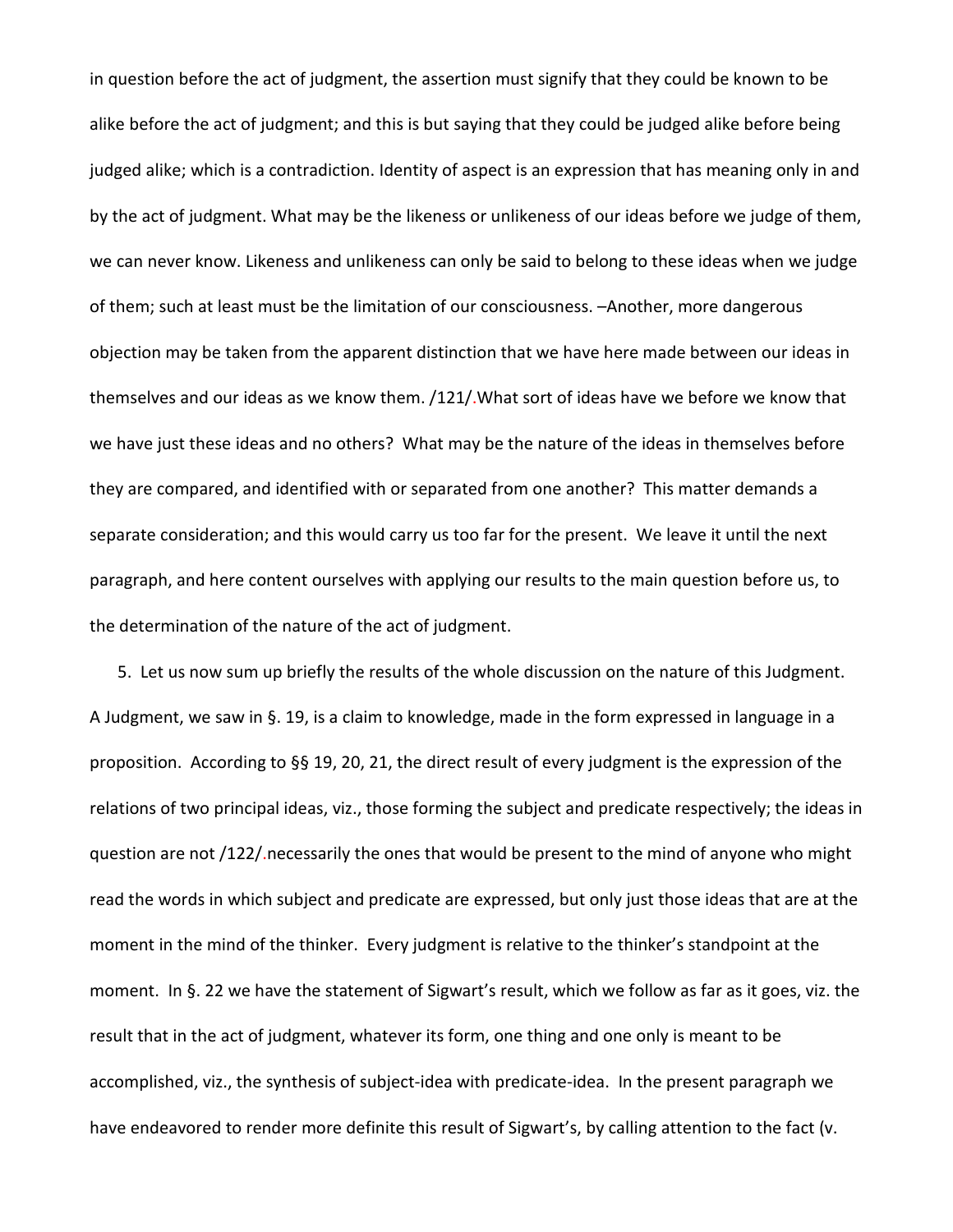sec. 3, p. 116) that there is but one clear synthesis in every judgment, and that all subordinate syntheses besides the one of subject and predicate are really not to be taken into account as conscious syntheses; and by making use in general for the synthesis of subject and predicate in all kinds of judgments of the /123/ term Identification, which Sigwart has used with apparent hesitation, and but seldom. At the same time we have sought to simplify the whole matter by getting rid of the idea that the identification of certain aspects of the subject- and predicate- ideas can be accomplished by the artificial contrivance known as subsumption, or that the identification we mean is the same in nature as the kind of identification introduced from without into judgments by certain logicians for special ends, and known as Quantification of the predicate. Lastly, attacking the act of identification itself, we have sought to rid it of some of its obscurity by rejecting one hypothesis as to its nature. We have found it, namely, no act of reception, by which in some way the pre-existing identity of two ideas was simply accepted on faith by the mind, but an act of construction, whereby an identity that as identity was not in the ideas before the act of judgment, is created at the very moment its existence is declared. /124/ -- Such are our separate results. What is their significance? First we find, with Sigwart, that whereas for Kant there were twelve distinct *Einheitsfunctionen* [unit functions]*,* in fact there is but one, the *Einheitsfunction par excellence*, the identification of subject and predicate in some aspect. Secondly, if we ask what this *Einheitsfunction* is, we have as answer that in so far as it is judging at all, it is pure activity. The ideas themselves to be sure seem given in the act of judgment from elsewhere. At least so far they remain an insoluble ingredient in the act of judgment. But in so far as it is judgment, the act is pure act; and it is for the same reason not the separate ideas, which are not acts but facts. What is done in the judgment is the assertion of identity. But this identity does not exist in the ideas before the judgment; it is constructed first in the act of judgment. What judgment is, is all activity. What it asserts is its own construction. Its aim is but its own realization. It works /125/ but in its own service. Everything about it has meaning only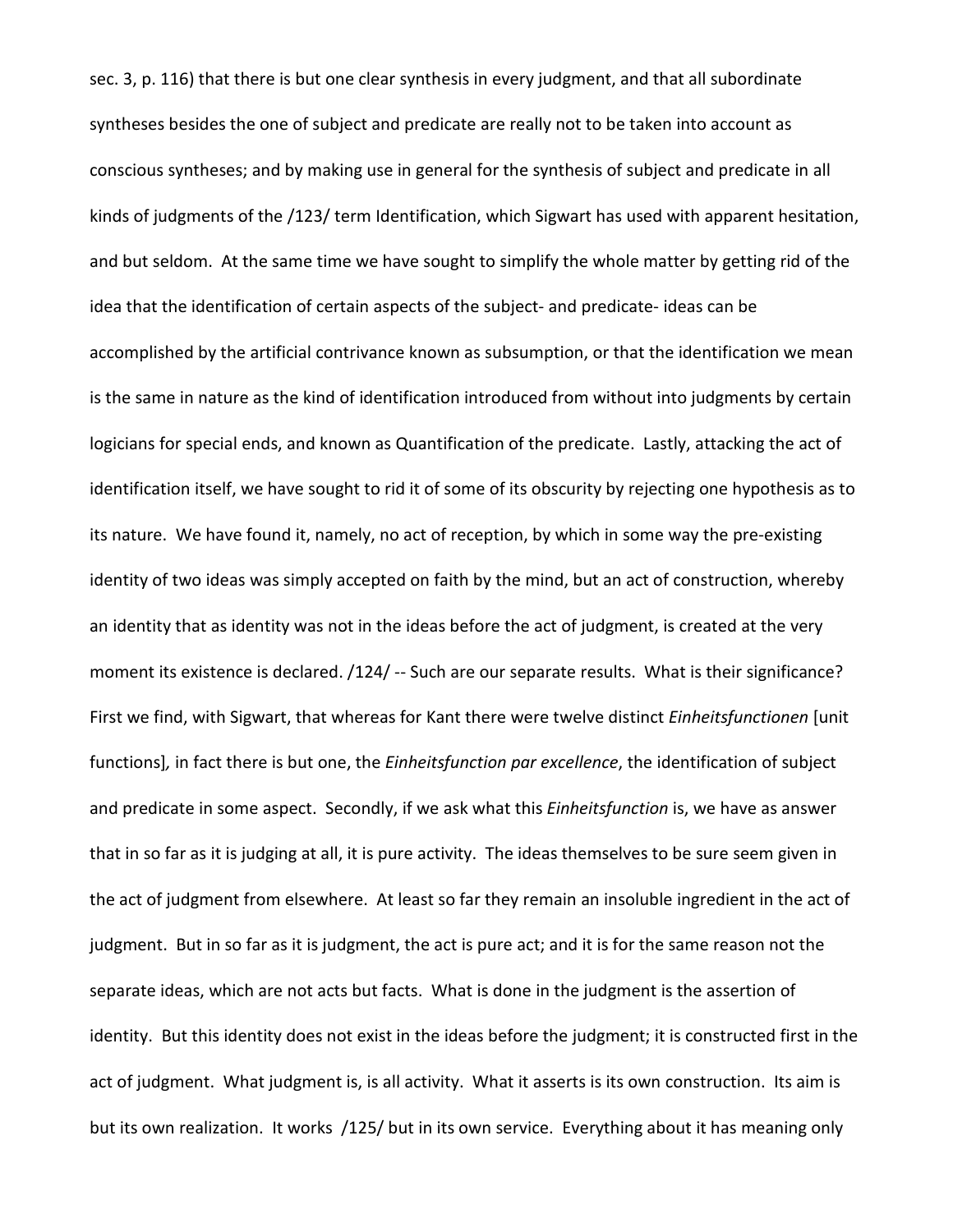from the standpoint of action. A finished, lifeless, immovable judgment, something that could be examined like a work of art, is impossible. A judgment is only when it becomes. All that makes it of worth is born with it, and dies with it; to be revivified again perhaps, but only in a like act. What name can one find for such an act? Intelligence is regarded as passive by most thinkers who have not (and alas! there are only too many who have not even today) been taught better by the profound thought of Kant. Intelligence is by such still spoken of as the mirror of the world. Intelligence, that mental cauldron into whose magic depths nothing can drop and ever appear again in like form as it entered. And so if we called these pure acts, these primal manifestations of thought, Intelligence, we might, though justified in our use of terms well enough, nevertheless /126/ found offending against some definition, we prefer proper to be more express in our language, and to say boldly that all Judgments are Acts of Will. Like all other acts of will they have in them a foreign element, the material on which they work. In case of active life this material for the Will is made up of the objects we see and hear, and handle, of tools, and food, and toys, and money, and weapons, and words. In case of the activity of judgment the material is made up of our ideas. And as from the use of tools there is brought forth, not the mere heaping up of the tools themselves in various shapes, but the con[s]truction of pleasing or necessary objects; as from food one gets not merely the arrangement of food on tables, but also the satisfaction of hunger; as through the use of weapons there is attained not merely the sound of the clash of weapons, but also the slaying of enemies; so upon the use of ideas in /127/.judgment there is consequent, not merely the massing of ideas, but the birth of entirely new forms of mental life, which elsewhere than in judgment itself are not to be found.

6. Here then we have the answer to the question with which this paragraph opened. To define the nature of the synthesis of subject and predicate in which every judgment has its being, and to explain how this synthesis is made, through what kind of mental operation; these were our objects.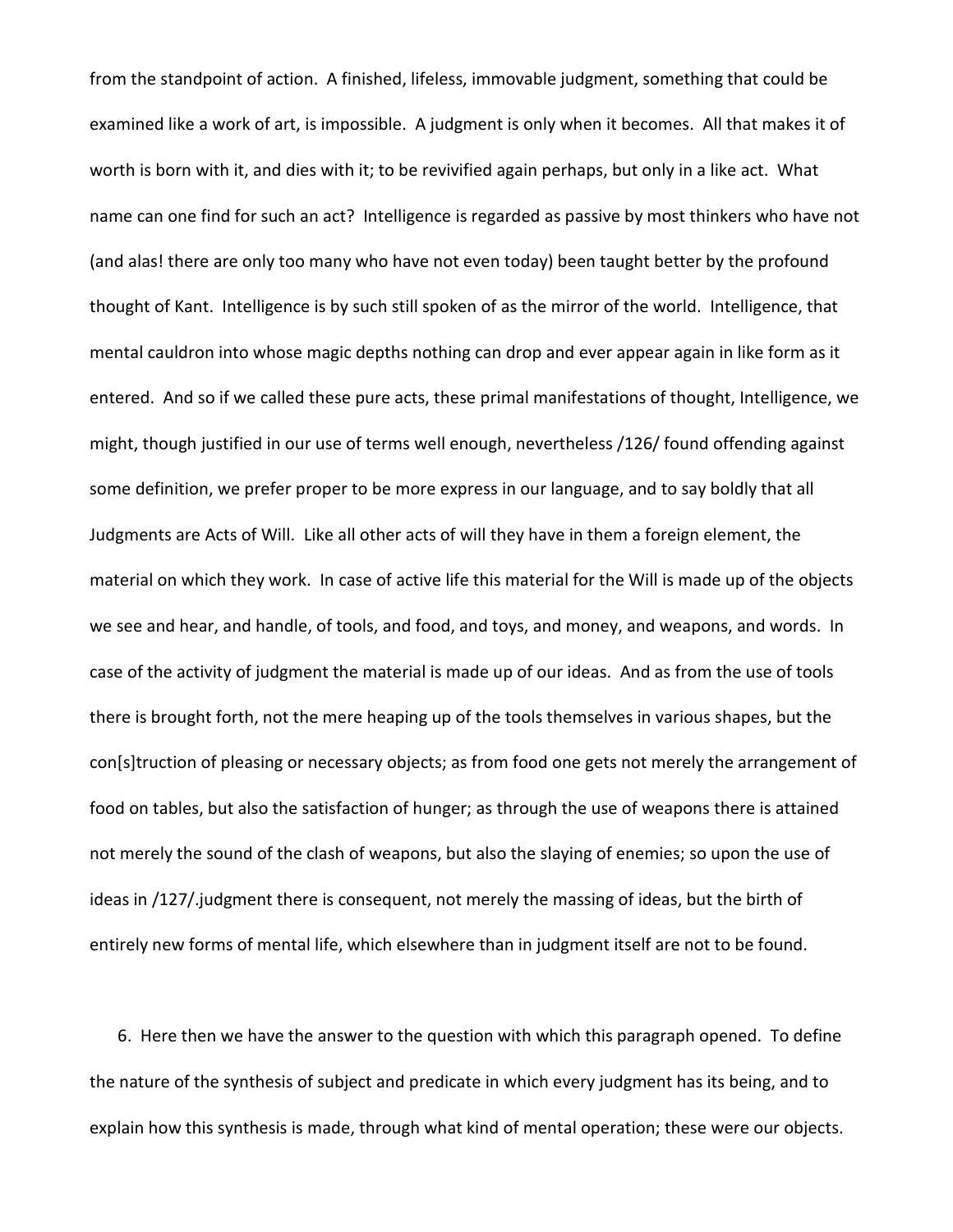We may express our final results as to each of them in two sentences. The synthesis in question is a synthesis of identification of certain aspects of subject and predicate. The means by which it is accomplished is an Act of the Will, whose object is the identity.

7. A Judgment an Act of the Will? So be it; but are we thus on firmer ground than before? The Will is indefinitely various, inconsistent, untrustworthy. At /128/ least such is its reputation. Whatever the Will does it can undo at pleasure. Whatever it has affirmed, it can most certainly deny. How then are we nearer our final object? We started out with the intention of reaching unassailable propositions. Here we are, after a long study on the nature of propositions in general, apparently more hopelessly involved than ever. The sceptical result seems inevitable. If the Will alone can affirm; cannot the will also deny? Cannot the Will then affirm and deny all things at pleasure? Where then is certainty to be sought? - Or do we perhaps intend to put some limitation to the Freedom of the Will, and so bind down the affirmative power of the mind to some Categories of Knowledge? And, *apropos* of this, what influence does this whole discussion have on the question of the Freedom of the Will? -- These questions and others rush in /129/ upon us, and seem to demand attention. We shall treat them all in good time. In fact, we were never nearer our goal than just at this moment. The unassailable judgments will soon be manifest enough. Meanwhile let us turn from this general consideration of the Act of Judgment to the discussion of its relation to the material on which it works, and through which alone it is possible.

§ 24. No discussion of the nature of Judgments would be at all complete that omitted the discussion of the Ideas that, as subject and predicate, form essential parts in every act of judging. We have spoken of the Judgment as pure act. What do we intend to do with the raw material without which all judging were impossible? And first as to our knowledge of these ideas. How and in what way do we know them; and do we know them at all, apart from the act of judgment?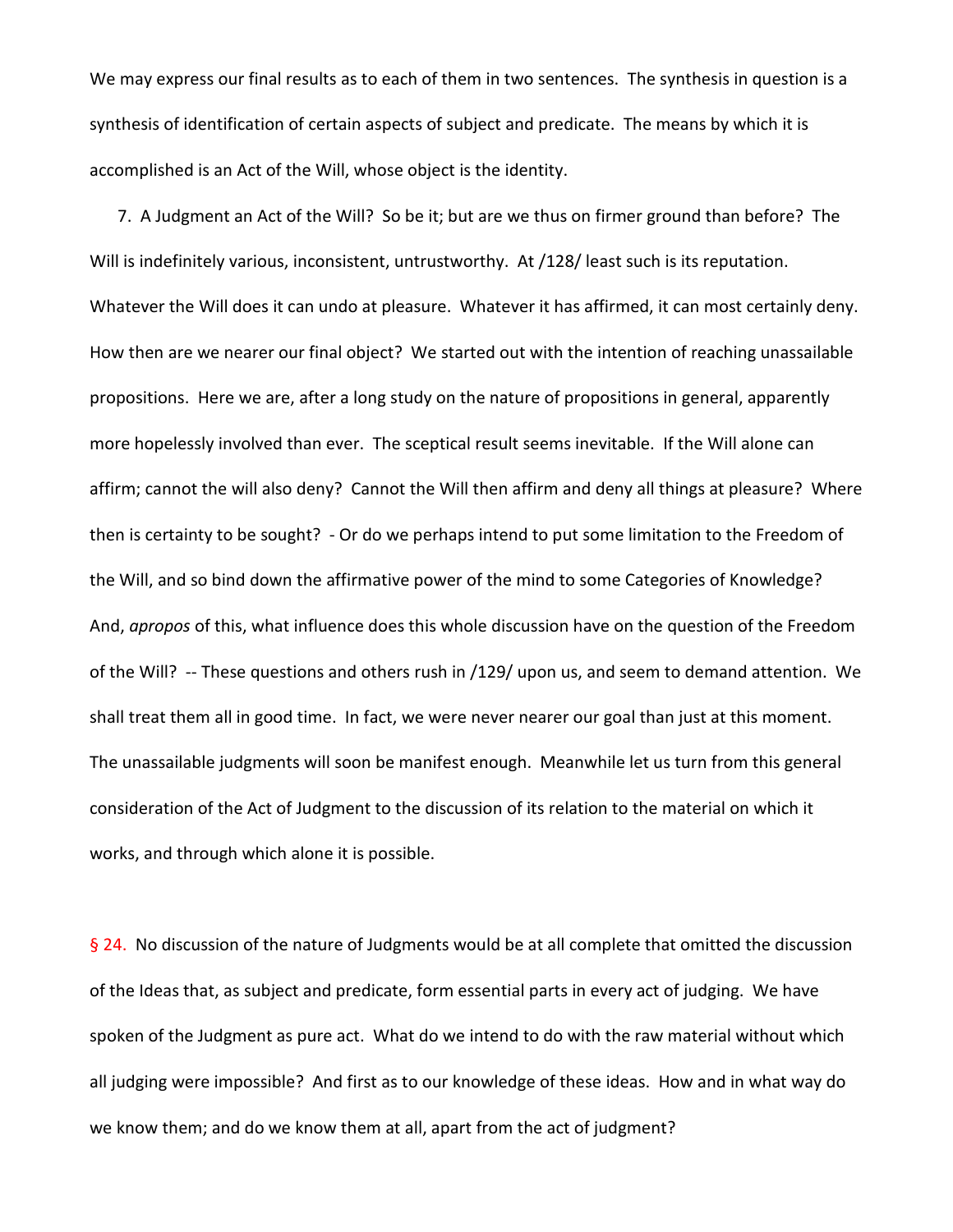1. The simple statement of the result of the preceding investigation is this, that in the Judgment, in so far as it is a judgment, an identity is willed between two ideas that are in the mind; and that in so far as the judgment is an Act that claims to be Knowledge, this will is one that is assumed to be enduring and trustworthy. If the Will may make precisely the opposite decision hereafter in respect to the same ideas, the judgment in question is not Knowledge. But if the Will is always bound to endure by this its present act, then the statement in question is Knowledge, and is to be approved as such. – Now as to the two ideas themselves whose identity is willed, the question arises, are they known in the act of judging as distinct and separate ideas? If so, then in judgment is not something more known, i.e. willed, that the identity of /131/ aspects of the two ideas? The reply is that the willing of the identity is in itself the willing of two ideas as identical; and of how the two ideas that are willed identical are related to the act of willing them identical no further account can be given than that everyone may see directly for himself how this all is, by simply performing an act of judgment for himself, in his own mind. Beyond what everyone can discover of the two ideas and their identity by examining his own acts, no one can tell him. For the whole matter is too peculiar to be described, and too directly visible to be made clear by discussion. – In the act of willing identity, the will itself inevitably brings with it, and has inextricably bound up with it, the consciousness of the members that are willed identical. This is all we can say. – But what then did we /132/ mean by saying that the ideas in themselves are not identical, but are only made so in the act of willing? What were these ideas in themselves? -- We reply, first, that the statement about the ideas in themselves was directed against the false theory that, seeing in intelligence the faculty only of mirrorring [sic] an outer world, would have it that in judgments ideas as such, preexistent to the act of judging in all their interrelations, simply picture certain of these real relations in the act of judgment; and that so the mutual relations of the ideas are independent of all recognition of these relations. An argument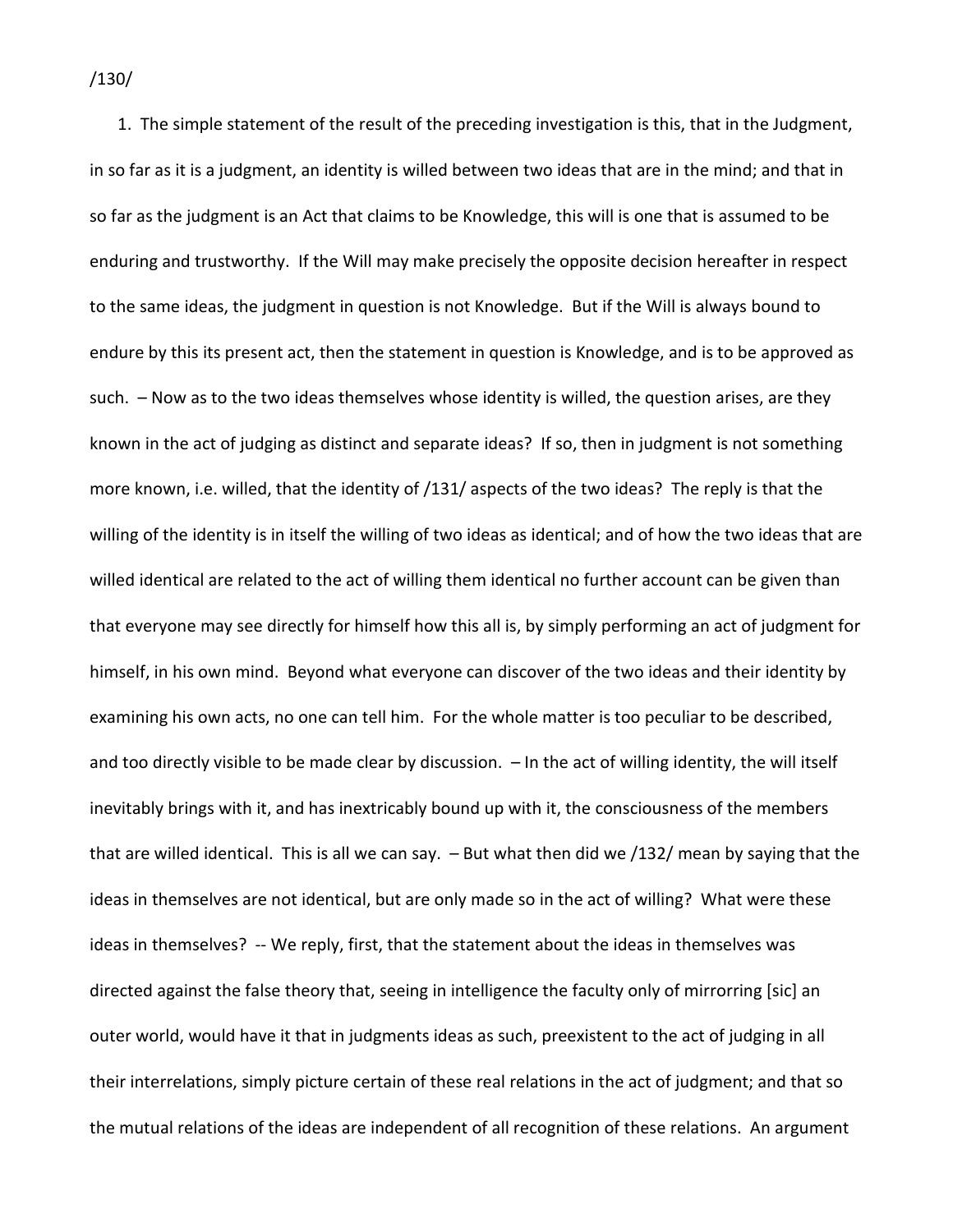against the term, Ideas in themselves, would be fatal to the theory we oppose; for it would reduce all ideas to the simple necessary constituents in every act of identification; and this is just what we wish ourselves. But in fact the term, /133/ Ideas in themselves, has a perfectly justifiable meaning and use; only these ideas in themselves are not the ideas that appear in and form part of the judgment. The members of the act of identification are, as was remarked long since, merely the ideas as they are momentarily in the mind when one judges. The ideas in themselves are the ideas that are capable of analysis and connection with one another in a whole series of judgments, and that as such are realized only partially and symbolically in any one judgment. The ideas whose identity we actually will in judgment are the ideas that are in consciousness along with the act of willing. The ideas in themselves are abstractions of our own, and express the fact that we desire to be able to introduce one and the same idea into a whole series of acts of willing, that we ought to be able to do so, that we ideally must be able to do so. – To take /134/ an example: when our judgment of the last paragraph: Cherries are red, is uttered, everyone who hears it understands the language will doubtless be able to form and agree with this judgment. But perhaps no two hearers will form the same judgment, strictly speaking; for they will not have quite the same ideas of cherry and redness in their minds. One who has just eaten cherries will have a different idea suggested to his mind from that suggested to the mind of one who has not eaten them for a long time; certainly a very different idea from the one of a hearer who had never eaten cherries at all; and still more widely different from the idea suggested to a native of some country where no cherries grow, who had never seen a cherry, but only a picture of one, or had heard the fruit described. One who liked cherries would have a different idea from the idea of a man who did not /135/ like them, and so on. The same holds true of the idea of redness. But all who hear the proposition are to make like judgments, will like identities. Here you have the variety of ideas actually present and identified in the minds of the hearers. But now, in the long run, no one is satisfied with this variety. For himself, each one feels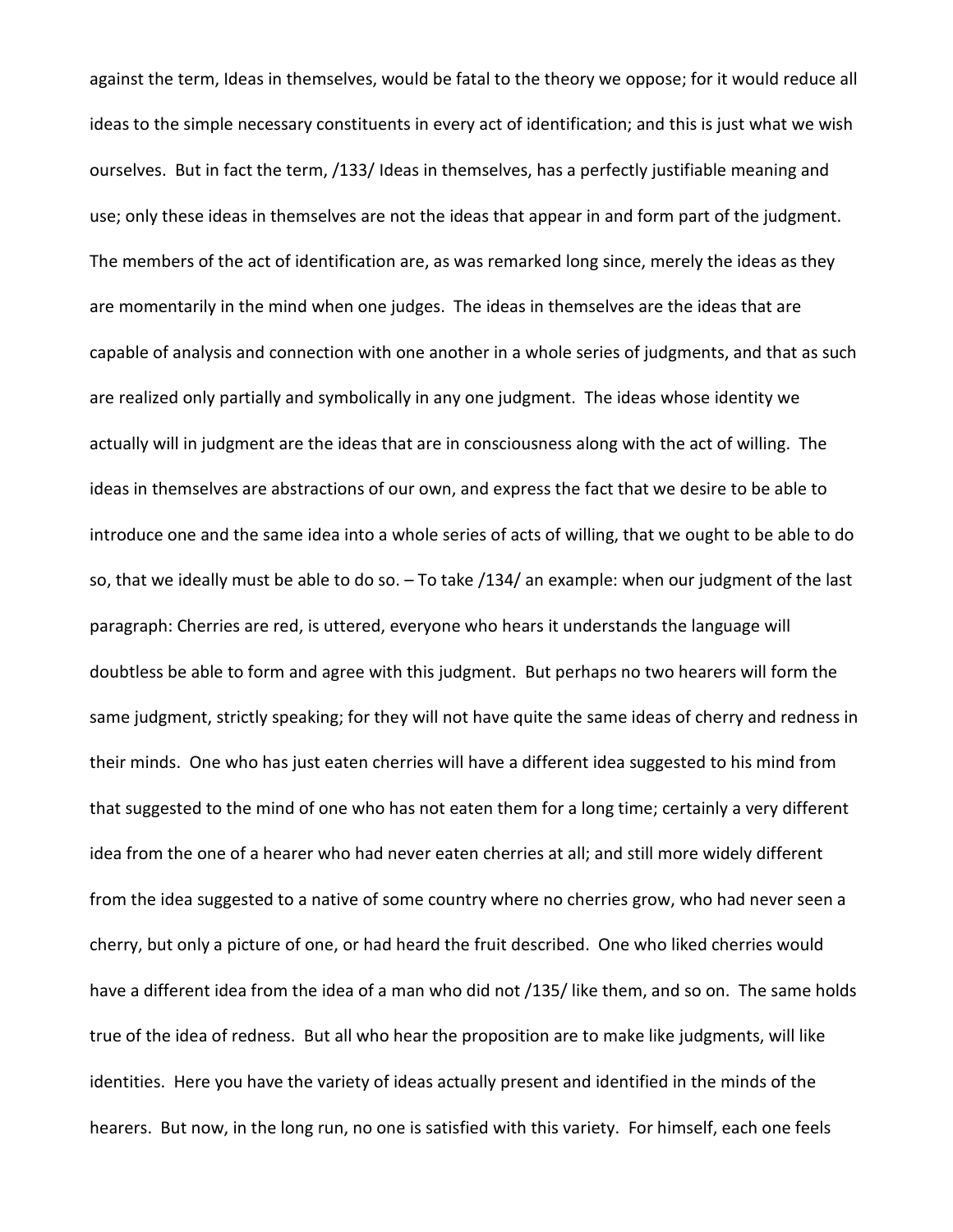that instead of changing his ideas for every new experience, he would like stability of ideas. All together, men feel that mutual understanding is desirable, but of course not fully to be realized under such circumstances. An effort is so made to obtain fixity and unity of ideas. And how? First of course by the actual examination in common of objects. To be sure we all have as nearly as possible the same idea of a cherry, we may bring one in and look at it. But this is not always possible, nor is it in every case quite satisfactory. Totally impossible is it when the subject of discussion is purely ideal. So we try another /136/ expedient. We make in common other judgments in which the idea of cherry enters. Agreeing in these judgments we believe ourselves to have attained more certainly a community of ideas. We agree that cherries are round, that they grow on trees, that they ripen early in the season, that they make excellent pies, and much more to the same effect. It seems impossible that if we all make these judgments alike we should still be using very various ideas of cherries in making them. Thus we seek unity. But still there remains indefiniteness; still a personal equation is yet unremoved. The attempt to remove it gives us, in important cases, the extended and accurate definitions of science, whose object is everywhere to correct the personal equation of variety and instability of notions, by introducing a number of judgments into the mind with every idea, judgments that can be easily remembered and repeated, and that will confine the elements of change of ideas within the closest limits possible./137/ Now in all this we seem to ourselves to be aiming at the realization of a single idea as separate and apart from every individual judgment, and as entering into each judgment with its own nature already fixed. In fact we never attain such an independent idea. In fact in every one of our judgments about it we have but a momentary and one sided view of it, or rather it is for the time being but a single side of an act of identification. Nevertheless to attain such an independent idea is our wish, our ideal, the object of our definitions. And to these unattainable ideals of fixed and stable notions, we give the name of Ideas in themselves. By the term we mean not that which enters into any judgments, or that which is known in its nature as such apart from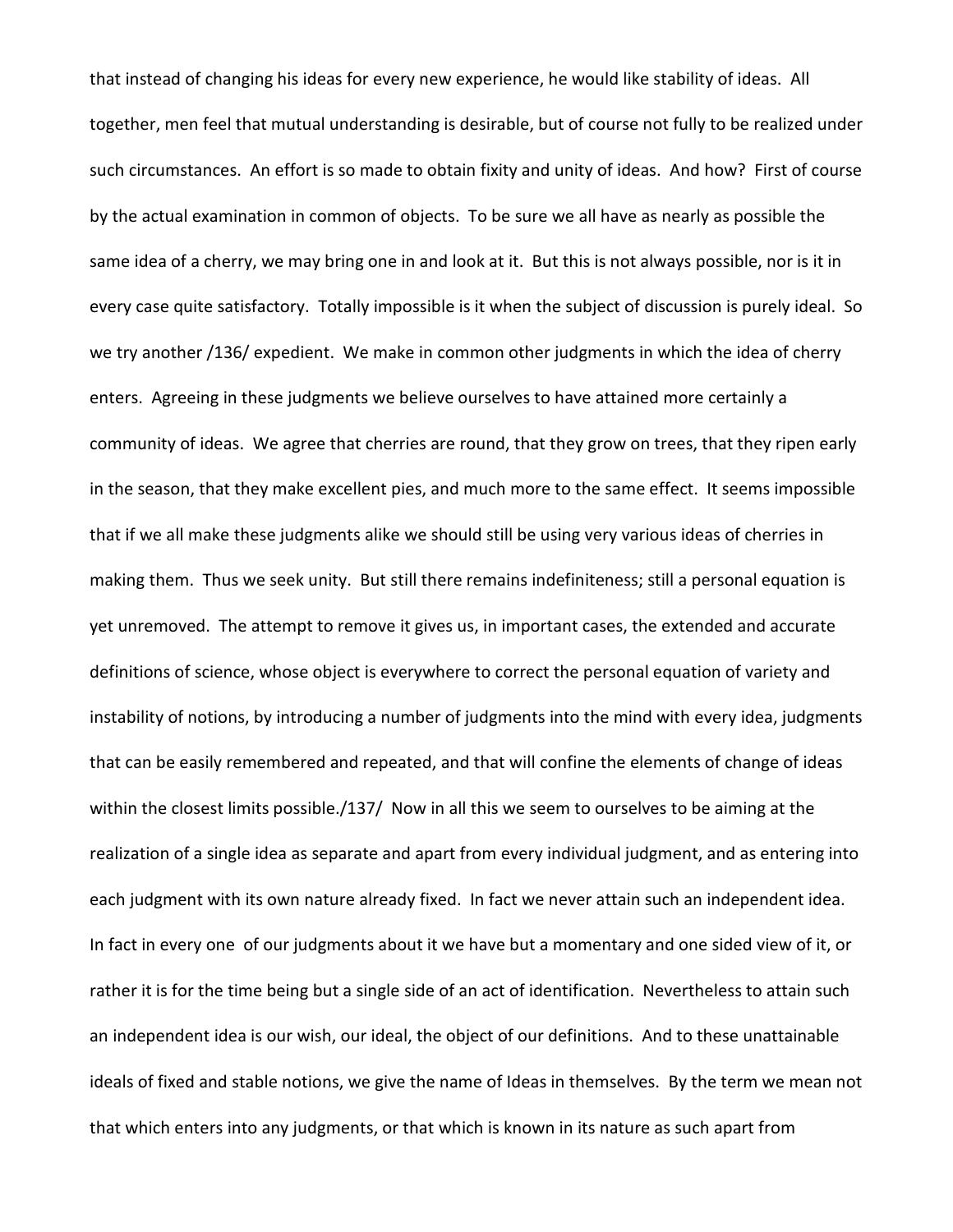judgment; we mean only that which one desires to have enter into every reflected judgment, and that one postulates as pre- /138/ existent to each such judgment. – This definition of Ideas in themselves as the ideals of reflective thought, the independent and stable elements we postulate but never can know, and that we define only by means of individual judgments, although they are assumed as *de jure* before all individual judgments about them; this definition, we say, is framed in accordance with the spirit of Kant's true critical definition of the concept of the *Ding an sich*, -- not to be sure in accordance with the concept as Kant himself sometimes loosely defines it, nor in accordance with the notion that certain uncritical interpreters and judges of Kant have always been willing to find in it. Kant's *Ding an sich*, in its purely critical sense, is as little the cause of the *Erscheinung* [appearance or phenomenon]*,* as our above - defined Ideas in themselves are the cause of the individual ideas. Hence all the profound wisdom that from Jacobi to the latest defender of /139/ the faith, has been expended in pointing out a certain famous and obvious difficulty in the application of the Category of Causality to the *Ding an Sich* [sic], is as little formidable to the true critical thought as it is in itself cheap and threadbare. Yet no doubt the very next critic of the Kantian Philosophy will discover afresh this fundamental defect and parade his discovery as if nobody had ever read the Critique before. – But all this by the way. Our object it was to show that the term Ideas in themselves is perfectly justifiable as expressing what, for the sake of unity and fixity, we should like to possess; while that which we really do possess is always but an idea as it enters into, exists by, and is known through the act of judgment and through that only.

2. Another question remains. How do we stand as regards the psychological character of the elements of the act of judgment? We /140/ have seen that in the judgment, Cherries are red, there are present the two ideas, subject and predicate, but that they are present in and along with the act of identification. A few psychological questions arise which, for the sake of definiteness, we must mention in passing; although they are not of the first importance. – (a) We have said that in some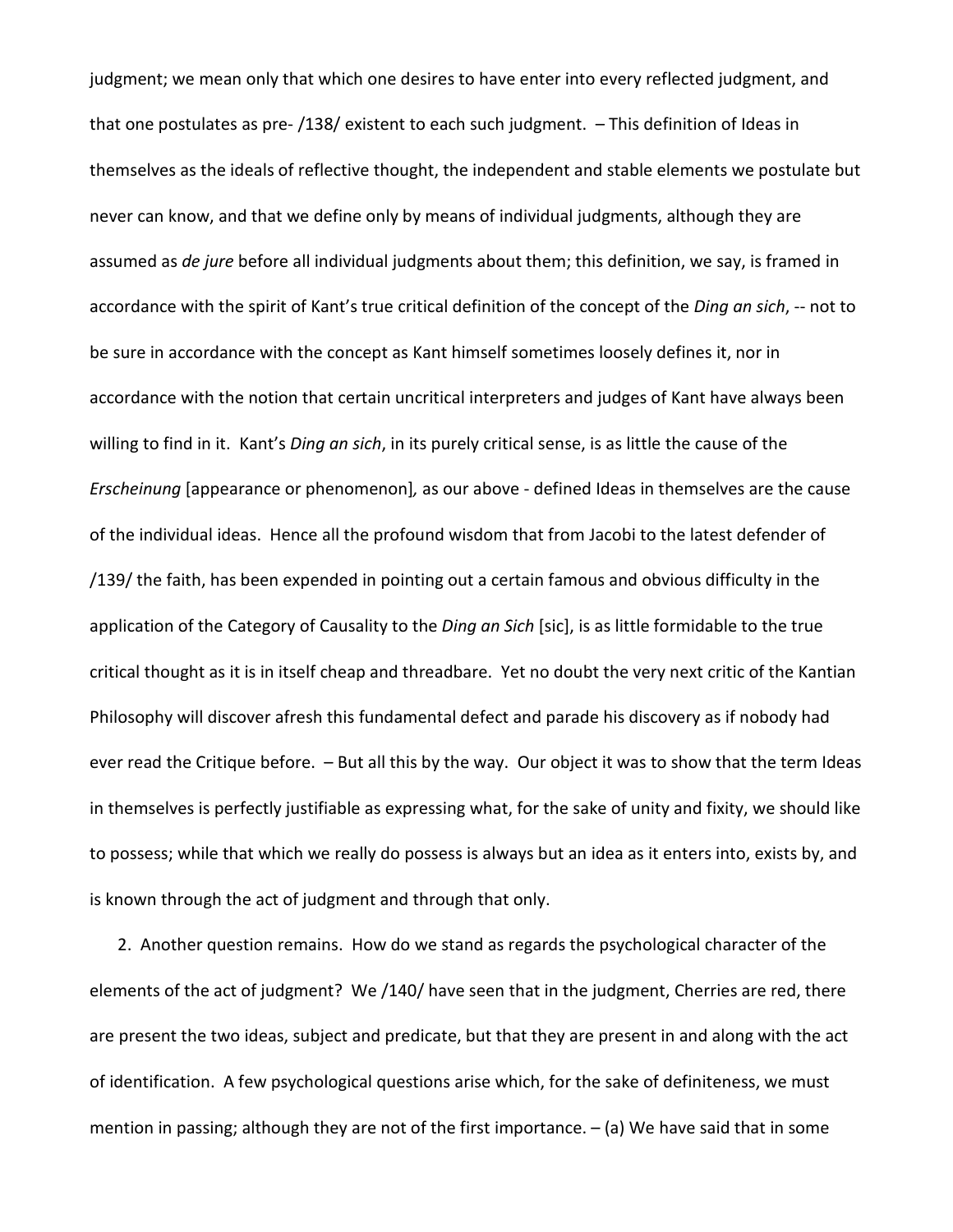cases, if not in all, aspects of the subject- and predicate-ideas are identified. What does this mean? If the ideas exist in so far only as they are judged about, how can certain aspects only be identified, while others remain unidentified. We mean by this only that at the moment the identification is willed there is generally a consciousness of the incompleteness of this will itself, a consciousness, that is, that it does not extend to the whole of the ideal content of subject and predicate. What this consciousness is, everyone must see for himself. It is potentially a judgment on the extent of the identification. Actually /141/ of course it is no judgment, but only a feeling that attends a judgment. It implies an assumption that other judgments might be made in which these same ideas would occur, only in other aspects, wherein there would be no identity willed.  $-$  (b) Equally indescribable and equally directly perceivable is the union of many elements in every idea, whether this be subject or predicate, which appears in an act of judgment. It is this union that produces the unlimited variety of ideas of which we spoke above. The word synthesis is but a name, no description of the process. How complicated this union may be is a psychological problem that is nowadays much investigated (e.g. in the psychology of the sense-perceptions). We cannot enter into it. It is sufficient to say that the union of many elements is perceived in consciousness as a union, not as the separate elements that compose it. While judging the identity, one does not analyze all that is in both members. /142/ - (c) Before judging as to cherries something must suggest the idea of a cherry. Before judging that they are red something must give rise to just this judgment, in preference to any other. Such is the universally accepted psychological principle, which we propose here neither to prove nor to question; but only to notice in connection with our general argument. What shall we say, if the idea of cherry of which we judge exists only at the moment of judging, what shall we say of that which going before our judgment suggested cherry as a subject for judging? And as to redness also; what shall we say of that which suggested these two ideas, subject and predicate? Were the means of suggestion themselves were the ideas if cherry and of redness? Such might be concluded from the preliminary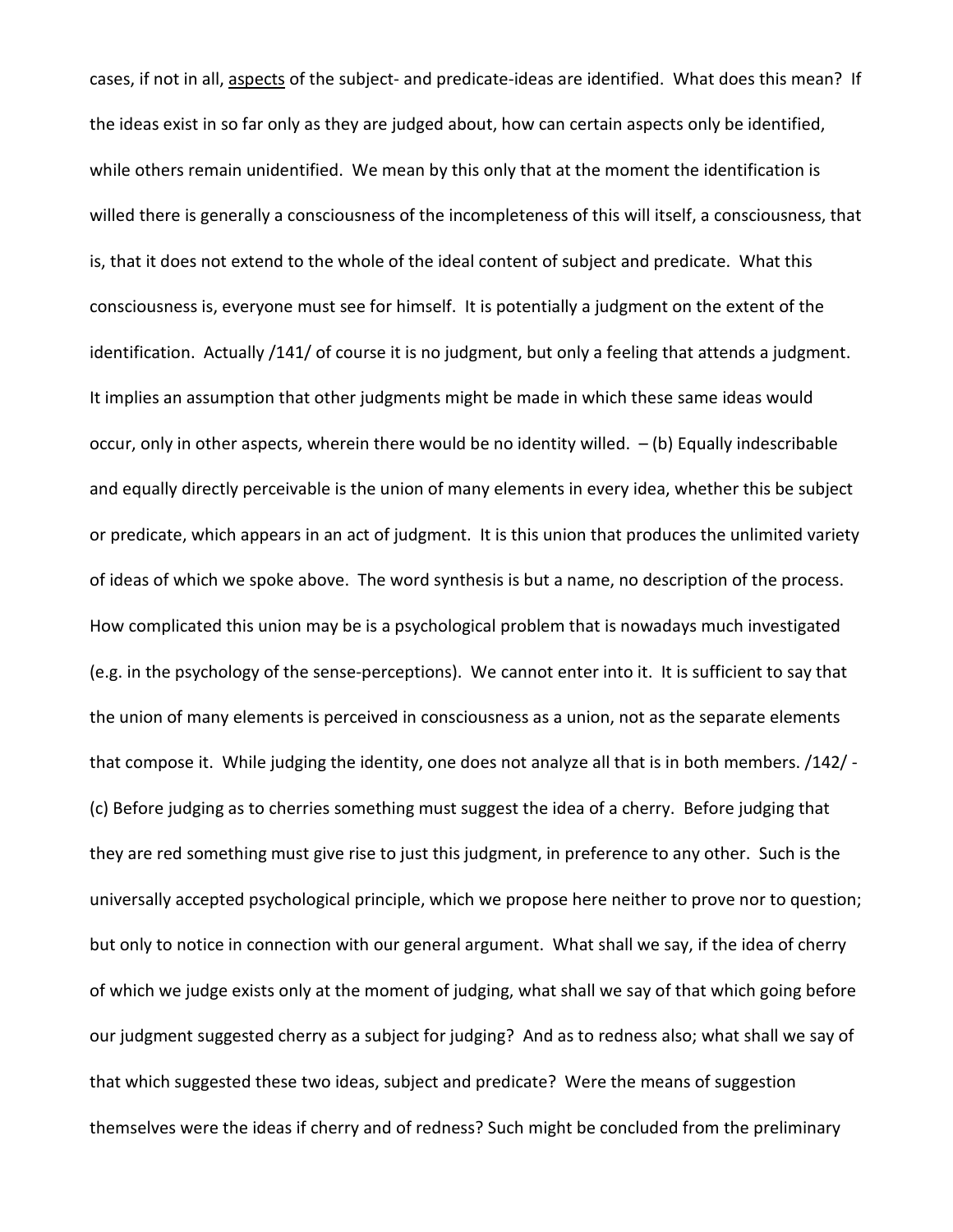statement in §. 23,1. p. 105 sq., where we were taking the act of judgment apart, not examining it in its unity. We know now that strictly speaking the ideas of which one /143/ judges, do not, as ideas, exist apart from the act of identification, unless one considers them as possible ingredients of an indefinite number of judgments, and so as Ideas in themselves. But actually, each idea in each judgment is an inseparable part of that judgment; and did not enter it from without, but is born with it. In so far then as cherry and redness exist in the mind just prior to the judgment that identifies them in certain aspects, they are not there existent as ideas, in the proper sense; but as feelings, strong or weak, as the case may be, objects of sense or of memory, but at all events indefinite, disconnected, unrelated. Antecedent to all judgments are the feelings that represent and suggest the ideas that appear in them. But these feelings are not, strictly speaking, the ideas themselves. – (d) Strictly psychological further is the question, how are ideas related to their original causes /144/ Is every idea, that is, necessarily the picture of some feeling once had? – To this question one must unhesitatingly respond in the negative. Every book is full of thousands of words that suggest quite definite ideas to our minds without arousing in any sense feelings that we have had before. If one claims that all ideas that are formed in the mind relate in some more or less distant way to previously experienced feelings, he simply utters a truism, something that nowadays nobody thinks of disputing. But if he claims that all, or even the most of the ideas in which we reason and judge are like the original impressions they stand for, he neglects to take into account the unmeasured rapidity of identification of ideas by the mind, a rapidity which does not permit any definite remembering of the original circumstance /145/ under which the ideas were formed, or of the original sensual or emotional content of the feelings from which they come. The best example of all this is the reasoning of algebra. Here one may follow for hours trains of reasoning that are as definite and certain as anyone could wish, without having in any way the memory of the feelings which originally were necessary to the formation of the notions represented by the various signs.  $-$  (e) – From this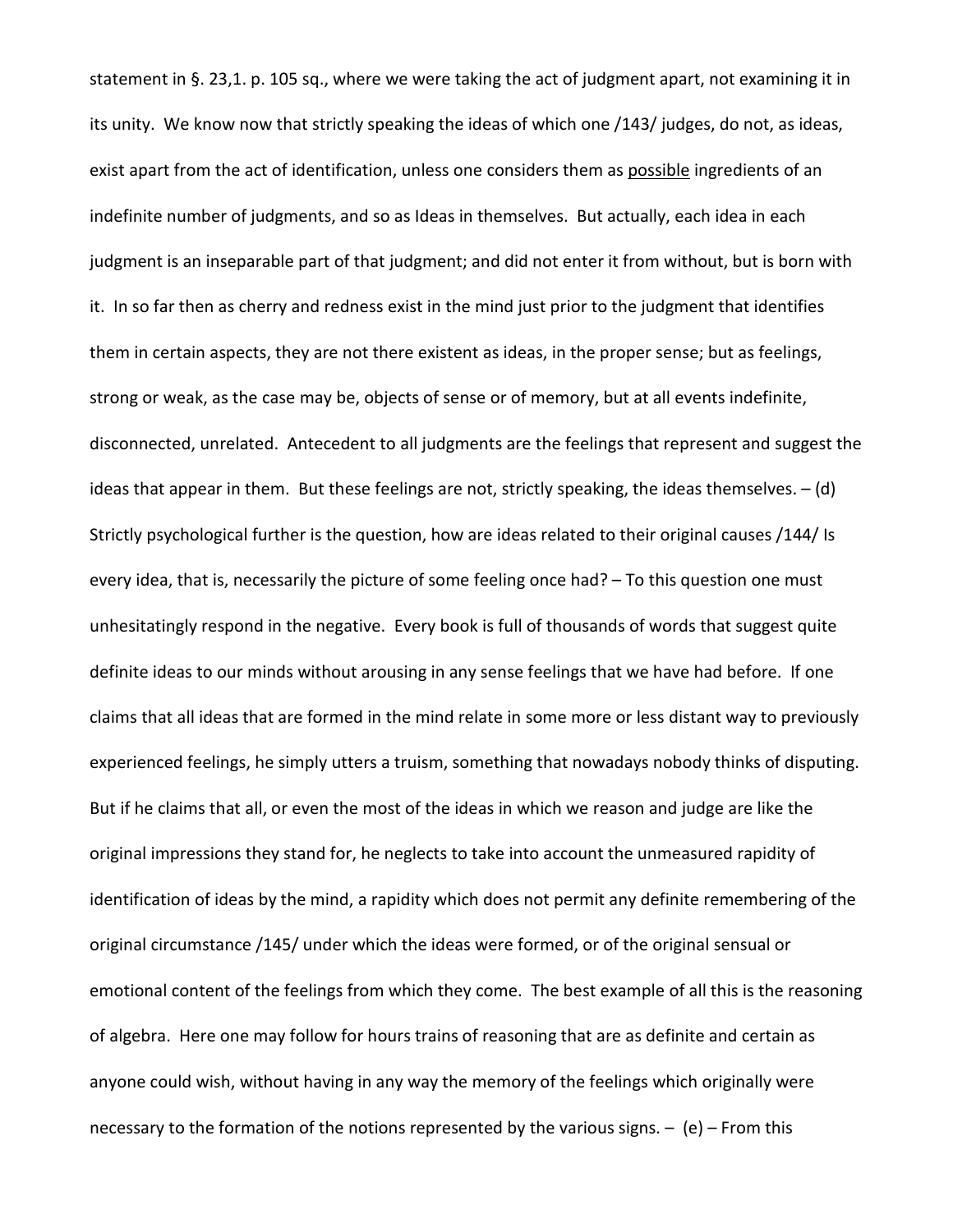standpoint the old conflicts on the nature of abstract ideas do not retain much significance. If one reasons on straight lines, he neither reasons about straightness as an entity in which straight lines inhere, nor, in many cases at least, about some individual straight line. To be sure, in the axiom, A straight line is the shortest distance between two points, one thinks usually of a straight line of definite length. Not so, however, need /146/ it be when one affirms the equation of a straight line to be in the Cartesian geometry y=ax+b, or Ax+By+C=0, and from this deduces say the fact that a straight line may or must have a given number of intersections with a given kind of curve when the two have a certain relative position analytically expressed. One may reason thus and obtain most remarkable results about straight lines without picturing a straight line to himself for a dozen or two pages of discussion. If one replies that in this case we are not reasoning about lines, but about abstract signs arbitrarily made to stand for them, we reply that such is just what we are maintaining ourselves. Abstract ideas are simply that, arbitrary mental signs that stand for a great number of objects, as  $x$ and  $\underline{v}$  do in algebra. For the rest, how much one may picture of the corresponding objects when he hears an abstract term, is a purely personal matter. Everyone /147/ suits his own convenience. The value of training in thought consists greatly in bestowing the power of reasoning accurately with the minimum aid from mental pictures and the freest use of arbitrary signs. For so one gets along most rapidly. The scientific master-worker no more needs to have a picture in his mind for every abstract idea than Bismarck needs to know every individual German in order to manage the affairs of the Empire. – So much then on the psychological nature of ideas, in so far as the matter here concerns us. And thus more and more we have found the ideas, which at first seemed the true rulers of the act of judgment, the realities whose relations the judgment was to copy and present, we have found them, we say, disappearing in the act of judging itself. We have seen that they have no proper existence /148/ as ideas before or outside of the judgment itself; that in any case they stand in no relations to one another before these relations form the subject of judgment; that as Ideas in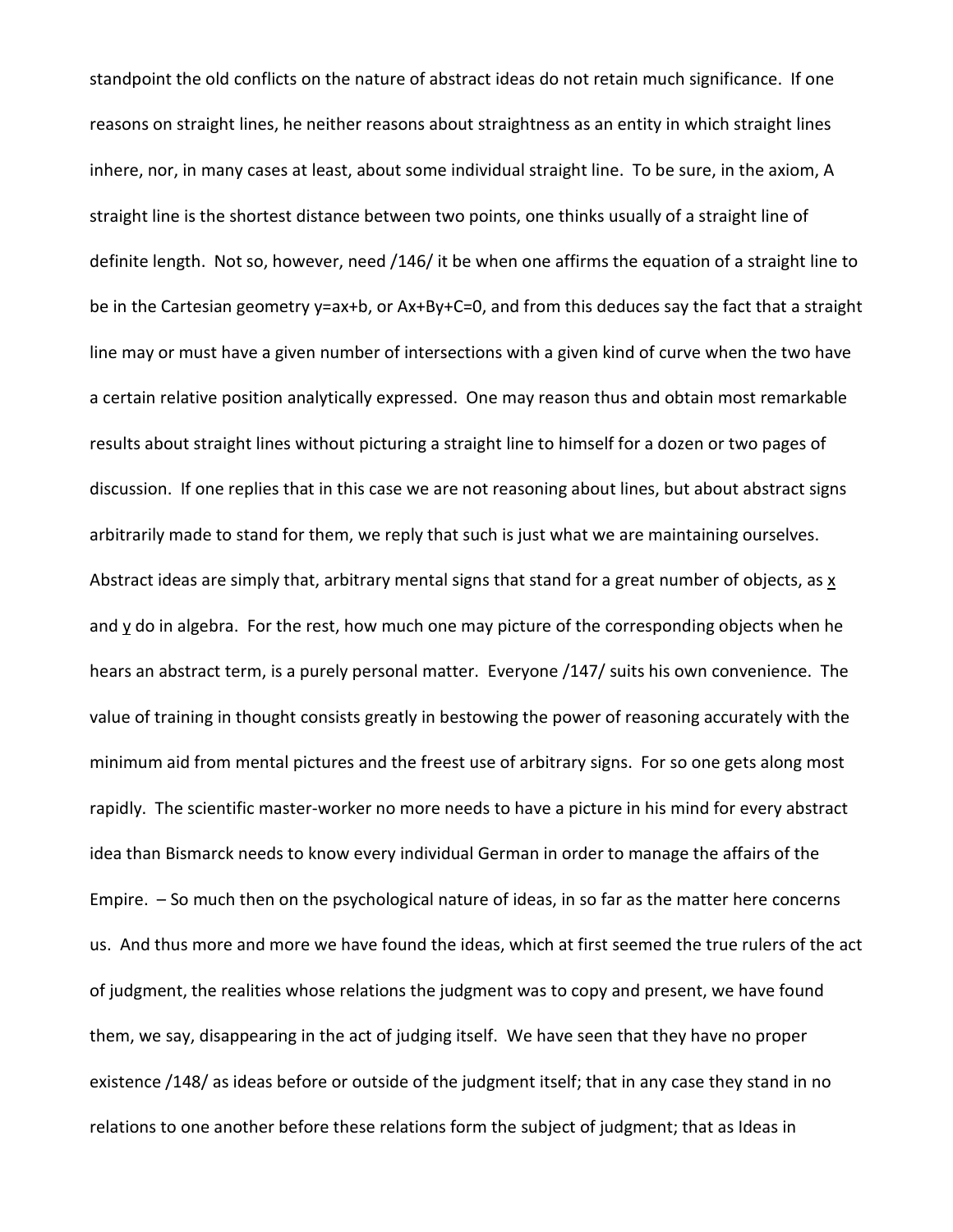themselves they have only ideal existence; that before the judgment occurs there are no ideas, but only suggestive feelings; that in a word the judgments as pure acts find merely their reverse in the ideas conceived as the dead material for the activity; that so an idea that does not enter into a judgment is an impossibility.

3. Ideas may be divided, first according to their relation to the original impressions in which they take their origin, into Concrete and Abstract ideas. Concrete are those whose content is something conceived as immediate in feeling. Abstract are those whose relations to their origin are not apparent in themselves, but only determined by psychological discussion. The Concrete Ideas comprise: /149/ (a) Ideas of things or feelings as such; (b) Ideas of Qualities as such; (c) Ideas of events as such. (Among later logicians Lotze has perhaps laid most stress on this triple division of concrete ideas.) - The Abstract Ideas comprise: (a) Ideas of Classes; (b) Ideas of mental processes as such (as of judgments and the like); (c) Ideas of the Results of mental processes as results. Concrete Ideas may be divided secondly according to the degree of combination, into compound and simple. Compound are those expressed in plurals of nouns, or by the use of the words some, many, and the like. They simply express a repetition, or demand for a repetition of the simple idea. Anyone of the concrete ideas may be pluralized. – Many words may be able to express ideas of two or more subclasses according to circumstances. – Many ideas commonly called abstract would be by the above classification called concrete. Thus Virtue, predicated of /150/ an individual man, is, in general, really meant as a concrete quality. If virtue is really taken as an abstract idea, it expresses the result of a mental process of analysis and synthesis, and so belongs to class (c).

A classification of judgments according to this schedule of the classification of the ideas that may enter into them, may here be interesting. We omit the compound and plural judgments, in regard to which we fully agree with Sigwart, and have nothing to add. The other portion of our classification will be seen to differ in several points from his. The negative judgments are left out of account.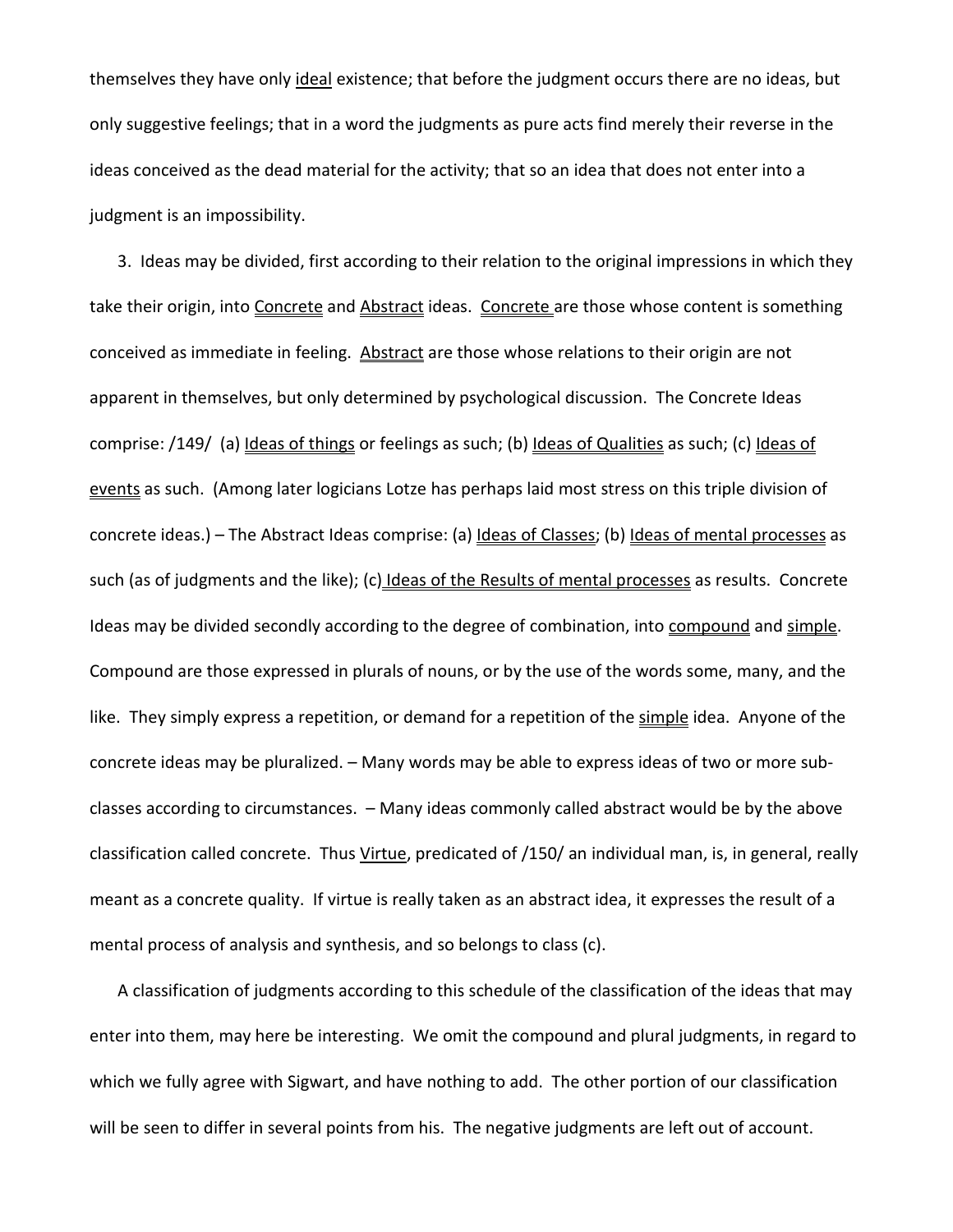# I. Judgments on Concrete Ideas: -

- a. On **Things** or Feelings:
	- (1) Of Naming; (2) Of Recognition.
- b. On Qualities, or On Things and Qualities:
	- (1) Judgments of recognition or of naming

of qualities.

- (2) Judgments predicating Qualities
- of Things or Feelings.
- (3) Judgments on Relations of Things or

feelings or qualities.

```
/151/
```
- c. On Events:
	- (1) Judgments of narration.
	- (2) Judgments of naming or of

qualifying events.

# II. Judgments on Abstract Ideas:

- a. On Classes:
	- (1) Judgments of naming or of recognition of classes.
	- (2) Judgments of class-characteristics.

# b. On Mental Processes as Such.

- (1) Judgments of naming or of recognition of mental processes.
- (2) Judgments of the connection of mental processes
	- α. Of the necessary sequence of mental processes Hypothetical Judgments.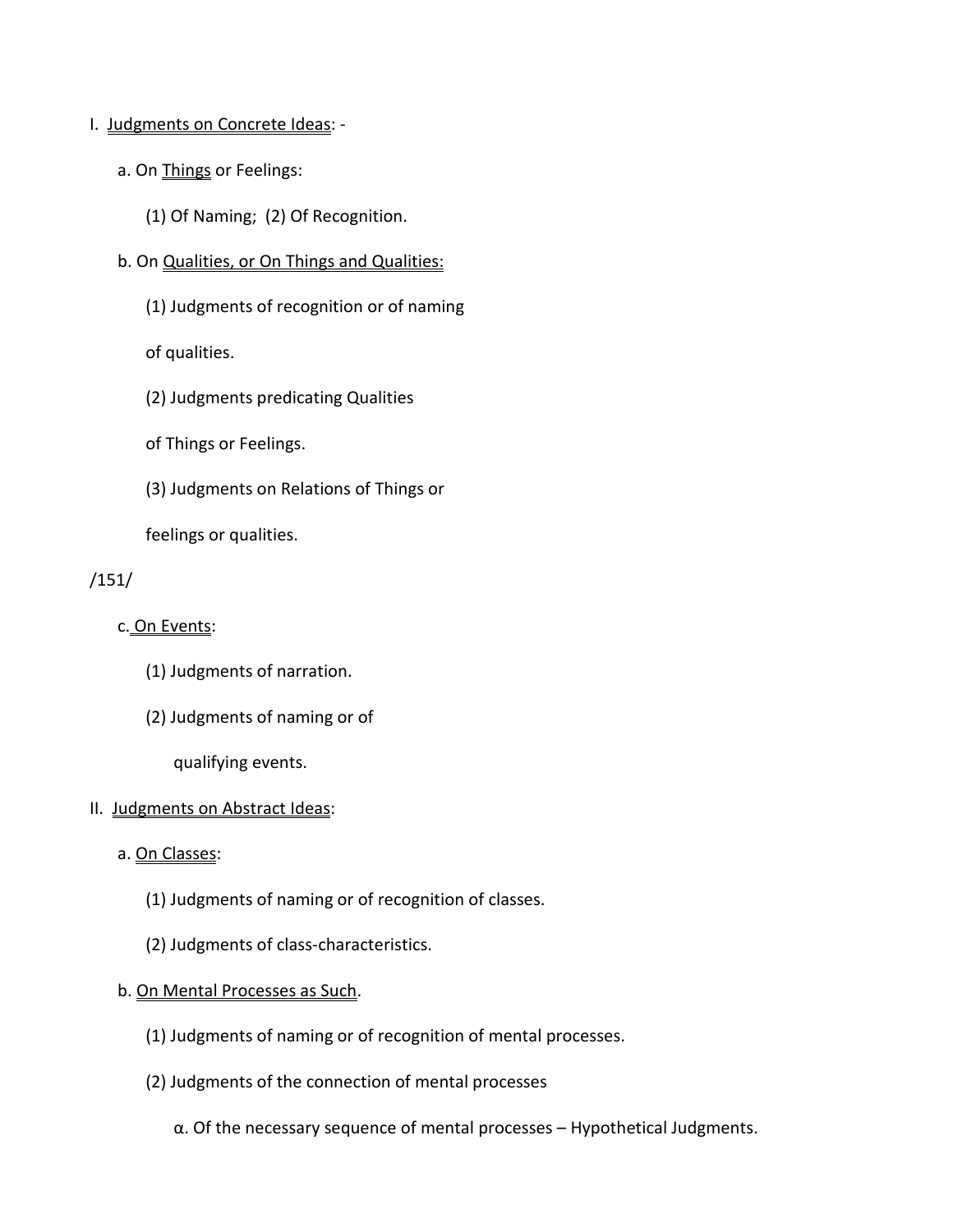β. Of the exclusive relations of particular judgments of a certain form to one

another – Disjunctive Judgments.

- γ. Of other relations of mental processes to one another.
- (3) Of the worth of mental processes in themselves considered. Of these the principal

are the Judgments of Modality.

- (α) Judgments of Possibility.
- (β) Judgments of Necessity.

## c. On the Results of Mental Processes as such:

/152/

(1) Judgments of enumeration.

(2) Judgments expressing the Principles of Knowledge and their

consequences, &c.

3. Judgments on Abstract Qualities.

III. Judgments involving both concrete and Abstract Ideas. - Of these latter no classification has been attempted. The most important such judgments are those of definition of Classes by means of the qualities of the objects falling under them, those of subsumption, and the like.

Such is our classification, somewhat roughly given, and doubtless full of defects. But it seems to us not wholly without suggestiveness, on account of the somewhat novel view of the nature of abstract ideas which lies at the basis of it; and we give it for what it is worth. That such qualities as sweetness, redness, and the like should be called in the logical sense abstract ideas, seems to us unnecessary. In the idea of redness as it appears in the judgment, Cherries are red, there is indeed no thought of other red things than cherries; but there is a sen- /153/ -suous element directly perceptible in it. It is,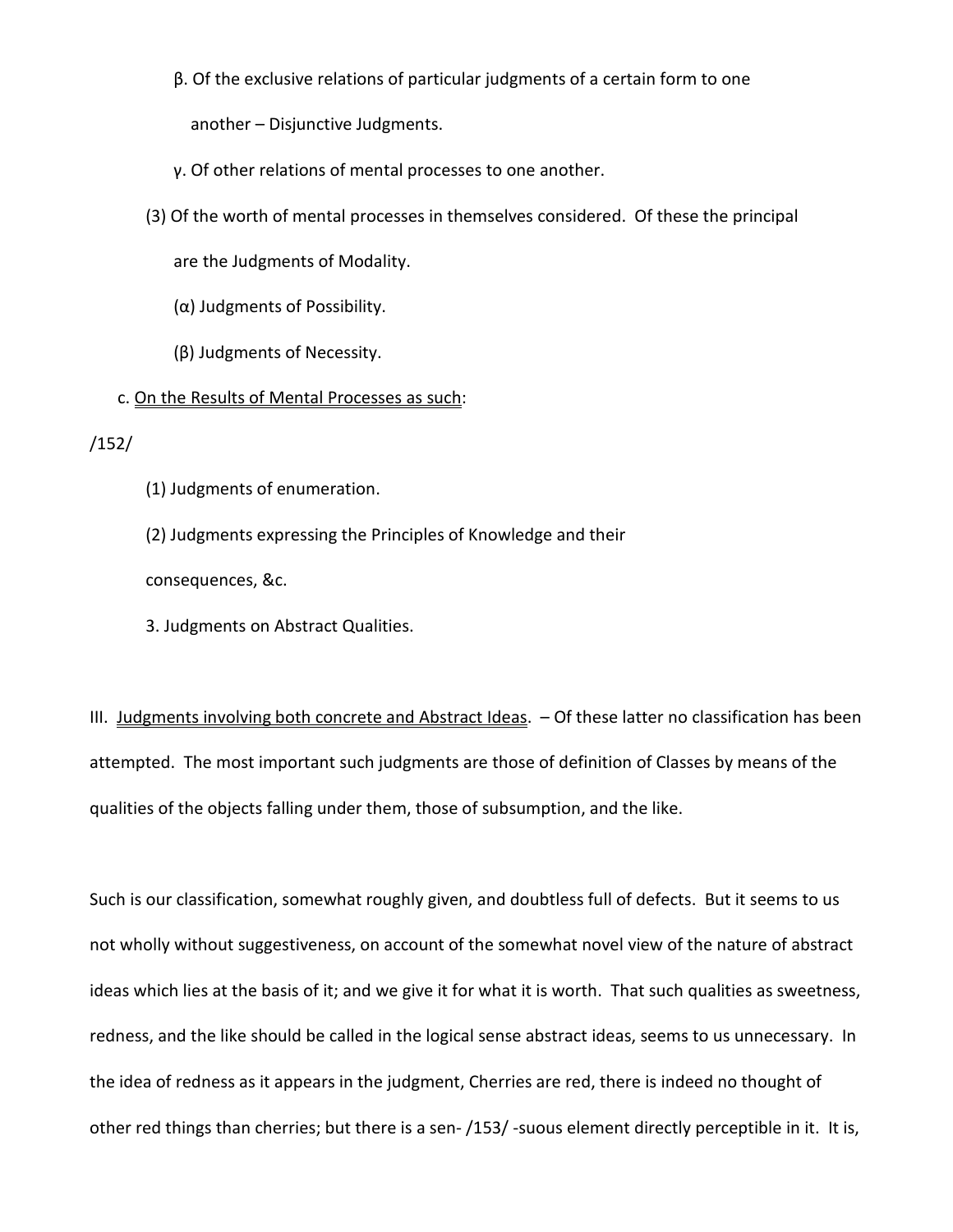in consciousness, of a sensuous nature, a class-name need not arouse an idea of this sort; and often does not. Body is an abstract idea for the physical investigator; and he may think about it long without recalling the sensuous elements on which it rests. Redness is a concrete quality, which assumes in almost all cases a sensuous form in idea. Why should both these ideas be treated as if they were equally abstract [?]. – It will be noticed that we have omitted to mention Sigwart's class of *Eklärende Urtheile* (v. above, § 22, 7; p. 84). The reason is that, as shown in the brief analysis §.23, 1, p. 102 sq., we consider the judgments of definition simply short-hand expressions for a great number of individual judgments.

4. We have omitted all mention of the distinction known as that of Extent and Content, of Extension and Comprehension, of Extension and Intension of ideas; -- except to be sure in one place (p.104), where /154/ we have treated it in a manner that everyone must call very unappreciative. There it was objected to the theory that idea of cherry, in our stock example, is subsumed under the idea of redness, simply the fact that the cherry will generally take up more room in consciousness, have in fact greater extent, than the other idea. The reply is perfectly obvious that by extent the logicians do not mean extent in consciousness, but number of possible things that have the quality of redness. This objection we foresaw and purposely neglected. For we are free to say that this whole discussion of extent and content and their reciprocal relations, has to do only with what we have called the Ideas in themselves, not with the actual ideas that appear in our judgments; and that it does not concern us in the slightest. For we are examing the actual activity of judgment. In our judgments as actually made, the ideas /155/ that enter have no quality of extent, in the ordinary logical sense, at all. This, these, most, or all cherries are red, is a judgment that has only to do with the ideas that are in the mind. It is indifferent to this judgment how many varieties of cherries there are, how many individual cherries, how many other kinds of red things, and how many shades of redness might be discovered. Not the so-called extent, but purely and simply the content of the ideas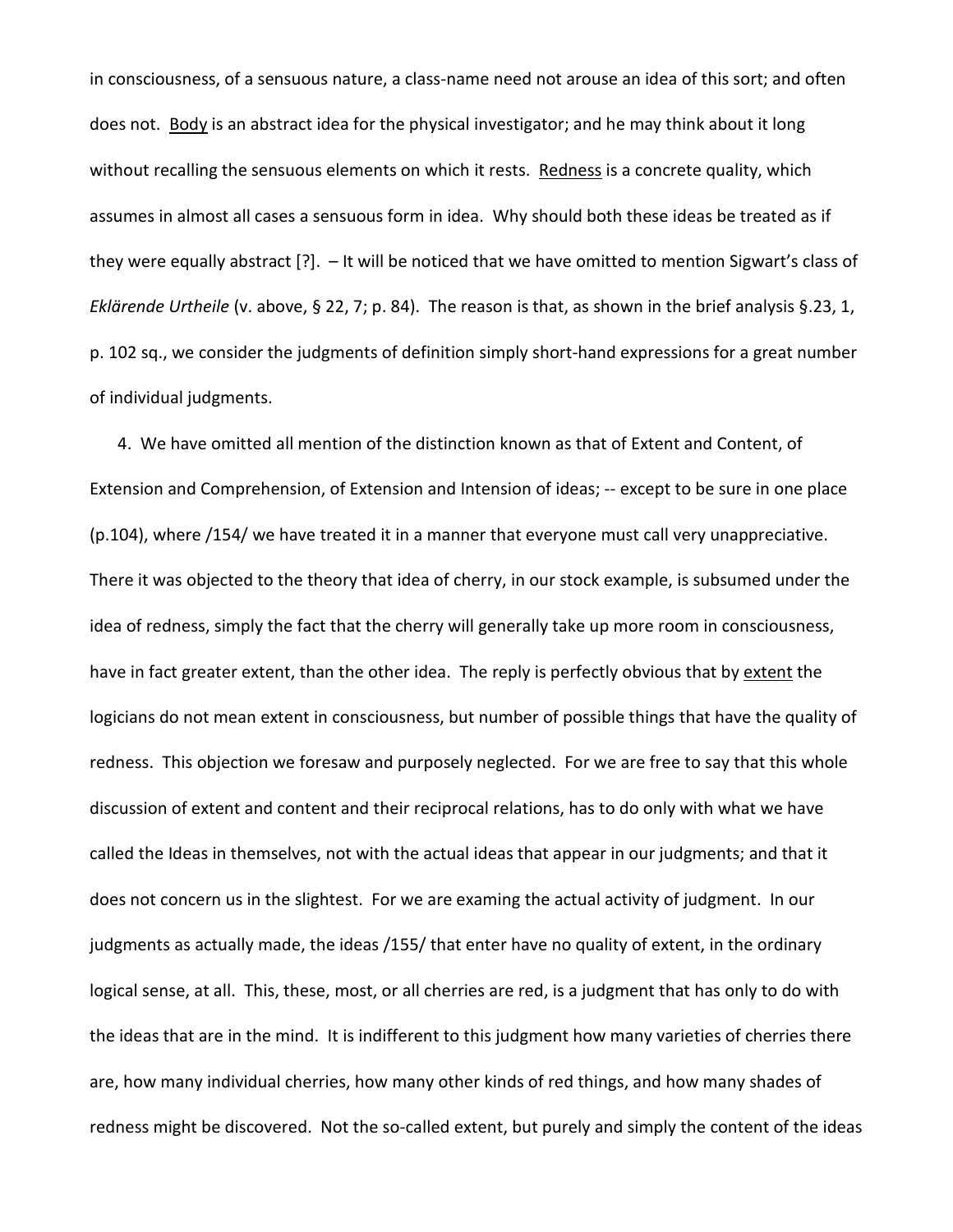appears in the act of judgment. The extent of the ideas can only refer to the number of judgments or of classes of judgments into which they may enter. And this consideration, as before remarked, has significance only for the Ideas in themselves. – Only the Ideas in themselves finally can be made the subject of definition, of logical division, of schematization, and of similar formal operations. Ideas as they actually appear in judgments cannot be defined; for they must be immediately known. They cannot be divided, /156/ for that implies the introduction of the property of extension, which does not belong to the ideas as they enter into judgments. And all like formal operations are but attempts to grasp and hold in a series of judgments what was first known and willed in a single judgment, and to add on to this which was first constituent of one judgment, other elements that are constituents of new and (as is supposed) related judgments.

--Herewith ends our examination of Judgments in general. We pass to the discussion of the nature of opposition and contradiction of judgments. This will lead us directly to the results sought from the outset.

§25. Judgments being acts of will, a discussion of the nature of conflict of judgment may best be opened by a brief consideration of the nature of the conflicts of Will in general. We may then pass to the examination of the conflicts of those peculiar /157/ acts known as Judgments.

1. No conflict of the will with itself, or with another Will, is possible in the abstract. Conflict can only arise in individual cases. A particular act, having a particular content, must be on the one hand willed, on the other hand resisted, before there can be a conflict. An inactive will is not in the abstract opposed to an active will. Only in some special case, where one side wills, the other resists, is there conflict. – The conflict of a will, whether within itself, or with an external Will, may be of two kinds, direct and indirect. Direct conflict exists where a single action, or each one of a series of actions, is simply negatived [sic], or sought to be nullified, by the opposing will. The result of such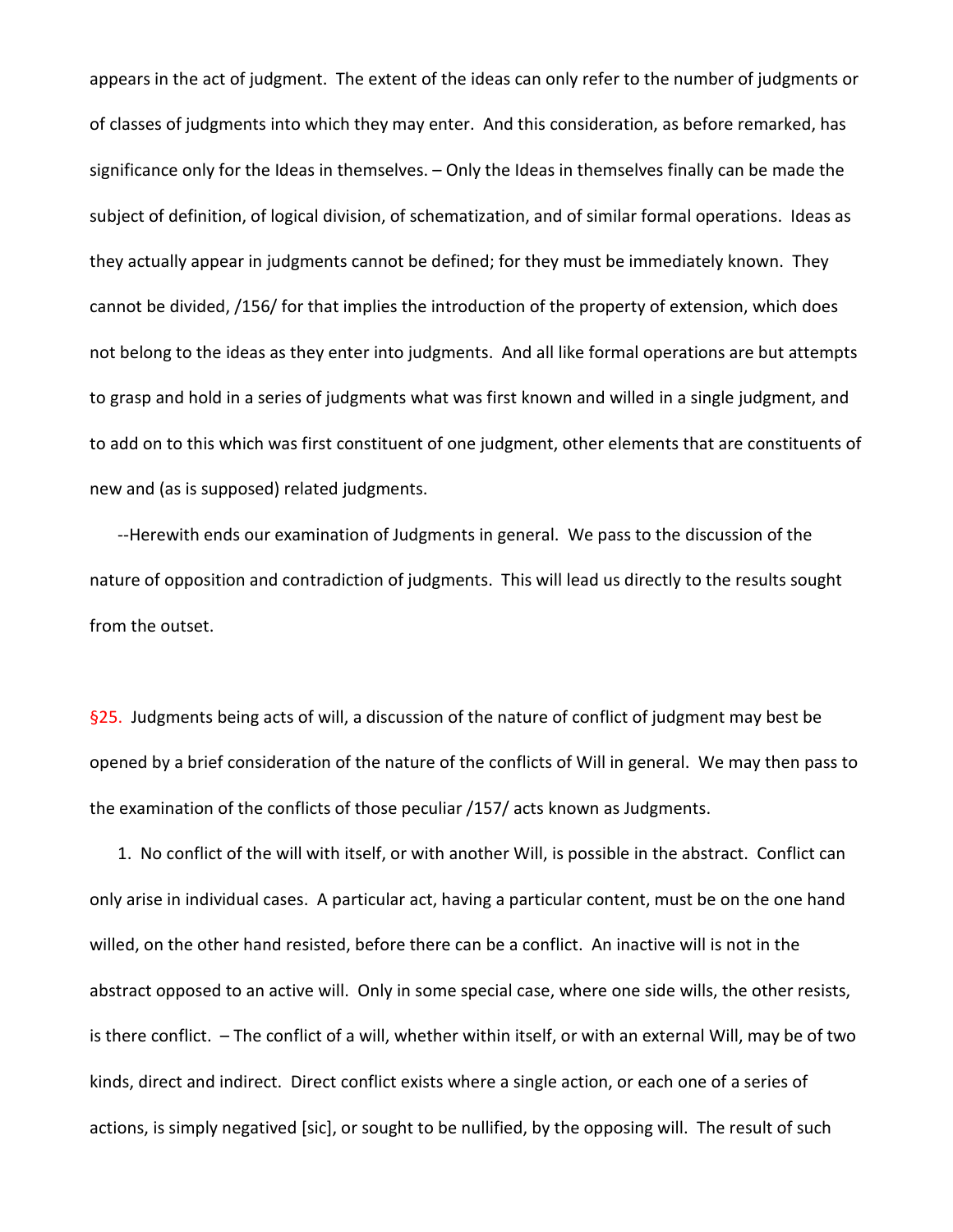direct opposition is the simple performance of the act or acts in question, or their simple nonperformance, according to the result of the conflict involved. That is, in the direct resistance of a positive act of will, there is nothing that is itself posi- /158/ tive. If the resisting will has its way there will nothing be done at all; the resistance tends to bring about total inactivity. In so far as the resisting will is simply and directly resisting, it does not take any positive means. It is but negative. -- Direct opposition is seldom found unmingled with indirect opposition. Indirect opposition arises when there are two positive wills whose consequences tend to nullify one another in some particular respect, though commonly not in all. For example, two persons desire the same object, an object that both, we will suppose, cannot obtain together. The two wills that express the definite intention of satisfying the respective desires, conflict indirectly. For the consequences of these wills, expressed in acts, will be either that one of the two parties will fail, or that both of them will fail to obtain the object. But in the original independent acts of will of each of the two there was no necessary direct opposition. Neither need have said, in willing, that the other /159/ should not have the object in question. They might not have known of each other at all. It only turned out so in the attempt to realize the two wills, that both could not be satisfied, and that so one at least had to be nullified. – The result of indirect conflict is generally not purely negative. Usually positive acts, sometimes of great importance, result on both sides. In case of direct opposition, either the resistance fails, and then follows the realization of the positive will (if it be not otherwise opposed); or the resistance succeeds, and then nothing results at all. –Indirect opposition is a subject of objective inquiry after the fact. If the results tend in some points to nullify one another, then one concludes that there was indirect opposition of the wills concerned. Direct opposition can be known only by subjective examination at the time. As direct opposition it leaves no traces behind it by which it could be known, in case it was not re- /160/ cognized as direct opposition at the time. All traces disappear for one reason: either the direct opposition succeeded, or it did not. If it did, nothing was done, and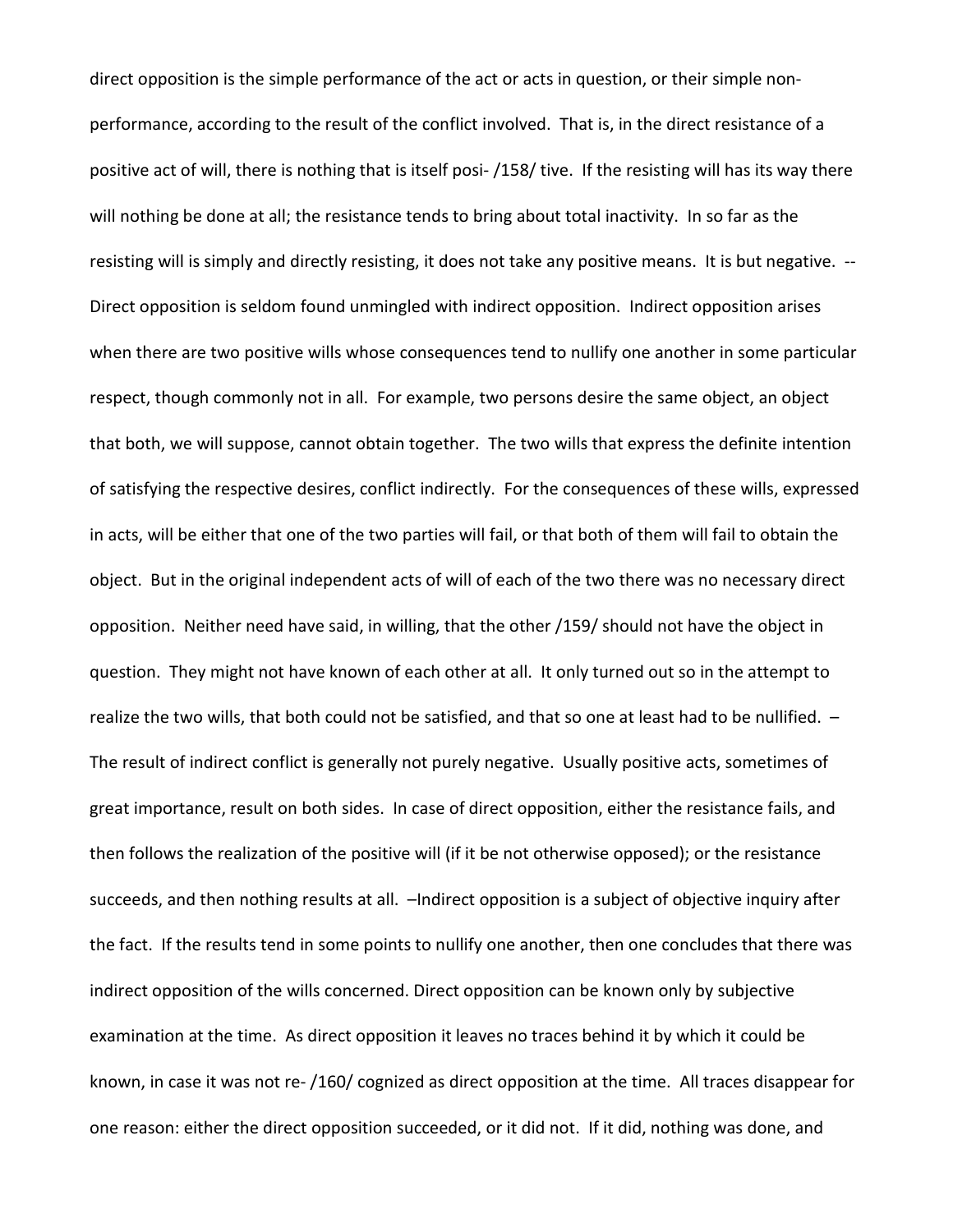there are no effects at all; consequently no traces of the opposition. If it did not; then the original will was accomplished just as if there had been no resistance. Direct opposition, then, can be observed at the moment of its occurrence; and then like other things observed it can be remembered afterwards. But it can never be concluded from the effects left behind it. – Direct opposition of two wills can so be observed and known only by an individual in his own consciousness. Two wills in different persons may be directly opposed; but in this case neither of the persons can know the opposition as direct. – Direct opposition finally must always presuppose community of object on the part of the two opposed wills. Indirect opposition does not presuppose precise community of object. – On the socalled mineral /161/ lands of California, conflicts arose continually, at one time, between the occupants who wished to use the meadow-lands for pasture and farming, and the miners who wished to wash gold from the meadow-gravels. Here the one party desired the use of the soil, the other of the sub-soil. The one party wished vegetable products; the other sought minerals. The claims that thus arose were obviously incompatible; the wills concerned were in conflict; but the conflict was indirect; the objects were not common to both parties. – Indirect opposition can occur when neither will is conscious of the content of the other. Direct opposition implies that each will is accompanied by an adequate consciousness of the content of the other.

2. The peculiarity of judgments as acts of will is that they do not aim at outer objects recognized as outer at the moment of judging. In so far as they express confidence, this confidence is one of interest to ourselves; it is a confidence /162/ in our own ideas. The ideas, as we have seen, have being only in and by the judgments. The judgment is an independent act of will concerning objects constructed by itself. The results from this nature of the act of judgment are as follows, in respect to the matter of conflict and opposition of judgments: --

a. No Direct Opposition or Conflict of judgments is possible.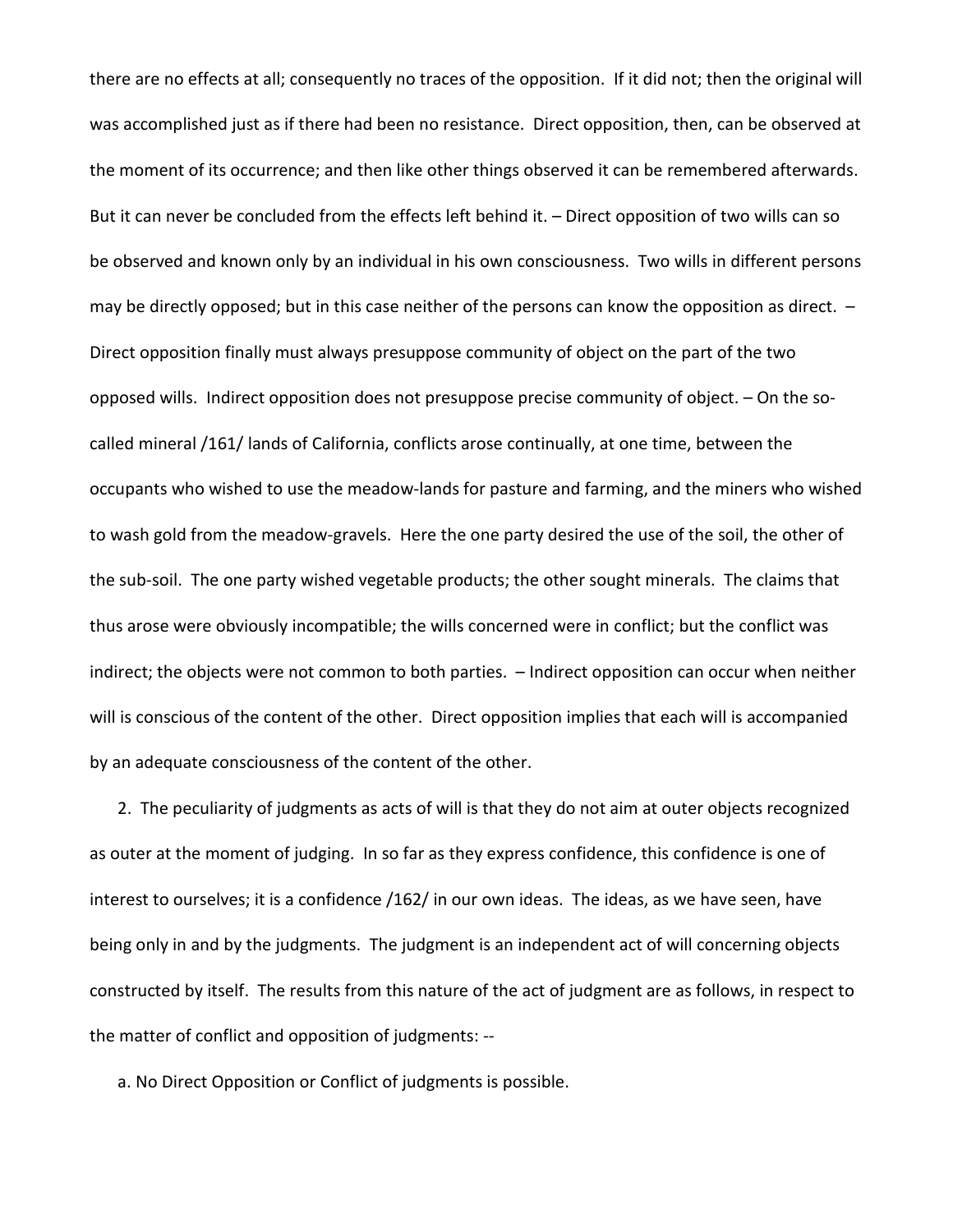Proof. (1). – Direct opposition, if existing between two judgments, would have to be of such a nature that it could possibly be known as direct opposition. But this could not be. If an opposition exist between two judgments it could not be known as direct – For, first, direct opposition between two judgments as acts of will could only appear and be known in the form of the resistance to the formation of one of these acts, not in the form of opposition between the finished acts themselves. For a judgment is not an act that has its subject matter outside itself, that seeks to attain something that was there before it. On the contrary, all that the judgment /163/ does, is to identify two ideas that appear as ideas for the first time in itself. All that is necessary for the completion of a judgment is that act of willing the two ideas identical in certain aspects. The will, in a judgment, is the deed. Hence a direct opposition to the will formed in a given judgment could only be seen while the will was forming. Once formed, the act would be accomplished. Since then direct opposition to an act of judgment could only appear while the judgment was forming; no opposition that appeared afterwards, in the form of a new judgment, could be known to be direct opposition. – Secondly, that no direct opposition could exist between two judgments and be known to exist, follows from the property of direct opposition mentioned above, that it is always between wills that have precisely the same objects. But since the ideas that would form constituents of either of the two acts supposed to be in opposition, do not exist, as ideas, previous to the judgments into which they enter, but only in these judgments, it can never be known that the two ideas judged /164/ identical in the one case are the same as the two whose non-identity is declared in the other case. For the objects of these two acts of will are not independent existences; but each pair of objects exists only in the will-act whose object it is. – Thus then opposition between two judgments can never be known to be direct, first since opposition to a given act of judgment could only be known to de direct if it resisted, not the finished judgment, but the judgment in process of formation; secondly, since the ideas in two opposed judgments could not be known to be precisely the same ideas, because as ideas the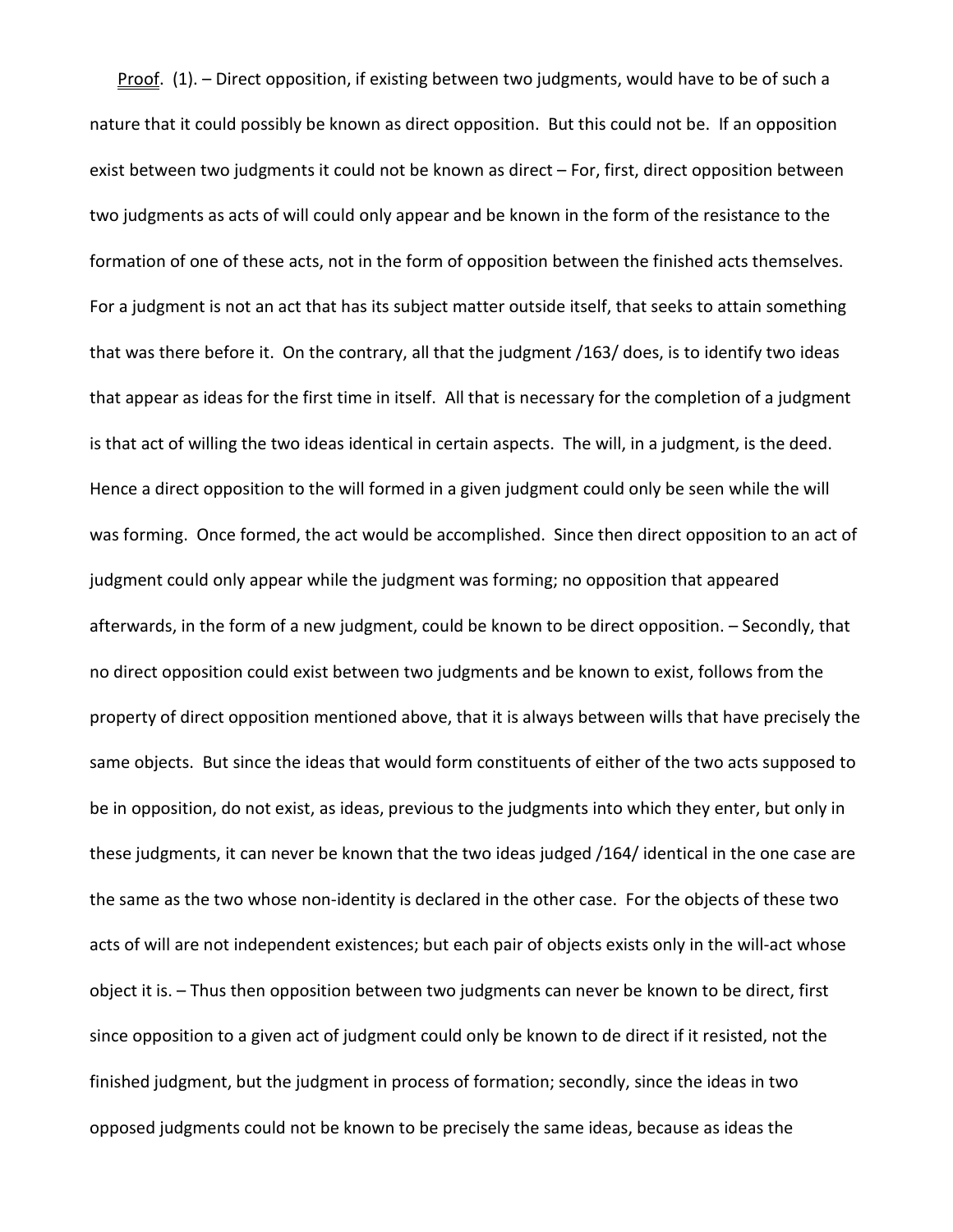constituents of each judgment have no existence apart from it, and are bound up in it: and these ideas would have to be known to be the same in order that the opposition should be known as direct. – And since the opposition of two judgments can never be known to be direct; we affirm that it is insignificant to say that this opposition may be direct after all. For that which exists is that which may possibly be known as existent.

Proof. (2). – Direct opposition between two judgments would imply that the ideas involved /165/ were the same. But the statement thus involved is meaningless. The ideas are to be the same in the two propositions; i.e. the subject of the one is to be the same as the subject of the other; the predicate the same as the predicate of the other. But this means that the pair of ideas directly identified in the one case, has its identity directly rejected in the other. Since the ideas are not independently existing ideas in themselves, since they exist but in the two judgments concerned, our only means, however, of defining them as the same in the two cases is to notice whether they are identified or not in bothcases alike. If this is not the case, the affirmation that they are the same is meaningless. – Hence no direct opposition of Propositions is possible, since Propositions express finished Judgments.

b. All opposition of Propositions is indirect.

Discussion. All direct opposition is excluded when an act of judgment is once formed. Being formed this same act of the will can never be denied. Another act of will, very /166/ much like the first, might be directly resisted in the attempt to form it. The original act can never be repealed. Such is the result so far. It remains to see what kind of opposition exists or may exist between various finished acts of judgment. Obvious it is that if the opposition be not direct, it must be indirect. But how is this to be understood? We reply, that all opposition among propositions already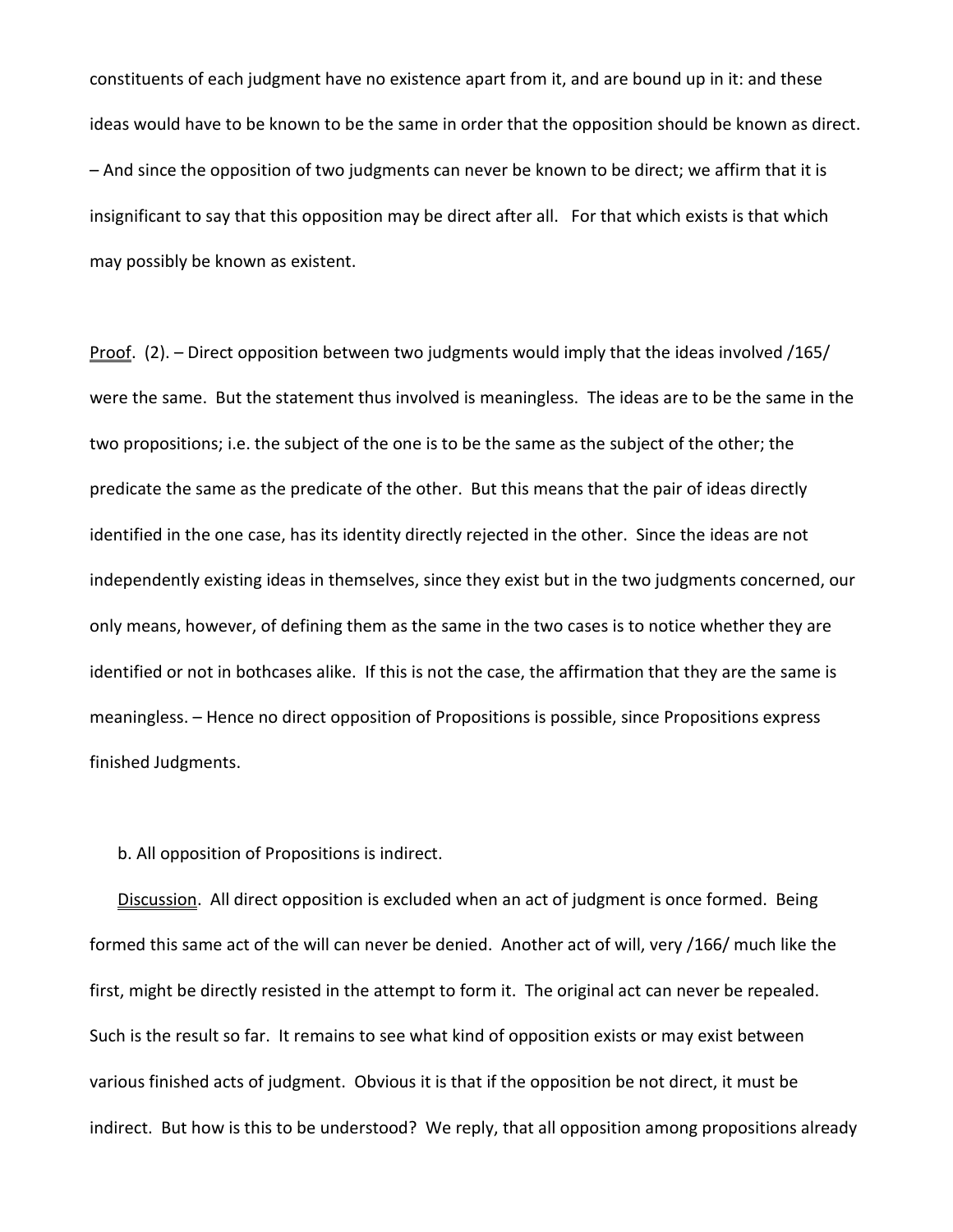formed, must exist, not for and in these propositions themselves as they stand; but solely for the one who reflects upon them: and that this opposition for the one who compares the judgments means that he conceives that the theoretical or practical consequences of the one proposition would finally be directly opposed to some theoretical or practical consequences of the other, and so would nullify, or tend to nullify these. Let us explain by a simple case first the opposition of practical consequences. Suppose a dispute arise between two absent-minded persons on the question of the day of the /167/ week. One says, It is Tuesday. The other, It is Wednesday. Now there is, we affirm, no direct opposition of these judgments. Each is an independent identification of two momentary subjective notions or ideas in the mind of the judger. Each is as such a perfectly true judgment. But there is an indirect opposition between the judgments, an opposition that is felt by both parties instantly. For, that one thinks of the present as Tuesday, the other as Wednesday, involves practical consequences. The two we will say have an engagement at a certain hour on Wednesday to take a walk together. The engagement they both recognize. Now shall the walk be taken or not? Each feels in his own mind a direct contradiction of some will of his own to be consequent upon his acceptance of the view of his friend. Direct conflict, perhaps, will be felt in his own mind between the will to walk and the will not to walk, according as he leans more or less towards /168/ pleasing the other's will. If this direct conflict is at the moment not felt, it is prophesied that it will soon be felt as a consequence of the actual variety of opinion. Hence the practical consequences of the one proposition are opposed to those of the other; and so an indirect opposition exists. In general, one may say, the opposition of propositions such as, This is Tuesday, and, This is Wednesday, is mainly practical in the ordinary sense of that term. It ceases when there is no opposition of the practical consequences of these judgments; and this is the case when one of the propositions is uttered on Tuesday, the other, the second, on Wednesday. – Theoretical opposition of propositions is in like manner indirect. Its significance is somewhat as follows. When one reflects on two judgments, he commonly connects each in his mind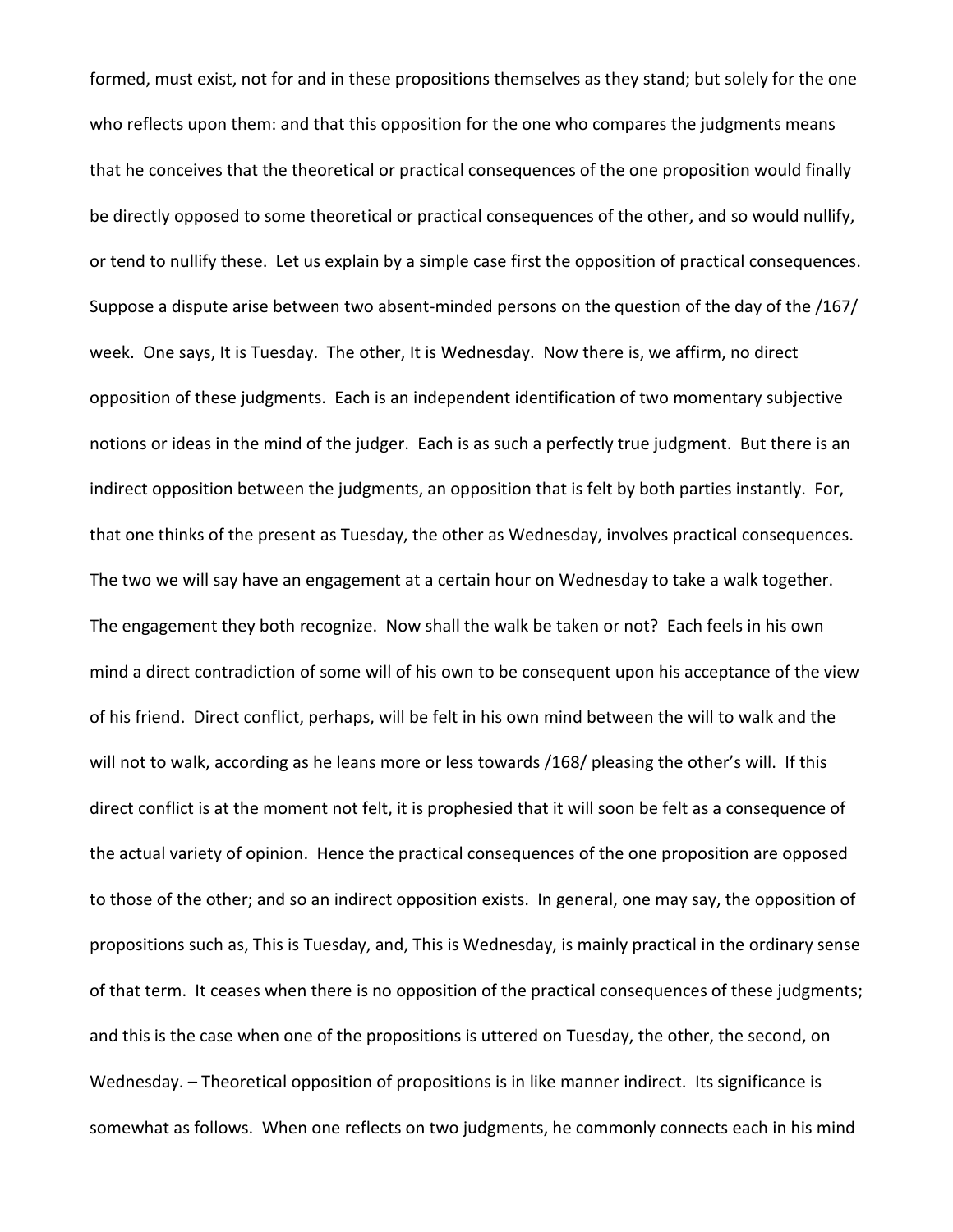with a series of judgments which are formed, as we say, in consequence of it. Now it appears that some one of the acts that result from the first /169/ judgment, is the expression of a will that if in consciousness at the moment of formation of some one of the acts that result from the second judgment, would tend to resist the formation of this latter act, would consequently be directly opposed to it. The consequences of these two acts are at some point directly opposed; i.e. these consequences at some point would be opposed, not as independent judgments, but as tendencies to the formation of judgments one of which tendencies directly resist the other, and if successful prevents it from becoming a developed judgment. The propositions: The measure of the force of a moving body is the velocity of the body; and: This measure is the square of the velocity of the body, are only opposed propositions so long as, being understood of force in the same sense, some conclusion from the one tends, as an act of judgment remembered, to negatively oppose every attempt to /170/ form some judgment that would, in regular order, result from the other. As soon as the two propositions are understood of force in different senses, the opposition ceases, because no such conflict of consequences ensues. The sum of this argument is, that propositions or judgments can only be in conflict through their consequences; and that this conflict of consequences can only occur when, at some point, the memory of a judgment consequent upon one of the original judgments, opposes in the mind the attempt to form a judgment consequent upon the other original judgment, i.e. when the indirect conflict reduces to a direct conflict. From this introduction of the notion of consequences, follows another characteristic of the opposition of propositions as expressing judgments: viz.

c. Opposition of propositions is only possible on the supposition that each one of the judgments concerned, as an act of will, has, as consequent upon it, other acts of will. /171/ Or, which is the same thing, opposition is only possible, as theoretical opposition, between two propositions, when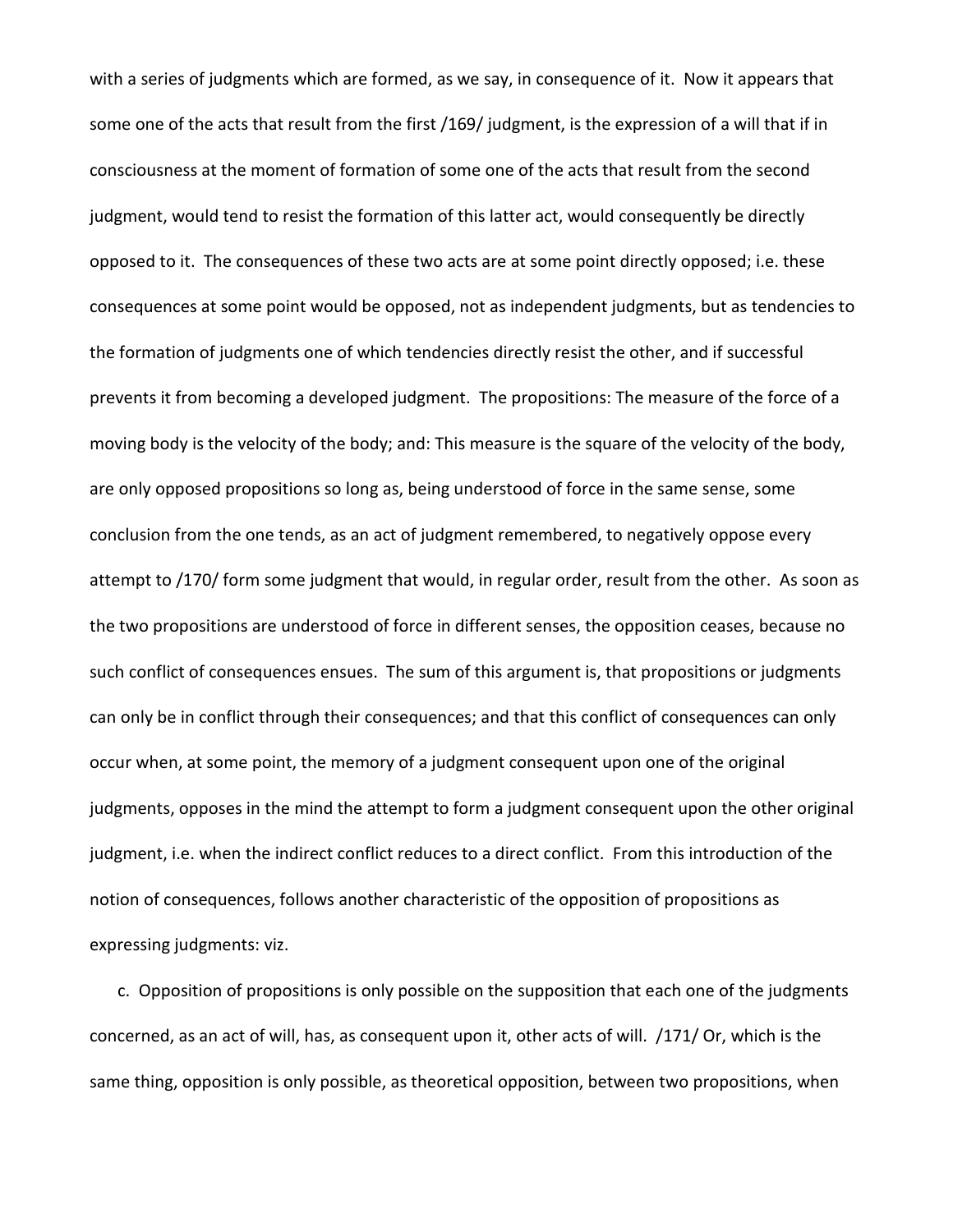the two are capable of entering into Reasoned Discourse. Or, opposition of a theoretical nature presupposes the existence of Reasoned Discourse.

Discussion. If direct opposition of propositions, or of the judgments they express, is impossible, then all opposition of independent propositions is excluded. Propositions once formed, are finished acts of will, and cannot, as such, be resisted. But if two acts of the will have once been formulated in propositions, these may have as consequences the formation, or attempts at the formation of two distinct series of acts. At some point in one of these series, the attempt to form one of the judgments may be resisted directly by the consciousness of a previous judgment in the other series. We say, it must be noticed, the attempt to form some judgment of one of the series, not the judgment itself. If once formed it could not be resisted directly. And /172/ The yet forming judgment, the as yet incomplete act of will, could be resisted directly. Only thus mediately can two finished propositions come into conflict; only through their consequences. Therefore, to declare that two finished propositions are in conflict, i.e. that two past judgments are in conflict, is to declare that both have or may have consequences. Now, if these consequences be practical they must show themselves opposed at some point in real life. If theoretical, they can only be spoken of at all under suppositions that there is connection among propositions theoretically considered. And this, by the terms of the description of Reasoned Discourse given in the introduction, presuppose the true existence and validity of Reasoned Discourse.—v. §9. P.23 of the Introduction.

d. If Inconsistency be defined as the use of different ideas in the formation of two judgments without the consciousness that the ideas are distinct, if follows that all true opposition of propositions as the expressions of judgments must arise from Inconsistency.

/173/

Proof. The two acts of judgment expressed in the two propositions are themselves not directly opposed. That is, the one identification does not directly oppose the other. But the opposition of consequences before referred to creates the appearance of direct opposition. And how? By making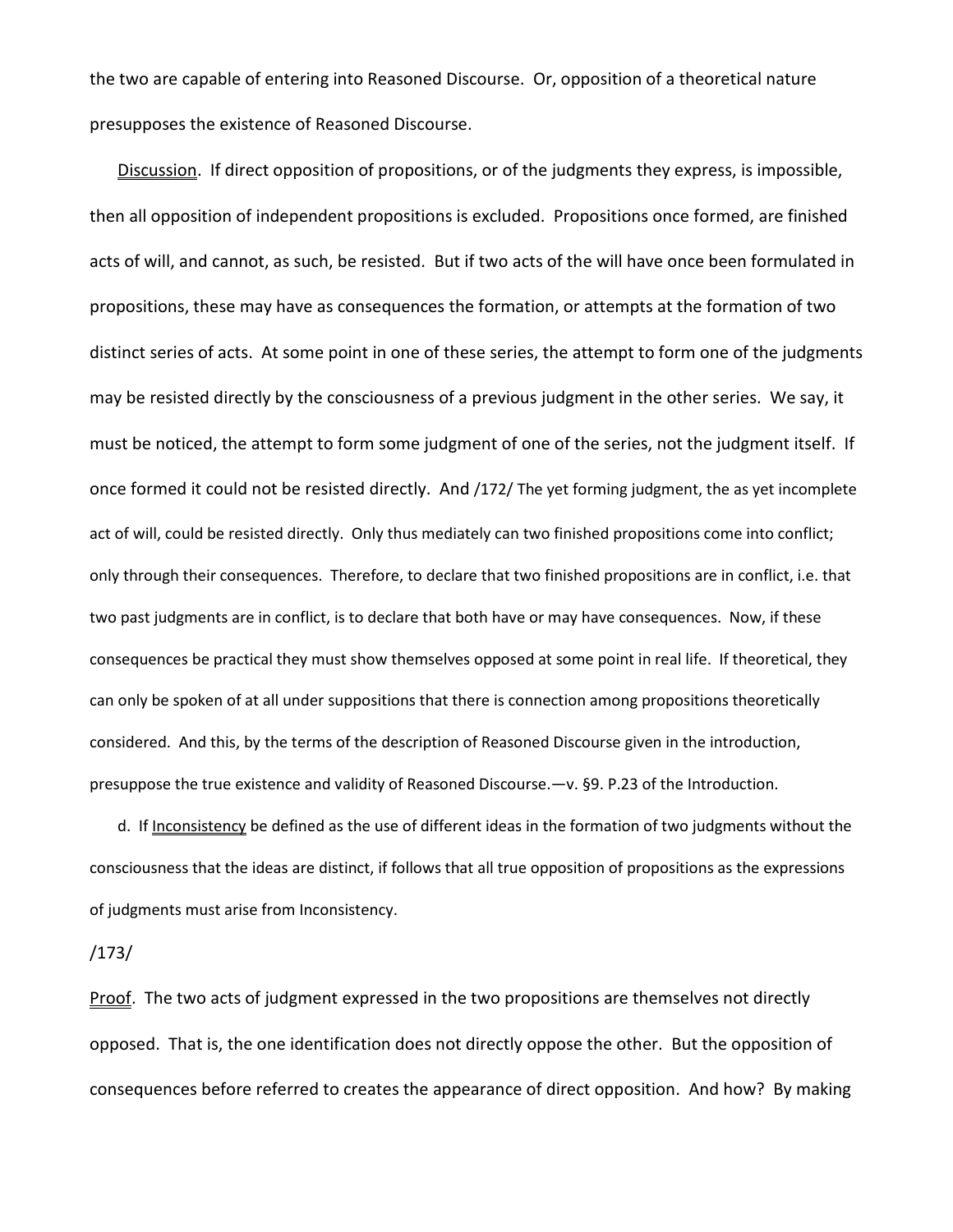it appear as if the same ideas that are identified in the one, are in effect refused identity in the other. But this is only appearance. In fact the ideas of each proposition have significance only within that proposition, and are not the same as those in the other proposition. But difference of ideas in various judgments, if unattended by a consciousness of this difference, produces inconsistency. Hence, since indirect opposition of propositions arises through the consequences of the propositions, and since the consequences could never become opposed except through the impression that the same ideas are involved in the two propositions that are indirectly opposed, and since this impression is a deceptive one, and disappear on analysis of the act of judgment, if follows that all opposition arises through Inconsistency.

### /174/

e. From the above it follows that there is no true opposition among judgments as judgments at all; but that all opposition arises through a practical demand of our own that whole series of our judgments shall be made upon the same ideas, or upon ideas partly the same, and through the fact that from the nature of judgments themselves this demand can never be fully realized. In other words all opposition of judgments belongs, not to the judgments as they actually are, but to the judgments considered as judgments about the Ideas in themselves.

<u>Remarks</u>.  $-$  In all our discussion about the nature of opposition there has been visible a good deal of circular reasoning. We were aware of this. It was unavoidable, in fact rather desirable. For to prove directly that judgments in themselves considered are not opposed in any case, was impossible. All reasoning about opposition supposes opposition. We desired only to show that wherever opposition is found it always implies much more than a mere /175/ comparison of the judgments opposed. Opposition always implies that we suppose (1) that the judgments have other judgments consequent upon them; (2) that judgments can be formed in numbers about the same ideas. Now neither of these two suppositions holds of the judgments in themselves considered. Each judgment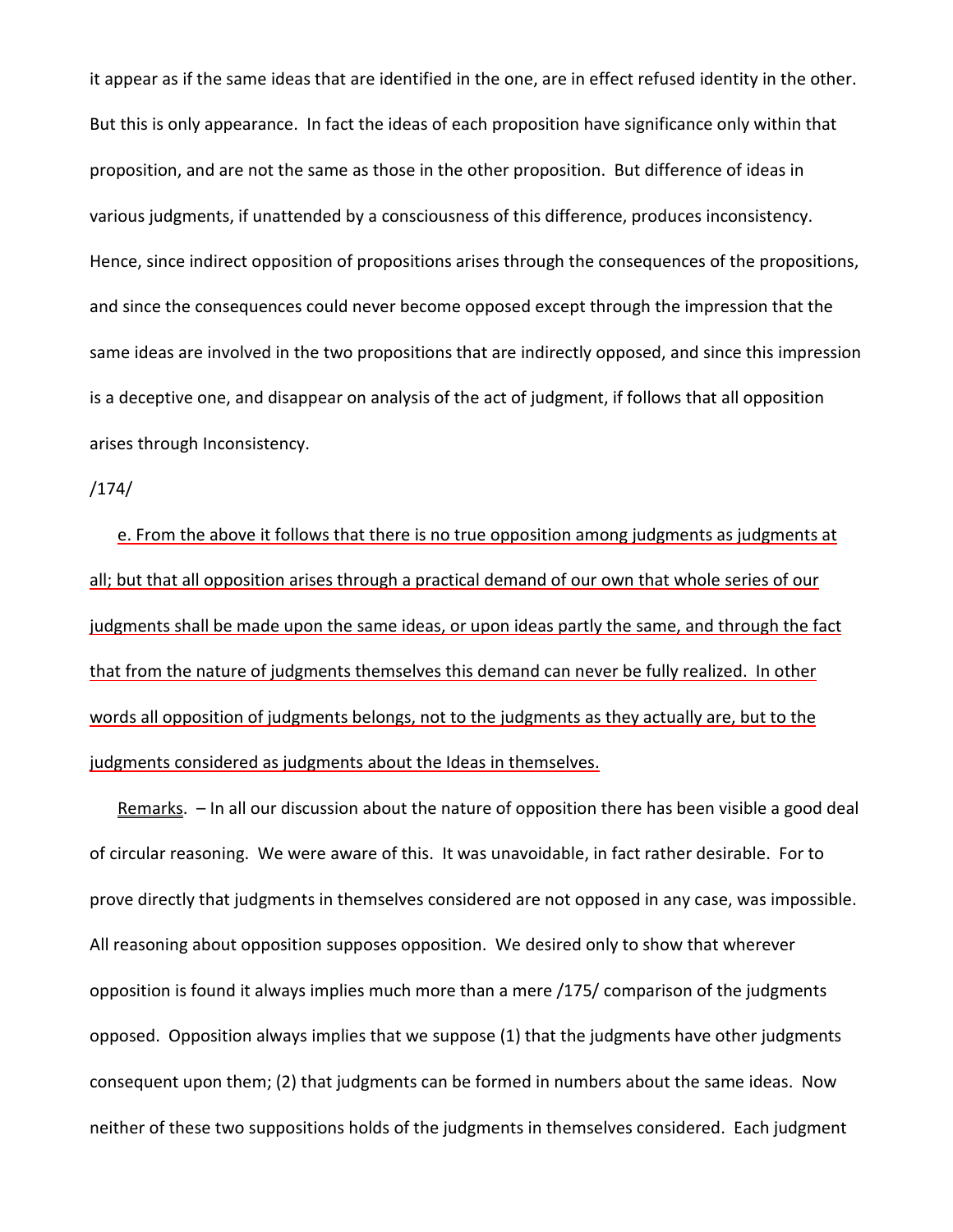is, as act of will, complete in itself. Each judgment again is concerned about its own ideas. Thus no judgment, as a judgment, answers to these two suppositions. The two suppositions reduce then to simple demands that we make about judgments in general. We demand that Judgments series, trains of reasoning, should be regarded as actually present; and that an actual connection should be assumed among the members of these series, a connection founded upon a community of ideas. These are simply demands that we may consider judgments as if they were so and so. They are not statements about the nature of judgments as judgments. If they were, they would have already been contradicted by our previous examination of the nature of judgments. As demands, they /176/ have a practical justification. We make them because we choose to. It happens that we make them according to regular rules that we shall examine hereafter. But as demands they do not yet alter the inner nature of judgments. And the judgments remain in themselves untouched by opposition. – This then we have tried to show. And if our reasoning seemed circular it was but because, since no reasoning can by itself grasp the nature of the judgments that go before all reasoning, the only way to do this is to eliminate that which is added on in the process of reasoning by showing how these additions presuppose, not the simple judgments, but the judgments plus the reasoning process itself. To prove directly what a judgment is, is impossible. Possible only is it to eliminate what is mingled in our minds with the judging process, in order to come as near as we can to grasping the judgment as it truly is by itself -- /177/ -- In short then, just as things are not alike in themselves, but only like in so far as they are judged alike, nor different, except in so far as we judge them different; so judgments themselves are not in themselves considered opposed or harmonious, but completely independent, only receiving connection through our practical activity about them. This practical activity has its form in the assumption that the ideas in two or more judgments are the same, or in the intention that in a series of judgments the ideas shall be the same. But when the ideas in two or more judgments are the same or are assumed to be, we have arising the notion previously described, the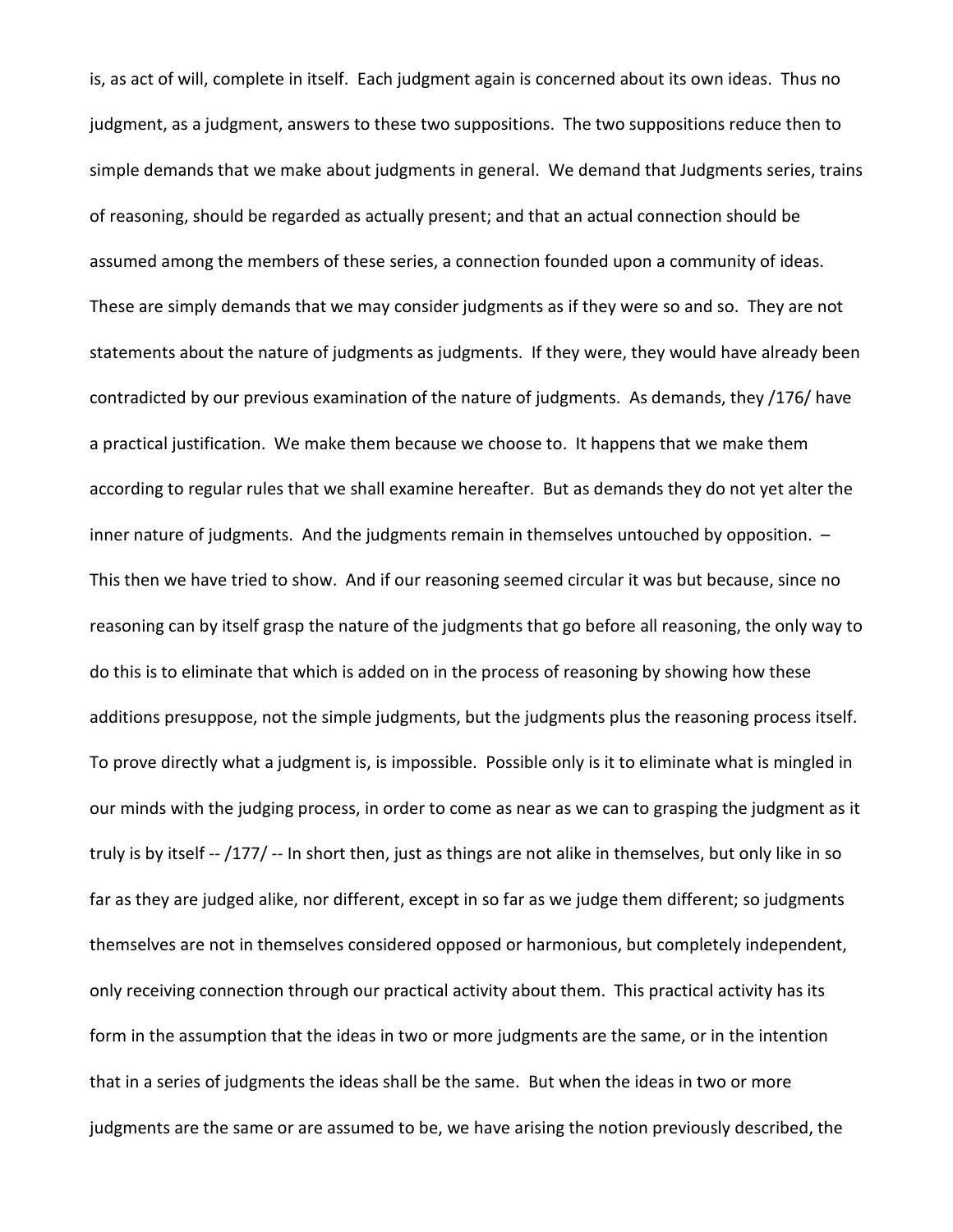notion of Ideas in themselves. Only in view of and in respect to the Ideas in themselves, can propositions agree or differ, harmonize or oppose, be identical with or contradictory to one another. /178/

3. Negation of a proposition is commonly expressed in a negative proposition. But that negative propositions are not original forms of propositions, and that there are, properly speaking, no negative judgments, these results we accepted from Sigwart's analysis. From our present stand we can more definitely say that it is more proper to speak of the negation of propositions than of the negation of judgments; that the negation of a proposition is accomplished by the insertion of a particle, not; while the mental act that corresponds to this outward negation is the direct opposition to and rejection of the act of will that would have been realized in the judgment, even while the judgment itself was in process of formation, and before it was completed as an act. Negation is, on the subjective side, the successful resistance to an attempt at judgment, the suppression, /179/ by direct opposition, of a not yet completed act of will. – It follows from this and from the previous discussion, that no negation of a once accomplished judgment is possible, but only the negation of some judgment viewed as a consequent of the first, i.e. only the resistance to an attempt at forming some judgment that would be, if formed, a consequent of the first, or would be viewed as such. No act of judgment therefore, once formed, can ever be negatived [sic], nor can it, in the sense in which it was formed be opposed directly, nor annulled, nor rejected.

§. 26. – We questioned awhile since as to whether by reducing all judgments to acts of Will we had not removed ourselves hopelessly far from our goal, the attainment of true and unassailable propositions. We now how ill-grounded such questioning was. The Will can indeed deny all, -- except its own acts once accomplished. And here is the final basis of certitude. A /180/ judgment is at once a thing willed and a thing done. And what is done cannot be undone. Attempt to undo it, and you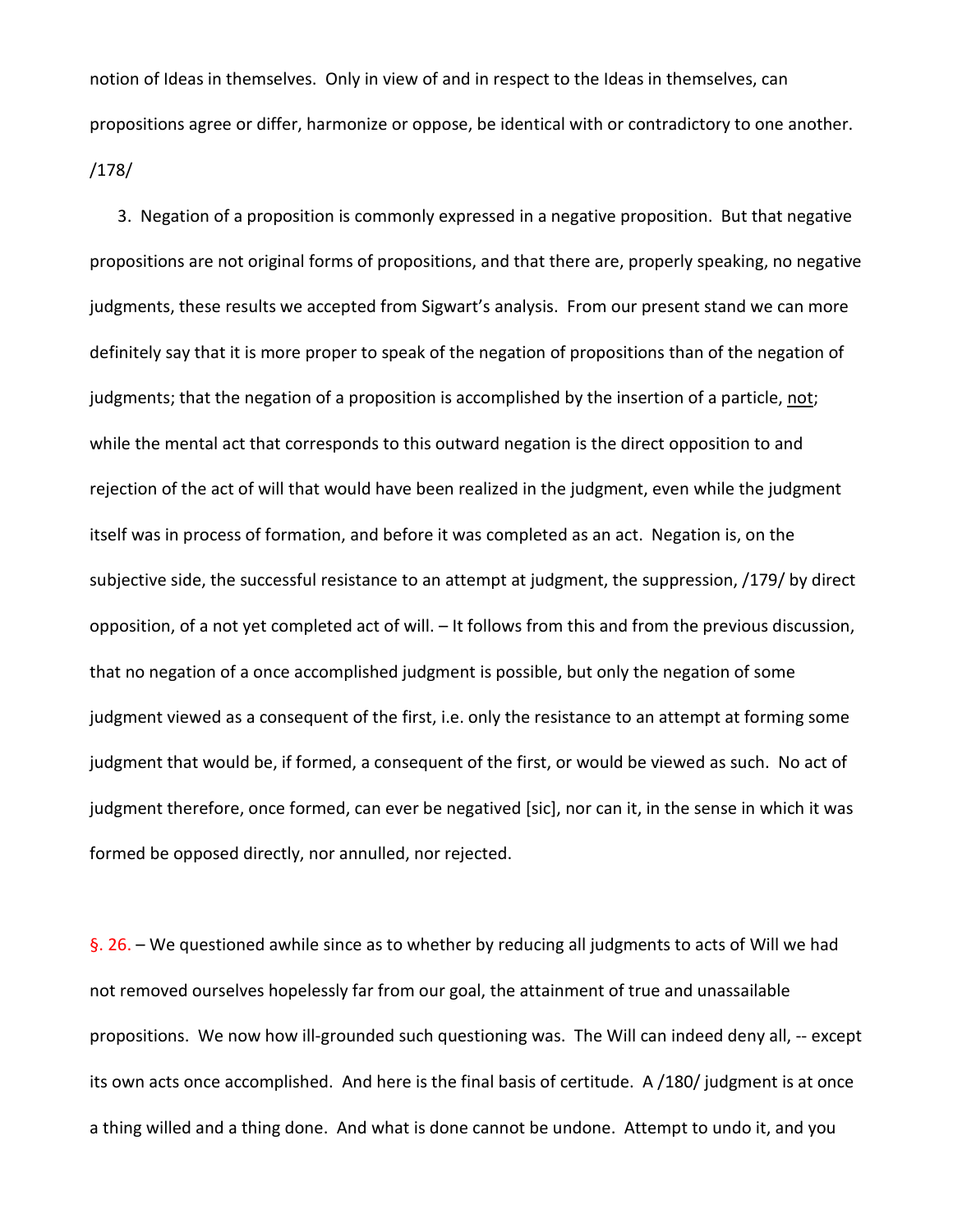simply resist the doing of something now attempted, i.e. you arouse a present inner conflict; but you do not touch the former act. – Thus every act of judgment, regarded in itself, as a finished act, answers the most sceptical test of the Antithesis in §. 17. No negative can be formed to it after it is once accomplished. The consequences of these views we shall now briefly state.

1. All Judgments are Acts of Knowledge; hence more than mere claims to Knowledge. What is known in and through them is the identity of some aspects of subject- and predicate- ideas.

2. Conversely, all Knowledge exists in the form of Judgments; and no Knowledge exists as Knowledge except in the form of a Judgment. – The fields of Judgment and Knowledge are coextensive. Where there is Knowledge there is also Judgment; and where /181/ Judgment is, there is also Knowledge. And nothing besides, before, or beyond Judgment can be Knowledge, but only at best material for Knowledge.

3. In sense perception, without present, active, conscious judgment, there is no Knowledge as Knowledge; only material for Knowledge. If one replies: Yet I know I see this color, hear this sound, before judging that I see and hear; we retort in our turn that in his very claim to know without judging, he has judged. —The same holds without exception of all the data of feeling. These data are necessary material for all our Knowledge; for if we had them not, we should never judge. They are previous to judgment, they prepare judgment; but they are not judgment, and hence not Knowledge. As to any question such as: Are sense-perceptions of more or less worth than Knowledge? Are Feelings lower /182/ than Knowledge? We reply simply that such questions depend on how one looks at the matter, and are in no sense philosophical questions. Are building-materials better or worse than a house, to use the old Aristotelian example? No doubt, one answers, the house is better. But how if the question is one of existence, and you are to decide whether there shall be buildingmaterials or houses? Then the question immediately becomes an absurdity. For there will be no houses if there are not building materials. Feelings must go before Knowledge, to give it matter.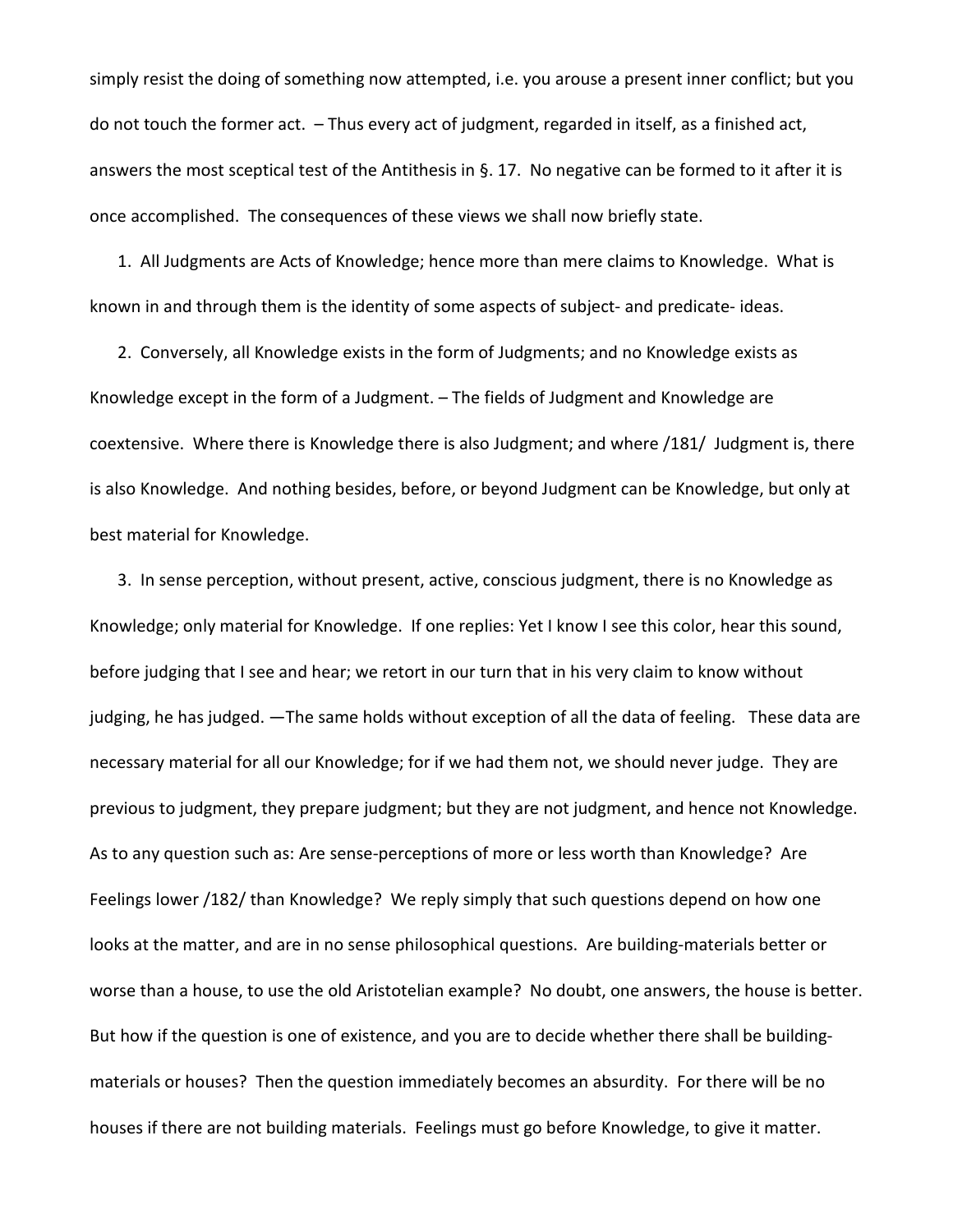4. Nor yet do all syntheses of Feelings involve Knowledge. For many complicated syntheses of Feeling do not appear in judgments until after they are formed; and we only discover that they are syntheses by reflection and psychological examination: On the other hand the conscious syntheses of identification made in judgments, become after the fact, /183/ when they still remain in memory, simple impressions left in Feeling. And as such synthetic impressions, they may become material for the ideas in new judgments. Thus arise the so common judgments about judgments.

5. Self-consciousness may or may not involve Knowledge. It will involve Knowledge in so far as it enters into any judgment as a constituent part, that is as subject- or predicate- idea. So far, however, as it remains simply a feeling, it does not form a part of or involve Knowledge; any more than do other feelings. – If it be asked whether all judgment involves the accompanying consciousness of Self as the one judging, we reply, that until one knows what is meant by the Self concerning which the question is asked, no answer can be given. We said in the introduction, §. 13, p. 53, that we can find in the complex of direct consciousness, no substantial entity /184/ such as is mis-named Self by many writers. We meant by this only that the Self of direct consciousness is the very opposite of what is required of an objectively real entity that can claim the name of Substance. The Self of inner consciousness is sometimes a feeling, sometimes an abstraction merely hinted at in feeling, sometimes intensely active, sometimes almost vanishing in its passiveness, and sometimes lost entirely in a flood of new emotions or great purposes. Whatever is substantial about the soul must have its being outside this most anomalous of variable quantities. – But the Self of inner consciousness is interpreted in so many ways that, when asked if it is necessary for a given activity, one feels it imperative to inquire what kind of Self-consciousness is meant. In the matter of the activity of judgment then, we can only say that just that self-consciousness exists /185/ in it that is necessary for the end of willing the identity of two ideas, no other, no more, and no less. What this is, let everyone see for himself. We affirm only that it is not the same self-consciousness as that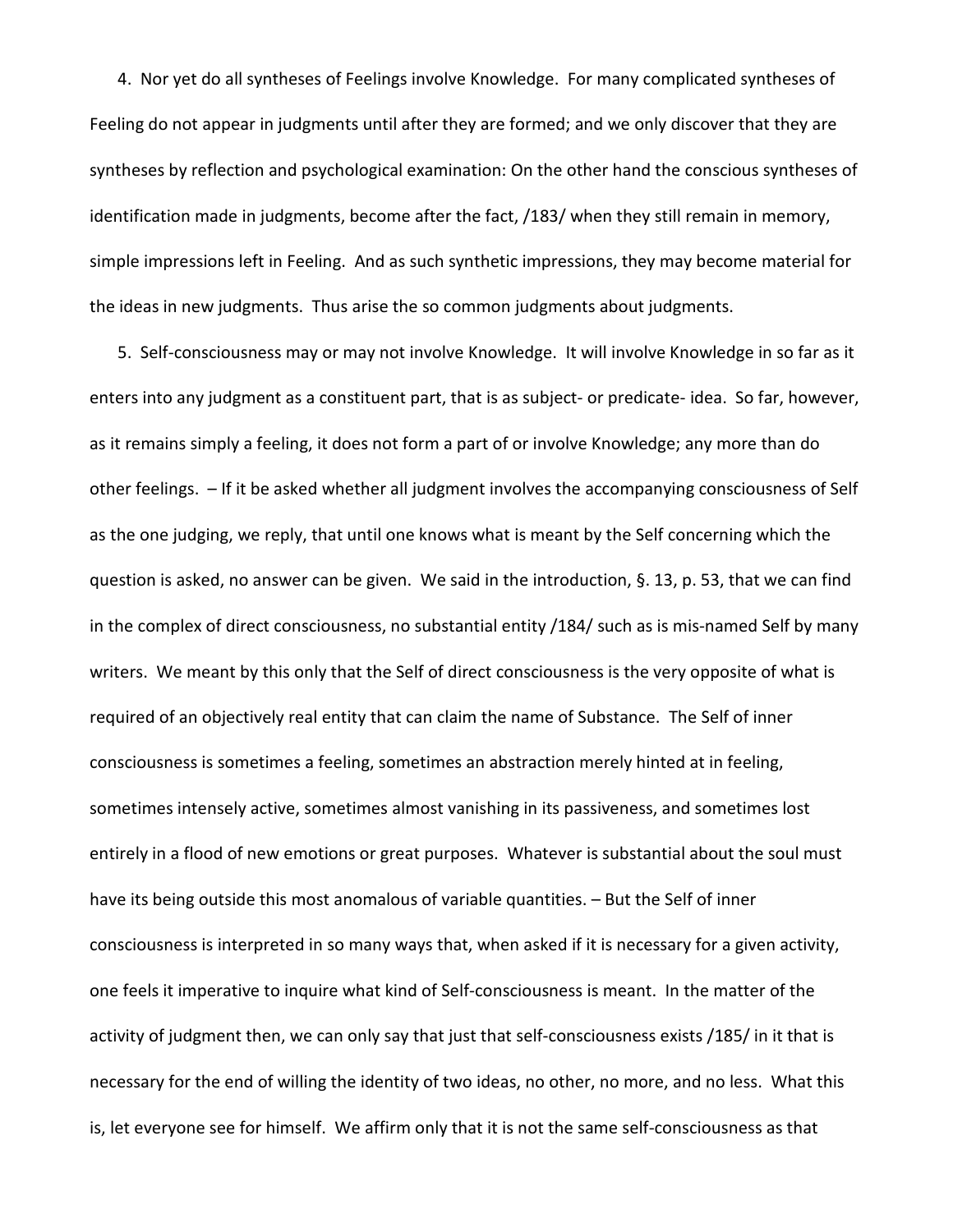which is involved in feeling pain, in experiencing defeat, in laughing at another's frailties, in reveling in sense-enjoyments, in doing good actions, or in contemplating works of art. With no one of these varied forms of self-consciousness is it identical; but it is simply itself, the consciousness of a peculiar kind of will-activity.

6. As in our above discussion of judgments we found, not with Kant twelve, but only one fundamental form of the act of judgment; so now we find that Knowledge exists, not through twelve but through one single Category, if one pleases to use the expression, viz. through the Category of Identity. But with Kant we find the great result to hold, -- that /186/ one greatest of all philosophic results in the history of thought, and the one that will always be recognized as Kant's greatest among his many great services – the principle namely that all Knowledge is creative, that its objects such as they are, exist and must exist in, through, and for itself. – One hears much nowadays about Knowledge as relative. It is well to remember that Knowledge is relative only because it is creative, because, in other words, if the creative activity of Knowledge were other than it is, the objects and content of Knowledge would be other than they are. Were Knowledge founded upon and determined by what is not Knowledge, founded and determined we mean in its capacity as Knowledge; then it would be Absolute indeed, but dead. Now that, as Knowledge, it creates its own ideas, it is relative indeed, but full of life.

#### /187/

7. With Kant again we are in full harmony in our result as to the relation to Experience. Knowledge, so runs the Kantian doctrine, is not, as Knowledge, from Experience; but it is with and in Experience. Now lest we should be laid open to J.S. Mill's rebuke of the use of prepositions by certain schools of philosophy, we hasten to explain these little words, from, with, and in as here used. From Experience is all Knowledge, said a certain school not yet dead and meant by it that the ideas that form the members of our propositions walk in bodily upon us from our senses, and simply in some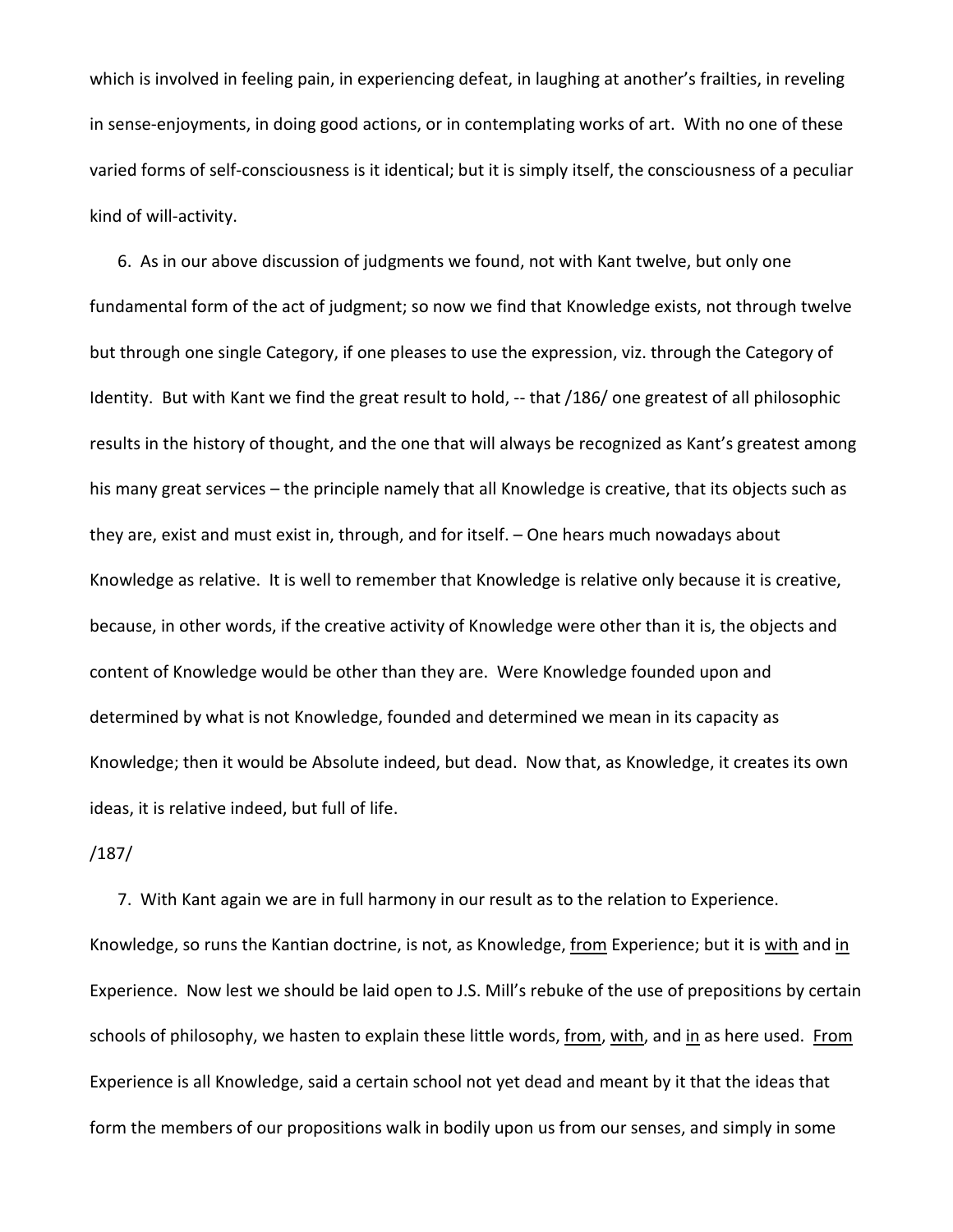mysterious way unite to form judgments. With and in Experience is Knowledge for Kant; because on the one hand if you consider sense perception and Feeling in general as constituting Experience, then Knowledge, as something different from this raw material, runs along side it, uses it, trans- /188/ forming it into intelligent shape, viz. into ideas, and judging on the ideas at the time it forms them; while, on the other hand, if you mean by Experience the definite acts of judgment themselves, all Knowledge is in Experience, the meaning of which is that all Knowledge takes the form of Judgments, and all judgments are directly present to consciousness. What makes Knowledge that which it is, is the form it gives everything it touches. Such is the Kantian conclusion, to which we fully adhere. What more specially concerns the relation of the ideas that constitute the material of Knowledge to the feelings from which they spring, has been briefly treated, in so far as is necessary, in § 24.2., where the psychological nature of the ideas was discussed.

8. The independence and separateness of the individual acts of Knowledge brings with it as consequences /189/ that Knowledge as a whole is not and cannot be realized, but that Knowledge appears only as divided into the numberless individual acts of Knowledge, which like crystals, complete in themselves, wanting nothing, yet often disappointingly minute, pass before our consciousness in succession. Knowledge comes not in a flood, but drop by drop; nor is it given to the human mind to possess in very truth more than one drop at a time. All Knowledge is either actually existent in a present judgment before the mind, or it is likely knowledge *inpotentia,* Knowledge ideally assumed as future or past, but not truly existent at all. Knowledge as a whole, exists, in other words only as an ideal. Actual Knowledge is the smallest part of this ideal whole. Each act of actual Knowledge is present in a single moment of time, and is past the next moment.

# /190/

9. Since in the Act of Knowledge the subject- and predicate- ideas are identified in a single movement of the Will, there is obviously no memory concerned within the act itself. Both ideas are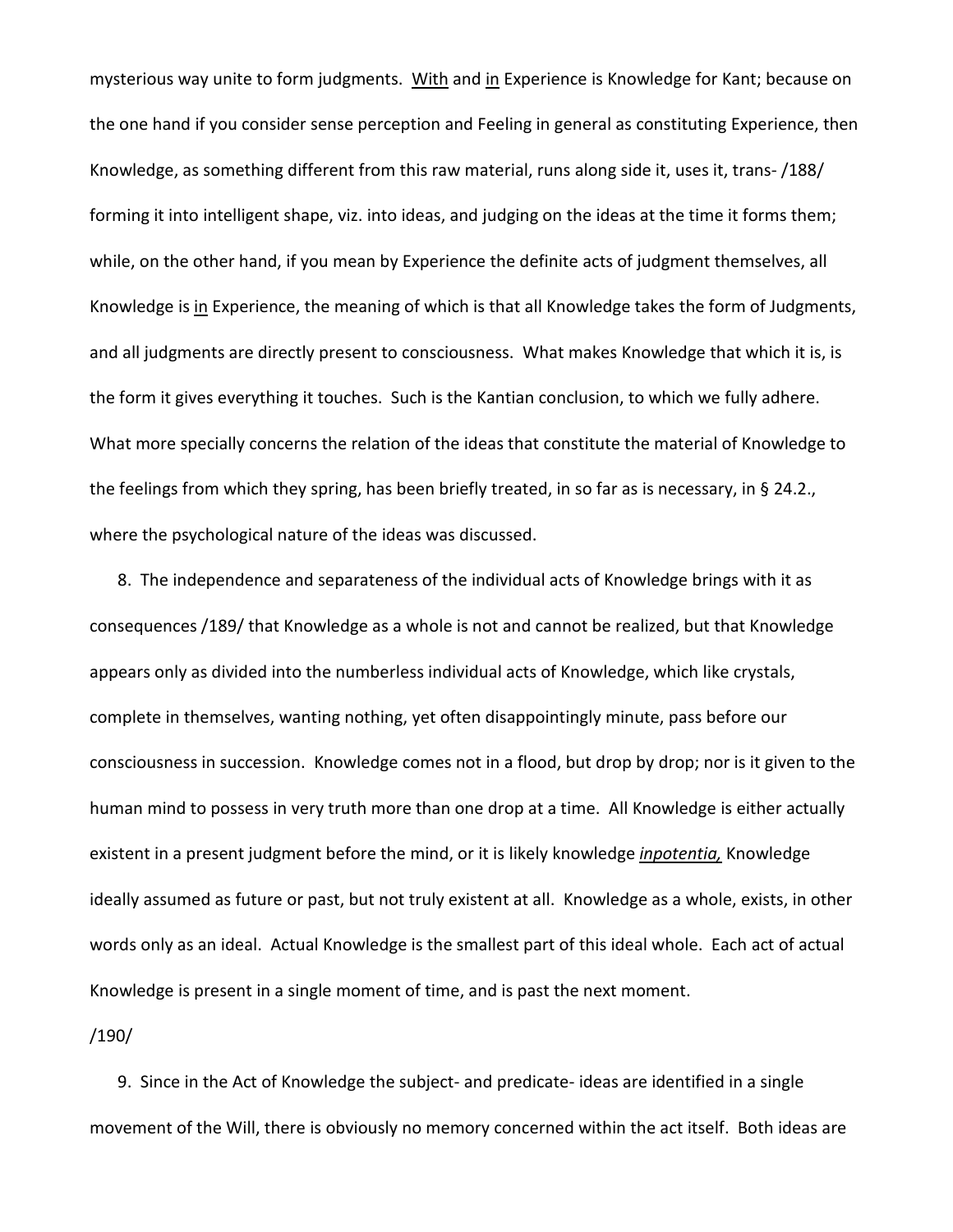present in the mind, and as being present are identified. The subject-idea is not remembered as something past when one comes to the predicate-idea; but both are grasped at once. In this bringing together into the same place in consciousness of the two ideas, consists the essence of the act of judgment.

10. In precisely the same way it follows that in the Act of Knowledge there is no consciousness of the passage of time. This does not at all imply that it takes no time to form a judgment. It undoubtedly does take some time, though a very brief one. But of this time the one who is judging is not conscious. – A very important consequence of this is /191/ the principle that we shall meet a little distance further on, viz. the principle that the flight of time and all it implies cannot be the subject of a direct act of Knowledge. But this does not specially concern us here.

11. A very old doctrine as to the nature of Knowledge claims that what is immediately known are the present sensations, the momentary data of Feeling. The theory above stated differs from this in two points of prime importance. First, we hold that there may be much in Knowledge that is not in Feeling. For Knowledge consists in Judgments. Judgments are about aspects of momentarily present ideas. These ideas are not present as feelings, but as ideas, and may have but the most arbitrary and symbolic connection with the feelings that were their original causes or whose syntheses they were. Thus /192/ then, much more is in Knowledge, on one side at least, than there is in Feeling. Thus, if we write, d. nap. log x = dx/x [sic], every one who sees these signs has, we may suppose, certain present sensations. But he who knows the elements of the Differential Calculus has other experiences than those contained in the sensation. He immediately passes a judgment on the correctness or incorrectness of the equation as written. In this judgment, whose content are ideas of logarithm, differential, &c., he probably is not reminded of previous feelings at all, but has only ideas suggested to his mind, whose identity he wills. And as for the present sensation, he no doubt forgets it altogether; though for one ignorant of the meaning of the signs employed, it would be the only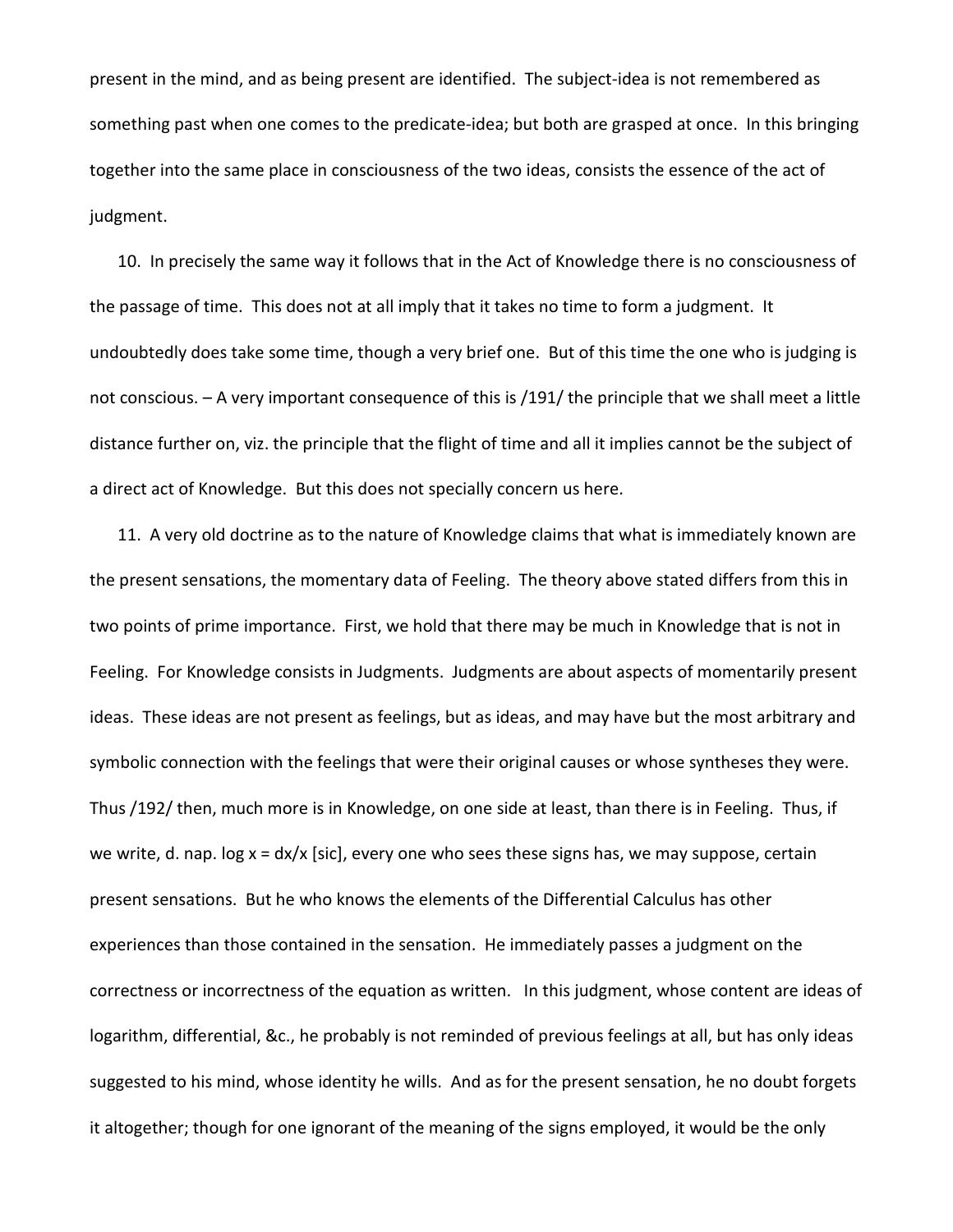thing in consciousness. – Secondly, we maintain that the mere present /193/ data of feeling do not constitute Knowledge at all until they are reflected on, until they rise from their position of Feelings to the position of Ideas in acts of Judgment. In the case just assumed the man ignorant of mathematics and the mathematical student alike have in Feeling the data of sense as to the equation referred to but the one will probably pass judgment on the data of Feeling as such, and will say, here are such and such letters, &c. He will first feel, then know through an act of judgment that he feels; and that is all. The mathematician however, though his feelings will be the same as those of the other, will not reflect upon them; and so he will not know that he feels: while, if the equation occur in the midst of a long investigation he will in passing over it be momentarily yet fully conscious of the identity of the subject- and predicate- ideas /194/ suggested. The one will know the content of the present feeling; the other will not. Present Knowledge may thus be both wider and narrower in content than present Feeling. Is it replied that all that is in Knowledge over and above feeling is derived through Association; we reply that Association only gives us present feelings (by revival from past) but not necessarily Knowledge. Is it still opposed to us that the ideas that are identified in Knowledge are themselves feelings, we admit this as true in case of the concrete, but not in case of the abstract ideas as previously defined. At least if the abstract ideas be called feelings, it can only be in a transferred and indefinite sense. – The whole difference between present Knowledge and present Feeling is summed up in the one statement: That one may feel without knowing that he feels; but cannot know without knowing that he knows.

/195/

12. The above-stated theory as to the nature of Knowledge brings with it as negative result the somewhat paradoxical conclusion that no Act of Knowledge is, as Knowledge, conditioned by or in any way dependent upon any other Act of Knowledge. The only connections possible are those of ordinary or invariable sequence, and of voluntary sequence. What is known in one Act cannot be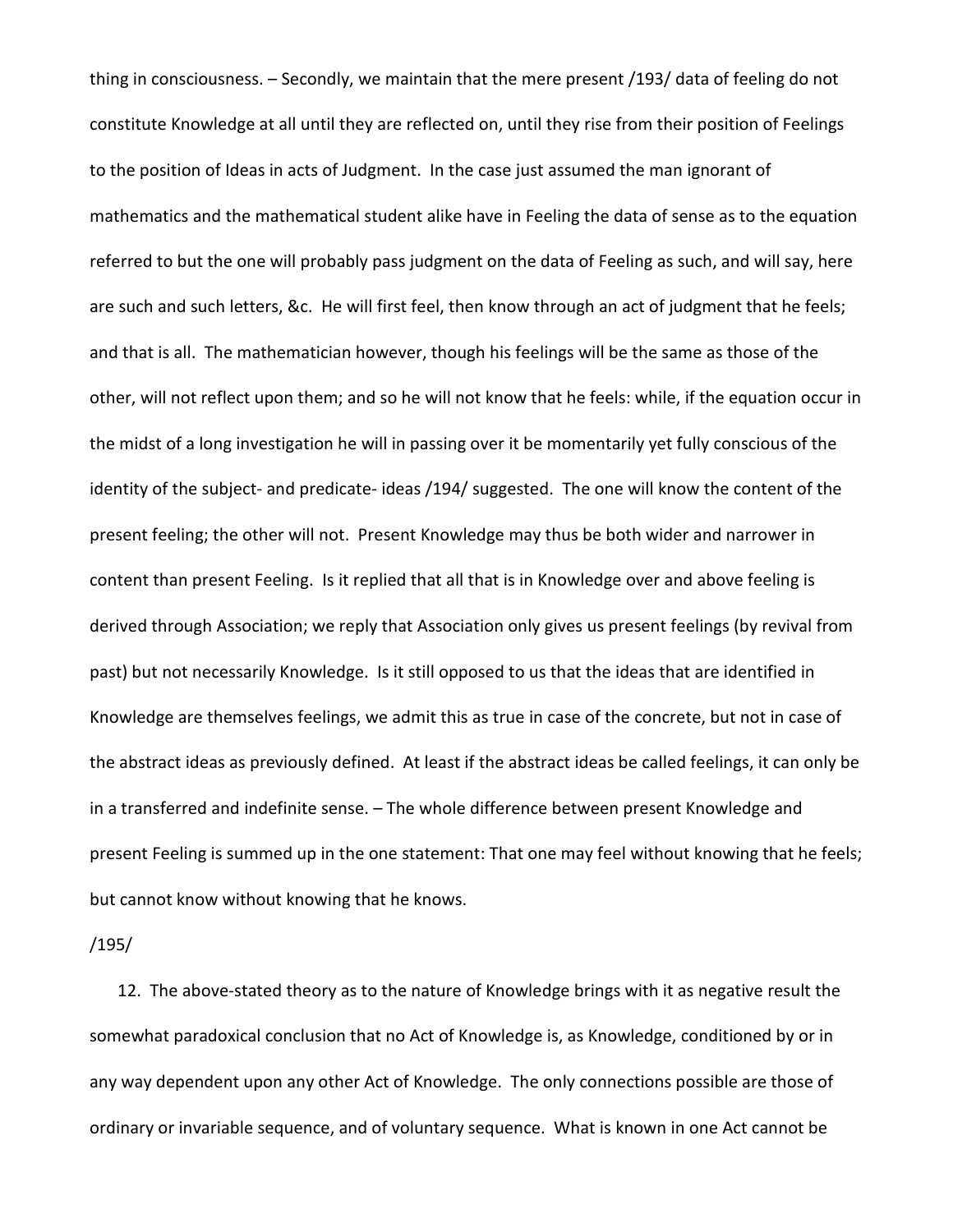made more completely known than it is by any external sequence. – Thus then all thought of Principles of Knowledge as themselves creative of Knowledge in sequent propositions, vanishes. What the Principles of Knowledge are and accomplish we shall see in the following chapter. They do not however reduce to principles of mere psychological association, but have a hyper-psychological significance which we shall have to examine.

# /196/

13. The imputation of Error described in §. 2 of the Introduction can never be made by an enlightened criticism against the identification of subject- and predicate- ideas which is the true achievement of every act of judgment; but only against a proposition or the judgment it expresses in view of the theoretical or practical consequences involved. How consequences can be involved we shall see more particularly hereafter; a general account has already been given.

14. An Opinion, as different from Knowledge can only be defined as a judgment considered not alone in itself; but in reference to its theoretical or practical consequences, which are supposed not to be fully appreciated as yet. And the opinion is to be named True, when, after the discussion of the consequences, these turn out to be satisfactory, i.e. agreeable to the expectations enter- /197/ tained at the outset. – Both the terms, Error and True Opinion, will be better understood when we have discussed the Principles of Knowledge. We mention them again here, in order to indicate what advance has been made in the argument, since the openning of the Essay.

15. As we above compared the single Act of Knowledge to an individual crystal, so now we find Reasoned Discourse to be some kind of artificial aggregation of these crystals. But the truth of Reasoned Discourse must be found, not in itself, but in the individual acts of which it is composed. The only realization that a claim to Knowledge can receive is in individual judgments. In what order these shall be presented, is determined by the nature of the Reasoned Discourse in which the judgments appear. That the judgments in question shall be possible for our minds, may also /198/ be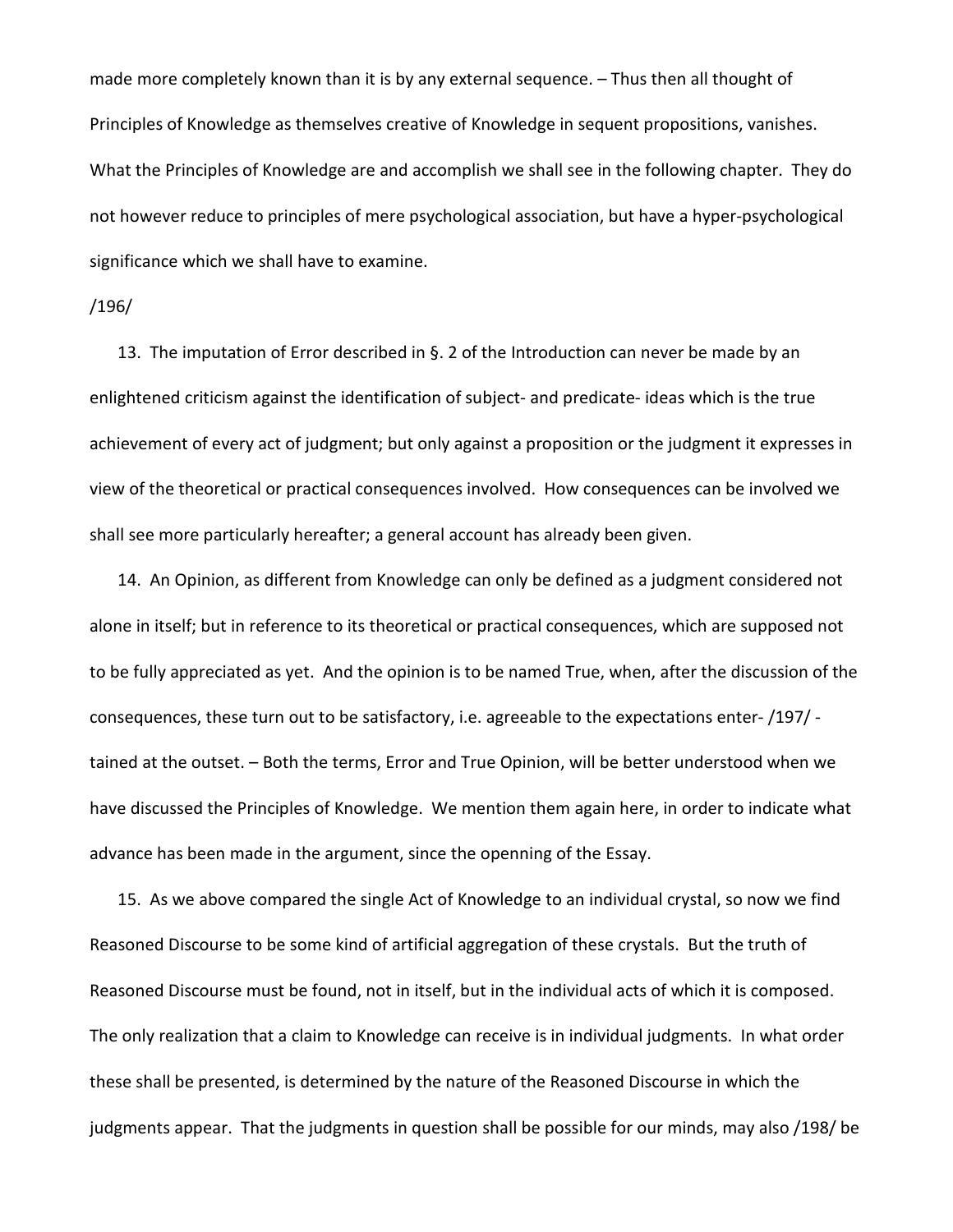determined by course of reasoning. But that they shall be true is not determined by the reasoning, but by themselves as they appear in Knowledge. – What then did we mean by saying in the introduction that we intended to treat of trains of thought not in so far forth as the connection of parts was one of suggestion by Association of ideas, but solely in so far forth as the connection was a logical one? We meant what will appear in the following chapter more clearly that logical connection is indeed, as such, no connection by association; but that it is necessarily limited to being no connection of foundation and superstructure, but of intention and intended, of means and end.

-- The work of this chapter was to be the analysis of the claim to Know- /199/ ledge, and the determination of approved Knowledge, together with some comparison of our results with the common views as to the nature of Knowledge. We find that Knowledge is, as such, alone realized in the individual Acts of Knowledge, which, like the Monads of Leibniz, may mirror any number of other Acts, but which must be, each for itself, absolutely independent, completely certain. In the Act of Knowledge two principal [sic], perhaps very complex ideas, are in some aspect identified. These ideas are not feelings as such, nor Ideas in themselves that could be capable of analysis and definition, nor external realities. They exist in and by the act of identification itself. Psychologically considered they are derived in some way from, or at least related to, previous data of feeling. But this does not influence their present character as ideas; and they need not have at the moment more than the faintest /200/ trace of their origin. They are often but arbitrary mental signs. Their identification is a momentary act of Will, of which no more can be said than that it occurs. The certainty of the identification, and in general all certainty, is the expression of the positive character of the Will itself. Once accomplished an identification can never be negatived [sic]. Negation can only occur while it is still incomplete. The number of these Acts of Knowledge is unlimited, unless it be by the duration of active consciousness. Their connection with one another is, strictly, [sic] speaking but external. They may suggest one another by Association. Then we have the hap-hazard trains of thought. Or, they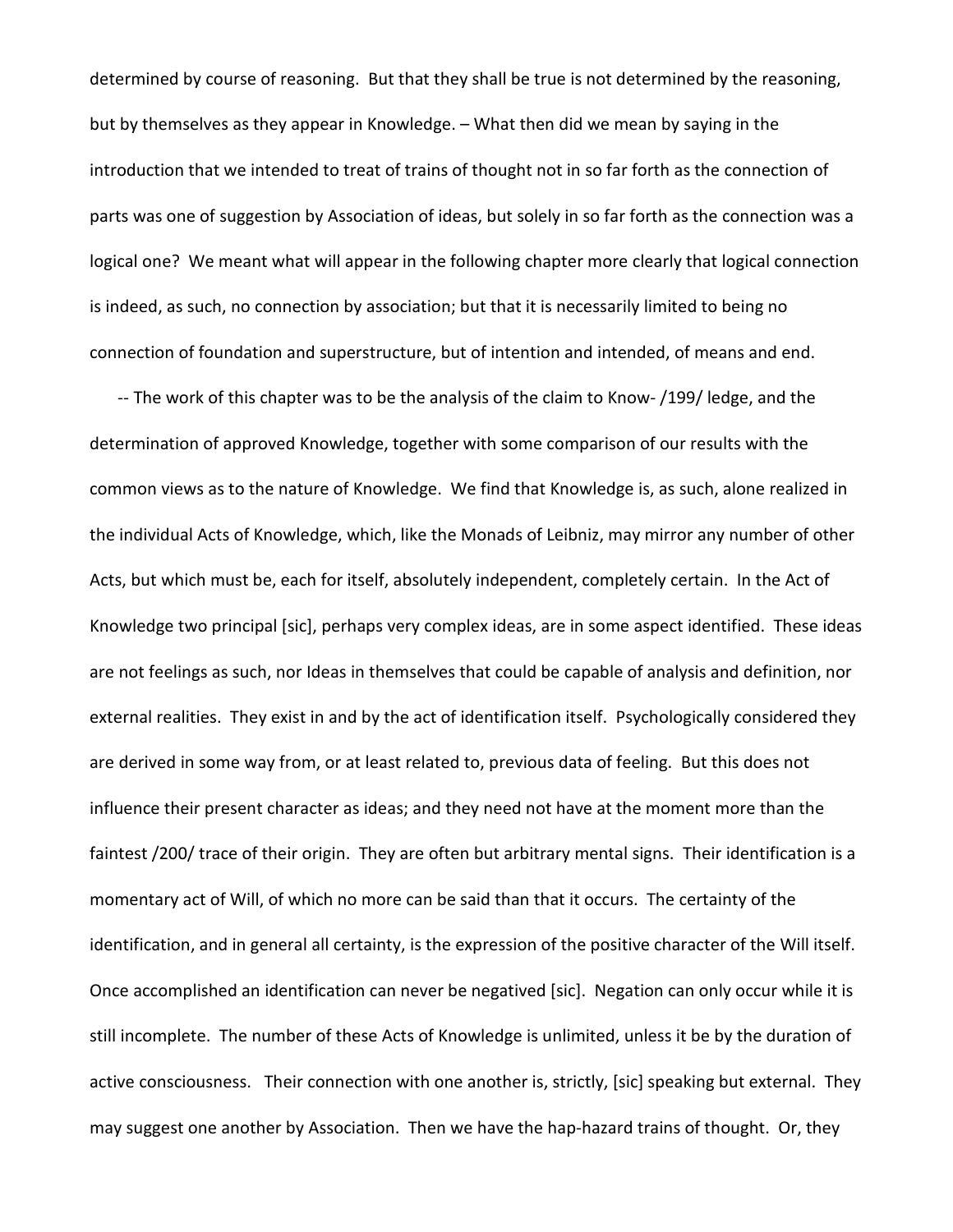may be united by definite intention of the mind. And then we have Reasoned Discourse, governed by Principles of which we now come to speak.

/201/

## Chap. II.

## The Purpose and the Means: --

## Reasoned Discourse, its Primary Forms,

# and the Principles of Knowledge.

§. 27. We now approach the goal of our whole investigation, the examination of Reasoned Discourse to see in what way its primary forms are related to Knowledge in general and to one another. We must first examine in what way the connection assumed in all Reasoned Discourse between premises and conclusions is to be understood, then how the various classes of Reasoned Discourse are to be viewed, and /202/ whether our enumeration of them is complete. We shall then be able to discuss the Principles of Knowledge that stand at the head of each of the classes of Reasoned Discourse, and to determine whether they are entirely distinct, or whether there be bonds of connection and interdependence among them: The significance of the whole problem for the objects of philosophy in general will, we trust, be recognized in our results.

§.28. Anyone who comes, with even the most general notions of the nature of thought, to the consideration of Reasoned Discourse, will notice immediately one universal characteristic in it, viz. that it everywhere has the purpose to put an end to strife. For this very reason it is commonly full of strife itself. It is everywhere dealing with resistance. Reason is like the monarch of a small and /203/ yet powerful kingdom in the midst of barbaric tribes. The armies of this monarch are organized; those of his neighbors are mobs. Yet these neighbors far exceed him in numbers. Were they capable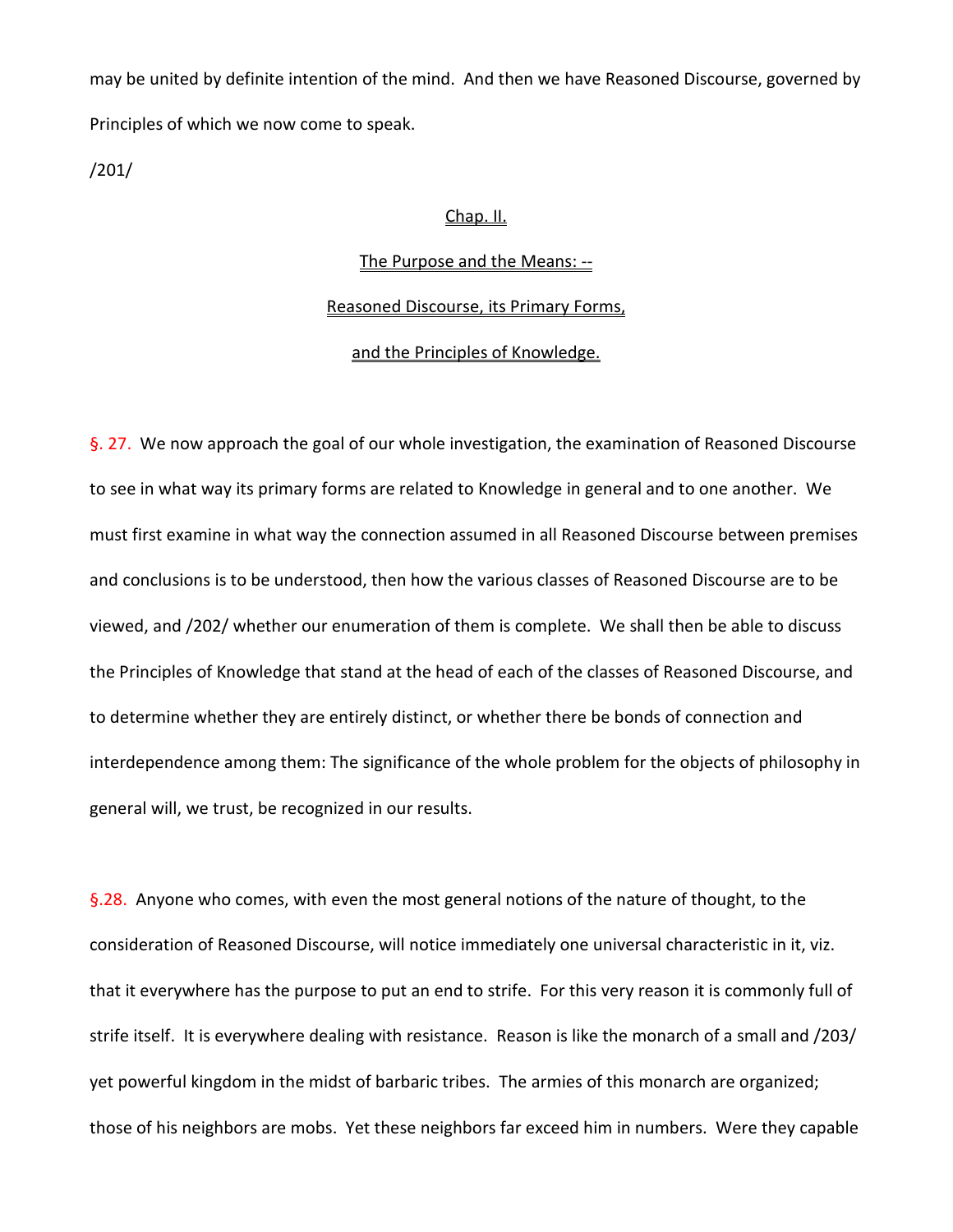of united action, they would crush him, and make his land a wilderness. As it is, he is always at war with some of them; and on the whole he makes himself respected to such a degree, that when any of them are not actually assaulting him, they are only too willing to have the benefit of his alliance. He levies tribute, and fails to receive it. He makes victorious campaigns, but does not conquer. He receives protestations against his tyranny, at the very moment the protesting free-booters are ravaging his fields. He has bestowed upon him gifts that would ruin him if he accepted them. He is flattered by assurances of eternal fidelity from /204/ those who desire nothing so much as his downfall. But through all, by well organized, consistent effort, he maintains his place, enjoys his higher civilization; reaps the produce of his lands, and gathers them into vast store-houses; builds great cities and fortresses and palaces; rejoices in the sweet fruits of victory; but dares not cease for a single moment his vigilance. – As he among the barbarians, so is Reason among the prejudices and emotions that swarm in the mind – Reason has then its very essence in the resistance to resistance, in the overcoming of its enemies, in the conquering of opposition. The examination of the nature of opposition then opens up to us a clearer insight into the nature of the reasoning process. To such an examination, based upon the one in the last chapter (§. 25), we now proceed, /205/ in so far as brevity and the needs of our argument permit and require. –

1. Opposition was found to be indirect, wherever it exists between propositions. That is, there was found to be no opposition between propositions themselves, but only between the consequences at some point. But the indirect opposition makes itself know as a direct opposition of the consequences. That is, wherever an opposition exists at all between two propositions, it makes itself known only in and by virtue of the presence of Reasoned Discourse, which brings about the existence of consequences; while at the same time at the point where it appears, it appears as direct opposition to the attempt to form a judgment. The nature of the direct opposition is thus properly to be studied as a means towards the understanding of indirect opposition. The direct opposition to a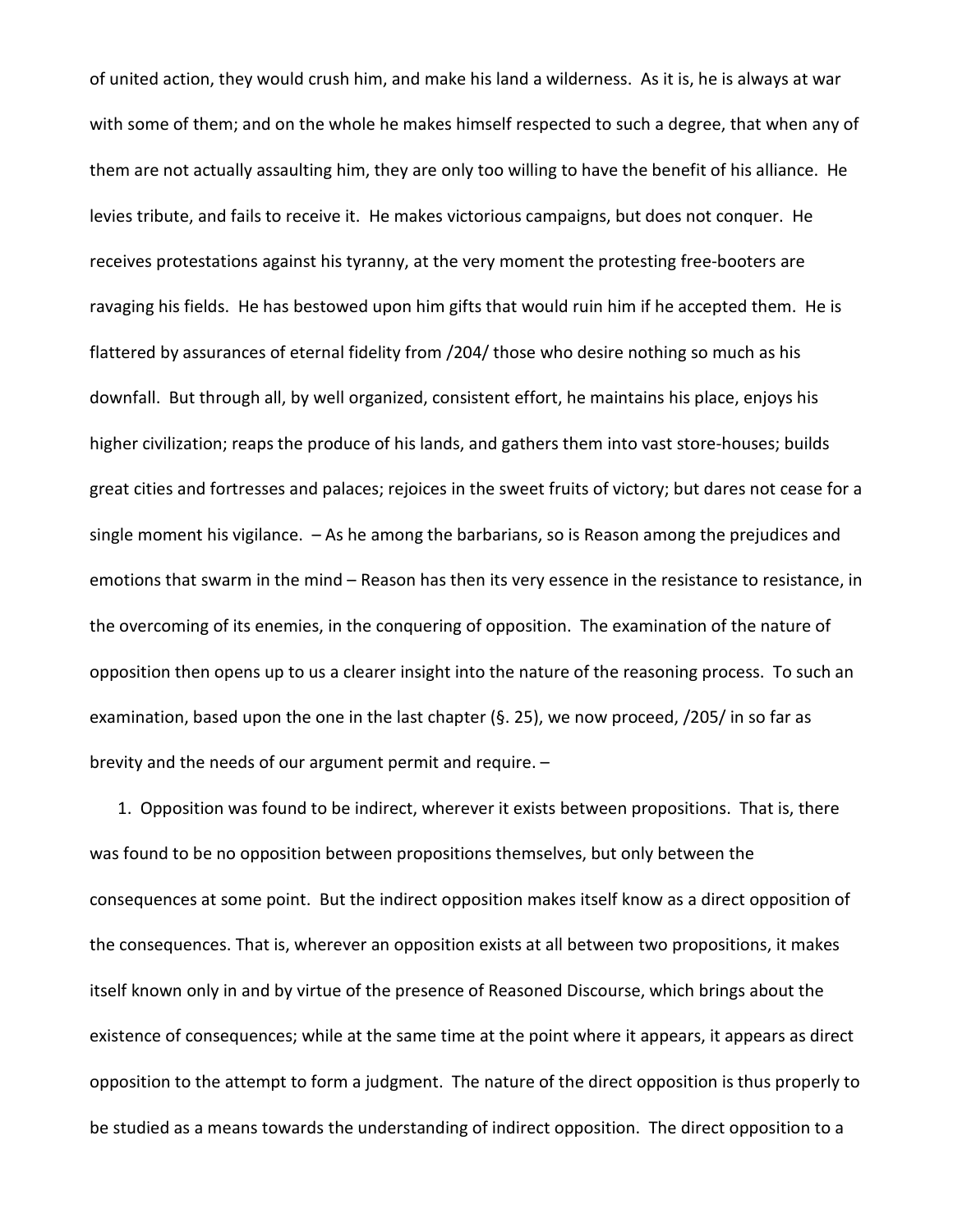judgment is what is stated in a negative proposition. What happens /206/ in such a direct opposition is this. The proposition whose mental construction as a judgment is denied, is already before the mind dimly or clearly as a feeling. The judgment is about to be formed. There is a certain consciousness of what it will be. There is a growing will to form it. Suddenly a resistance to this will arises. If the resistance is irresistible, the proposition is rejected. But in its rejection neither the whole proposition as expression of the judgment, nor the judgment itself with its ideas is brought so clearly before the mind as in case of the affirmation of the judgment. In case of resistance to a yet unformed act of will, the act of will is not brought as distinctly into consciousness as were it really unresisted and completed. – Or, on the other hand, the resistance to the yet unformed act of will may be simply sufficient to prevent its completion, but not sufficient to impose /207/ the necessity of rejecting it. In this case there arises consideration on the attempt. – In either case however there is for the time being strife. But strife is in general, in matters of Will, but the expression of obstructed Intention or Purpose. All indirect opposition of propositions has thus reduced to direct opposition of consequences. But direct opposition when examined, turns out to be an expression of a purpose that is, for the moment or permanently baffled. To speak more exactly, when a yet incomplete act of judgment is directly resisted, we have the feeling which in consciousness represents the future judgment, acting as the momentary object towards which the will is directed. The intention is to complete this as yet only ideally present judgment. This intention it is that is resisted. This object it is that is for the time being kept in the distance.

### /208/

2. If we return to the definition of Reasoned Discourse as seen in the light of what was said §. 8, pp. 19, 20, about the contrast of the two kinds of trains of thought, (the one class starting out to seek hap-hazard for Acts of Knowledge, the other desiring to make some conceived Act, some *demonstrandum*, an actual Act of Knowledge), we see that Reasoned Discourse would never exist did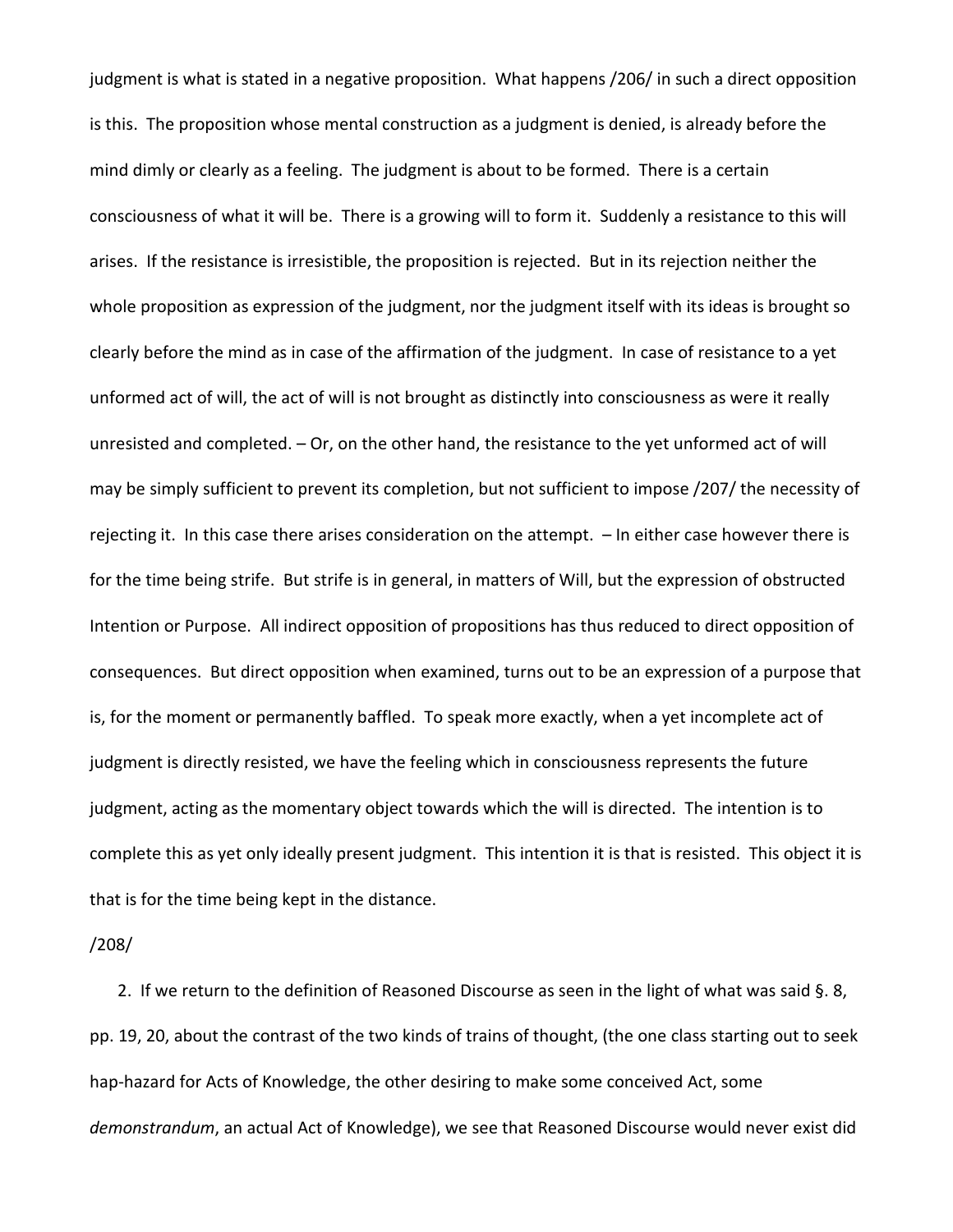we not at times find opposition in our attempts at judgment. Were we able, whenever we have the feeling of what an Act of Judgment is to be, and the intention to arrive at the complete performance of the act itself, were we always able to complete the act, we should never have occasion for Reasoned Discourse at all. In the experimental trains of thoughts we might still engage, but trains of reasoning about *demonstranda* would be impossible. Thus then, if the very notion of the opposition (indirect) of two /209/ finished judgments is made possible through Reasoned Discourse, Reasoned Discourse itself is on the other hand made possible through the direct opposition to some attempted but as yet incomplete judgment. This incompleted [sic] judgment becomes, as it is more or less clearly perceived in consciousness, a goal for the efforts of the mind. The striving to attain it completely is what we have in Reasoned Discourse. Reasoning is a methodical attempt to overcome the opposition felt in the mind against some as yet incompletely formed judgment.

3. Indirect opposition between finished judgments is discovered and in fact created, by the suppositions and assumptions of Reasoned Discourse. How this is done may be already in general understood. The methodical effort to accomplish fully an incomplete act of judgment, maybe suc- /210/ cessful or not according as the course of the argument is unobscured [sic] by defeat, or stopped entirely by direct opposition. Now, in fact, according to methods that will be better described hereafter, the attempt to accomplish an act of judgment is usually prosecuted through the comparison of already past acts of judgment with the present attempt and with one another. Consequences of the propositions, the expressions of the previous judgments, are developed in order, the whole being governed by the one main intention. But the whole success of the undertaking depends on the harmonious development of all the series of consequences. If irresistible direct opposition to one of the members of one of the series arises, the whole course of the argument must be altered, or else the original intention must be given up. Thus then, if the direct /211/ opposition that arises be considered as resulting from the conflict of consequences of two or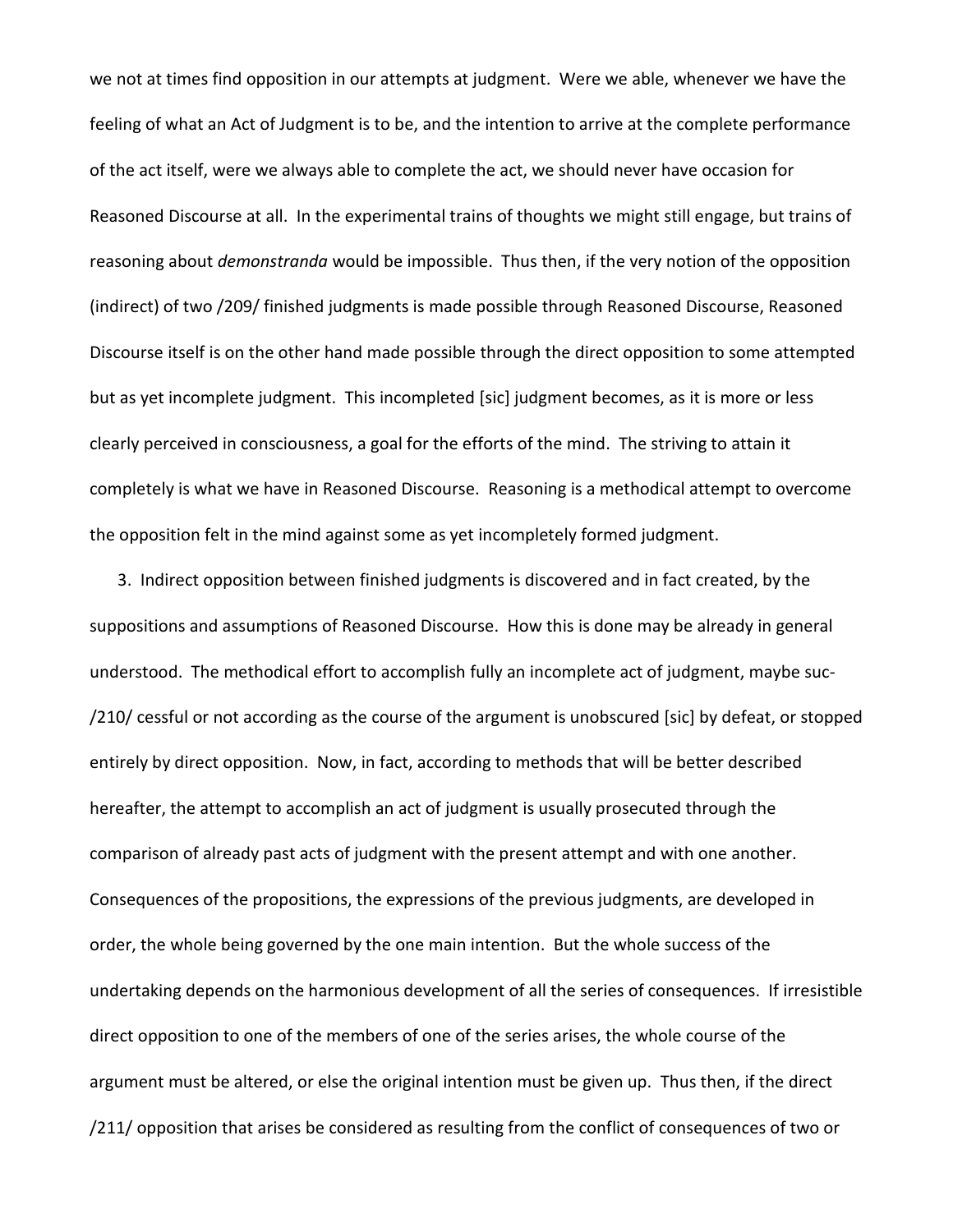more of the propositions that have been used as auxiliaries, we have indirect opposition, obstructing if not totally defeating, the original intention. The indirect opposition would never have come into existence had not the Reasoned Discourse engaged in conditioned it [sic]. When it did come into existence its significance was this, that it expressed the disappointment, temporary or final, of the attempt in which the Reasoned Discourse had its being.

§. 29 Let us now examine Reasoned Discourse in respect of the methodical procedure in which it takes it form. We have as its first nature its purpose, viz., the overcoming of opposition. The various ways in which it overcomes /212/ opposition must be in the most general and cursory way discussed, in order that we may understand what part the Principles of Knowledge play in the matter, when we come to discuss them hereafter.

1. Suppose an attempt be made to form a judgment that would, if formed, be expressed in the proposition: A is B. What kind of a concept has the mind of this judgment before it is formed? First, then, the mind has an idea of will-acts in general. That is, it has the power to form judgments about will-acts in general; and without forming such judgments it has a more or less distinct impression of them, an impression that might develop into a judgment at any time. This is in fact what, in English Philosophy, is usually meant by the word idea, though we have sought to employ /213/ in a more exact sense this much-abused word. At any rate, such an impression of judgments as a class of willacts, as well as of all will-acts taken together, exists in consciousness. The impressions which could develop into the ideas A & B, are also in the mind. These impressions may be separately developed into ideas in other judgments, such as would be expressed in: A is M, B is N, and so on. This the mind learns by experience. But still no judgment appears as yet that quite satisfies the desire felt. This desire is made most definite by the expression of the desired judgment in words, although, until the moment when the wished-for act is accomplished, the words do not convey entirely clear ideas to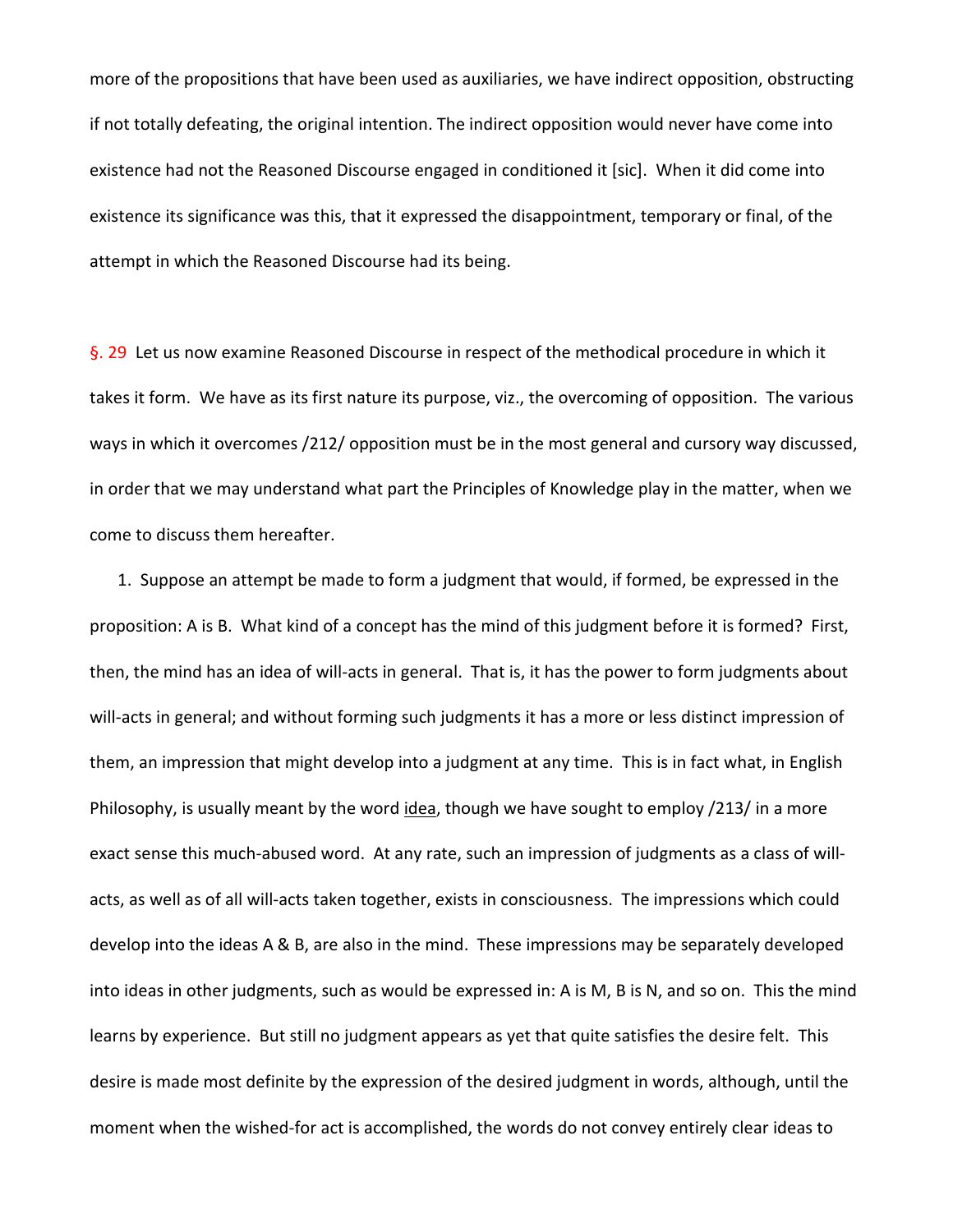consciousness, but can only be brought to do so by taking them out of their connection and making them into propositions that express easily realizable judgments such as the: A is M, B is N, above. In /214/ this unformed state then, the judgment exists before the mind. How do we set about the accomplishment of it?

2. First and above all we set about the accomplishment of a yet incomplete act of judgment, by searching for already accomplished and now reproducible acts of judgment that resemble the first, or are believed to resemble it. This, in one shape or another we always do. No reasoning process exists that does not proceed according to this general principle of likeness. To speak more definitely, when to the impression we have of the object of our search, the formation of A is B, there comes the memory of a judgment previously formed, Aʹ is Bʹ, and when these two, the impression of the as yet unformed judgment, and the memory of the previous one, become the basis of a new /215/ judgment in which the judgment A is B is, in certain aspects (to be examined hereafter), identified with the judgment A' is B', then there is found to result the more easy formation of the judgment A is B, in favorable cases its immediate positive and complete formation. If now, although the likeness between A is B and A' is B' is judged, the judgment A' is B' is itself not completely formed, and requires still further attempt, then we look for a new judgment, A" is B" which shall be itself complete, and which shall give basis to the judgment Aʹ is Bʹ, that is bring about the completion of it. This is in the briefest terms the character of the whole reasoning process. Reasoning is the founding of one proposition on another, the proving of one by the other: so runs the ordinary account. We ac- /216/ cept this account with this proviso: viz., we understand by founding one proposition on or proving it by another, the accomplishment of a more simple act of will that by its similarity with the desired act of will, renders the latter's accomplishment possible. The Logical Ground or Reason for a proposition is a proposition that expresses a judgment which by its similarity to the judgment expressed in the grounded or concluded proposition rendered the formation of the latter as a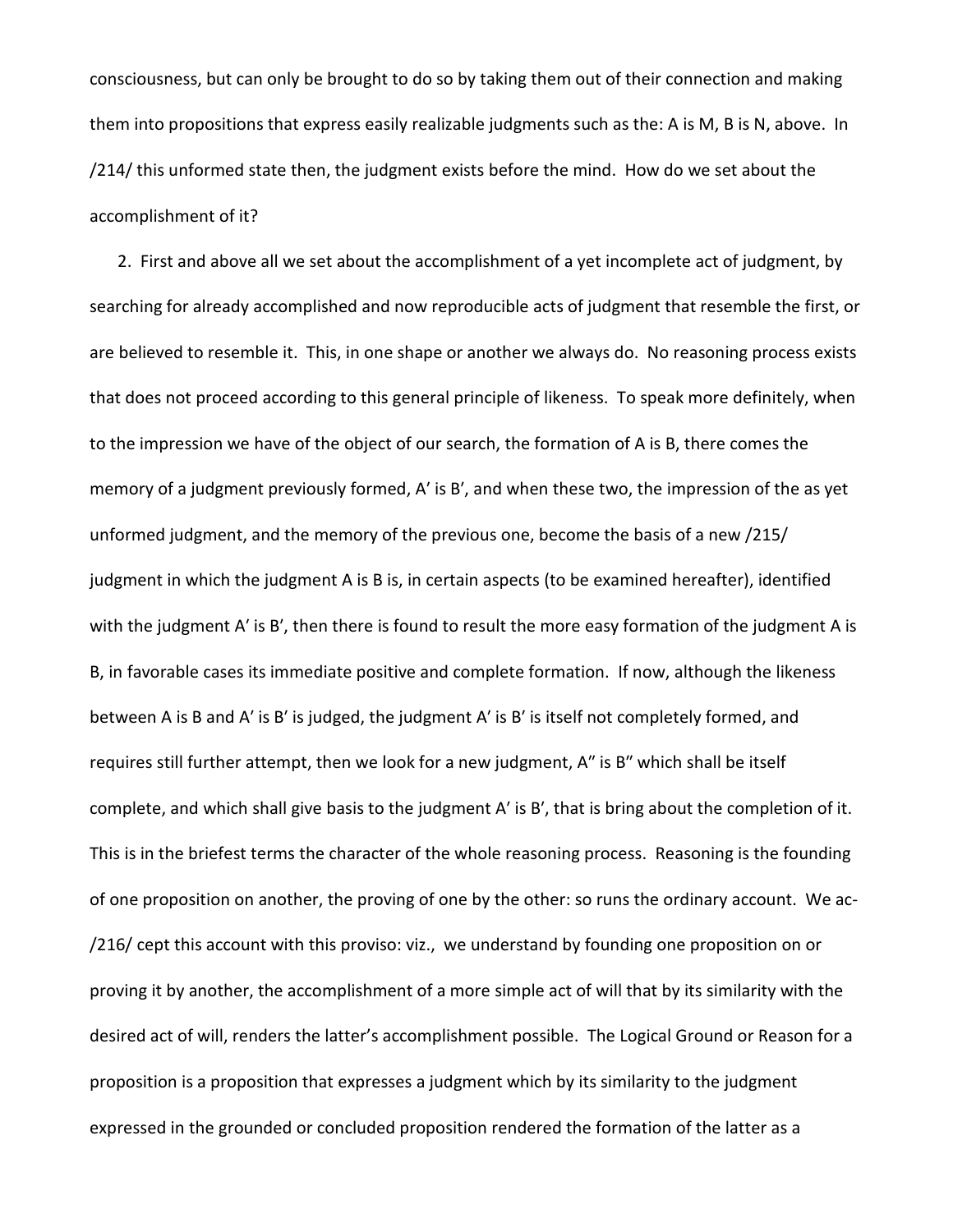completed judgment possible. – As we before saw that without opposition no Reasoned Discourse would be needed, so now we see on the positive side, that without the existence of that quality of mental life by which the formation of a simpler judgment renders then possible the formation of a somewhat more complicated judgment, no Reasoned Discourse would be practicable.

/217/

3. The process of reasoning has thus been in general stated. It comes next in order to speak of certain external modifications of the form of the process. – As so far stated, the procedure is as follows. It is to be demonstrated that A is B. In order to do this we look for a previously formed judgment, Aʹ is Bʹ, so like the desired one that a clear consciousness of the formation of the one is followed by the formation of the other. If this also is incomplete, we look further, and so on. The statement of the relation of A is B and Aʹ is Bʹ is of course an hypothetical judgment: If Aʹ is Bʹ, then A is B. In case A' is B' remains incomplete, we go on to another judgment or attempted judgment A" is B". If A" is B" then A' is B', forms the bridge over which the argument passes, and so we proceed. At last it is supposed that we come to a judgment that is in itself complete. We may sym- /218/ bolize this by,  $A^{(n)}$  is  $B^{(n)}$ . Then, going backwards, and assuming as we always do that the judgments we make in reverse order are the same as those we made or wished to make in advancing, we say:  $A^{(n)}$  is  $B^{(n)}$ ; therefore  $A^{(n-1)}$  is  $B^{(n-1)}$ ; therefore &c. ------------- [sic] A'' is B''; therefore A' is B'; therefore, finally, A is B. The therefore throughout means only that having completed the act  $A^{(m)}$  is  $B^{(m)}$  at any point in the series, the act  $A^{(m-1)}$  is  $B^{(m-1)}$  is immediately completed, although we found it impossible to complete this act before. – This is the typical form of the process of reasoning. We may however and do vary this form for practical purposes. The variations are mainly external. First comes the common synthetic form of geometrical and like systematic reasoning. Here as before we state the *demonstrandum* at the beginning: Theorem: A is B. /219/ Next we take some proposition expressive of a once completed act of judgment, one now reproducible, but one whose connection with the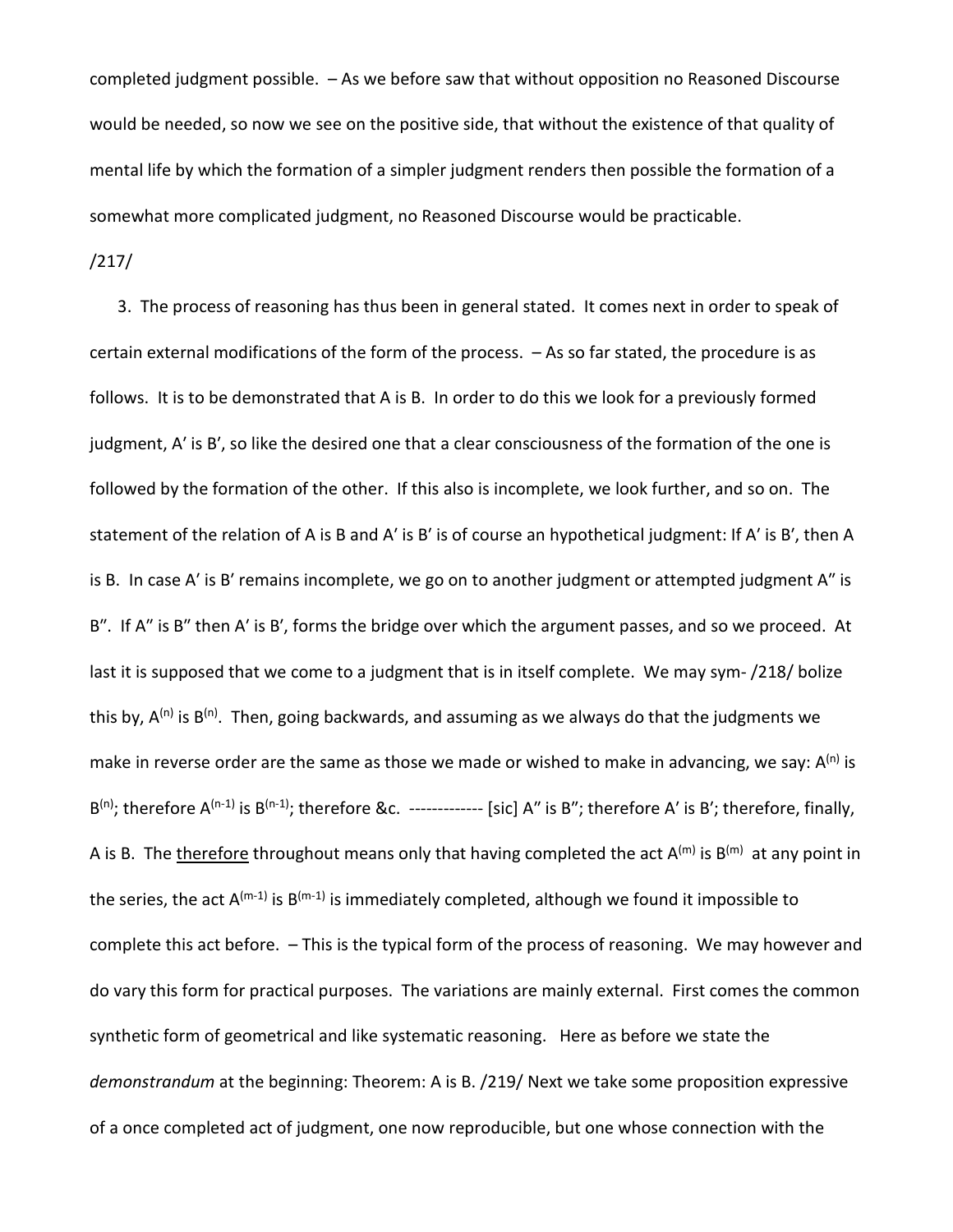*demonstrandum* may be very remote. This act makes possible other acts, and we come down in a series to the required one. Thus: A is B. For we have  $A^{(n)}$  is  $B^{(n)}$  and this gives is [sic]  $A^{(n-1)}$  is  $B^{(n-1)}$ ; and this again gives us  $A^{(n-2)}$  is  $B^{(n-2)}$ , ………… [sic] A" is B"; and from this we get A' is B', whence follows A is B. Q. E. D. – Again we may go to work in a manner resembling the unmethodical heuristic trains of thought, keeping our real intention hidden, until we reach the proposition A is B. – Different from these methods however is the indirect method, the *reductio ad absurdum*, whose significance must be discussed hereafter.

4. The external form of the train of reasoning is however not the important point of our present research. We ask, what kind of likeness between propo- /220/ sitions is it that makes passage from one judgment already completed to the completion of an attempted judgment possible? And here it must first of all be remarked that this question can receive its answer only through experience. An entire mystery is it, by itself considered, that one act of the will should be the assistant at the birth of another. Entirely undecided must it remain, before the verdict of experience, what acts can determine other acts i.e. bring other acts into being. Perfectly possible were it that a kind of beings should be found who like ourselves had Knowledge, but who were destitute of Reason, that is in whom no one act of Knowledge rendered possible any other. Whether any of the animals approach this condition, we do not know. Perfectly possible were it on the other hand that a race of beings should have all the material Knowledge we have, but should connect it in totally different /221/ ways, so that all their primary acts individually were in agreement with ours, although their methods of reasoning were not in anywise like. Such beings might find a connection between the price of gold and the Pythagorean Theorem, or deduce the motions of the planets from the results of deep-sea soundings. To them the same nature would have other laws than it has to us, although their individual knowledge of objects, feelings, material relations of special things, and the like, might be in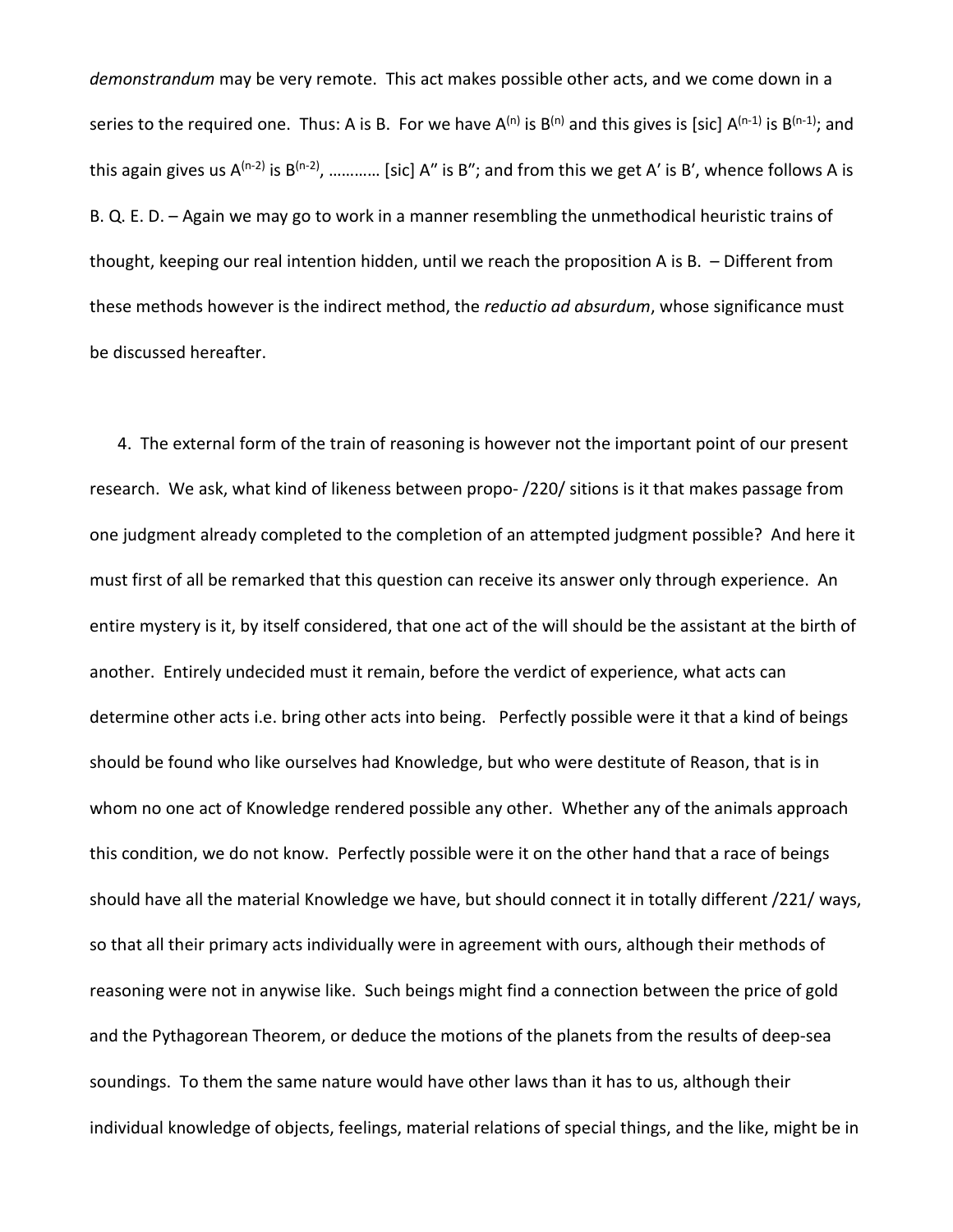accordance with ours, and although, for all we know, their practical life might be just as fortunate. – Perfectly mysterious is it again that when we desire to perform an act of judgment, we should ever find ourselves resisted in this act, although when we are successful in an act we find that all that there is in it is of our own making. /222/ It is perfectly possible to imagine a being to whom there were never present an atom of resistance to the formation of any act of judgment. Such a being would be Kant's ideal of the creative intelligence, whose own ideas are always realities, who knows the Things in Themselves. But for us the fact remains that we constantly meet with resistance in our efforts to judge. Whence this resistance comes is entirely another question, in fact a later refinement of our consciousness when we begin to reflect in a metaphysical way. For the first it suffices that we meet with resistance, that in many cases we are able to overcome it, that the systematic method of overcoming it is by performing acts like what the desired one is intended to be, which acts make the attempted one, in many cases, possible. To find in what this effective likeness consists, forms our present object.

### /223/

5. As all acts of judgment agree in being acts of identification through the will, we shall not expect to find any gradation of acts according to the character of the will concerned. In all judgments alike we will identification. Judgments are most readily to be classified according to the ideas that enter into them. Such a classification we attempted in the last chapter. And so, if two judgments are called alike, they will be alike doubtless in the ideas that enter into them. The effective likeness will be found to consist in this also, that is in the likeness of ideas. – In fact, as we showed in the last chapter, there never can be community, but only likeness of ideas between two judgments. Nevertheless, as we shall now find, when the effective likeness, the likeness that is found in case of logical sequence, exists between two judgments, there is the as- /224/ sumption made that at least one idea is common to the two. The endeavor to give this supposition form, has already introduced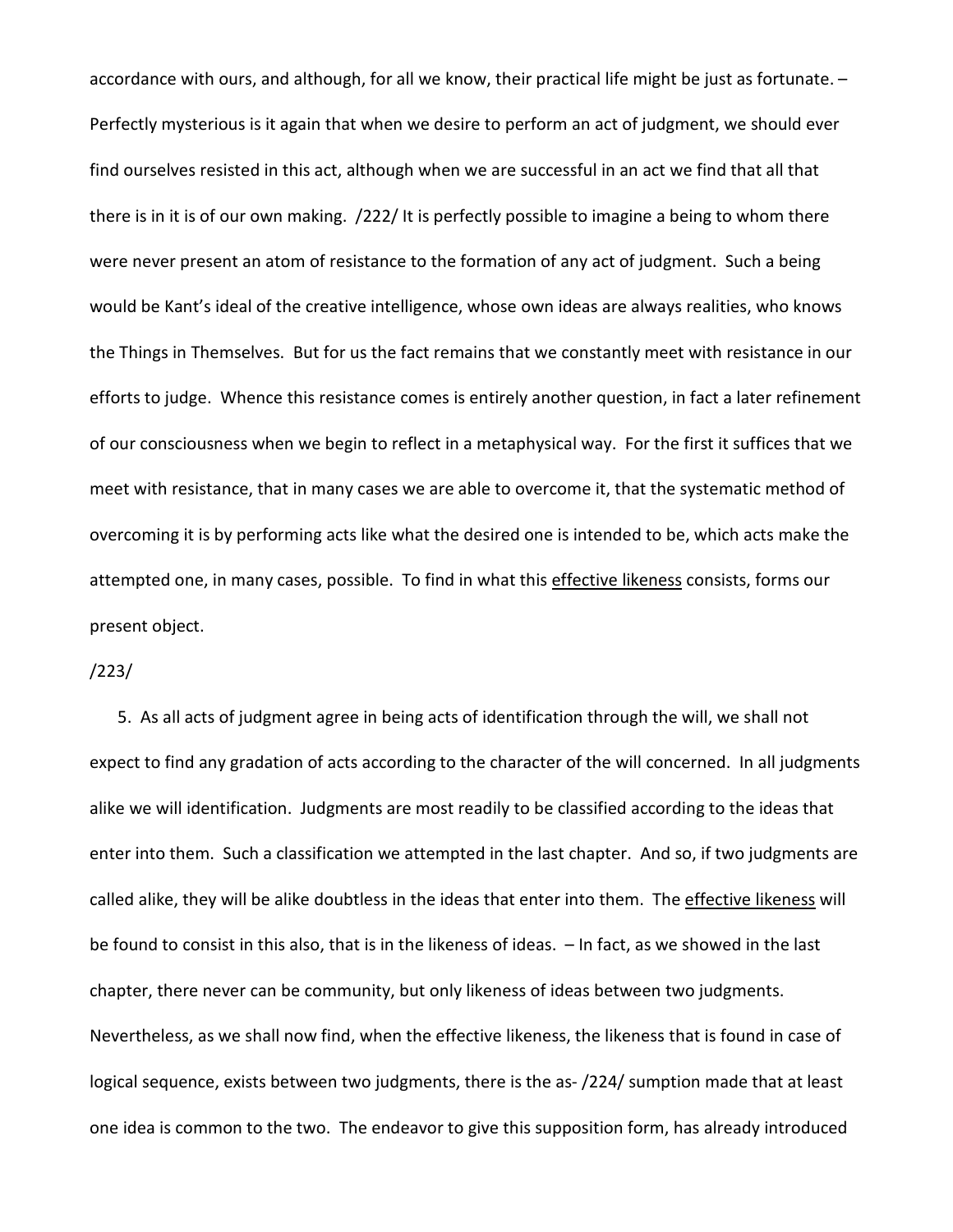us to the concept of the Ideas in themselves. Let us now state certain principles as to the likeness of acts of judgment, which are constantly understood in reasoning processes.

First: When two acts of judgment, compared in the memory, are found to be precisely alike, so that a careful examination reveals no unlikeness between them, we say that the ideas identified were the same. This statement is strictly speaking incorrect, as was previously shown. And the precise likeness of the acts of judgment themselves by no means follows from the identification of the two in memory. Practically the statement is not generally attended with troublesome consequences, and we make use of it constantly, and could /225/ not reason at all if we did not make use of it.

Secondly: When one of the two members of the identification in one of the acts of judgment, is that in the judgment that gives it its aspect of identity with the other judgment, i.e. when the two judgments are themselves judged alike in a given feature, viz. in point of one side of the identity in each, then the judgments are said to have an idea in common.

Thirdly: If either both or one of the ideas of one judgment should not be found in the ordinary sense of the term in the other, but should be like one or both the ideas found in the other, and that indefinite measure, i.e. when in comparing the judgments they are found alike in point of some aspect of one or the other of the sides of the identity, then the judgments are said to have, not ideas, but elements of ideas in common.

Fourthly: That judgments have both the ideas in common, or one idea /226/ in common, or elements of ideas in common, are expressions that have meaning only in and by the comparison, not of the independent ideas, but of the judgments themselves; and these expressions signify degrees and aspects of likeness among the judgments, not original community of the ideas. But now, for the sake of convenience, we may abstract from those parts of the judgment that are found unlike, and consider separately those parts that are like: we may thus abstract from the unity of the judgments as wholes, and consider the parts as if they were dependent and existent in themselves. We may speak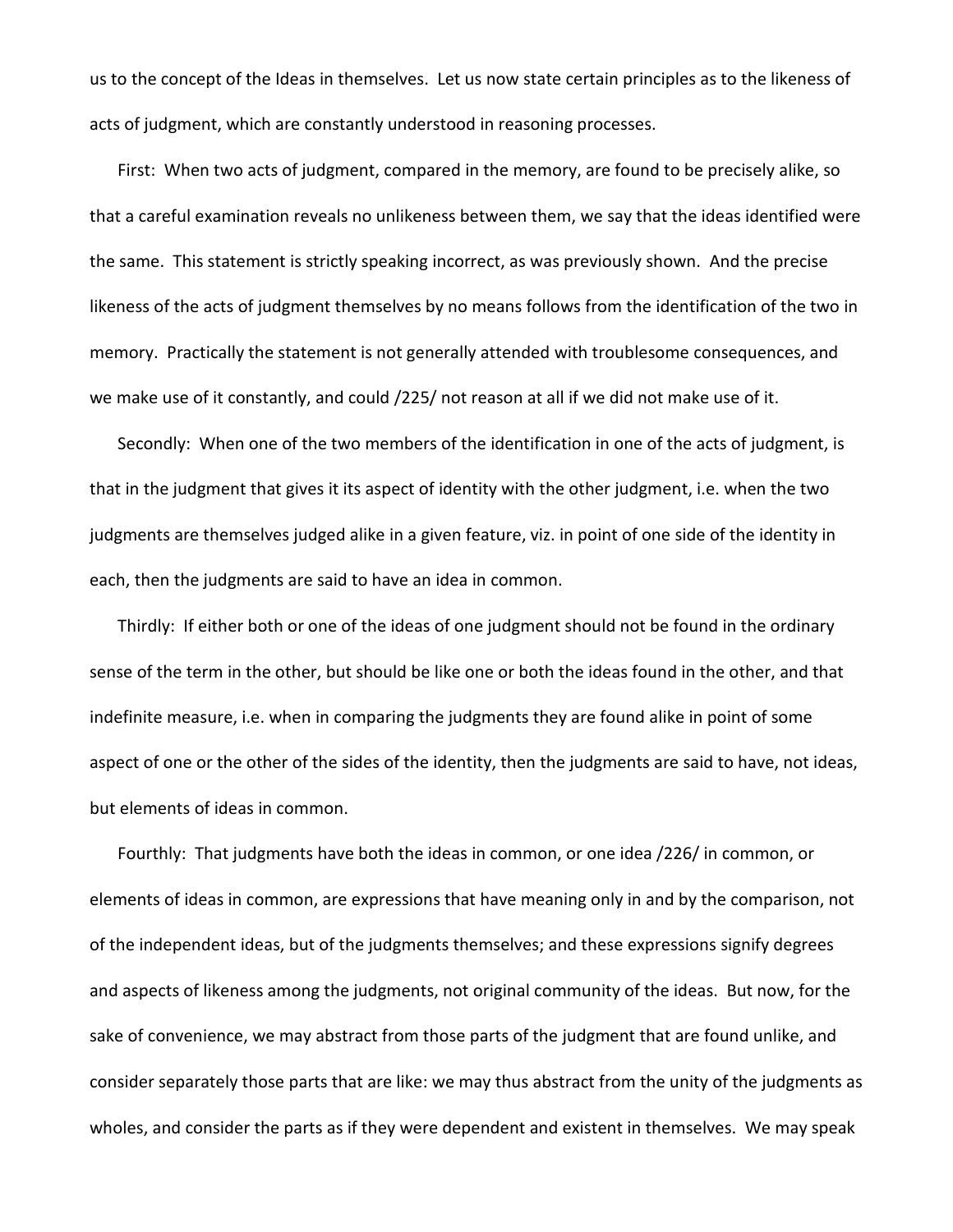of the judgments as like in so far as the same ideas enter into them, as if the ideas were as ideas preexistent to the judgment and entered into it. This is the justification of the use of Ideas in /227/ Themselves as auxiliaries, arbitrary abstractions, in the reasoning process.

Fifthly: If we consider the three classes of community among judgments just given as stated in terms of the Ideas in themselves, we have that judgments may be alike, first in possessing and using the same Ideas, secondly as having one Idea in common, thirdly, as having elements of one or both Ideas in common.

Sixthly: If we ask now in general how the kinds of likeness of judgments affect the methodical course of the reasoning process, we have as reply principally this: that as on the one hand all reasoning is the endeavor to overcome opposition to the formation of a judgment; so on the other, no other methodical means of overcoming opposition to an attempted judgment is known to the mind, than bringing the attempted judg-ment /228/ into harmony with previous ones, first by so arousing memory as to bring to light some judgment that had both Ideas the same as the present, or secondly by bringing to light a series of judgments whose members had a community of one idea or of the elements of one or both ideas with the given judgment. And further, we must take notice that when either of these two things has been accomplished in a certain definite way, and the mind is fully confident of its memory, then there is the immediate formation of an act of judgment that is considered to be the one desired, to such an extent at least that the conflict ends for the time. And finally, as to the satisfactoriness of the result, it is evident that the act of judgment thus reached remains satisfactory only so long as the mind retains confidence in the trustworthiness of its own memory, and is satisfied that the pre- /229/ viously intended judgment is that actually reached. If doubt arises, the question is opened again. – Hence it follows that if all Judgment as such is Knowledge; all Reasoned Discourse as such is doubtful. If Judgments are true so soon as willed, Reasoned Discourse is satisfactory only so long as the mind is pleased to be satisfied with it. For the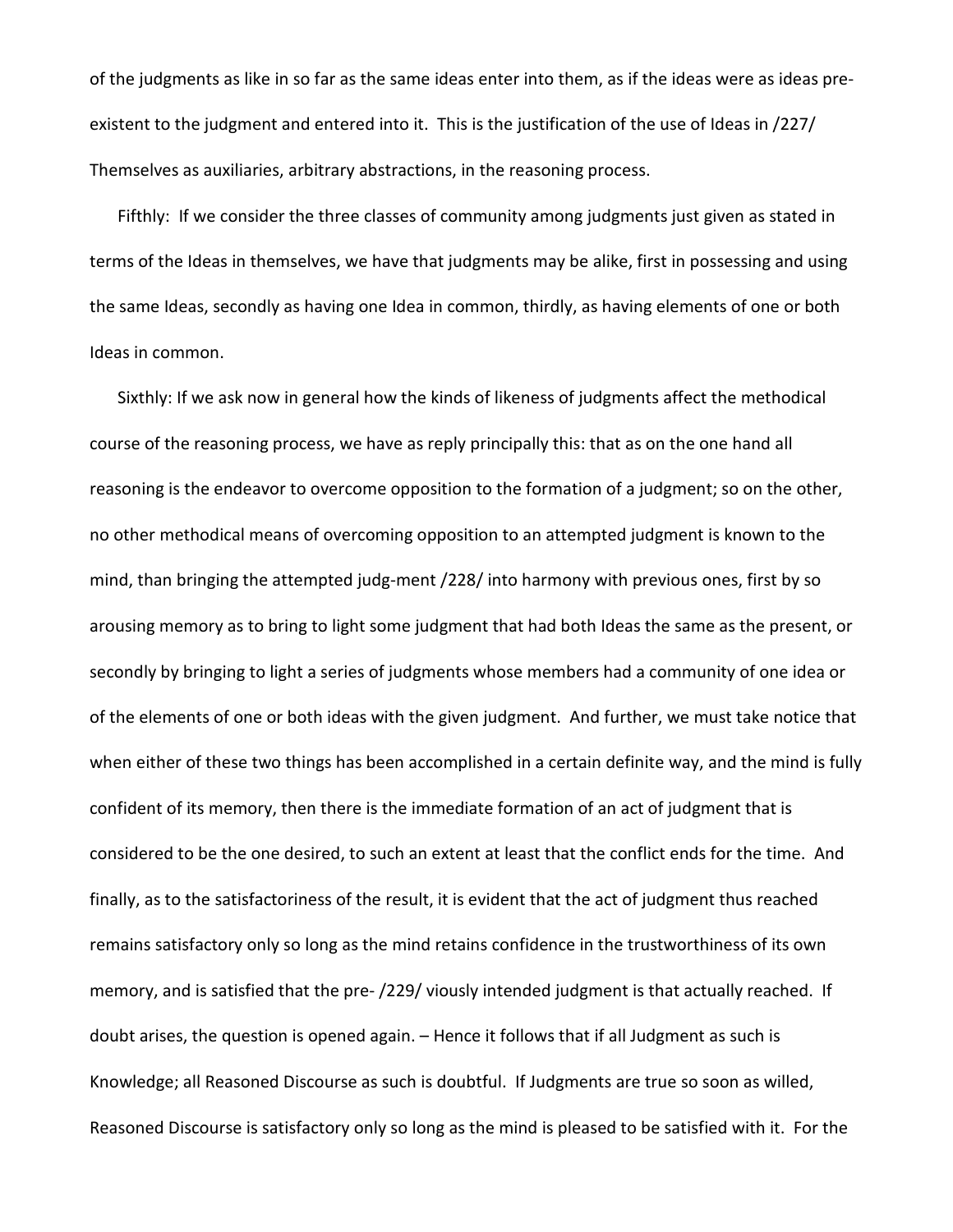Judgment has its end in itself. But Reasoned Discourse has its purpose in the quieting of external strife, and can never be secure against the breaking out of strife anew. No Judgment once made can ever be resisted. No Reasoned Discourse, however well established, is beyond the reach of rational doubt.

Thus then the whole of Reasoned Discourse is open to what we have described as Rational Doubt (v. §. 15, last Chap. in inst). For when we throw doubt on reflection on a process of reasoning that /230/ has once been accepted, we throw doubt, not on the conclusion, for that, in so far as it was a finished judgment, cannot be doubted; but on the whole process considered as in relation to an original intention of our own. We doubt if the process of reasoning really did what it was intended to do, really brought us to the accomplishing of the act we intended to accomplish. – If anyone, to our affirmation that all reasoning may be in error, objects that we ourselves claim that every proposition, once completed, expresses an act of Knowledge, and that every course of reasoning, being made up of such acts must be throughout, on our hypothesis, true; then we respond that a reasoning process is regarded as in error, not because alone of the falsity of the propositions that make /231/ it up, but because of the failure to attain in it the result required. And the complete attainment of this result remains always doubtful, because at the end of the reasoning we are apt to mistake an interesting result for the one desired, and only are reminded of our failure by further thought.

6. Where in the comparison of a judgment attempted with the memory of previous judgments actual, one of these previous judgments is found to be just like the desired one, the desired act follows immediately in all cases. Here perhaps doubt may arise on reflection to the trustworthiness of the memory, as to the satisfaction of the original intention, and the like. But in so far as these doubts do not arise, the reasoning remains satisfactory. – Not so is it universally when memory only furnishes judgments previously accomplished and resem- /232/ bling the at present desired act by community of a single Idea, or of elements of one or both Ideas. Here the desired act is rendered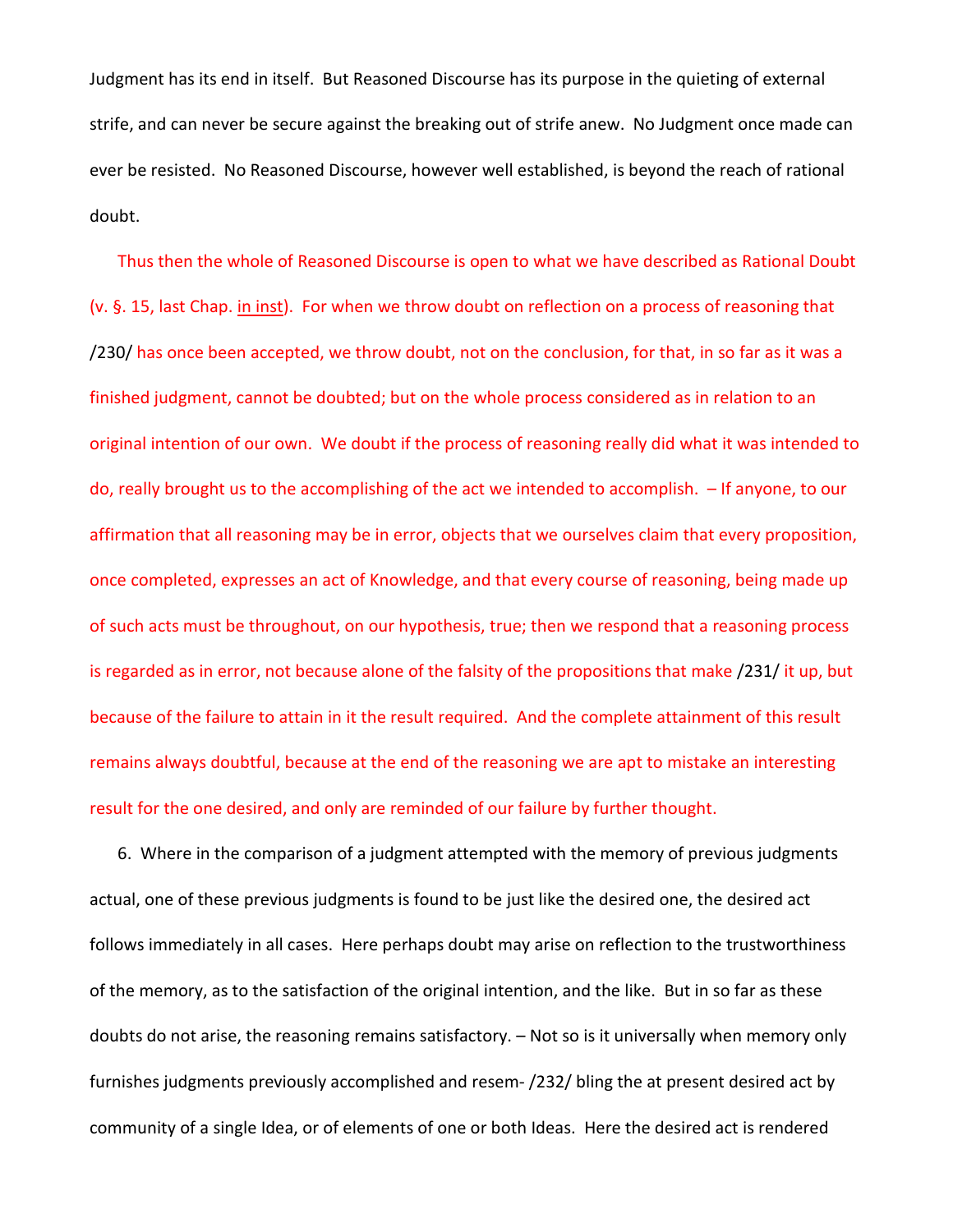possible only under special circumstances. The general principles of this kind of reasoning have already been investigated by logicians, and we have but to mention their results in connection with our own peculiar view of the nature of the reasoning process in general. – When two propositions have one Idea in common, the truth of one can follow from the truth of the other only through the mediation of a third, which has an idea in common with both, and which so substituting for the Idea peculiar to the first proposition, the same Idea expressed in terms of the Idea peculiar to the second, reduces the first to likeness with the second. The principle of all this kind of reasoning may /233/ be stated thus: When two Ideas are identified in a given judgment, and when a judgment resembles this one, on one side of the identify only, to such an extent as to have an Idea in common with it, then in a third judgment, the conclusion, the Ideas identified in the two judgments respectively with the common Idea, may be identified with each other in precisely the same aspects in which they were identified with the common idea. Or, expressed in terms of the likeness of the judgments alone, A likeness of two judgments on one side of the identity only, involves the possibility of the formation of a third act of judgment, like each of them in point of one side of the identity, but unlike each in point of that side of the identity in which they before were like. This principle is the one that is commonly stated thus: Of like things like may be predicated. /234/ -- When two judgments have, not an idea in common, but only elements of ideas, the identification still takes place in similar fashion as before. The principle here is (expressed in terms of the Ideas in themselves): When elements of Ideas are the same in two judgments on both sides of the identity, the one follows from the other immediately in so far forth as the sameness of elements is regarded; but when on one side only of the identity in each judgment elements of an idea of one are found the same as elements of an idea of the other, then from both judgments follows a third, in which those elements of the second idea of the first judgment that were identified with the common elements, are now identified with those elements of the second idea of the other judgment that were in like manner identified with the common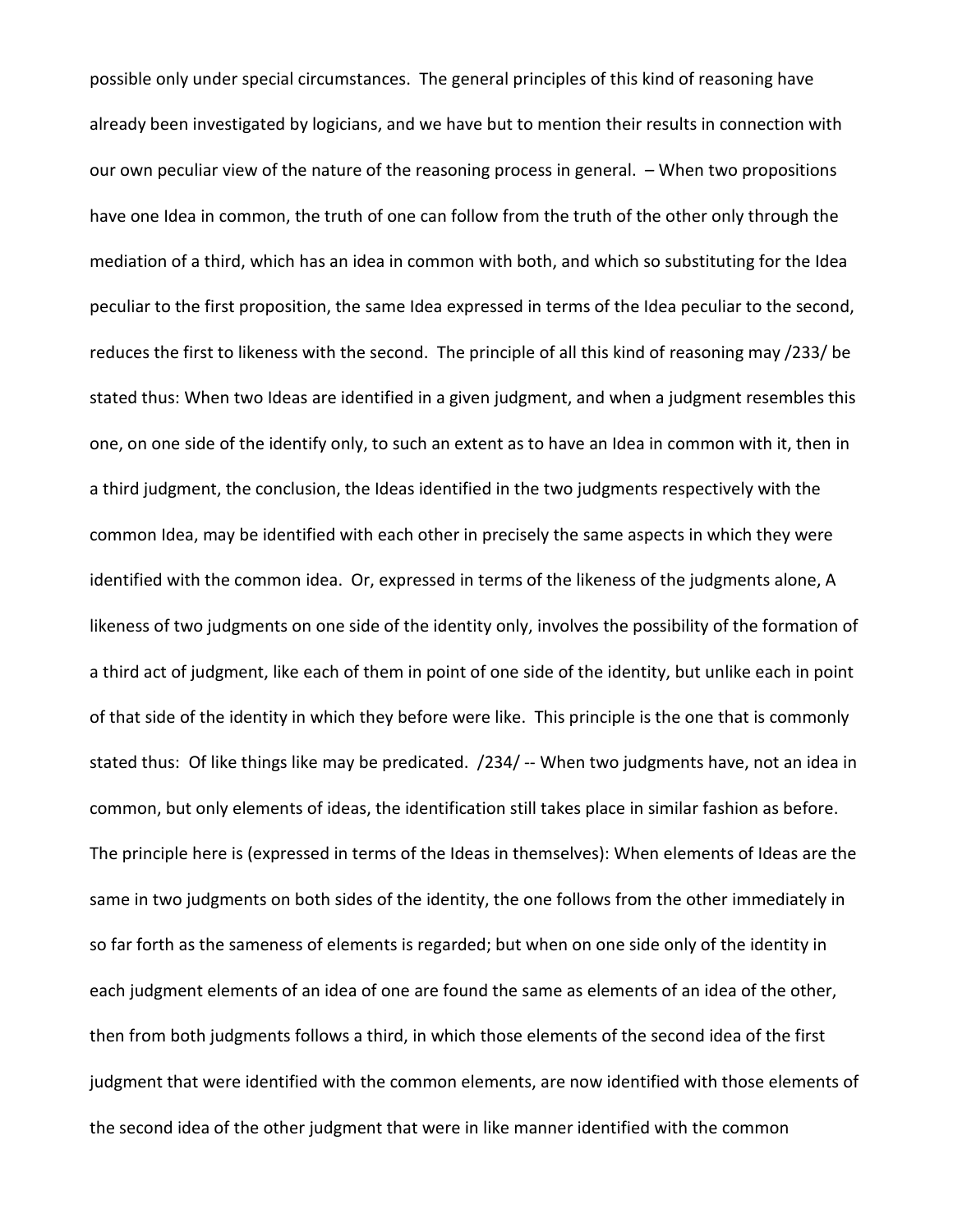elements. Or expressed in terms /235/ of the similarity of the judgments: When two judgments are alike in point of certain aspects of one side of each, then from these we may form a third judgment like each in the corresponding aspects of the other sides, respectively, of the two judgments. – These kinds of likeness of judgments make possible the passage from the formation of one of them to the formation of another, or from the formation of two to the formation of a third. And when by experience we have noted these ways in which our thought progresses, we make methodical use of them to overcome the resistance to any act of judgment which may arise during the formation of this act. The formation of the act being resisted, we appeal to our memory or to present experiment to make possible the formation of the acts or series of acts in which some shall appear whose likeness to the desired act /236/ is of the required sort, viz. such that their formation renders possible the formation of the desired act. – The Aristotelian form of describing the process of reasoning as being made up of complete or incomplete Syllogisms, need not be discussed by us in this connection. It is sufficient to say of it that its adequacy has long been doubted, if not disproved. The description of the reasoning process as an advance through total or partial identity of the Ideas in themselves on one or both sides of successive judgments is that carried out in full by Jevons in his *Principles of Science*. This account, as will be seen, we have used as an abstract account, not of the nature of reasoning in itself, for this proceeds by likeness of judgments, not of Ideas; but of what the reasoning process appears when viewed in a certain light. We reason /237/ actually by comparison of judgments. But the reasoning-process may be regarded as if it were one of comparison of Ideas in themselves. So Jevons regards it, and his account, viewed from this side, seems satisfactory enough. – The description of the reasoning process as at bottom an advance through a consciousness of the similarity of our acts of judgment viewed as wholes, has, in later times, been adopted by Spencer [Herbert Spencer, 1829-1903], in his *Principles of Psychology*.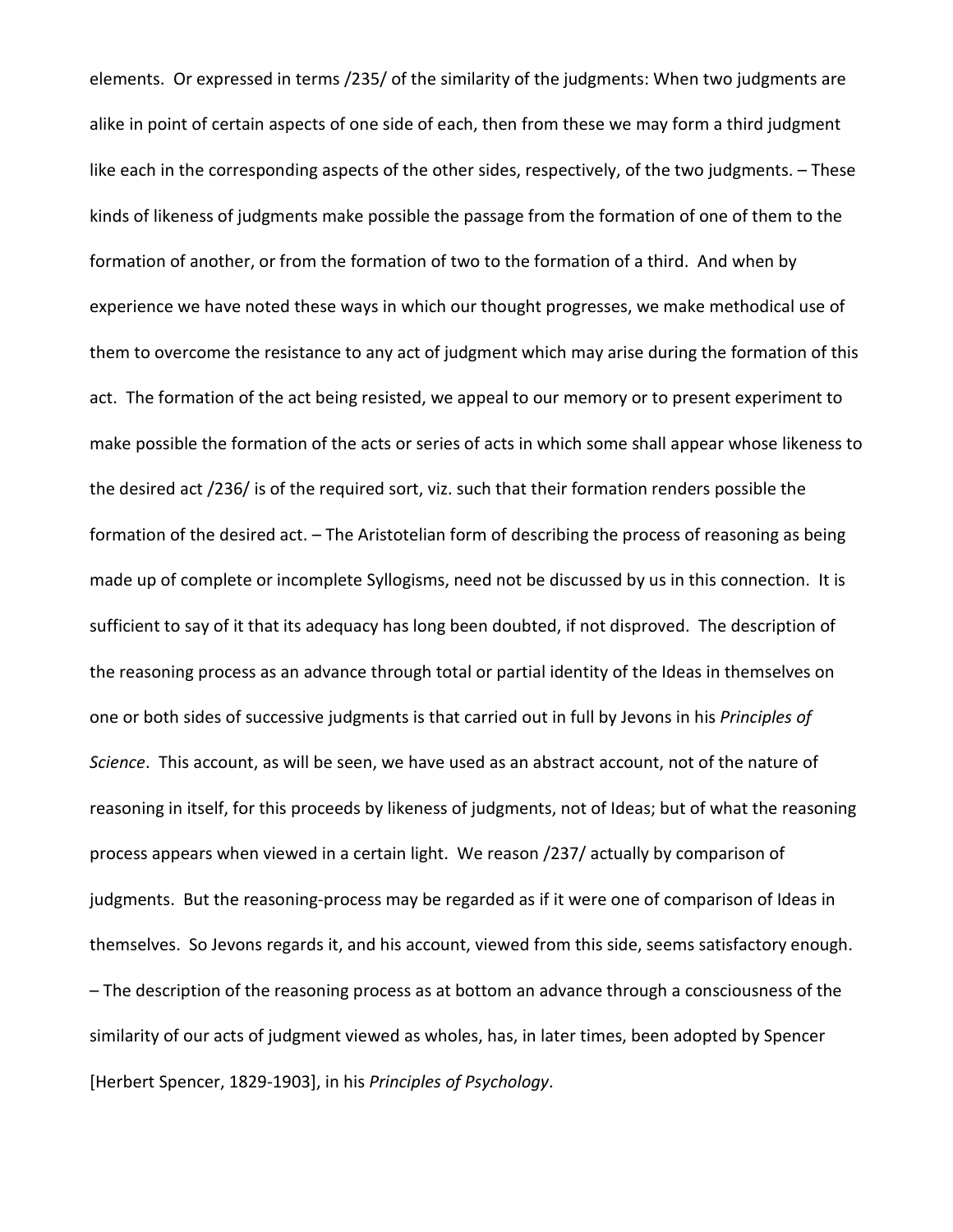7. The reasoning-process may be regarded in three ways: as a psychological fact, as a voluntary activity, and as an ideal. Viewed as a psychological fact, we are always tempted to explain it. We say, reasoning is but one form of the Association of Ideas. One judgment arouses another in the mind. The connection is often irresistible. The apparent necessity of all reasoning as a /238/ connection of premises and conclusion is a psychological necessity. The logical process is but one example of the uniformity of natural events. Thus regarded, one can become very sceptical about the certainty of the results of reasoning. The connection of conclusion with premises, one says, is after all but similar to the connection of one's dinner with the ringing of the dinner-bell. It is a connection of regular sequence. Yet just as the dinner-bell might ring and yet no dinner be forthcoming, so the premises might appear and yet no conclusion follow them. Where then is the transcendent certainty of the reasoning process? -- On the other hand however this same psychological method leads us to a kind of dogmatism that is none the less pretentious because it contains a vicious circle. Psychologically considered, one comes to regard reasoning as a result of which experience of the /239/ world is the efficient cause. One then declares the connection of premises and conclusion to be a reflex of connections present in a world independent of consciousness. One says then that the truth of the reasoning process is not in itself, but in the knowledge it gives us of things in themselves. – Both these forms of the psychological way of viewing the reasoning-process are one-sided. – What they mean really is this: Form to yourself a complete psychological theory of the human mind, and then of course all connection of ideas will be but one example of psychological connection, and all reasoning will be but one form of Association. Form to yourself again a theory of the whole universe, wherein all parts are regarded as united in definite ways, and of course human reasoning will appear as determined by the rest of the series, by its environment, if you please. But how have you /240/ come to form either of these great fabrics? Purely and simply by reasoning. Without reasoning you would never have formed any of these ideas of things or processes to which Reason itself is to be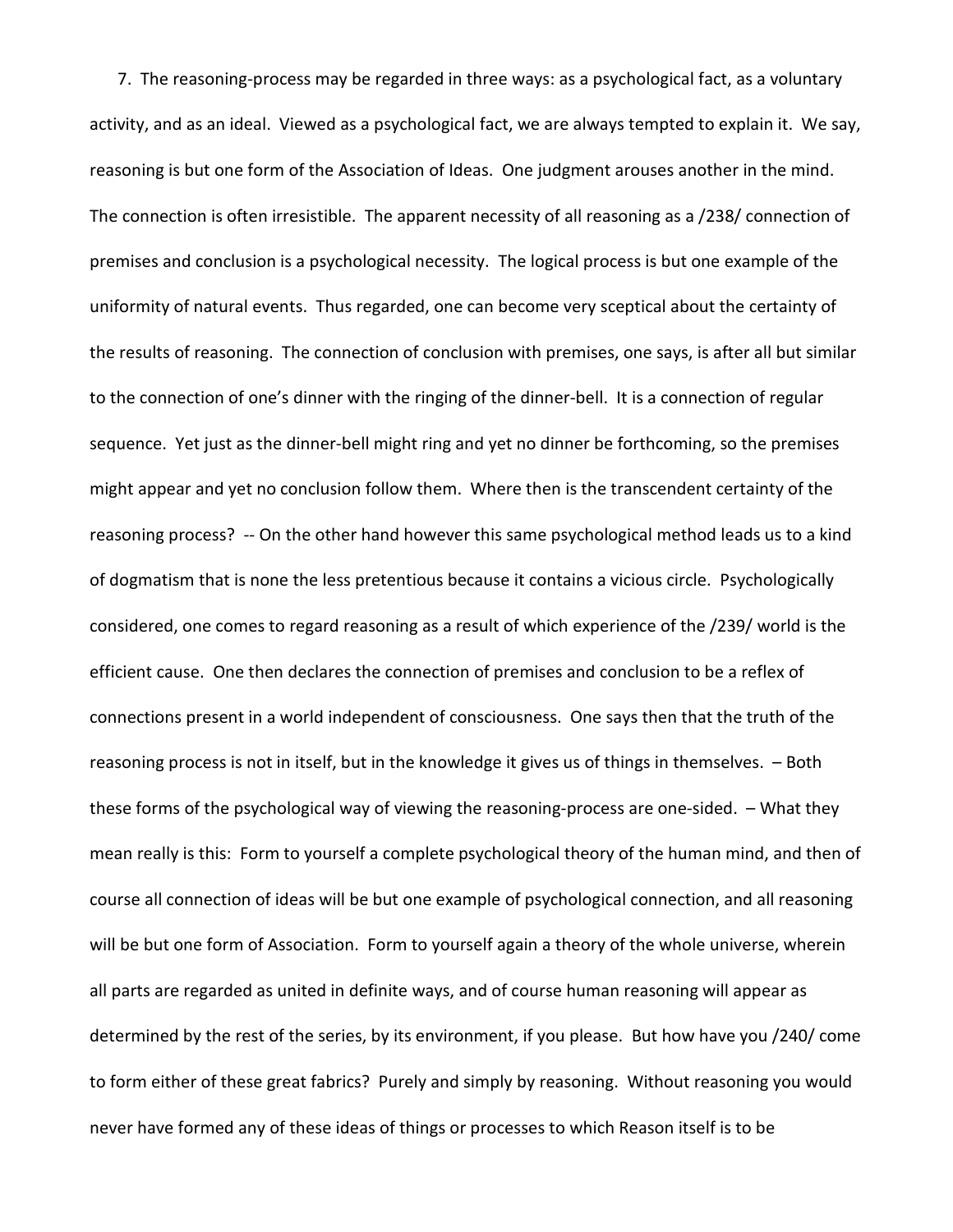subordinated. Reason has built her own prison house, forged her own chains, put on her own fetters, and now sits and pines in a captivity of which she herself is the sole cause. Such is the consequence of the simply psychological consideration of the reasoning-process. In the consciousness of this lies the ground for the dissatisfaction we all feel when we hear that reasoning is but Association of Ideas, or for the rebellion of the truly critical thought against the chains of dogmatic cosmologies. We know when we hear these things that some one is trying to persuade us to clip our wings with our own claws. – But are then psychological and resulting cosmological /241/ theories to be rejected? By no means. They are regarded, from our standpoint, as syntheses by which we order to ourselves our experience. We engage in these syntheses because we choose to do so. The syntheses are satisfactory, because as rational beings we find ourselves satisfied with them. No explanation of our satisfaction can be given as final, because every explanation is a synthesis itself, and may be absorbed in a yet higher synthesis. In fact we find that we have to follow experience in these syntheses, because nothing else turns out to be finally satisfactory. Individual syntheses give us individual sciences. Universal syntheses on experience give us Systems of Philosophy. But after all the grand fundamental fact of all is that we make syntheses, and that because we wish to. And this carries us to the next aspect of the reasoning-process, that in which /242/ it appears as a voluntary activity. This is the view we have taken in the foregoing. Useless it is to give any final metaphysical basis to our procedure as reasoning beings; but quite practicable is an attempt to reduce reasoning to its lowest terms by finding what the one thing is towards which we aim in all reasoning. This one thing we have found is the overcoming of resistance to the formation of some act of Knowledge which we desire to see completely formed. The opposition to resistance takes certain definite forms that we cannot further explain, but must accept for what they are. The reasoning-process as thus viewed, appears as a more or less effective attempt to accomplish a certain purpose. With the attempt in any individual case we may feel a different degree of satisfaction at different times as we reflect upon it. And thus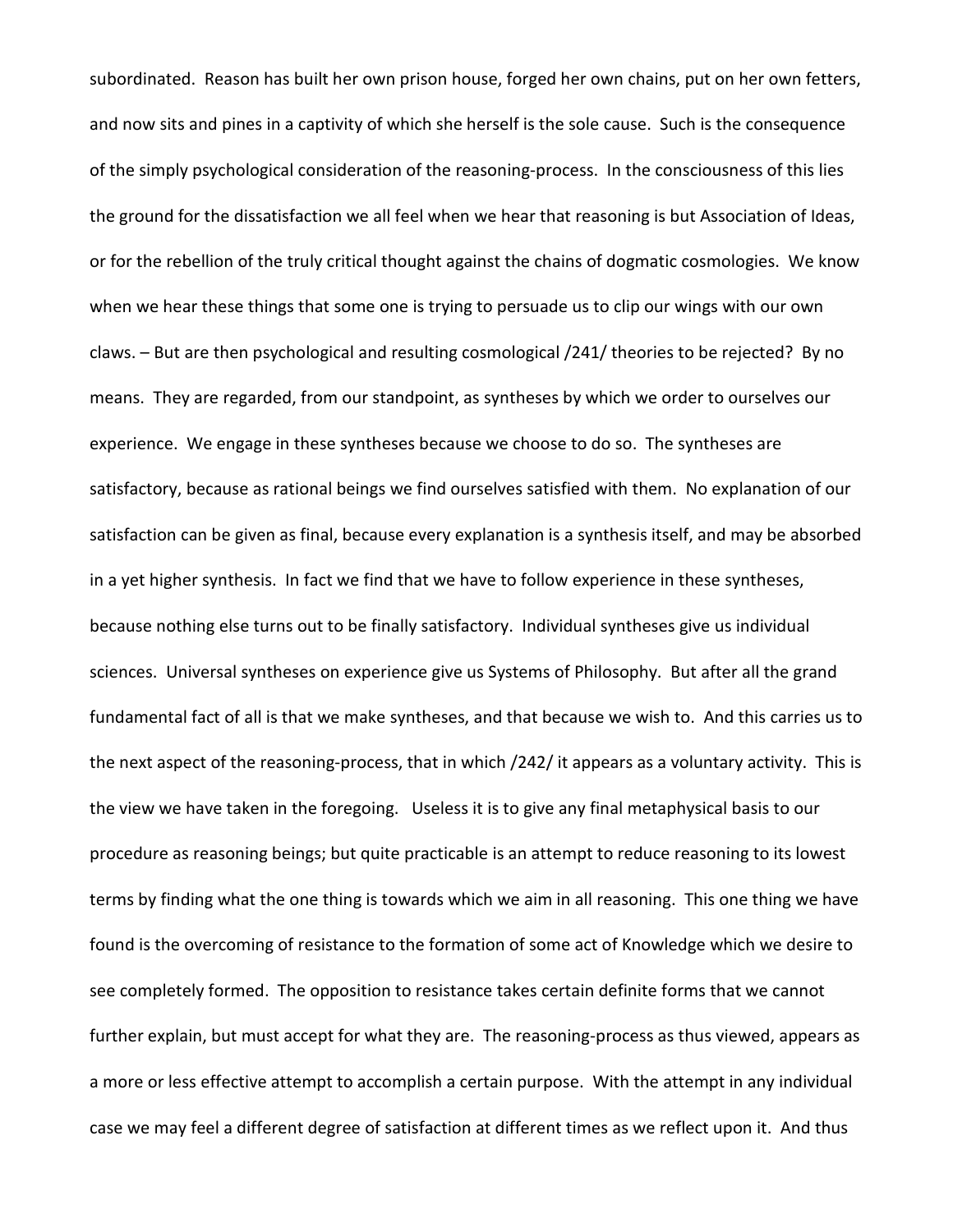every process of reasoning is accepted with only provisional certainty. – But the /243/ likeness of the reasoning-process to itself, its methodical and comparatively simple character, arouses in our minds the wish to rid it of all the disturbing elements that enter into it. We are lead [sic] to conceive of a reasoning-process in which there should be no lapse of memory, perfect appreciation and easy reproduction of all required past acts of Knowledge, and no perturbing elements from without, such as the wandering of thought, and like phenomena of disturbance. We conceive that such a reasoning-process, were it perfectly realized in our minds, would accomplish our purpose to perfection, and so remain permanently satisfactory. To this Ideal, never fully realized, we give the name of Reasoned Discourse *par excellence*; and this it is that text-books on Logic seek to describe. They represent, and justly too, that this reasoning-process /244/ gives absolute security of the attainment of Truth. For truth in Reasoned Discourse is satisfied intention; and by hypothesis the Ideal mental process is to be the one that would satisfy permanently, and so gain for us all we intended. This is the third aspect under which the reasoning-process may be viewed; and this aspect is perfectly authorized. Only we should remember that there is in us no faculty that acts as a panacea for all error, nor that gives us the royal road to truth. But all that we truly experience is reasoning more or less imperfect, that gains for us more or less of satisfaction. Only by noting and trying to avoid those paths by which we most commonly run into error, do we reach the Ideal of a highway of Truth. – In these three aspects may Reason be regarded. Each /245/ one is in its place justified. But each needs completion by the others. The psychological way of looking at the reasoning-process is apt to forget that we can never finally base our Reason on anything external and foreign to Reason. The volitional aspect of the reasoning-process fails to satisfy us from an ideal stand-point; for it shows us only too strongly the imperfections in which all our reasoning is involved. The ideal aspect of Reason is apt to lead us in its turn into an obscure dogmatism, if we forget that the Reason we actually have is not the Ideal we have imagined, that it is incomplete and fallible.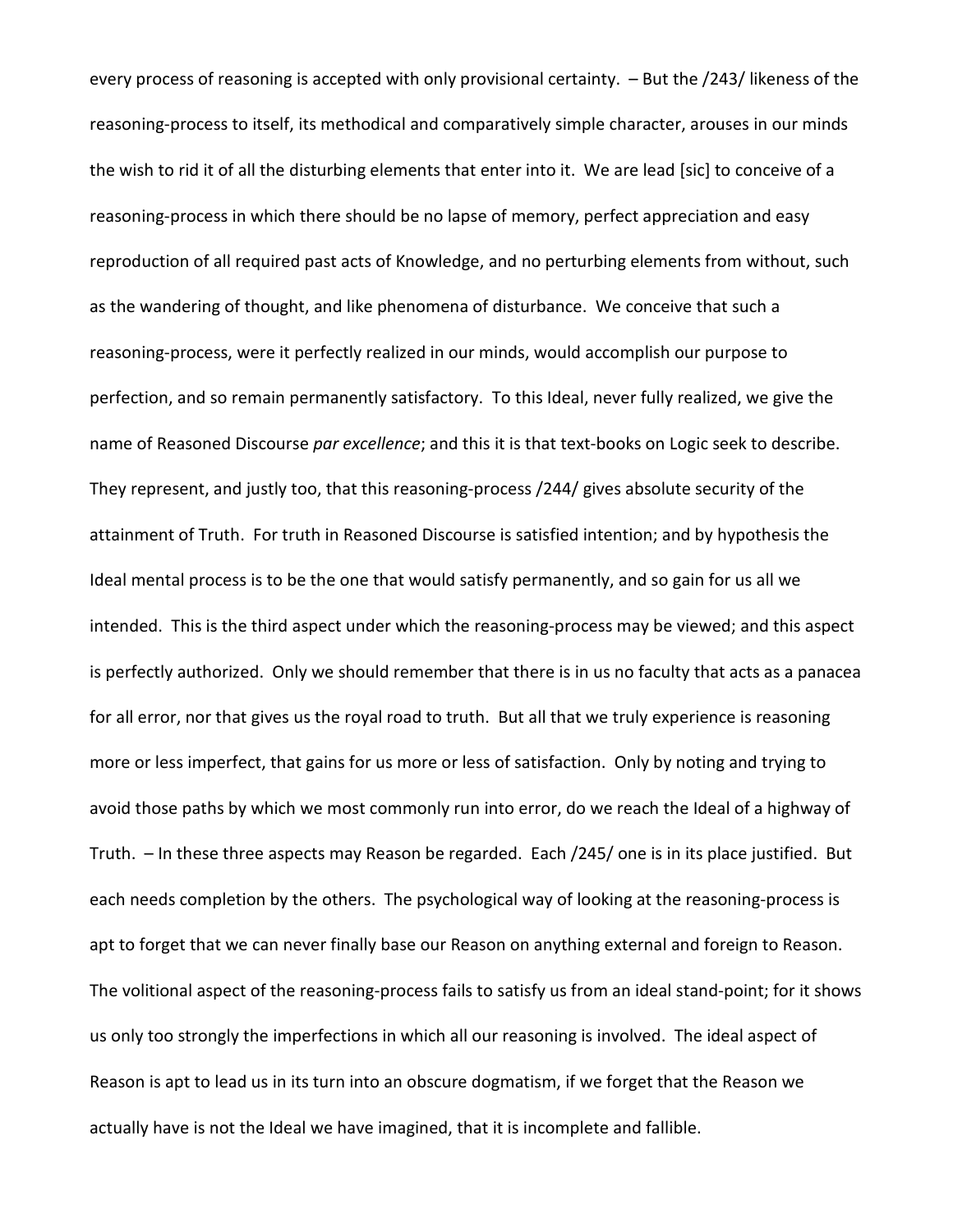8. Fallacies are failures to accomplish our ends in reasoning. When we fall into fallacies we mistake for a likeness of two judgments what turns out to be none. The result /246/ is either a meaningless proposition, i.e. a combination of words to which no judgment corresponds, or a judgment that is not the one we had desired. The fallacy is exposed when, more clearly recollecting what we desired, or more carefully comparing the judgments the imperfect recollections of which had been identified in the act of judgment whose consequence was the Fallacy, we perceive the failure to reach the one, or the variety of the other, and so have our work to do over again.  $-$  In connection with this remark we may notice that the words Error and True Opinion, defined at the outset as judgments passed by another, from his stand-point, on the work of a disputant, now are seen to have meaning for the most part in respect to the intention of the reasoning-process criticised [sic]. When one conceives that the intention has been attained, he /247/ calls the result true. When, the opposite, he speaks of it as error. – But in the Introduction we spoke of these terms as being used in reference to the confidence of the individual. When one called a view of an individual erroneous, he meant, we said, that the certainty of this view was but subjective, and would be altered, perhaps, in future. Of these terms we are now able for the first time to see the true significance, and we therefore proceed to the re-definition of them all: --

a. Certainty, in matters of reasoning, is the confidence the mind feels that in the acts of judgment it has been able to accomplish, it has fulfilled its original intent, and so gained for itself permanent satisfaction. But this certainty is in all cases Subjective. For the mind here-after, in reflecting on this same process of reasoning, may come to feel dis- /248/ satisfaction, to declare that its original purpose, only known in any case in the form of a memory, was not accomplished, to construct for itself afresh its intention, and so to open the whole strife anew.

b. When two persons are supposed to have engaged or to be engaging in the same discussion, i.e. when their intentions in reasoning are supposed originally the same, and one satisfies himself by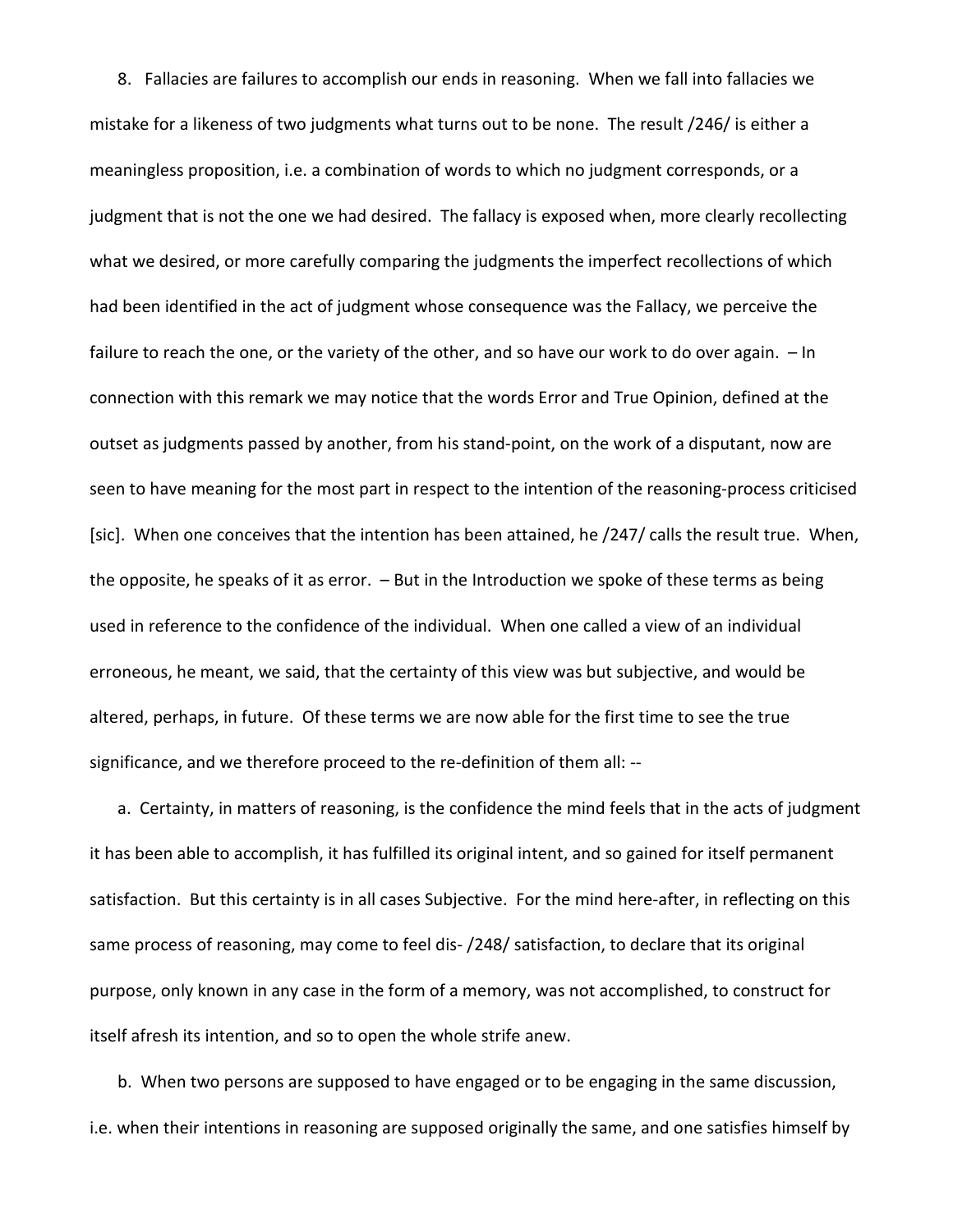results which do not satisfy the intent as interpreted by the other, the two make mutually the imputation of Error. – And speaking absolutely, Error is the unstable assumption of the satisfactoriness of a given result, as viewed after the instability of the assumption has become apparent.

c. When two parties, reasoning in the same direction as before, find themselves satisfied by like results, /249/ they term one another's conclusions True Opinions. – And speaking absolutely, True Opinion is every assumption of the stability of satisfaction with a given result, which assumption, within given limits, is verified. The term is applied however only by one who is himself within the limits in question.

-- The terms thus more accurately defined were in the beginning ambiguous. They seemed to be applicable as such alike to Judgments and to Processes. We have now found them to be properly applicable only to Processes, or to Judgments considered solely as parts of Processes. A Judgment is, once formed, in and for itself true; but it may be false to the purpose for which it was formed, or different from what it was intended to be, and herein lies the falsity or error commonly attributed to propositions in argumentative dispute.

#### /250/

9. We have lastly to speak of a highly developed form of Reasoned Discourse, in which advantage is taken of all the elements of reasoning-processes, to attain by an unique method the power of accomplishing a desired Act of Judgment. When an Act is resisted, the resistance itself can never be immediately victorious in case there is any reasoning possible at all. For immediate victory would exclude all reasoning and result at most in the pronouncing of a negative decision expressed in a proposition. If reasoning then is to be possible at all, there must be a resistance to the resistance. The overcoming of the original resistance may now be accomplished by direct means, as already described. But it may also be undertaken indirectly, by treating the resistance to the affirmation as if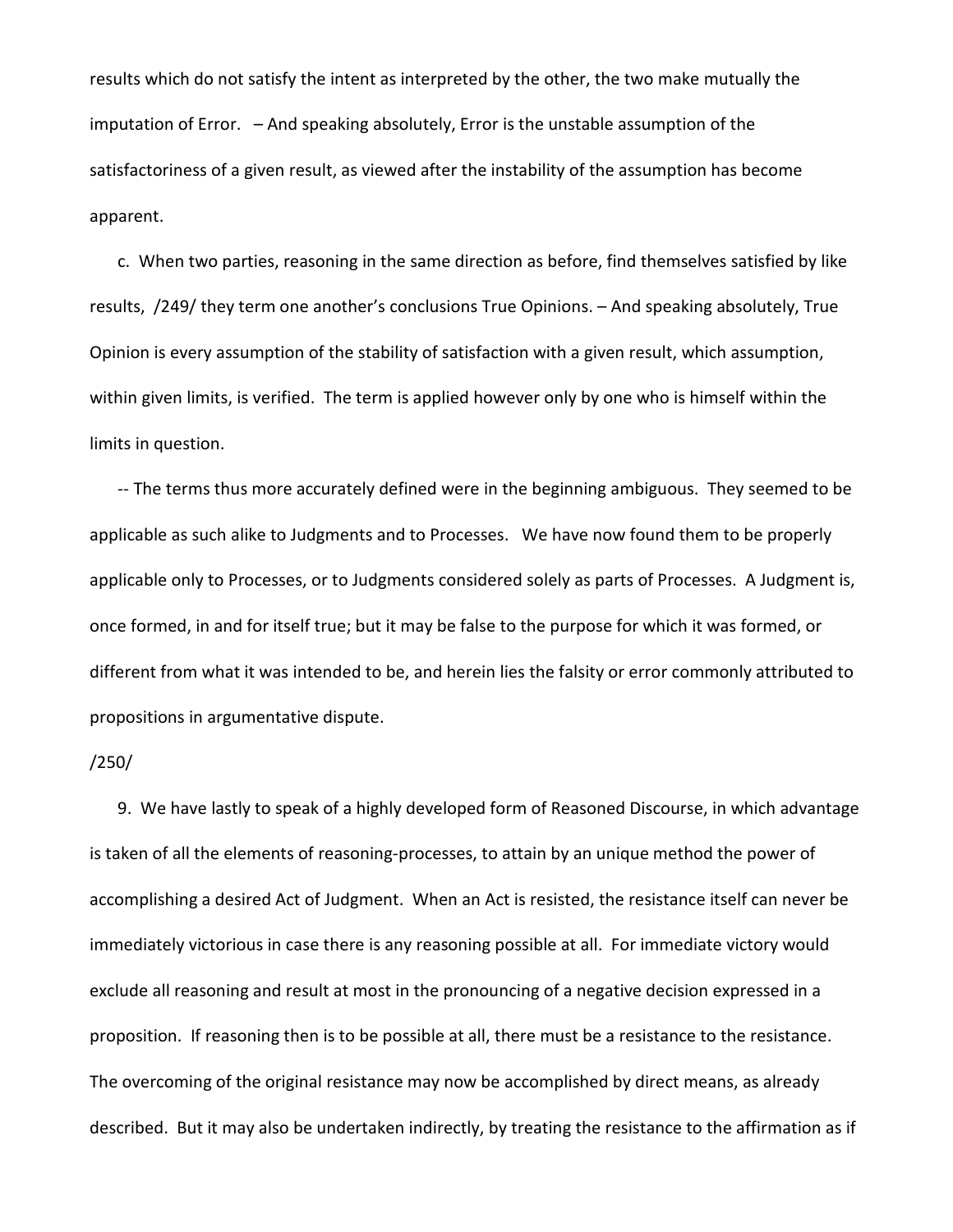it were itself an affirmation, and simulating, as the mind has the power to do, simulating /251/ acquiescence in this counter-affirmation. Then to a mind already skilled in the reasoning-process, the simulation in question, will make it possible to simulate, in definite and methodical order, other propositions that would be made possible as soon as the simulated act were really accomplished. In the course of the series of simulations, one of the simulated acts may be opposed directly, even while it is being simulated, by the memory of some previous actually performed Act from some other series. The opposition directly to an act that is regarded as a direct consequence of the simulated act, produces an immediate rejection of the simulated counter-affirmation, and a consequent performance of the desired act. – The indirect reasoning-process is open to precisely the same flaws that can enter the direct processes. An act not consequent upon /252/ the simulated act, may, through hastiness of examination or lapse of memory, be taken for a consequent of it, and this may cause the rejection of an act that is really not the one first simulated, and so an affirmation of an Act that is not the one desired. And thus may follow a defeat of the original intention, which, discovered upon reflection may cause us to declare of the whole process that it is fallacious.

§. 30. The reasoning-process that formed the subject of the last paragraph, was there regarded as a voluntary process. It was viewed from its active side. We can view it from another, the passive side, by considering what has happened in any Reasoned Discourse, as we look back over it after the fact. Here the activity is only remembered, not ex- /253/ perienced as a living reality, and in memory it appears as an event, not as a volition. Viewed in this light, reasoning is found to be a process in which passage is made from one act to another, by means of the likeness of acts, or by means of the confidence we have in the likeness of the acts formed. – But when reflecting thus on the process of reasoning, we find ourselves not content to regard it alone as a process. We seek to conceive of the premises and conclusion as coexistent truths, whose relations are such that we have been enabled to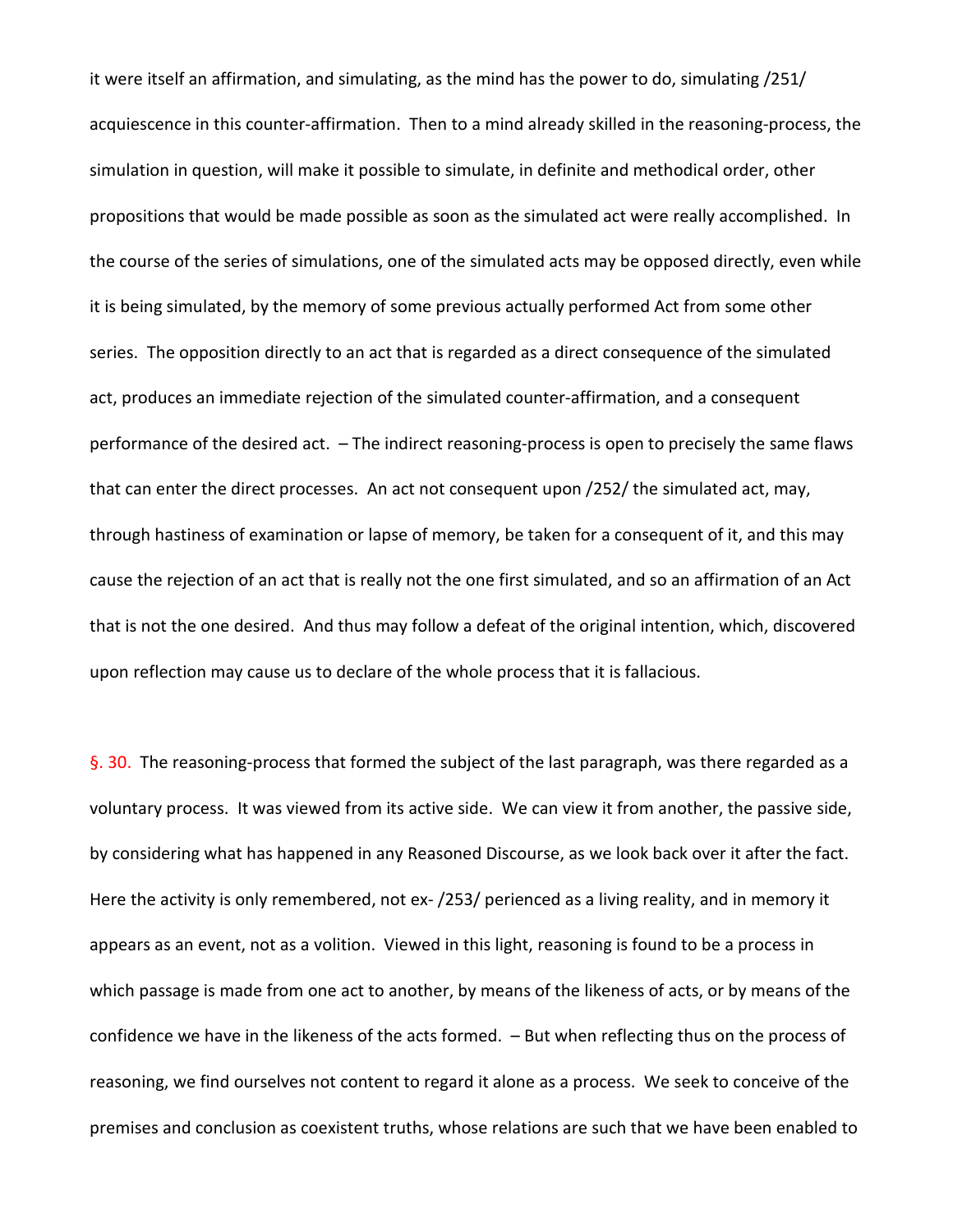pass from one to the other, not as successive judgments one of which made the other possible. In the actual process of reasoning we passed from one individual act to another through the aid of the likeness between them. But in reflecting on our processes afterwards, we view them as Wholes, in which a great number of judgments, all existent and all true at the same time, were viewed as ar- /254/ ranged in aggregates according to their grades of likeness. Thus then, just as in viewing judgments we were led to an ideal consideration of the members of these judgments whereby these members appeared as Ideas in Themselves preexistent to the judgments; so now, in considering the connection of judgments, we come to view the individual judgments as originally present in their relations, before we became conscious of their presence. The passage from one judgment to another is viewed as conditioned by the inner nature of these judgments themselves. Our reasoning appears not as the satisfaction of intention, but as the grasping of preexistent Truth. We have, we will say, experienced the passage in the mind from the judgments A is B, and B is C, to the judgment A is C. On reflection, we regard the process as a single /255/ fact of consciousness, the judgments as existing and true at the same moment, and the relations among them as pre-existent relations which we only grasp in sequence because of our own mental nature. – Extend this method of consideration over the whole extent of the sphere of mental life, and you have the conception of a realm of Truth, in which all individual truths are coexistent and definitely related to other truths, forming with these Systems of Knowledge. In so far as these systems are known, it is conceived that the relations of parts is known, and that each part thus becomes a reflex of the whole system of which it forms a part, and that by knowing it thoroughly, you come to know more or less clearly all the other parts of the same system. – To this synthetic method of viewing /256/ the realm of Knowledge, we how have to devote special attention.

1. The fact of the synthesis of reflection in which we view our mental processes as wholes having interrelated parts, is well known. Everyone thinks of Geometry as a united science, all whose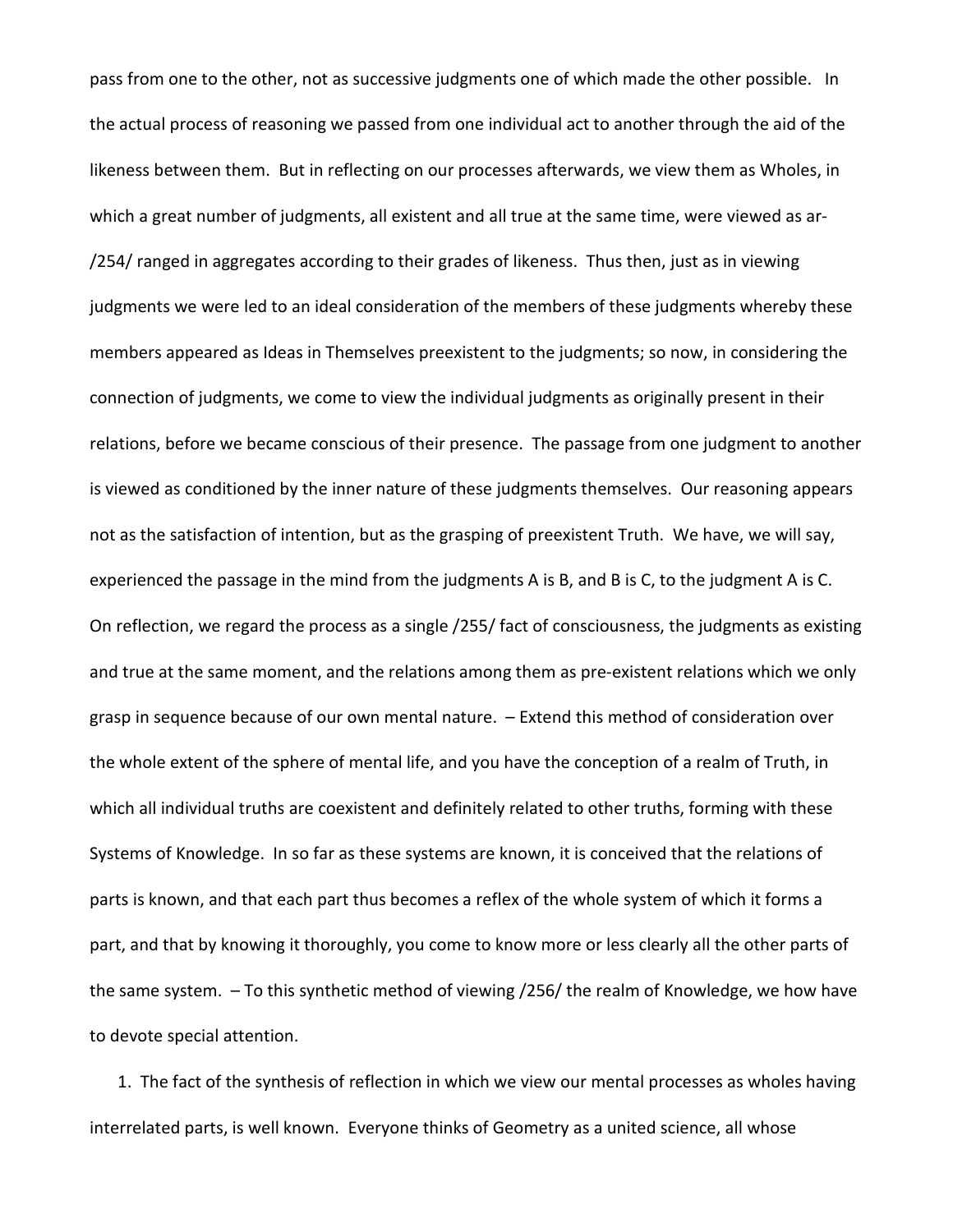propositions are true at once. In fact, in order to make the proposition known as the Pythagorean Theorem the vehicle of Knowledge to the mind, we had previously to form many Acts of Knowledge, such as those expressing the properties of parallelograms, triangles, and the like. But in reflecting on these processes we forget that they were successions, or neglect this fact, and think of them as systems and wholes. So we do in all cases. The concept of a Science in general is not the concept of a great number of possible trains of reasoning, but of a great number /257/ of interrelated truths. No sooner have we clearly comprehended a train of reasoning, than we proceed to construct it in our minds as a whole, as a fabric of interdependent parts having foundation, superstructure and pinnacle, all alike necessary to its completion.

2. This synthetic activity is best understood by considering its purpose. We think of a science as a whole rather than of the same science in the form of the process we had to go through in learning it or in comprehending it, because so to consider it is more satisfactory to us, and requires less expenditure of energy. We think of one theorem of geometry as true at the same time with another, and as having a definite relation to it, because it is easier to remember both theorems and the character of the sequence of the acts they express than to remember them along with the process by which one of /258/ them as an act, followed upon, and was attained through the performance of the other. In general, since the object of all reasoning-processes was the attainment of definite Acts of Knowledge, we find it most convenient, in considering the matter afterwards, to take notice of the ends rather than of the means. We remember therefore the whole in the form of certain relations of judgments as Truths, not in the form of a process with certain steps in it. – It is this method of viewing our reasoning-processes in general that leads us to look upon one Act of Knowledge as conditioned, in its capacity as Knowledge, by other Acts. This opinion we have had to combat. But to the forms of expression that give rise to it, we have no objection; since these but express the convenient syntheses of thought by which we get as it were the schedules in brief of our long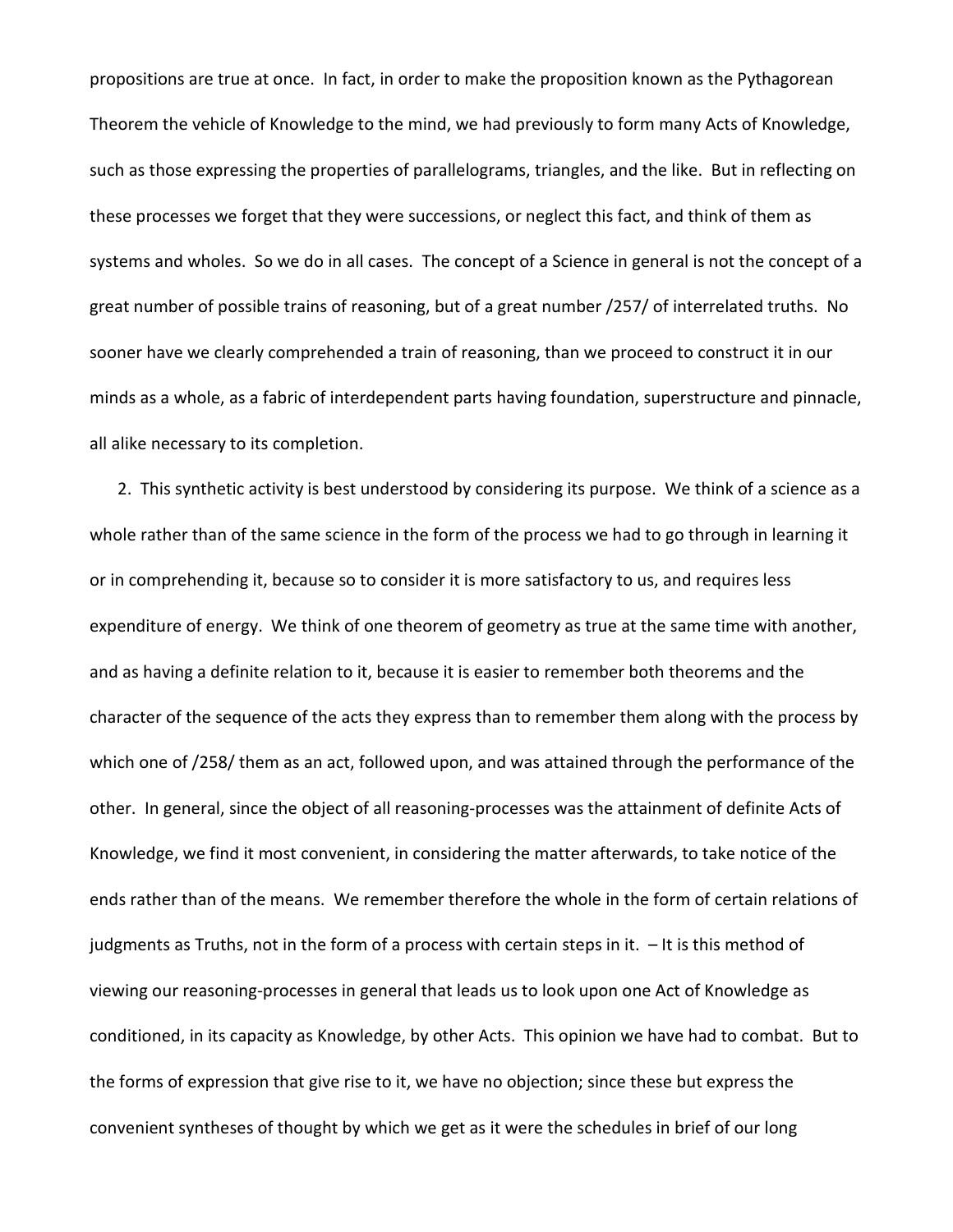processes /259/ of reasoning, for use in future for other purposes. – An economic activity of the mind then is the synthetic process, whose purpose is the same as that which leads the mathematician to symbolize long operations by a stroke of the pen. – The significance of this thought as to the nature of the synthetic process has long been obscurely perceived; but not until quite lately, in so far as we are aware, has it been fully appreciated and used as the foundation principle of a view of the whole scope of philosophy as is the case in the short essay by R. Avenarius (now Editor of the *Vierteljahrsschrift für Wissenschaftliche Philosophie* [Quarterly for the Scientific Philosopher]) entitled: *Philosophie als Denken der Welt gemäss dem Princip des kleinsten Kraftmasses* [Philosophy as Thinking of the World according to the Principle of the Smallest Force] (Leipzig*,* 1876), a truly important contribution to thought, whose influence on our own standpoint in the following discussion we cheerfully recognize.

## /260/

3. A Science may be defined as the aggregate of a number of Results of trains of Reasoned Discourse, which Results, owing to a certain definitely perceived likeness among themselves and among the trains of Thought by which they were as Acts of Knowledge made possible, are considered in the synthesis of reflection as united in logical relations, and as true at the same time.

4. That Act of Knowledge by which the likeness of the Results in any Science is grasped, and through the recollection of which the purpose and the limits of this Science are defined, is called the Definition or Determining Principle of the same. The Definition of a particular Science is therefore to it, what the Definition of Science in general is the the scientific activity as a whole.

#### /261/

5. In the definition of a particular Science, two things are involved, first a review of a number of methodical trains of reasoning in the past, secondly a determination of the character if future trains of reasoning in so far as they shall have to do with the Science in question. In regard to the past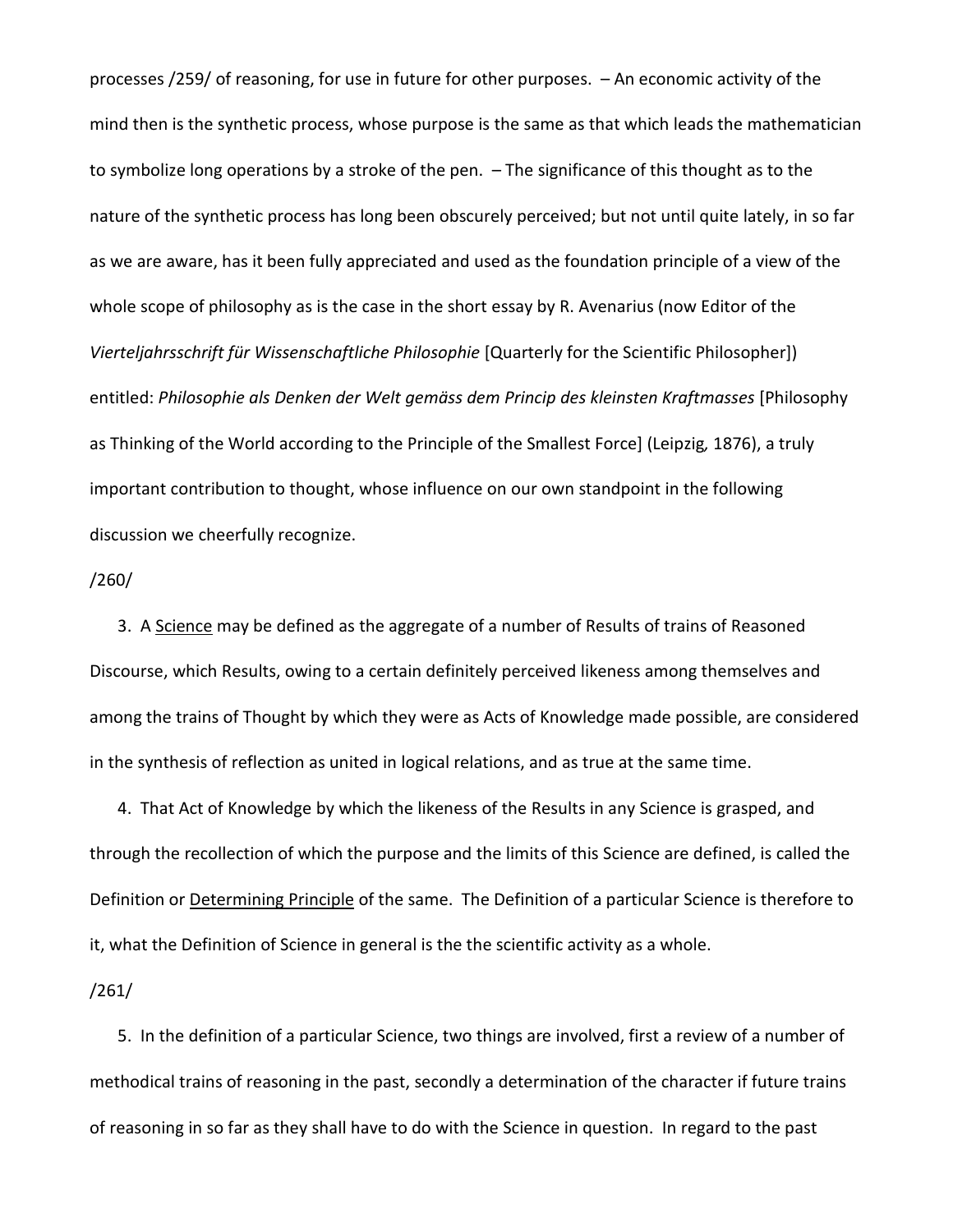trains of reasoning, it is perceived that they and their Results have such definite likeness that they can be and are all considered as forming part of a Whole. Of the future trains of reasoning, and of their Results, it is determined that they shall be admitted into and form part of the present Science, only in so far forth as they answer to the present Definition, i.e. in so far forth as they possess the mentioned definite likeness with the former trains of thought. – Thus is involved in the Determining Principle of every Science /262/ a double hypothesis: viz. in one direction an hypothesis of the carefulness of the examination and trustworthiness of the memory of the past trains of thought; and in the other direction an hypothesis that an agreement of future Results and methods with the present can be properly estimated and controlled. The first hypothesis is an assumption, the second an intention or determination as well.

6. Every Science is capable of division into lesser Sciences or branches. And the branches are or are not regarded as independent Sciences, according to convention, which is but another name for convenience. Thus Geometry is divided into Plane and Solid Geometry. Plane Geometry is likewise divided into Geometry of rectilinear figures and Geometry of curves, and so on. Each one of the subdivisions has its own Determining Prin- /263/ ciple, which has as before the doubly hypothetical character above remarked.

7. These divisions of the whole realm of Knowledge into Sciences, and of the Sciences into Branches, is commonly regarded as a division either according to Objects, or according to Methods. Each one of these kinds of division is accounted for on the basis given above. Sciences are defined according to a likeness of Results and of trains of reasoning within certain limits. The stress in the definition may be laid more on the Results, or on the reasoning. In the first case the division is said to be accomplished according to the subject-matter, in the second place according to the Methods.  $-$ The division according to Objects or subject matter is the most usual and the most important. A likeness of Results as Acts of Knowledge, is of course interpreted as a likeness /264/ based upon the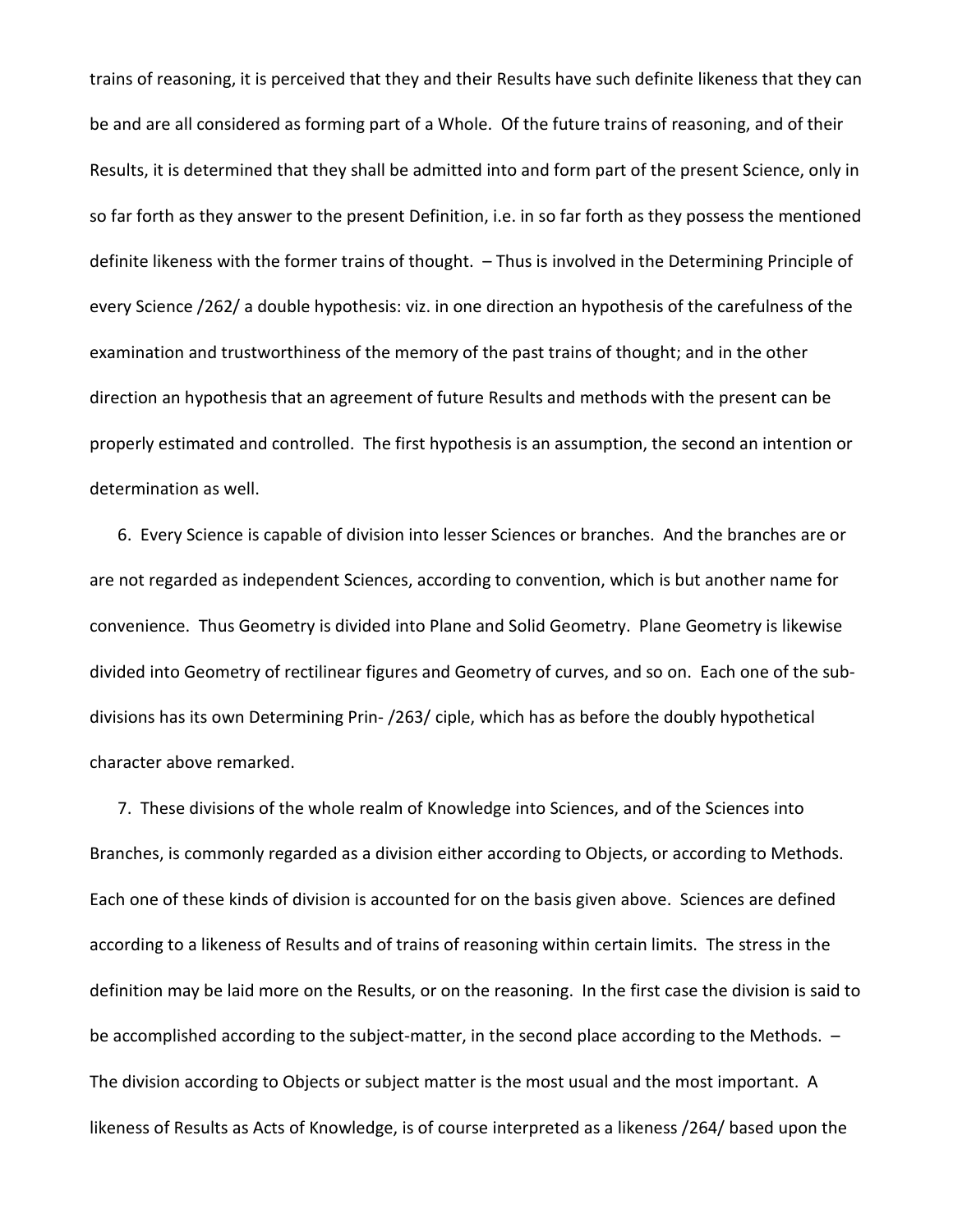community of Ideas or aspects of Ideas among these acts. The Ideas are called the subject-matter or Objects (Object in the sense of *materia*, not in the sense of *causa finalis*) of the judgments. A series of trains of reasoning then, that have as purpose the attainment of certain Results about certain Ideas in Themselves, are united in thought as a single Science. – From this point of view, Sciences are defined and sub-divided according to the Ideas in Themselves supposed to enter into them.

8. If you consider as the purpose of any Science the discussion of certain systematically related Ideas in Themselves, you have the following as a general account of the procedure of all sciences. First one begins with a definition of the Ideas of which the Science is to be. The significance of these definitions appears plainly /265/ from our previous discussion. What is defined is in no case an Idea previously existent in the mind; for the Ideas defined are to be something more than Feelings, but yet not judgments, and other than these two classes of consciousness, the indefinite consciousness and the definite, there are not. Nothing previously in the mind then is defined, but in definition arises for the first time what was not there before, a judgment or series of judgments of determination, which state the limits of likeness and unlikeness which are set for the Science that is to follow. Do you define Geometry as the science of space-relations, then you mean simply that there are possible certain series of judgments whose Results resemble one another in just this, that at least one side of the identity is presented to consciousness as something spatial, or is intended to stand for such an original presentation. And the same holds true of the definitions of objects which /266/ stand at the head of the various branches of Geometry. When one defines a circle as a figure every point of which is equidistant from the centre, he means that the branch of the science which is to treat of circles, shall have as its Results judgments into which either the more general Ideas of space-relations, or those particular Ideas which are contained in the judgment of definition, appear, and no other space-Ideas. The definition of an object, is the definition of an Idea that is to appear in a class of judgments; and this definition of an Idea, is but the statement of a similarity that exists among a whole class of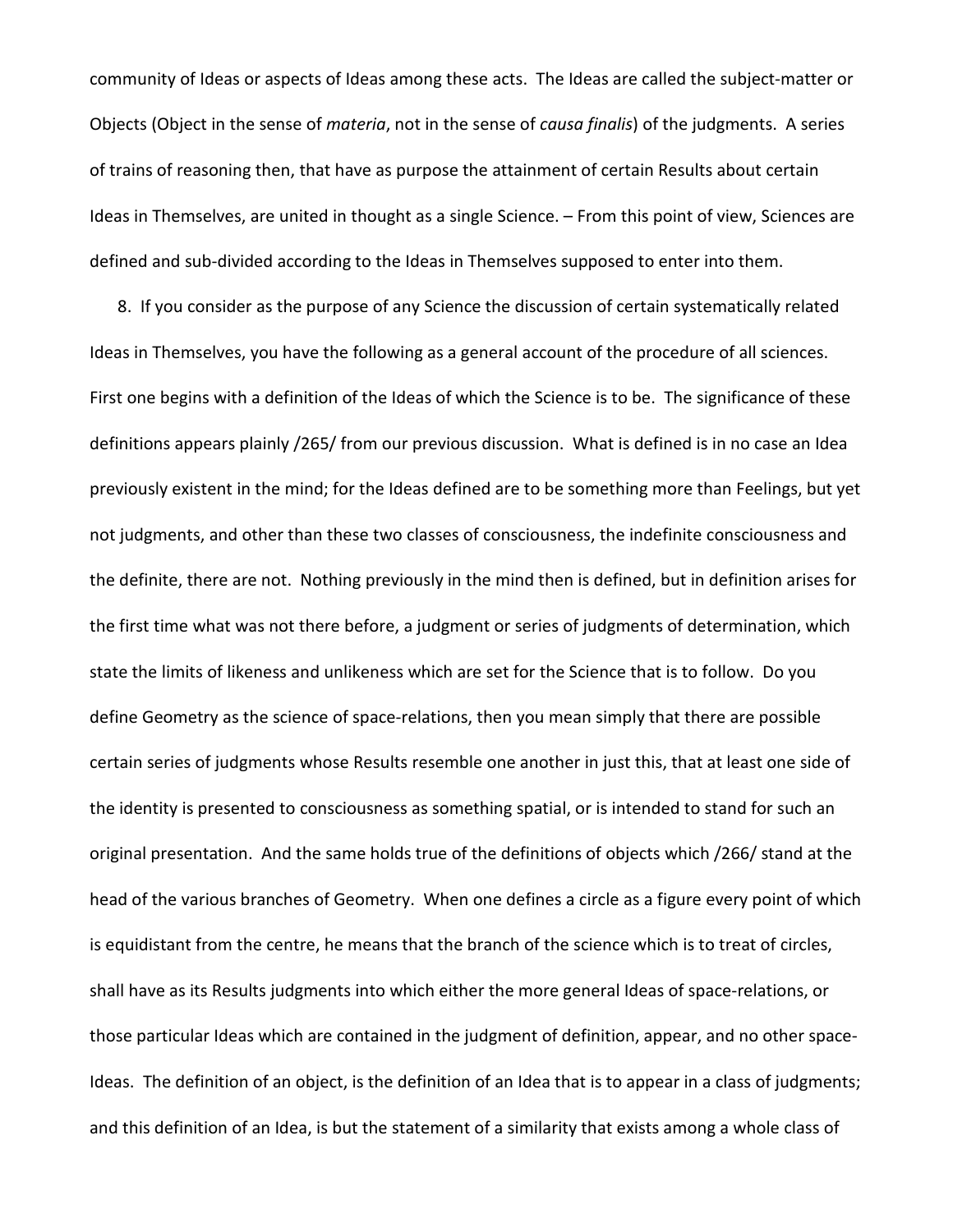judgments. – The definitions being set up, the Science is then set forth in the form of trains of Reasoned Discourse. The Results are supposed to be judgments that have been made possible through the reasoning, and that lie within the limits set in the definition.

/267/

9. The Definitions with which the Science begins, are to be statements of likeness among a whole series of trains of reasoning and among their Results. The Definitions then, are supposed or intended to be founded on previous judgments, and on the observation of them. For this reason, all Science intends to be founded on Experience. Experience is to be taken, as ordinarily used, in two senses. It signifies the content of a present Act of Knowledge. It signifies also the content of past Acts of Knowledge stored up in memory in the form of impressions. These are two very different things. In so far as past, an Act of Knowledge ceases to be Knowledge. Only the impression left by it in the mind, more or less completely preserved, can be made to take form in one side of the identity in a new Act of Knowledge. Of the content of a present Act of Knowledge, there can be no doubt. – Now the sense in which all Science intends to found itself on Experience /268/ is the sense in which the word implies past Acts of Knowledge and refers to them. In present experience is never a Science, but only an individual act. Sciences, considered as syntheses of whole series of Acts, are not of the present, but of the past. In this sense then are all Sciences founded on experience, and for this reason is it impossible to construct Sciences whose ideas are absolutely fictitious, i.e. of the likeness of whose judgments we can have no impression whatever. – But once thus formed, what progress is it possible for a Science to make? When we first define the Science, it had already in some shape been existent in our minds previously. There were past Acts of Knowledge that answered the description. What is our object in determining to make new Acts of the same sort? -- Two objects are possible: -- (1): We may purpose to see how many acts, or how many sub-classes of acts, or what important acts or sub-classes of acts, may be possible within /269/ the given limits. We may intend in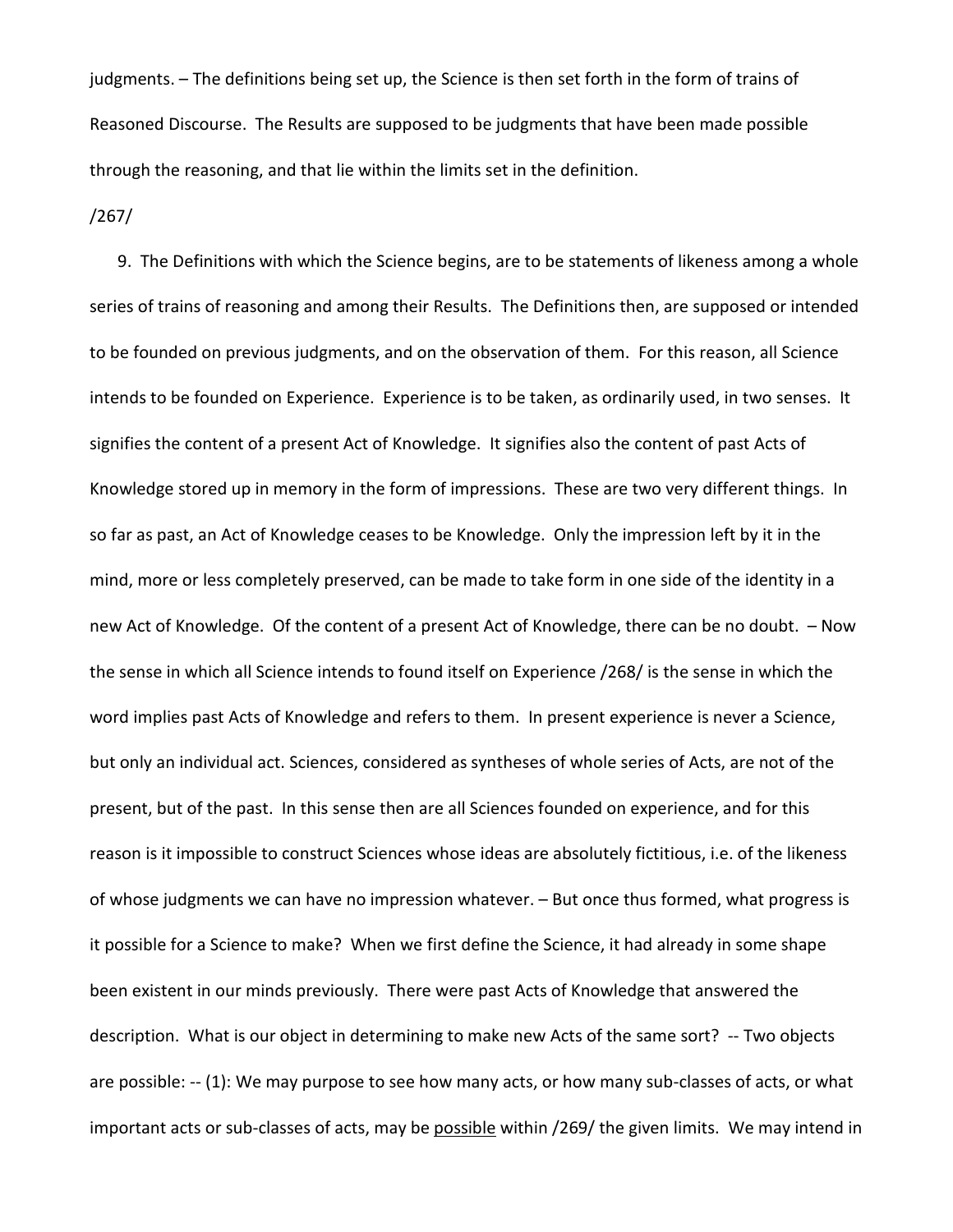other words to complete and order the Knowledge we already have in the given direction. – Or (2): We may purpose to unite the class of Acts in question with other Acts, of another class, and then to determine what Acts are made possible by this union. – The first purpose is the one that governs what is called Analysis, the second is Synthesis in the narrower sense. – Analysis defined in reference to the Ideas in Themselves, is the separation of these Ideas into their classes. Defined in reference to the judgments, it is the determination of the subordinate similarities that may exist among judgments already similar in given aspects. – The processes of Synthesis in the narrow sense are of two kinds: - a. Synthesis of Experience or Real Synthesis; b. Synthesis by arbitrary Principles, Ideal synthesis. Of these two kinds of Synthesis in the narrower sense we shall now have to speak.

## /270/

10. Synthesis in the narrower sense we have said to be the procedure in which we unite the Acts of Knowledge concerning which the purpose of the discourse is to treat, with certain others that do not belong to this same series. Real Synthesis we have defined as that sub-class of Synthetic procedure in the narrower sense, in which we add to the Acts of Knowledge previously present or described in general in the definition of the Science, other Acts, which were not found among these, but which are found in the course of our Experience. The particulars of the procedure are somewhat as follows. Suppose we define the Science of Astronomy as that Science which treats of the motions of the heavenly bodies. This definition presupposes that the heavenly bodies, as objects, have been previously known; i.e. that Acts of Knowledge, into which /271/ the Ideas of the heavenly bodies have entered, have been in the mind, and are now remembered. The purpose of the Science, which is in any case to be a Synthesis of trains of reasoning, is to obtain Results, Acts of Knowledge, into which Ideas of the heavenly bodies shall again enter. Were the procedure what is commonly called Analytic, it would consider only what the possibilities are as to the heavenly bodies, i.e. what Acts of Knowledge into which the Ideas of the heavenly bodies enter, can be formed, or at least what classes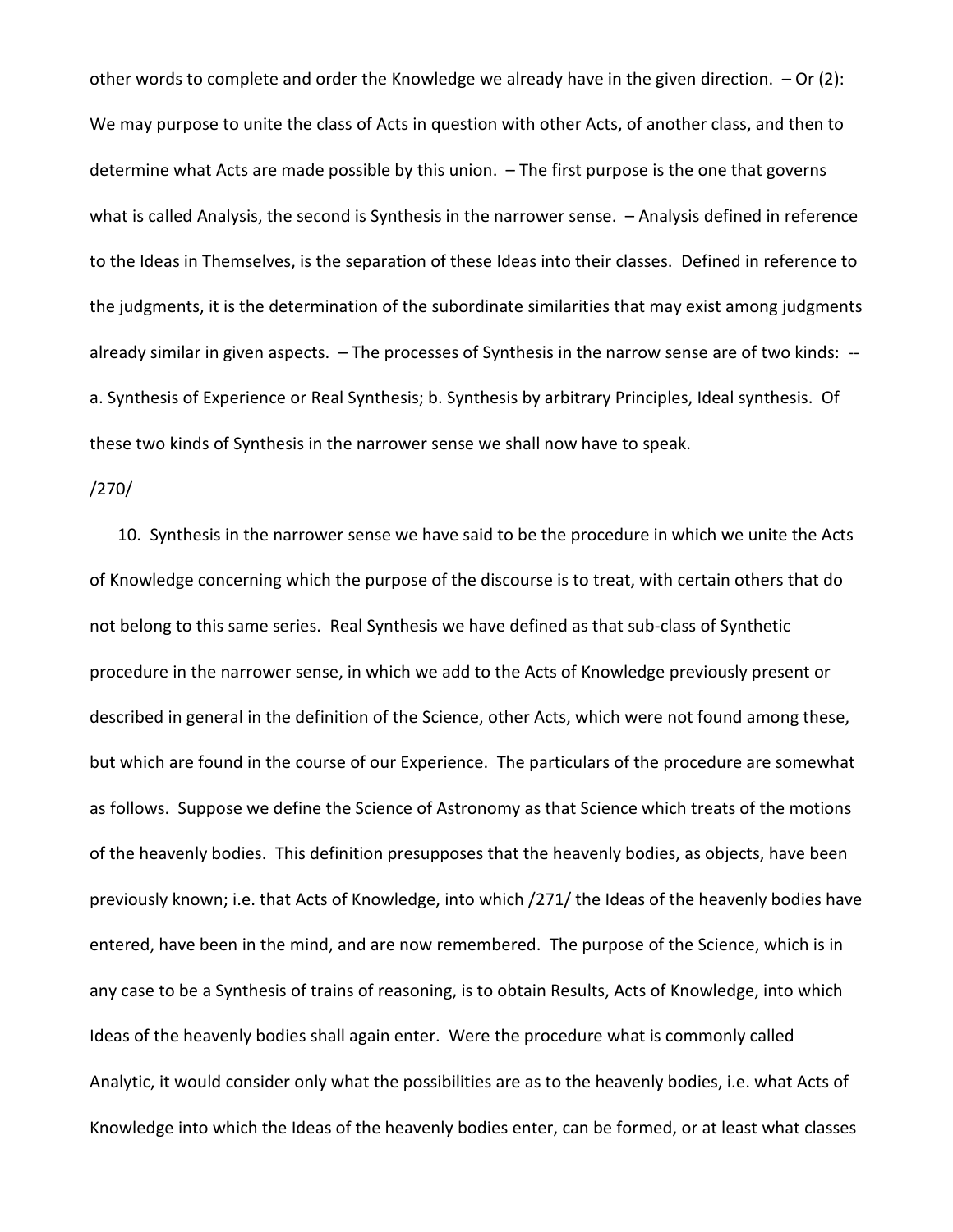of Acts. In fact however, such an analytic treatment would, in case of the Ideas of the heavenly bodies, be of little worth to anyone. These Ideas are remarkably simple, in other words the subclasses of judgments under the one great class of which the Science treats, are very few and easily exhausted. Another than the analytic Synthesis (for such we call the process of scientific Analysis) /272/ must be adopted. So we unite the acts of Knowledge concerning the heavenly bodies with Acts of Knowledge from other Sciences. The Results are Acts of Knowledge concerning the heavenly bodies, and hence belong, not to the other Sciences, but to Astronomy. With Acts of Knowledge concerning space-relations we combine the first; and obtain Knowledge of the motions of the heavenly bodies: with Acts of Knowledge concerning mechanics, and obtain Knowledge of the Force of Gravitation: with Acts of Knowledge concerning the properties and phenomena of light, and obtain Knowledge of the constitution of those of the heavenly bodies that are self-luminous. So we proceed; and here we have the Synthesis of Experience. – Acts of Knowledge not contemplated in the Definition, but not in dis- /273/ harmony with it, are made use of to obtain Results which by the Definition belong to the Science, but which without the auxiliary Sciences would never have been obtained. And since these auxiliary Sciences are independent of the first, the Synthesis is that unites them with it is a Synthesis dependent upon Experience, and is so called a Real Synthesis.

11. One other means is found of adding to the Results of simply Analytic Synthesis. – The judgments that are to form the content of any defined Science may have certain general likenesses which themselves are not made part of the definition, so that judgments not possessing these latter likenesses, would fall under the Science in case they possessed the marks mentioned in the definition.

# /274/

It may then not be given in the Definition that the mentioned subordinate resemblances should subsist. But it may be assumed, or postulated, or (if the opinion of some turn out to be correct)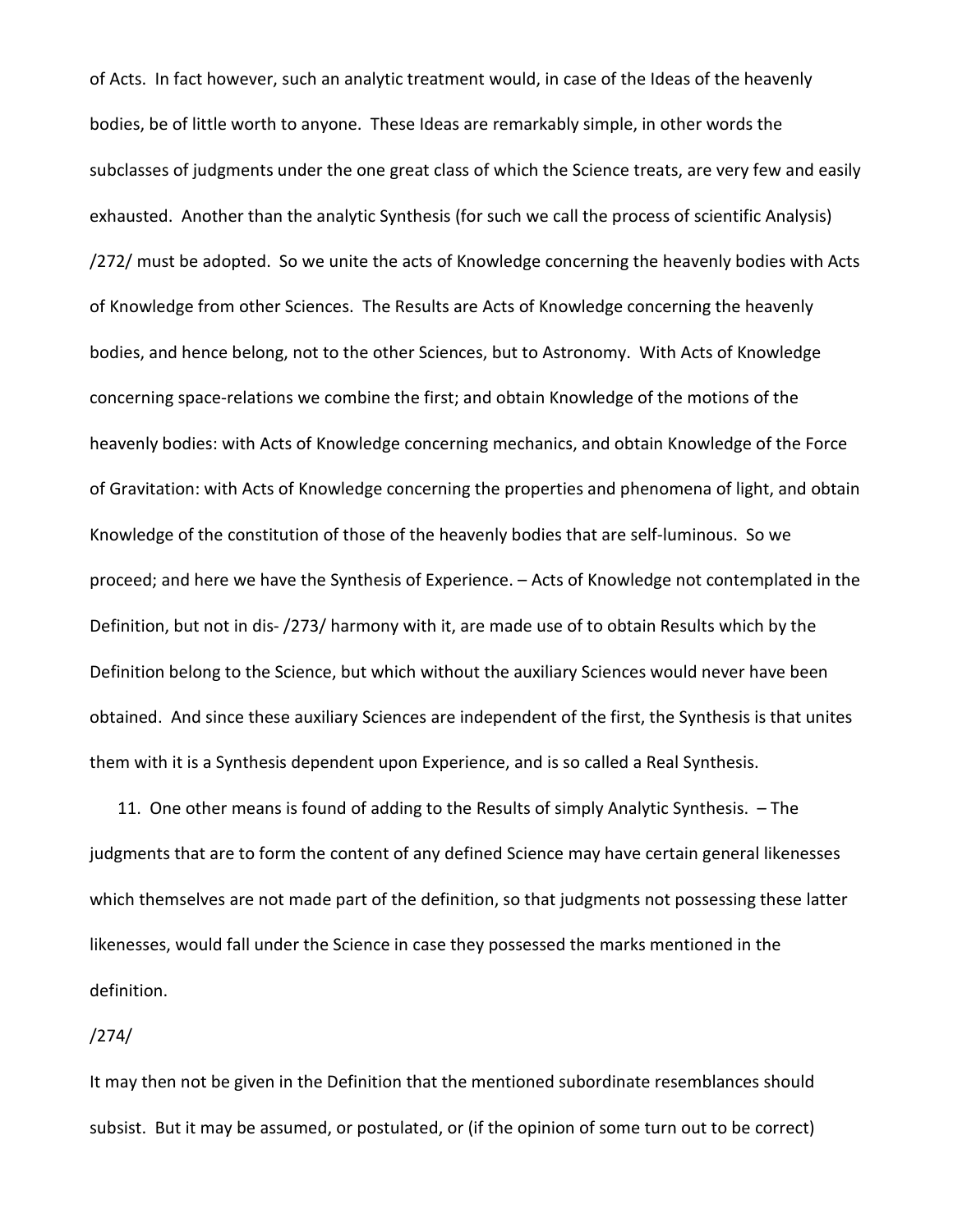proved, that the resemblances that form the subject of the Definition, will always be found along with these resemblances that form no part of the definition. Or, expressed in terms of the Ideas in Themselves, it may be postulated that all representatives of these Ideas will be found connected with certain other Ideas that do not result from the analysis of the first. – Again it may be assumed to be possible to form by a comparison of the judgments of a science, entirely new judgments, in which Ideas appear that were not in any of them; as, after observing a whole company of men, it is possible to introduce into a judgment an Idea /275/ not in any one of the single Judgments by which the individuals were recognized, an Idea of the number of the individuals, or of their ordering in place, or the like. – Either one of these two assumptions is an assumption of the right to make a Synthesis of one set of judgments with another, for the purpose of affecting the Results. One of them assumes that the power to judge the likeness in one respect of certain Acts of Knowledge, will co-exist with the power to judge the likeness of the same Acts in another respect. The other assumption is that, about the Ideas that enter into a certain class of judgments, an entirely new class of judgments may be made, in which new Ideas enter. – In both cases we have, not experiment, as in the last case, to see what new acts the synthesis of the two sets of judgments will make /276/ possible, but assumption, that the synthesis will have a given kind of Results. Assumptions of this order form the basis of Ideal Synthesis, and the expressions for the bases of Ideal syntheses are the Principles of Knowledge.

12. The full value of the Ideal Synthesis can only become apparent after the detailed discussion. We shall for the present point out in general the significance of Ideal Synthesis for the formation of any conception of a Science as a Whole. – We said in the first place that a Science is to be the ideal result of the Synthesis of reflection, which looking back over a series of trains of reasoning, considers them and their Results as all true at the same time, and as interrelated, thus forming a grand Whole. As soon as we began to define a Science, we had however to fall back into /277/ the way of viewing it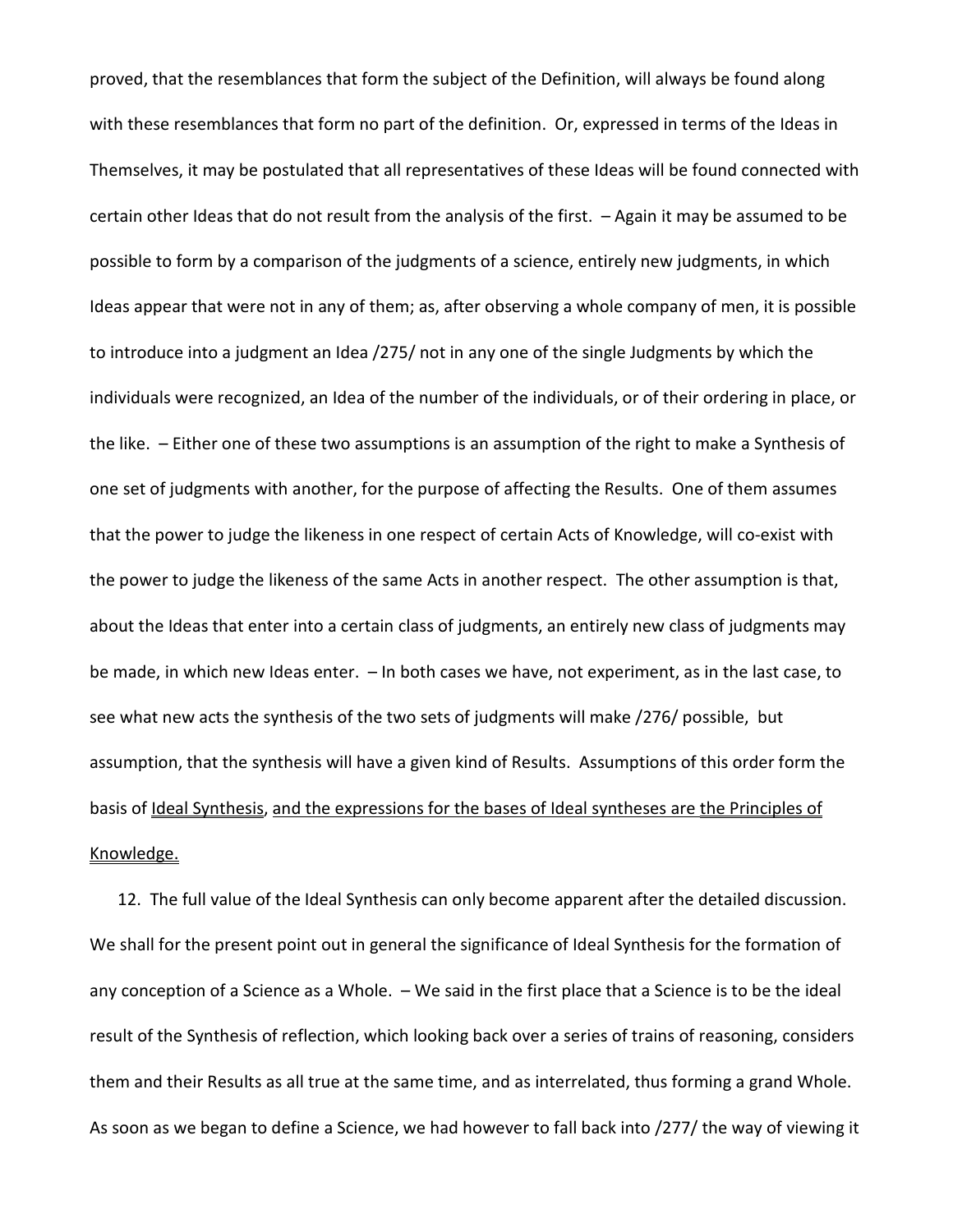that sees it in its individual successive parts. We saw that the Determining Principle of every Science must come at some point of time, as the summary of the likeness of certain past Acts of Knowledge, and as the determination of the limits of likeness of certain future Acts. We saw in like manner that the operations of the Science, though, as synthetic operations their purpose is to so systematize the trains of reasoning that these may be regarded as an interrelated Whole, are yet successive. What one assumption or set of assumptions can we find which shall express the unity we claim for each Science? We reply, the assumptions of Ideal Syntheses. The mere fact of reasoning is never enough to define a Science. The Real Synthesis but gives us the combination of the material which is to be made into a Science. In thinking /278/ of the Science as an actual Whole, we make use of some form of the Ideal Synthesis. – This may seem at first somewhat obscure. Let us illustrate. Suppose the manner of procedure of a Science to be wholly what we have called the Analytic Synthesis, the Synthesis in other words in which we sub-divide the Ideas in themselves supposed to stand at the head of the Science, or, in other words, in which we discuss the various subordinate likenesses that may exist among judgments which have the one general likeness. Now if we are to be able to consider the Results of the investigation as forming a Whole of interrelated parts, we must suppose that the reasoning may be so reproduced upon reflection, as to give us the same Results in the same or in another order as the one in which we obtained them first. Since moreover the analysis of certain individual judgments brought us in the first place to Results as to all the judgments of the given class, viz. as to the sub-classes, limits of likeness, &c. of these judgments, we must be able, if the Science is truly an interrelated whole, to come to like Results by starting with other judgments /279/ as examples. The particular instances through which an Analytic Science is defined, are unessential to the Results of the Science. One set of specimen cases would do as well at the start as another. The Synthesis of the Science as a Whole depends then upon and expresses the assumption that from one set of examples, the same Results as to the whole class of Judgments and its sub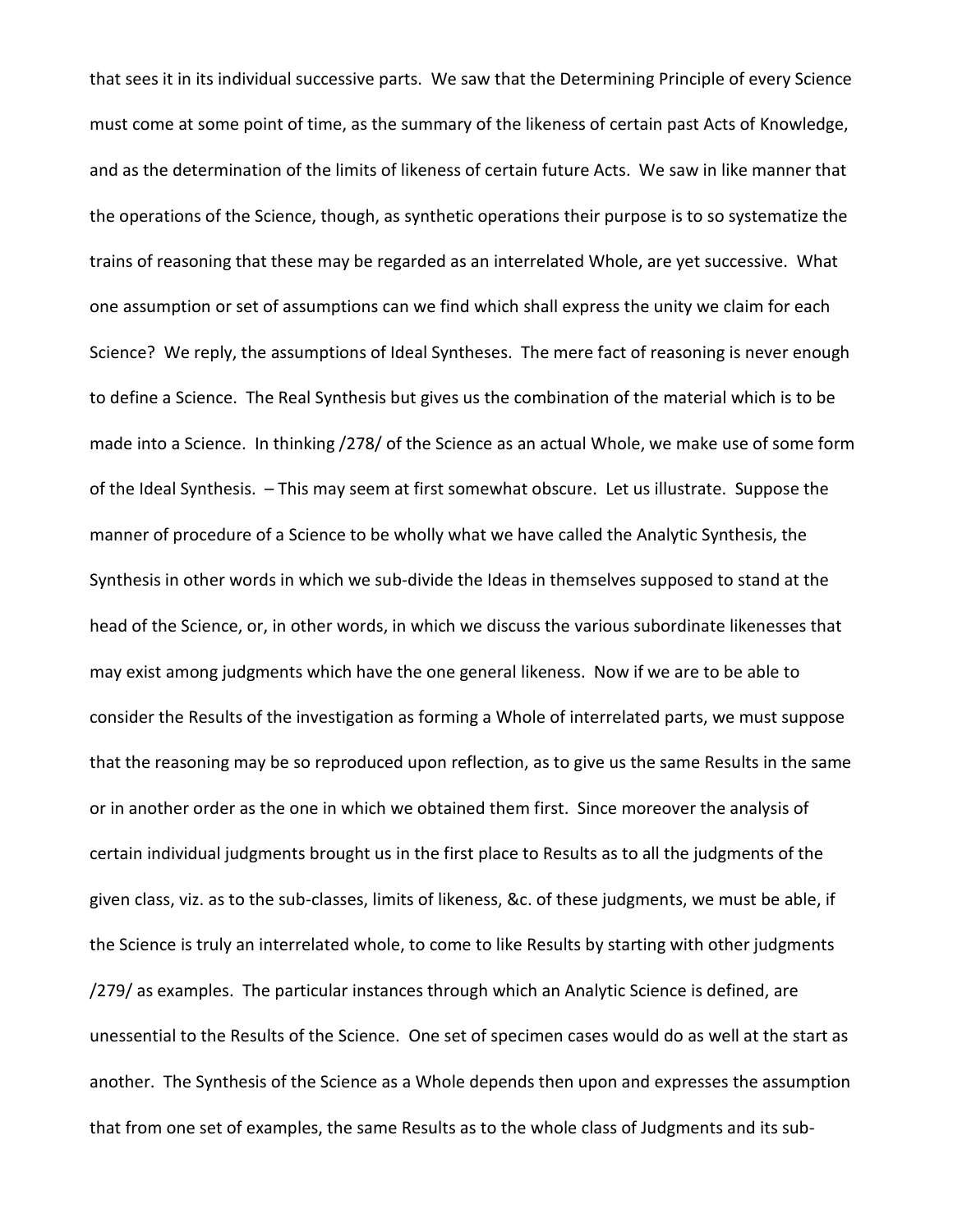divisions could be deduced as from another set, other things being equal. Without this assumption we should know that we had formed in the beginning a set of judgments with a certain likeness, that we had sought to define this likeness, that we had then found numbers of other judgments like the first set in some particulars, that we had sought to grade the likenesses in regular order as subordinate likenesses, that in a word we had been analyzing. We should not know however anything of this series of events as constituting the foundations of a Science. When we assume that from other examples and in another order we could make the same sub-divisions, definitions and classifications, we /280/ are able then to form to ourselves the conception of the Whole as a Science. A Science then, even if it be analytic, is not bound to any one set of trains of reasoning but simply to a series of Results, and it is a Science in so far forth only as it assumes, not that these Results were obtained, at one time, in a given order, and by the use of a given set of examples; but on the contrary that they can be obtained at all times by thought of a certain general character, in a great number of ways, from a great number of sets of examples. The assumptions thus formulated are assumptions of Ideal Synthesis. To declare of an Analytic Science that it may be set forth from an indefinite number of starting-points, is not to state a fact of experience, but an assumption of Synthetic thought, an assumption without which we should have no idea of an Analytic Science at all, but an assumption too that can never be adequately verified. Experience, as preserved in memory, gives us trains of reasoning, in which one act follows upon another, and /281/ is the object of the preceding one as determined by voluntary purpose. Experience does not give us any such connection of trains of reasoning as enables us to say as a fact that one train of reasoning may under certain definite conditions be substituted for another and bring the same Results. This however we do say, as an arbitrary assumption, made by ourselves for the sake of being able to regard the sum of a great number of past and future, realized and possible trains of thought as a united Whole. – Suppose now that the Analytic Science in question is defined as follows. We notice in our experience certain like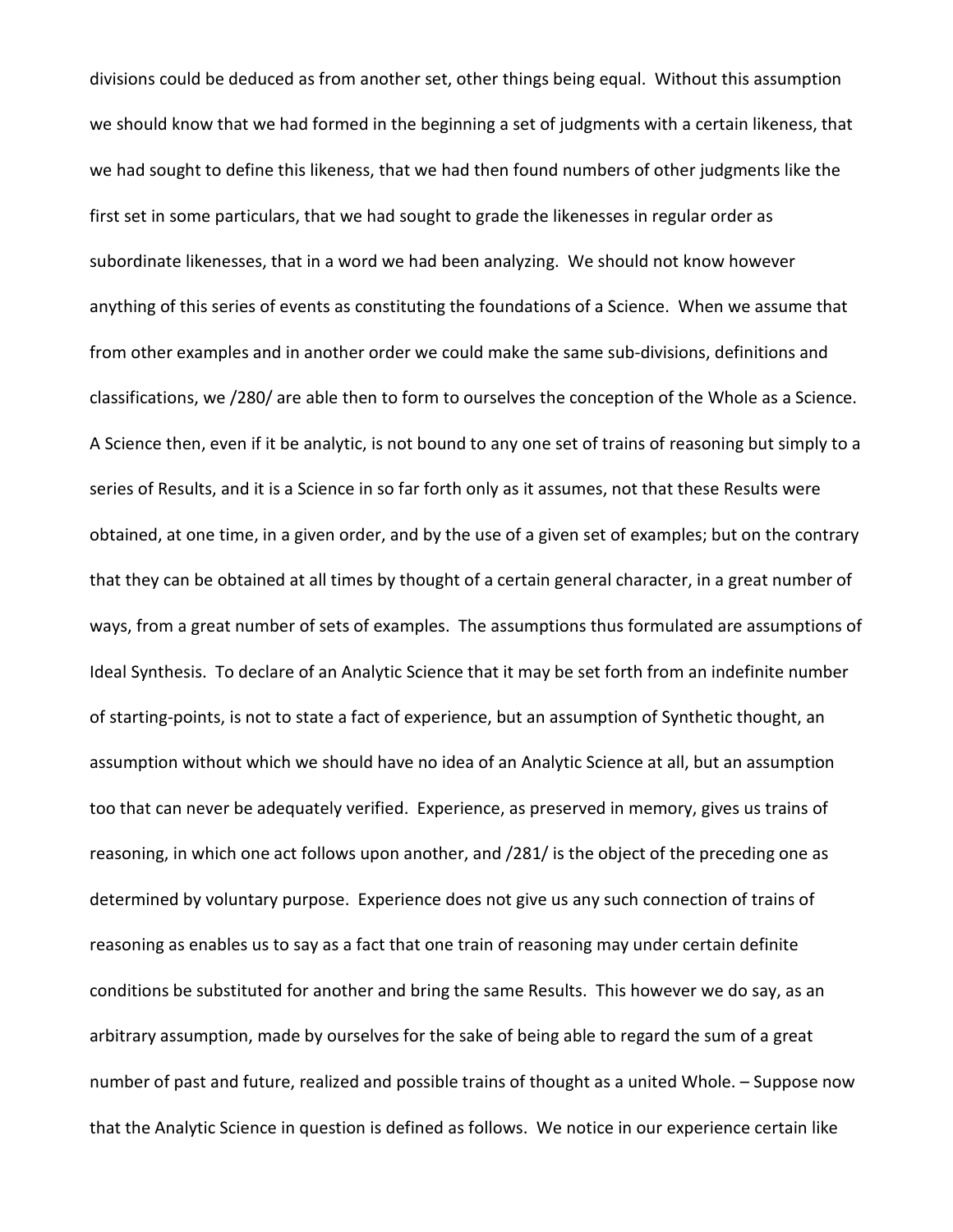Judgments of the form  $a_1$  is  $b_1$ ,  $a_2$  is  $b_2$ ,  $a_3$  is  $b_3$  &c. Of these judgments in so far as they are alike in the noticed particulars, we propose to treat, as well as of all judgments in general that are to be like them. We notice in the given judgments the likeness  $M$ . We define the Science as the Science that is to treat of judgments having the qualities M, or of the class of Ideas expressed in say in [sic] Id.M. (meaning the Ideas supposed common to the judgments that are alike in the qualities M). We now proceed to the obtaining /282/ of analytic results. We look for possible subordinate likenesses that may be found among the judgments of the general class in question. We find for example the judgments,  $a_p$  is  $b_p$ ,  $a_q$  is  $b_q$ ,  $a_r$  is  $b_r$  &c. like the original ones in the qualities M, but having certain other likenesses, expressed in  $m_1$ . We declare that there may be a subdivision of the Science which shall contain these judgments. Such is in the briefest form the outline of the Science in so far as it is analytically developed. This process continues as long as we choose to continue thinking on the subject. But thus we have as yet no Science, but only a process. A Science is present only when we assume that the examples  $a_1$  is  $b_1$ ,  $a_2$  is  $b_2$  ----  $a_p$  is  $b_p$ ,  $a_q$  is  $b_q$ , and the courses of reasoning founded thereon, were not essential to the analysis of the likeness M, nor of the Idea Id.M, but that we shall be able to take in future new judgments, having the likeness M, and divide and subdivide them in a way like the former, or in all respects not in discord with it. If today we divide geometrical figures into plane and solid figures, /283/ basing ourselves merely on those figures that come into our minds at the time, then in so far as we hold Geometry in its analytic aspect to be possible as a science, we do not expect to be forced tomorrow, when we examine the subject, to give up this division in favor of one into moral and immoral figures, or sad and joyful figures, or tailed and tailless figures, or Silurian and post-Silurian figures. Yet has experience ever told us what we shall do tomorrow? Who knows but that we might take for judgments of space-relations tomorrow judgments that fell into some of these classes and not into the former? But then we should be crazy, says one. How, may we ask do you know that? It is a *petitio principii*, and is just the same at bottom as the synthetic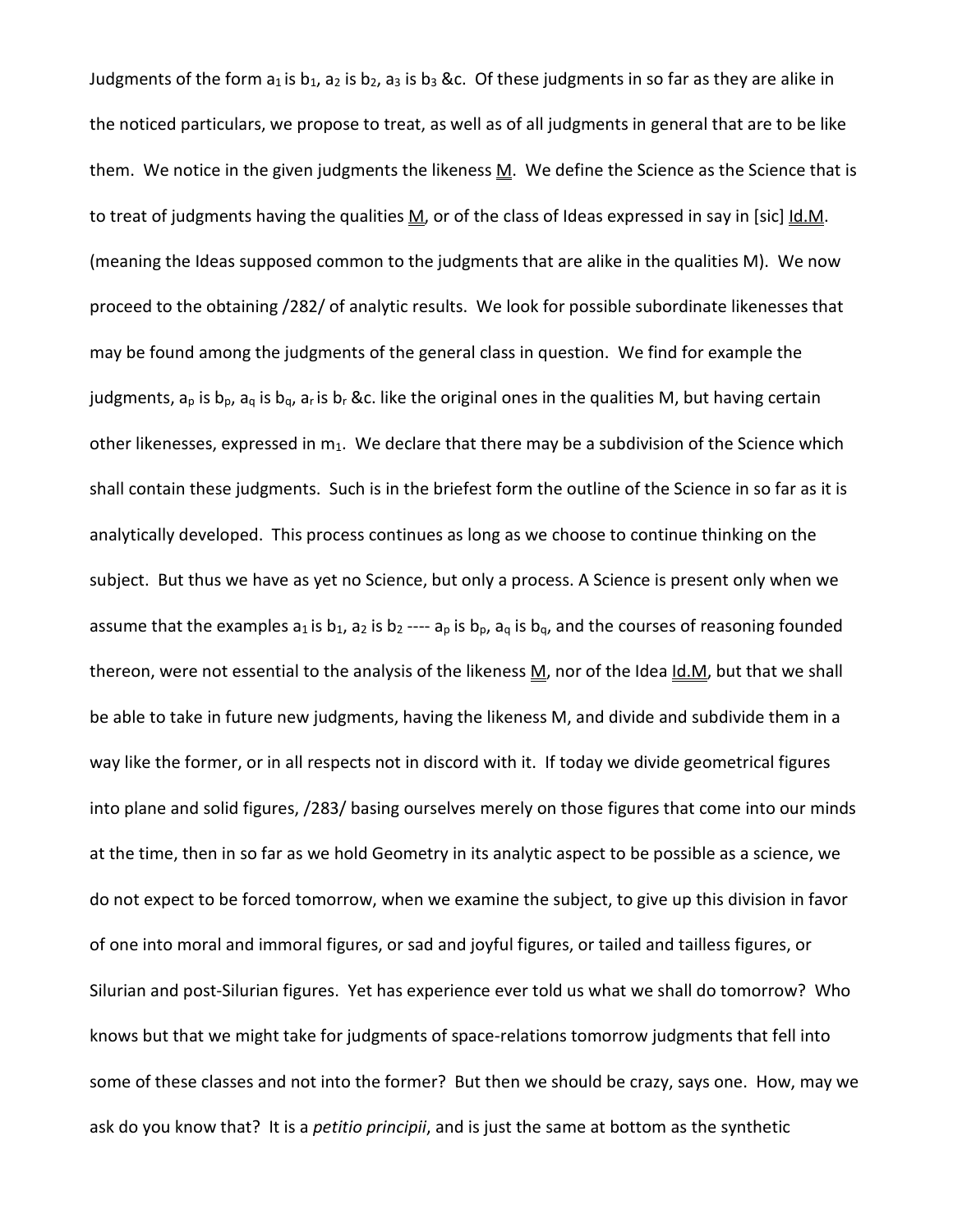assumption of which we are now speaking. "We should be crazy," is but a passionate way of saying that with a very deep-seated and firm resolve, we today assume the fundamental synthesis without which Geometry would not exist as a science at all, but would be remembered /284/ only in the form of detached experiments at reasoning in the past. – The sum of the argument is then that Synthesis is necessary to the conception of even an Analytic Science, that the Synthesis necessary is an Ideal Synthesis, and that its content is the assumption, unavoidable if we would have the Science, but unprovable, that the presence of judgments that by their likeness with others are brought under the definition of the scope of the Science, brings with it the possibility of subdivisions agreeing in character with those rendered possible by all other judgments that fall under the definition. Now what is this Assumption but what we defined in the Introduction as the Principle of Consistency, the first of the principles of Science? This Principle it is that by asserting the abiding nature of an Analysis once made, renders all Reasoned Discourse capable of being regarded not as a mere sequence, but as a Whole. Reasoned Discourse proceeds according to the likeness of judgments. The Principle of Consistency, by asserting the power to define a given kind of likeness of judgments, ren- /285/ ders possible the claim to an abiding truth in a given Reasoned Discourse, i.e. the claim to the power of reaching like results in many ways, and of repeating these Results when once reached, together with the process of reaching them. – The results as to the Principle of Consistency are as follows: --

a. The Principle is one of Ideal Synthesis, i.e., it asserts that such a likeness of judgments as makes possible the bringing of them under a certain Definition, also makes possible the obtaining of like Results in particular regards in case of the Analytic procedure on the basis of these judgments.

b. The Principle, as one of Ideal Synthesis, is unprovable and arbitrary. Experience can never assure us before the fact that we shall be able to obtain like Results in any given direction by the employment of like premises.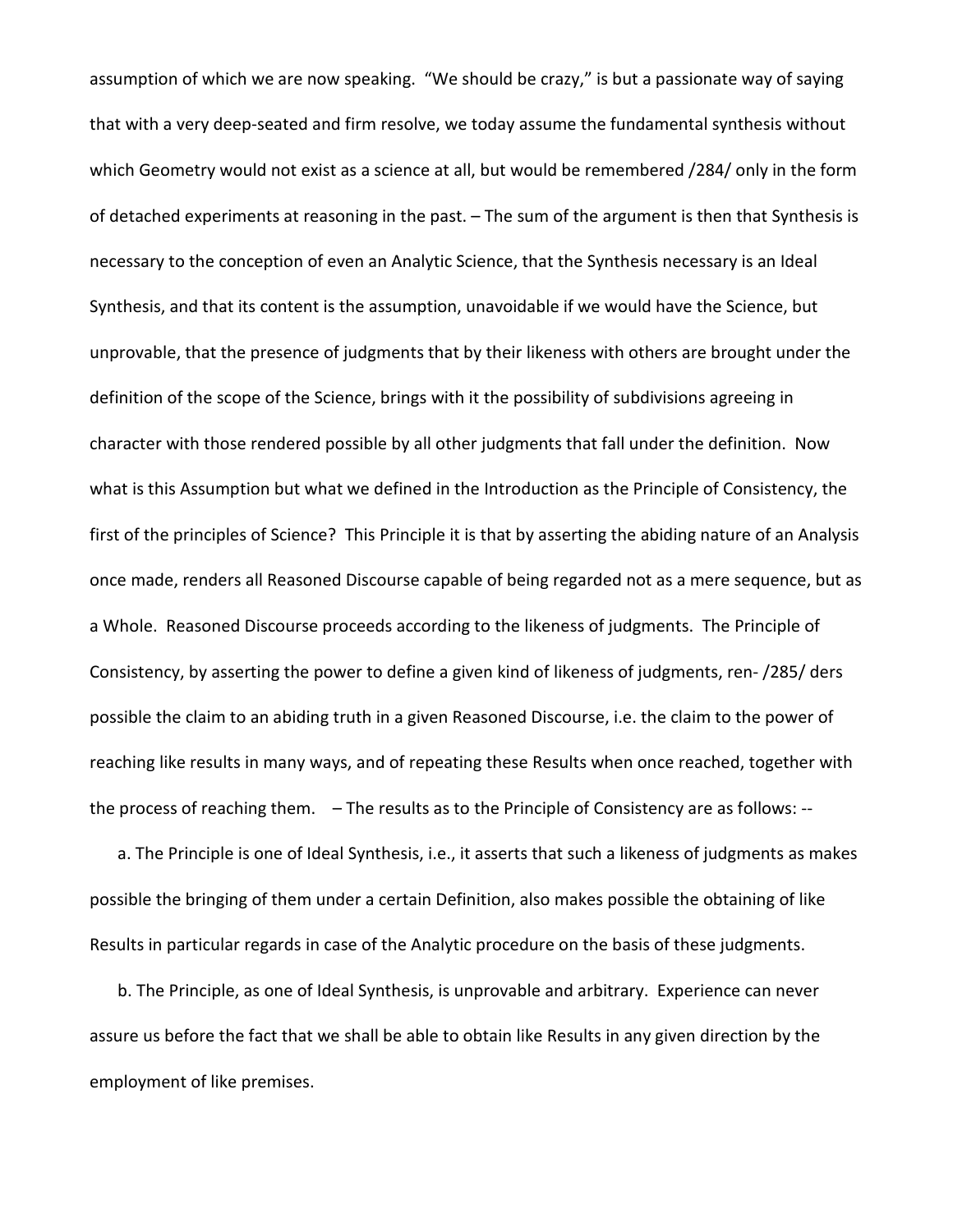c. But on this Principle all Analytic Proof depends, or rather the assertion of the existence of Proof at all, is equivalent to the assertion of this Principle, and *vice versa*. For the assertion of proof is not the asser- /286/ tion that one has, at a given moment, been able to make first one Act of Knowledge possible and then another, nor that in doing this his purpose was fulfilled of passing from one to the other; but that in future the one Act will make possible the other for himself or for anyone else normally constituted and rightly supplied with Associations of Ideas. This unity of action of the mind is more than is found in any one Reasoned Discourse, but it is what must be assumed in order that we should be able to regard any Reasoned Discourse as a Whole or as furnishing a Proof.

d. Thus is filled what must have seemed an obvious gap in our account of Reasoned Discourse in general. For we described it simply as a process in which one Act makes possible another. But to the ordinary consciousness it is a process in which the dependence of Acts as it were in themselves, before they come to follow one another in our consciousness, is expressed and interpreted to the mind. This opinion as to Reasoned Discourse is is [sic] simply the expression of the Ideal Synthesis /287/ to which Reasoned Discourse appears not as an accidental success of the intentions of the mind, but as a Whole, expressing preexistent Truth. One Act is regarded as dependent upon another, in Analytic Reasoned Discourse, because of the Ideal Synthesis that regards this Discourse as reproducible in the same or in like form in future conditions of consciousness.

e. The first Principle of Knowledge deals with the judgments that fall within any one definition, not with the union of Ideas that fall under two or more definitions as such union may be given in experience. It is therefore Analytic, or as we prefer to call it analytically Synthetic, not Synthetic in the narrower sense. – It is in consequence, considered in relation to the Ideas in Themselves, the Principle that deals with Ideas as Ideas, not as representatives of Objects; a statement that will be better understood after we have discussed the meaning of Object. It is the Principle that renders possible reasoning in general in so far as this is understood as giving us not momentary, but fixed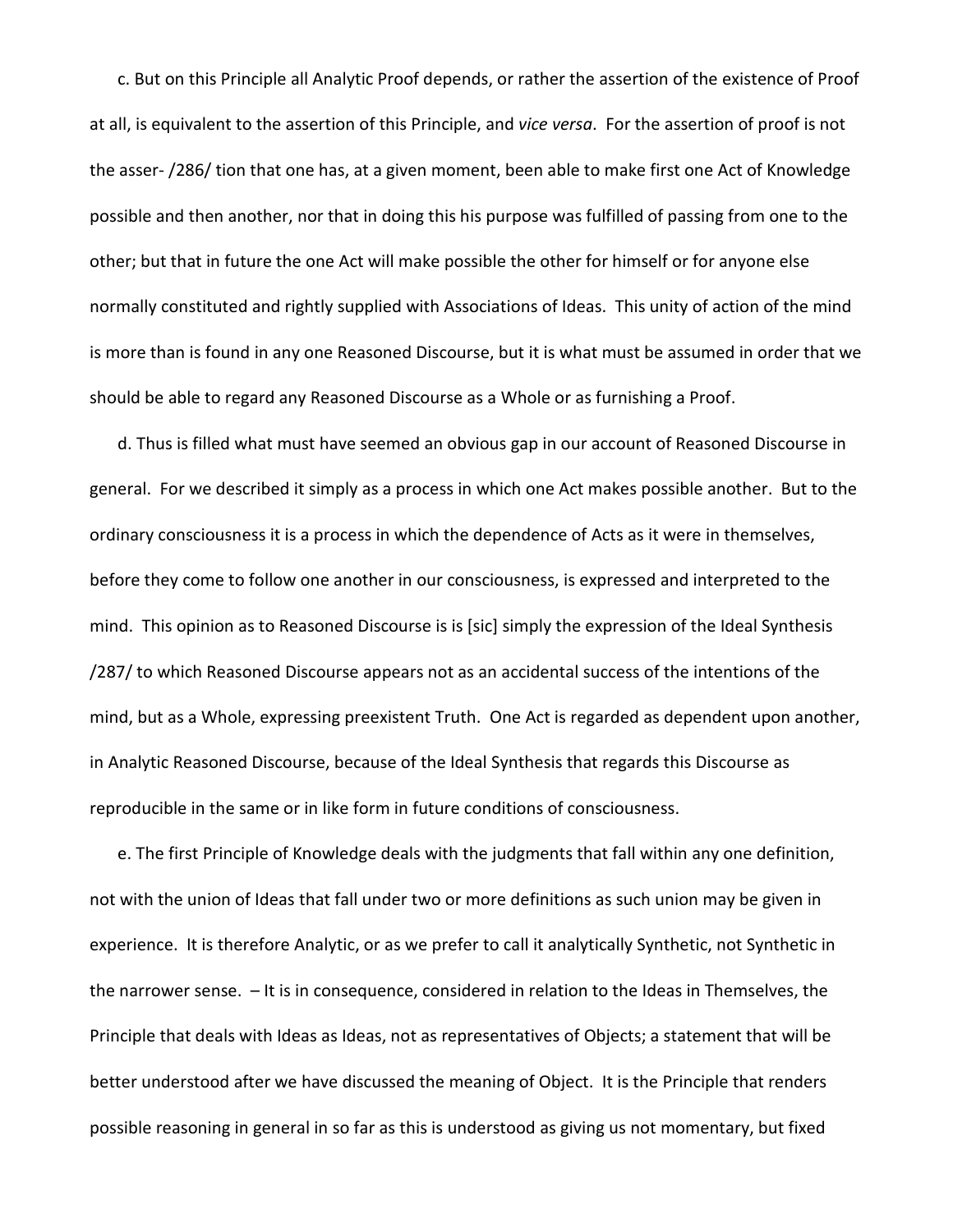Results. – It is an assumption, and unprovable. – The purpose of the assumption is the power to synthesize economically the Results of our Discourses, so that we may regard /288/ these apart from the processes in which they first appeared, and as forming Wholes.

13. The discussion of the Principle of Consistency was intended first of all as an example of the way in which the Ideal Synthesis enables us to view a science as a Whole. That is viewed as a Whole, of which it is assumed that there are many ways of traversing it. All attempts at the assistance of thought through the use of external figures to represent analytic processes, such as the common device of representing syllogistic reasoning by the relations of spheres or circles, all such, we say, are applications of the Ideal Synthesis for the end of representing analytic processes as Wholes of interrelated parts. – Here is the first realization then of the economic synthetic activity in thought. Sciences, in so far forth as they are made up of processes of reasoning about Ideas as Ideas, i.e. in so far forth as they are analytic in their procedure, are regarded as Wholes through the Ideal and arbitrary Synthesis of the Principle of Consistency. Though Reasoned Discourse as an activity is possible without this Principle, /289/ yet it cannot be viewed as Reasoned Discourse that is productive of Proof, without the assumption of the Principle of Consistency, which asserts that like premises, in so far forth as they are like, give like conclusions. – Having discussed this first form of Ideal Synthesis, it becomes incumbent upon us to discuss the other forms, as they are found expressed in the other Principles of Knowledge. And first we have to define what is to be meant by Reasoned Discourse about Objects as such, as opposed to Reasoned Discourse about Ideas as such. For all the remaining Principles of Knowledge are concerned with Objects. What forms of Ideal Synthesis are there that demand other than pure Ideas as such? How do they make their demands? What are these demands, and what is their significance?

14. If the subject-matter of Reasoned Discourses be Ideas, their procedure the Analytic Synthesis, then the union of these into Sciences, regarded as Wholes, is made possible through the Principle of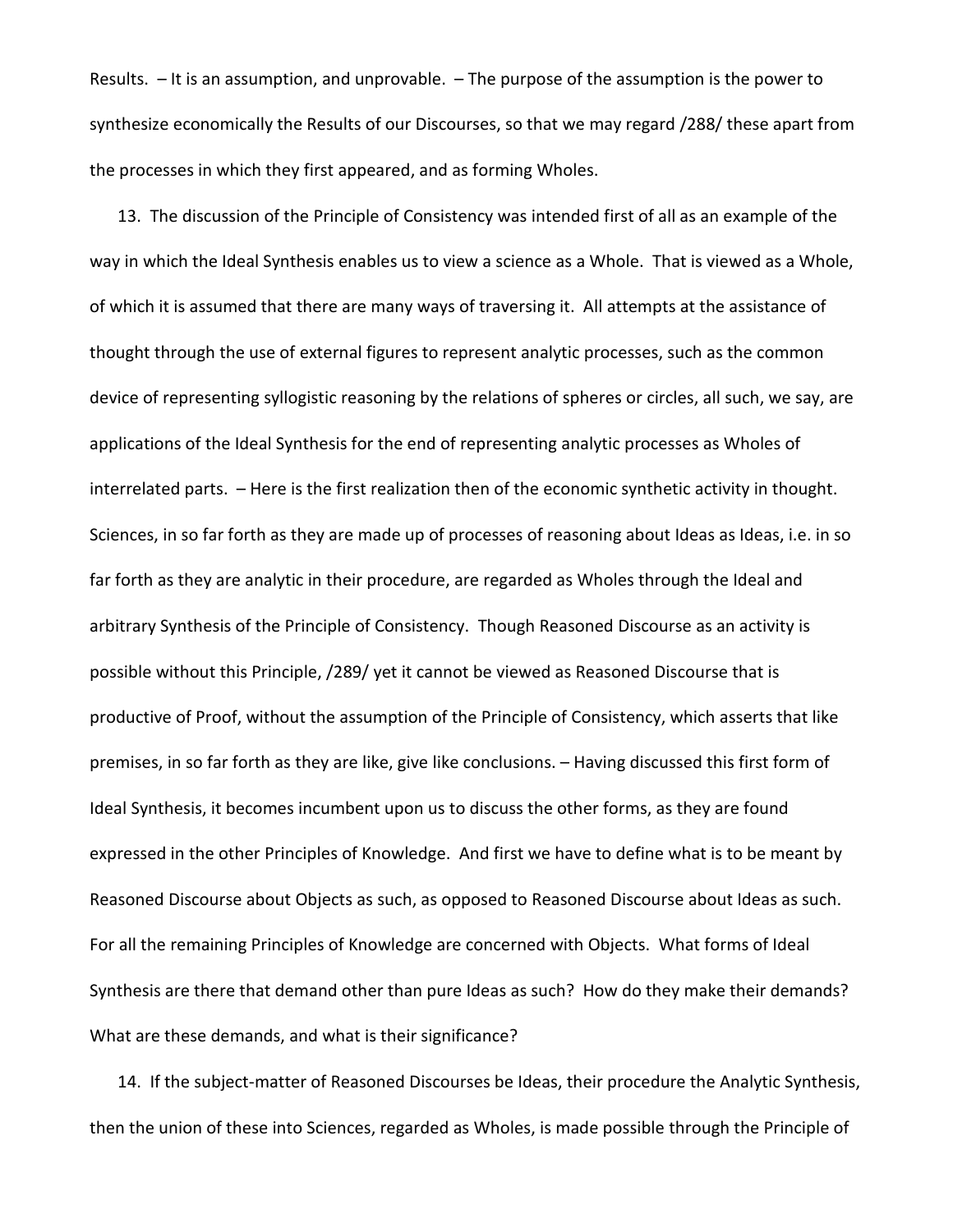Consistency. The other Principles of Knowledge must make possible Sciences as Wholes when the reasoning-processes are partly of the sort called above by the name Real Synthesis. Real Synthesis, /290/ however, of various classes of judgments with one another, gives us the power to form judgments about Objects as conceived apart from Ideas, in case, that is, that the Real Synthesis be united with some form of Ideal Synthesis. Ideal Synthesis of the various Principles of Knowledge other than the Principle of Consistency is thus always concerned with Objects. How all this is we shall now see. – That in actual Knowledge we are concerned only with momentary ideas, has appeared as the Result of our investigations too often to need any further discussion now. Objects therefore as in anyway different from our ideas, are never subjects of direct Knowledge. Nor yet when we have risen to that stage of voluntary connection of our judgments in our minds at which we separate similar from dissimilar aspects in these judgments and so rise to the concept of Ideas in Themselves, do we necessarily regard these ideal constructions as Objects. We have a great deal of analytic investigation in mathematics, dealing with imaginary quantities. Yet no one is led to believe that these imaginary quantities are Objects, but everyone regards them /291/ as Ideas, capable of definition and analysis, and of such character that they are methodically of great value. In short, in so far as we merely analyze, we do not regard our ideas or our Results, as being concerned with Objects. When then do we do so? When arises the notion of Object? For answer let one notice at what point, in the first place, the term Thing appears in our arguments. We constantly use this term without meaning an independently existent Thing by it. We use it whenever we find a new set of Ideas, i.e. a new class or new classes of judgments, coming into relation to some previously present set of Ideas or of judgments. "The Idea is this," used at the beginning of an explanation, implies that one is about to enter into a purely analytical exposition of previously suggested thoughts. "The thing, the matter, the subject, is this," introduces an explanation into which many sets of ideas or judgments are to enter, even if the subject-matter be not one of supposed external or hyper-conscious significance.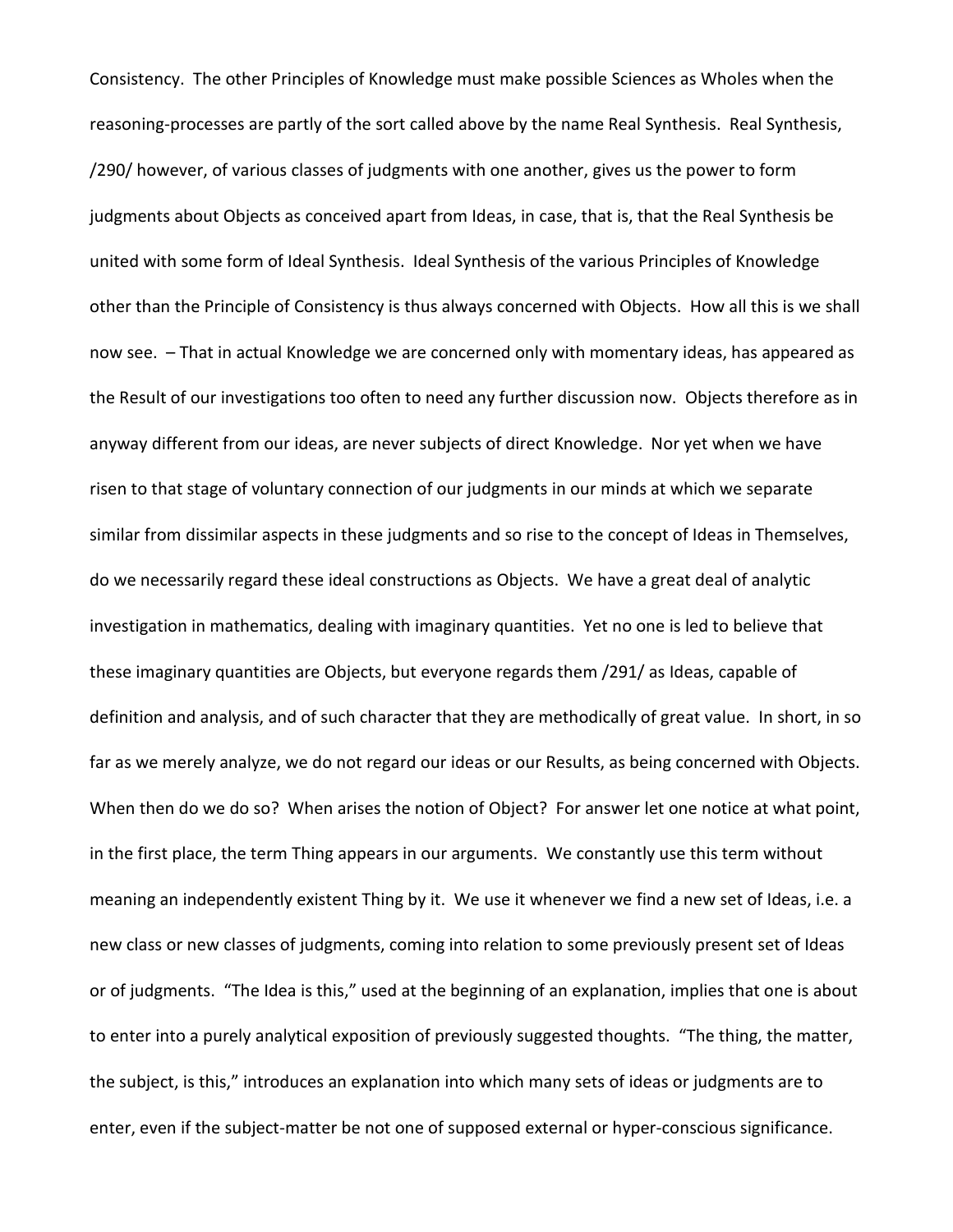Virtue, regarded as an Idea, expresses the likeness of one side or both of many acts of judgment, the community of /292/ Idea among these judgments, the consequent uniting of them into a single class, the Idea Virtue expressing their likeness. Virtue spoken of as a thing, an actuality, an object of desire, a fact, an external reality, implies a union in the mind of certain other judgments with the first, and the consequent introduction of new Ideas as in connections with the first, Ideas of a world of actual practical life, of conflicts and obstacles, and motives, or of moral laws, or of rewards and punishments, &c. &c. Whenever, in brief, we use the word Thing, we always do so believing or experiencing, that a complexity of Ideas is before us, that the Ideas of one fundamental class are brought into union with the Ideas of another class, and that the Results gained from the mere analysis of the one, are altered or added to by the presence of the other. The same holds for the word Object. When two or more sets of Ideas are found in a relation to one another such as could not be analytically expected from an examination of either set by itself, the two are said to have or refer to a common Object, or to represent various aspects of the same Thing. – Such a union of various sets of /293/ Ideas is accomplished whenever we have the Real Synthesis described above. The union however is by itself not sufficient to constitute a confidence in the Objects as at all constant. There must be added to the observation of the union of Ideas, or of the judgments they represent, the assumption that such union may be reproduced at pleasure by reproducing the judgments of the fundamental class. This assumption is one of Ideal Synthesis. Its effect is the rendering possible of a Science that deals with a certain class of Objects, as distinguished from Ideas. – We may explain more fully by an example. Suppose we start off with the definition of the Science of Astronomy as that Science that deals with the heavenly bodies. This Science, as we saw in sec. 10 of this Paragraph, is rendered what it is by Real Syntheses with Acts of Knowledge from other Sciences. But these Real Syntheses would yet not be sufficient to constitute it a Science, did we not believe that they are more or less permanently possible; that when we unite the Acts of Knowledge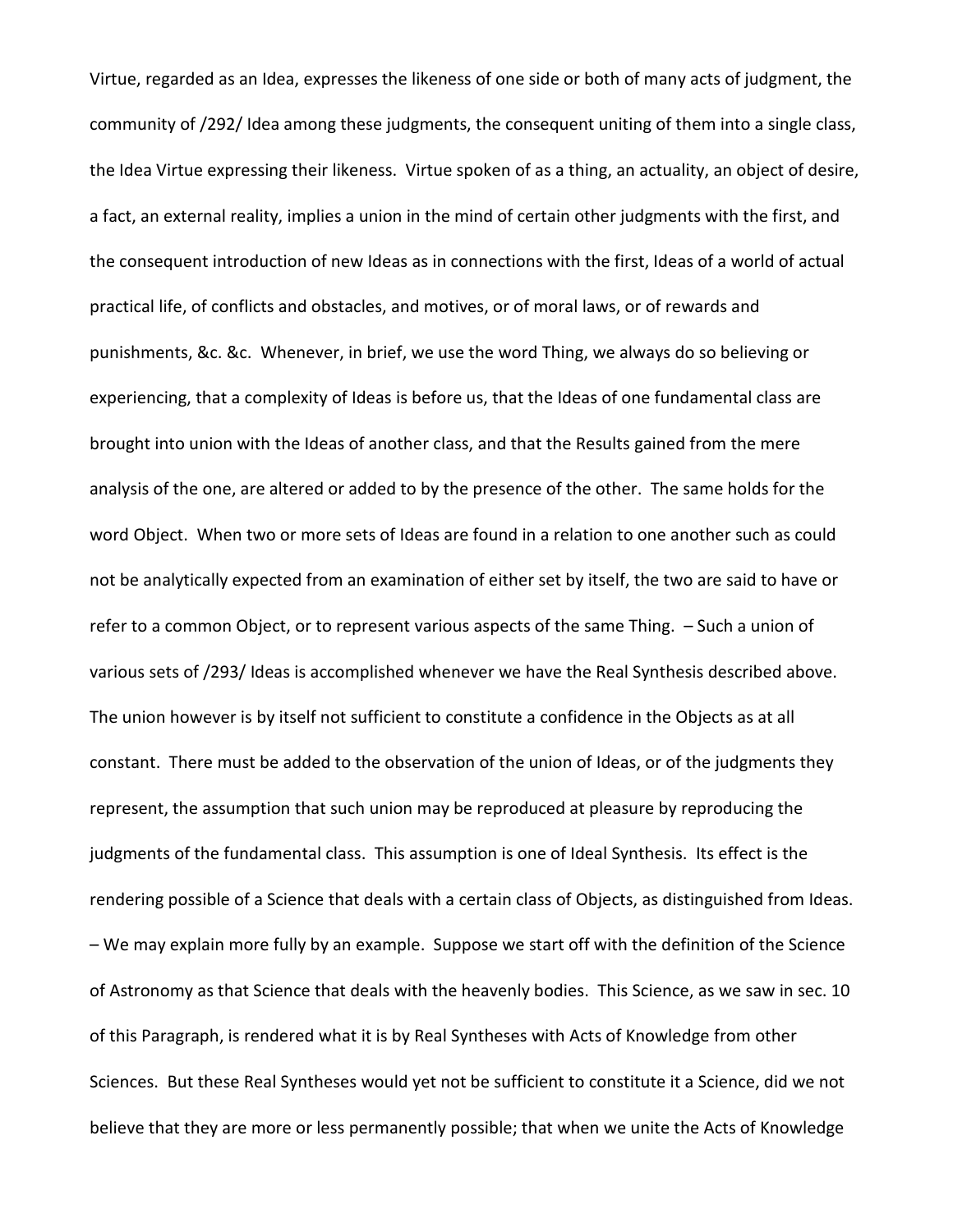that are expressly concerned with the heavenly bodies, with Acts that are parts of other trains of reasoning, we do not achieve a merely momentary success, but /294/ obtain Results that are permanently satisfactory. This assumption is one that cannot be verified by experience, but that is an example of Ideal Synthesis. It presupposes that when we again make judgments like the first set in that they are concerned with the heavenly bodies, these judgments will be like the first set also in that they may be united with judgments of the other orders in Real Synthesis. The combination of the Real Synthesis with the Ideal Synthesis constitutes a Science of Objects. The Real Synthesis introduces the possibility of a connection of one set of Ideas with another. The Ideal Synthesis introduces the assumption of the permanence of of [sic] this relation. Both together give us the Objects or Things as standing in permanent relations. – The Real Synthesis is expressive of the connections of Experience. The Ideal Synthesis is expressive of what cannot be fully given or realized in Experience. It is in experience that a given set of judgments can be united with another set to produce Results different from those that would have followed from the analytic investigation of /295/ either. It is an arbitrary assumption that the presence of judgments like the former ones of the first set, will enable us to unite these with judgments like the former ones of the second set, to produce Results similar to those before obtained. – Thus then in general is it seen how Objects or Things are made possible as subjects of Science, and what kind of Syntheses are concerned in their making. The various classes of Objects will now be considered, with the Principles of Ideal Syntheses connected with each.

15. The first class of Objects are the External Things, if we consider them apart from their changeable character. What their Externality is, we shall hereafter discuss. At present we examine them in so far as they enter into and form part of Science. – External Things, considered as subjects of Science and apart from the changes that go on in them, are regarded: (1) as in Space, and subject to the Laws of Space; (2) As combinations of various qualities in one Unity; /296/ (3) as a Coexistent; (4)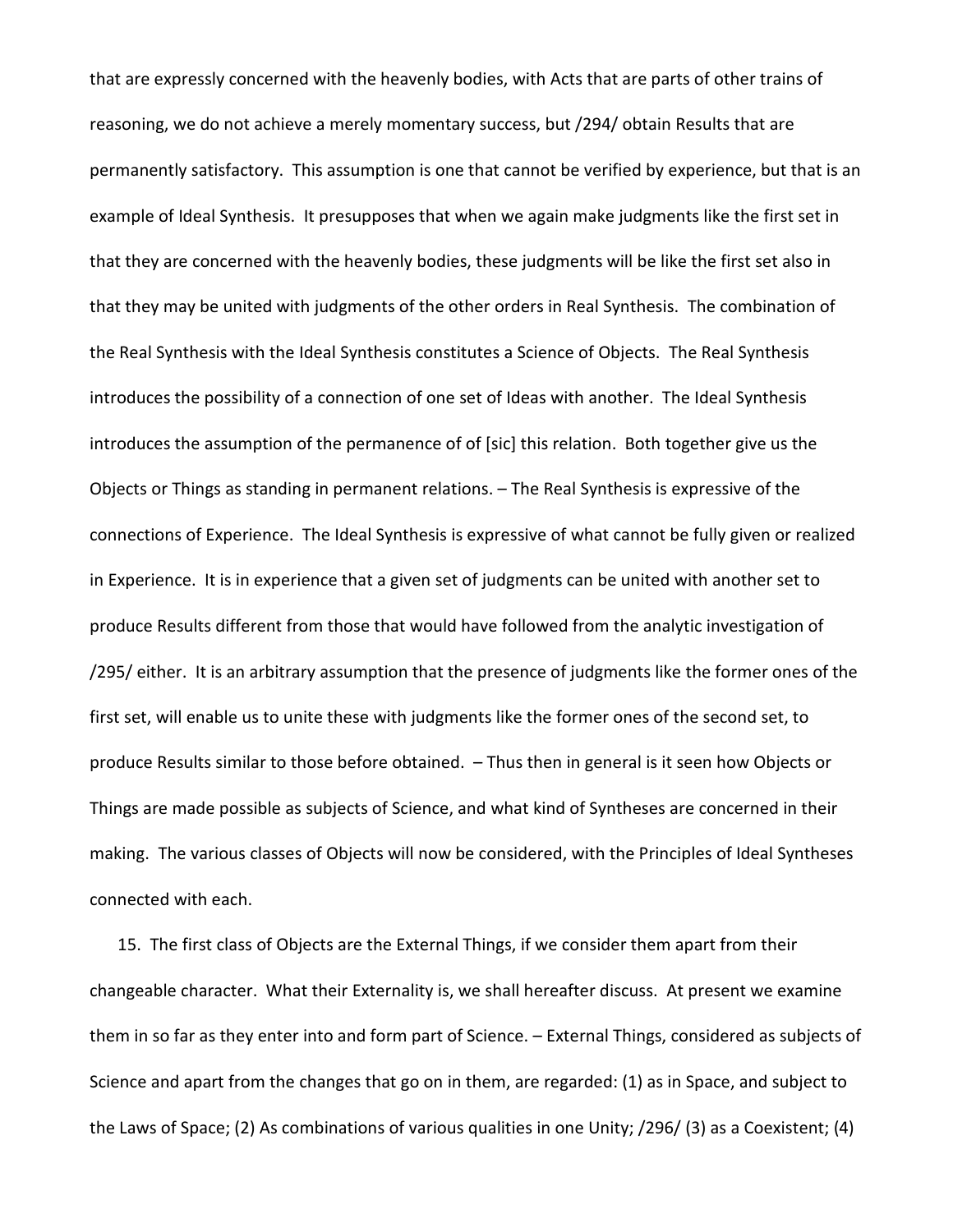as capable of being made the objects of judgments of comparison and number. – Any one of these aspects of Things may be translated directly into the form of a Synthesis of judgments. We form say a judgment in which the idea of a right-angled triangle arises. At some previous time it was found possible to make a like judgment, in union with others, give us the Act of Knowledge expressed in the Pythagorean Theorem. Recognizing the likeness of the present judgment to the former one, we assume that a like union would give us like Results, and so say immediately of the idea at present before us, that a judgment into which it should enter, and which should be expressive of the Pythagorean theorem, would be true. Here we have an Ideal Synthesis, in which is assumed the permanence of the Real Synthesis formerly made of certain judgments. The Ideal Synthesis is that of the permanent validity of the Space Relations. The same can immediately be shown for the other aspects of things as subjects of Science. – Let us take now in their order these /297/ expressions of Ideal Synthesis, and analyze them.  $-$  (1). All judgments on external things are founded on previous impressions in Feeling. It is noted that in certain impressions or feelings there is the Space-form. That is, in a great number of judgments founded on Feeling directly, ideas of space-relations enter. This is an ultimate fact. But furthermore, in the developed consciousness, the judgments into which space-relations enter are connected together, so that certain sequences are easily noted. Thus at a very early stage the judgment of that space-relation known as the crookedness or bent character of a motion, is followed by the judgment of the greater length of this motion, within certain limitations, over the length of an even or straight motion. The consequence of this connection of judgments is, that at a developed stage, where great complexity of ideas exists, where very extensive Syntheses of Feeling (cf. §. 26, 4, p. 182) have been made, judgments are found following one another with considerable regularity. On this fact the geometrician seizes, and uniting the judgments of one subclass with those of another, he proceeds both in the way of Analytic and of Real Synthesis to the construction of the trains of reasoning involved /298/ in Geometry. But in all this there is no Science.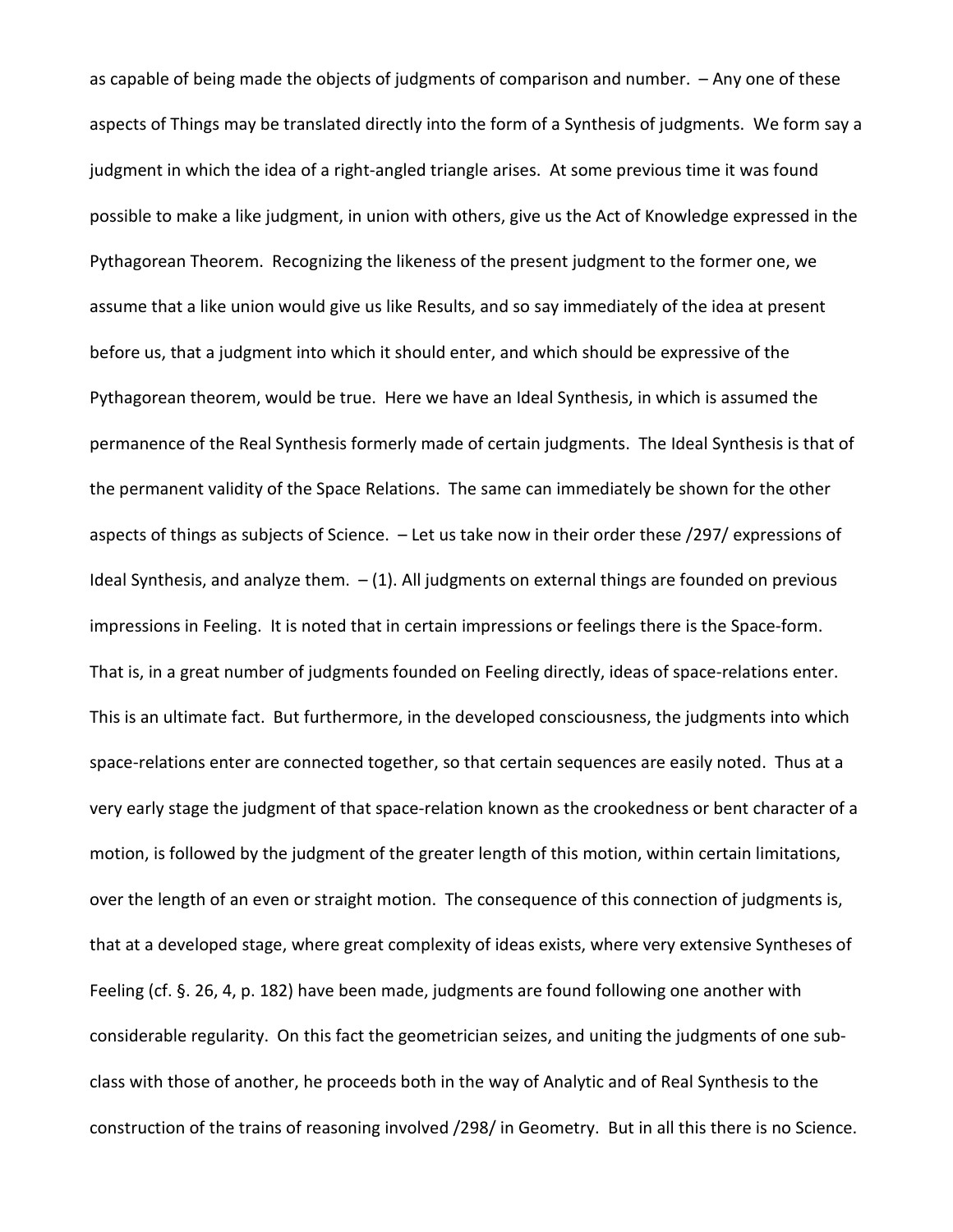A Science of Geometry exists only when he assumes in addition to the Analytic and Real Syntheses engaged in, the permanence of these Syntheses, so that judgments of one class or sub-class are always connected or to be connected in certain definite ways with judgments of other classes or subclasses. This assumption is purely arbitrary. No "always" exists, in the universal sense in Experience. No proof can be given of the assumption. But in the same way no refutation of this assumption is possible. For if a given particular application of the assumption turns out erroneous, we make under the class A which was assumed to stand in the given relation to B, a subdivision  $A_1$  which does, and another sub-division  $A_2$  which does not stand in the relation to B; we say that the relation to B is not essential to the class A, but only to A<sub>1</sub>; but we still assert that all the essential relations must be permanent. It is as in case of the Principle of Consistency, where, if we fail in an individual case, we accuse, not the Principle of Consistency of untruth, but ourselves of Inconsistency. So in the Science of Geometry, a given assumed relation may be refuted, but not the permanence of Space-Relations in general.

#### /299/

To state then the Principle of Ideal Synthesis that makes it possible for us to have a Science of Things in Space, we may have it in several forms: A Science of External Things is possible only when we are able to regard them as in Space; Space Relations are permanent, and being so make possible the Science of Things in Space; What is true of some class of Space-Relations at one time, is true of the same class, in the same regard at all times. In Geometry as a Science, all the Theorems are true at once. Such are the various statements of the Space-Principle. Its necessity for the formation of a Science of Things as such, appears in the fact that all our feelings or impressions that form the basis of judgments about Things as Things, apart from the ideas of change, include and presuppose spaceelements. All Science of things at rest presupposes therefore the possibility of Geometry. – But is the Space-Idea inborn, or is it psychologically developed from experience? This question is entirely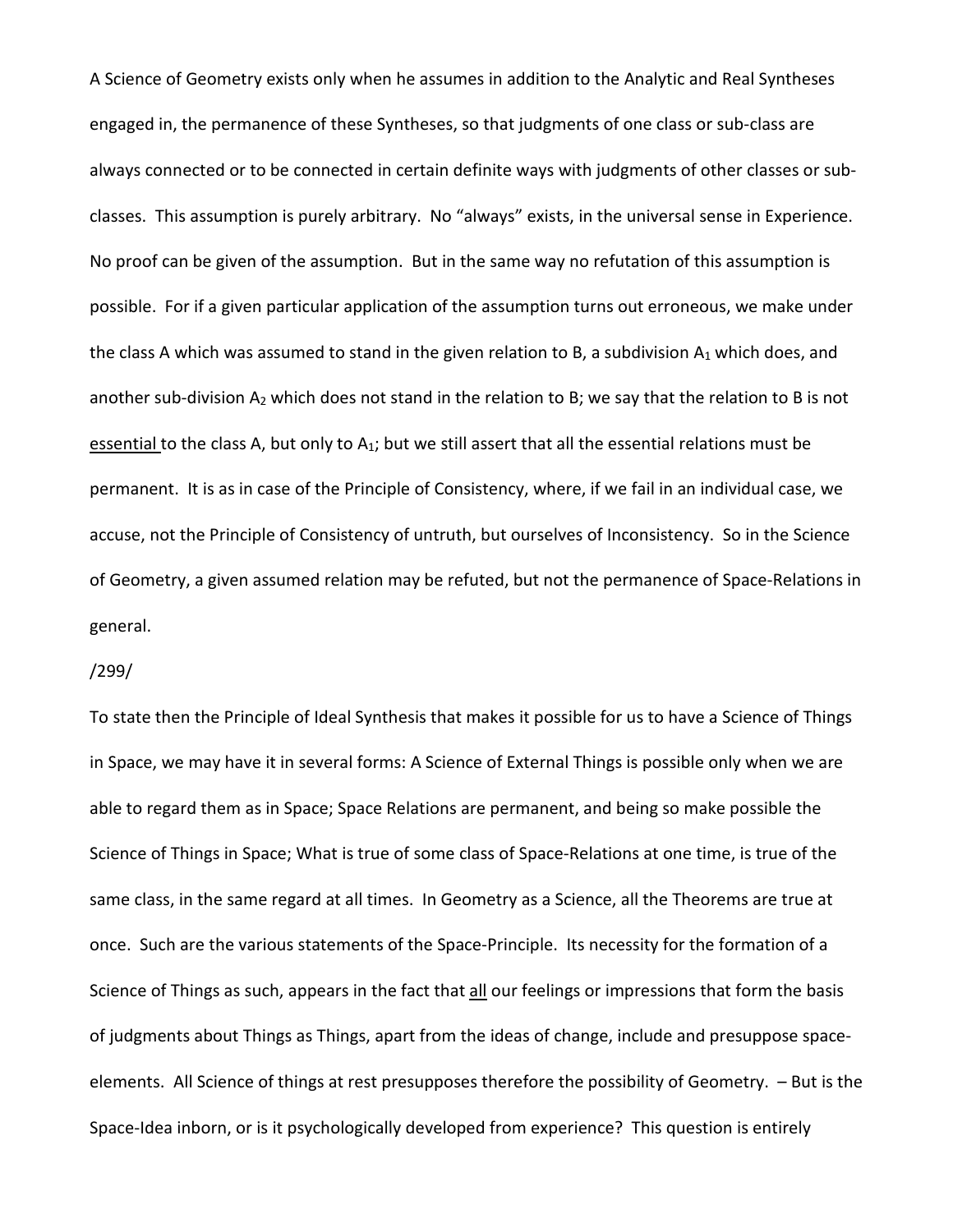unessential to the epistemological investigation of the Space-relations. Without Space-relations and the Ideal Synthesis of them we should have no Geometry, no Science of External Things. There would remain to us but the qualities of our Feelings, and their succession. Such is the sim- /300/ ple truth. But does Space exist externally? Or is it not a mere form of our thought? A form in which we feel, it certainly is, and also a form in which we think i.e. perform Real and Ideal Syntheses. But whether it exists externally or not depends purely upon what you mean by externality. And a discussion of this we must postpone.  $-$  (2) All judgments on things, being founded on previous judgments of Feeling, exhibit to us certain regular combinations of feelings, both together and in sequence. Our combined feelings we are able to analyze and remember apart, as well as combine again in thought. Judgments are thus brought into existence in which the various qualities of things are considered separately and together; or in other words wherever a union of facts of Feeling is found, which union is in Experience found stable, a single thing is postulated as the basis of the qualities whose representatives are the given feelings, and the feelings are considered in their turn as representative of the qualities whose unity is the thing. The qualities are considered as separate from the feelings, in so far forth as feelings are found in combination only once, but /301/ qualities may be reproduced anew in other feelings like the first and combined alike, but separated in time: the thing as a unity is considered as different from the momentary union of the particular feelings, in so far as it is capable of an indefinite number of representations in consciousness, while each individual representation is fleeting. A Science of things as unions of qualities is however only then possible, when to the Real Synthesis that is made possible by given unions of judgments, there is added the Ideal Synthesis which regards these relations of unity as in some degree permanent. The permanence assumed is formal, and is only the permanence of the relation of qualities to one another and to the unity of the thing in general, not the permanence of any given set of qualities or of any individual thing. – (3) But this definition of a thing as a union of qualities, leaves open much room for arbitrariness in the definition of an individual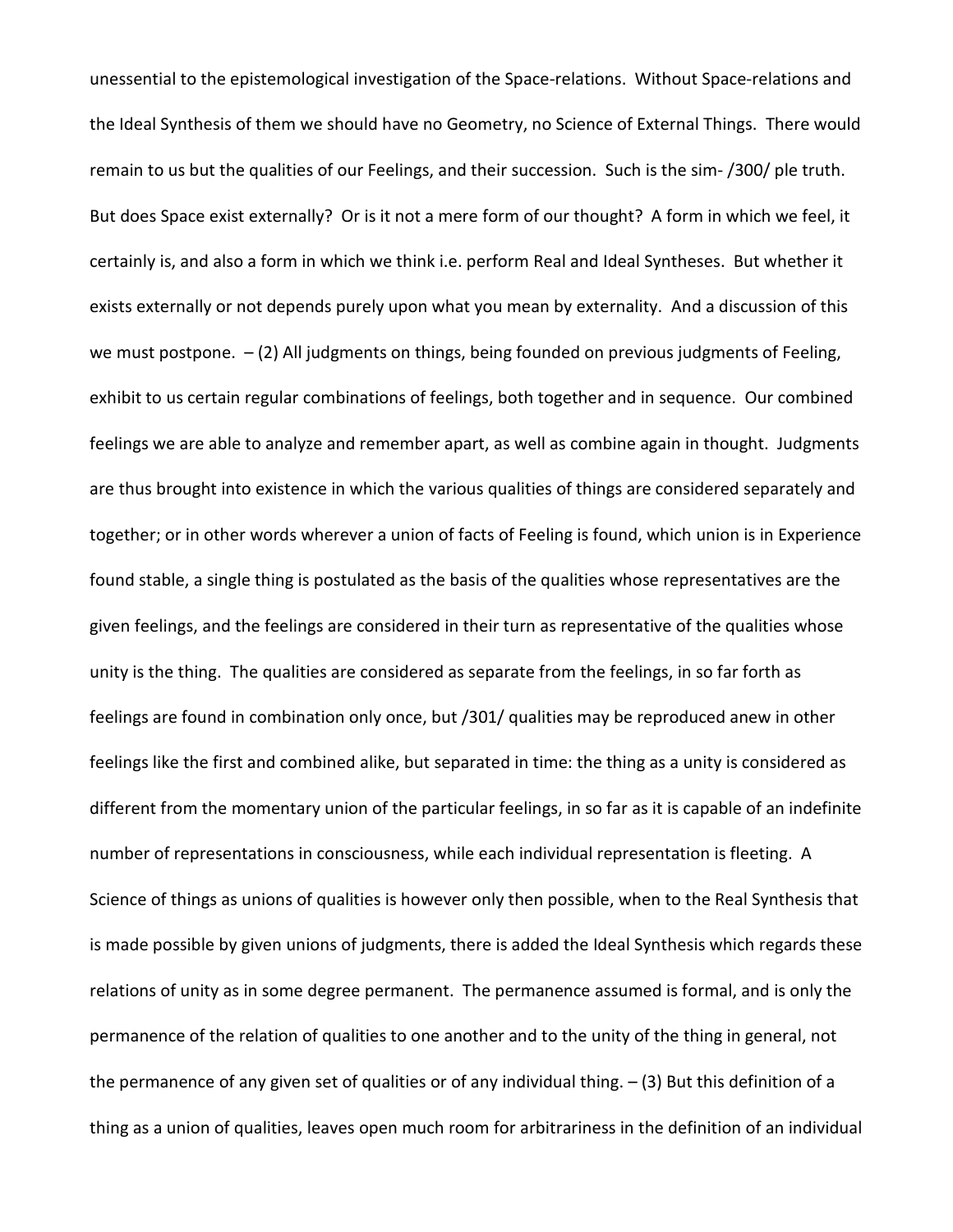thing. For the union of feelings in consciousness is a very complicated one. What from one point of view appears a single /302/ thing, from another point of view appears a great number of things. We call an atom a thing (an hypothetical thing, to be sure); or a clump of matter a thing; or an organized cell a thing; or a union of such cells in say a leaf or a twig, a thing; or a tree a thing; or a forest, a thing; or perhaps a country, a continent, a planet, a system, the entire universe, still a thing. What or how close, or ow permanent, or how complicated a union of qualities shall be, in order that we should feel authorized to name it thing, is not determined by the definition of thing. Now when two or more unions of qualities are presented to consciousness from time to time, each of which is from one standpoint pronounced a thing, while the connection of these two unities is again such that we could, from another standpoint, call the aggregate of all qualities of both things themselves constitutive of a single thing, then the two things themselves are said to be Coexistent. And coexistent things must stand in similar relations to one another as do the different qualities of the same thing. Therefore the Ideal synthesis by which /303/ there is made possible a Science of things as coexistent, is precisely similar to the Ideal Synthesis by which is made possible a Science of Things as possessing Qualities; and it is a Synthesis that assumes the permanence of the relations of Coexistence.  $- (4)$  – But in consciousness appears a reflective activity by which what first appeared separately in Feeling, and was known through separate acts of judgment, is united with other known content of Feeling in judgments of comparison, of enumeration, and of other like syntheses. Here the fact of such Real Syntheses of Judgments is given in consciousness. But no Science of such syntheses would be possible were there no uniformity in the manner of these Real Syntheses, and no Ideal Synthesis in which the permanence of the operations of the Real Synthesis were assumed. The Ideal Synthesis of the permanence of the operations in question, makes possible the Science of the Calculus in general, from Arithmetic upwards, as well as other less developed Sciences of comparison of qualities, whose scope is simply enormous, but whose validity depends entirely /304/ upon the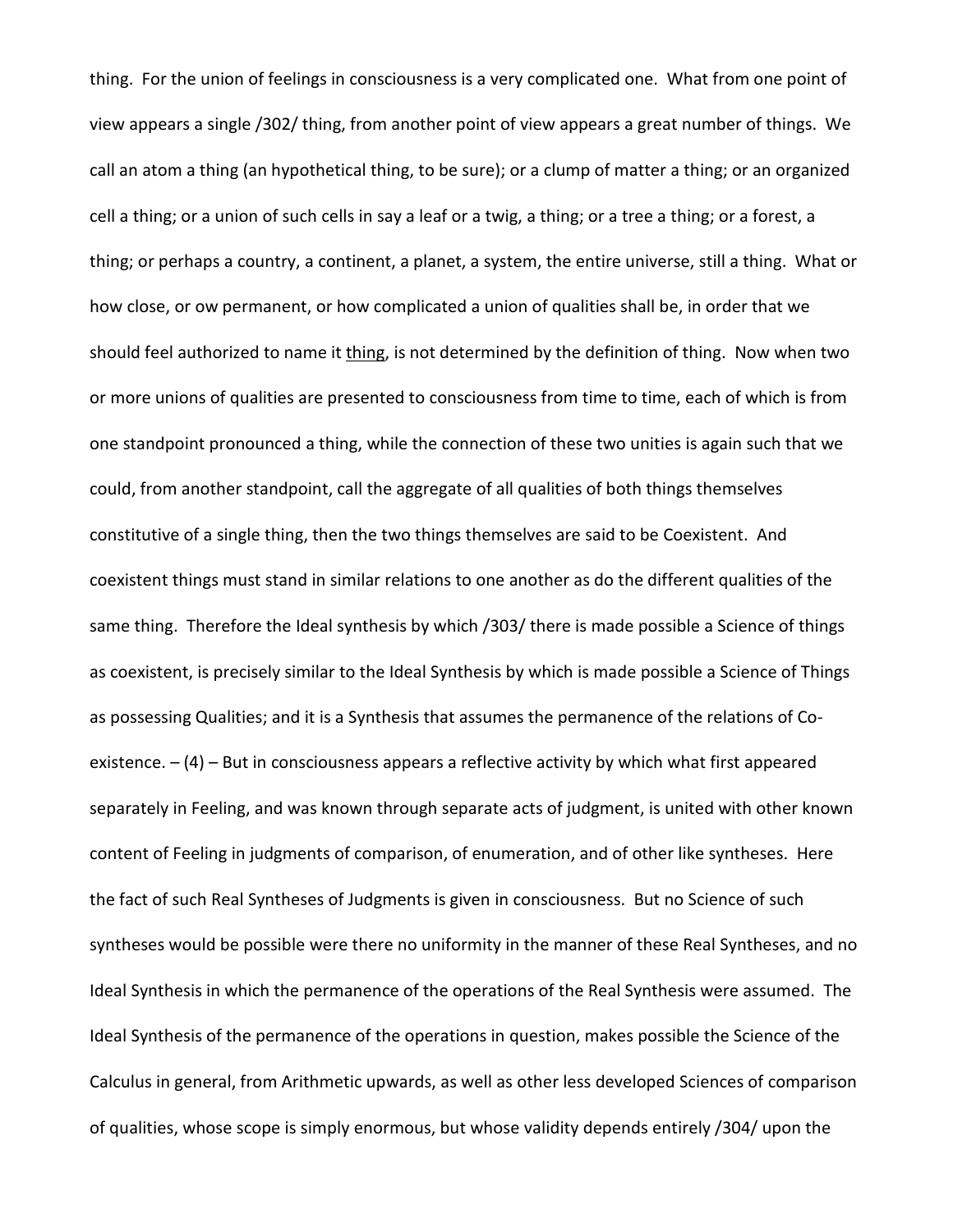arbitrary Ideal Synthesis involved. – To state then briefly the Ideal Syntheses that on the basis of certain Real Syntheses make possible for us the Sciences that deal with Things apart from change, we have the following Principles of Knowledge for the first class of objects: --

a. All External Things are in Space; Space Relations are permanent; so that what is true of a class of space-relations at one time is true of the same class forever.

b. All External Things are Unions of Qualities, and what is true of a union of qualities as such in one case, must be true in all cases and forever.

c. External Things are Coexistent, in so far as they are regarded apart from time. And the relations of Co-existence are permanent; and what follows from these relations now, follows forever.

d. All External Things are possible subjects of enumeration and comparison. And all enumerations, and all definite operations of comparison, are permanent in their nature, and the judgments expressing them are forever true.

These all are arbitrary syntheses. They can never be proved by experience. Through experience they may have been, for all we know, psychologically developed, but that /305/ does not affect their significance for Science. As little as they can be proved can they ever be refuted. In no experience could they be contradicted. – Without them we should have the individual Acts of Knowledge involved. We should have the operations of Reasoned Discourse. But we should have no Science of Things. – The Principles in question involve necessity. The necessity is an arbitrary one, like that of the law-giver. In this class of Reasoned Discourse we have called it Mathematical Necessity, because the Sciences made possible by it are the Mathematical Sciences.

16. The Second Class of objects are things considered as subject to change. Commonly, under this class of things, there is included more than in the other class of things; and this is quite natural and proper. For there are Internal Things, namely the qualities of our feelings in so far as we make these a subject of reflection, which exist only in Time, i.e. only as changeable, not as permanent, and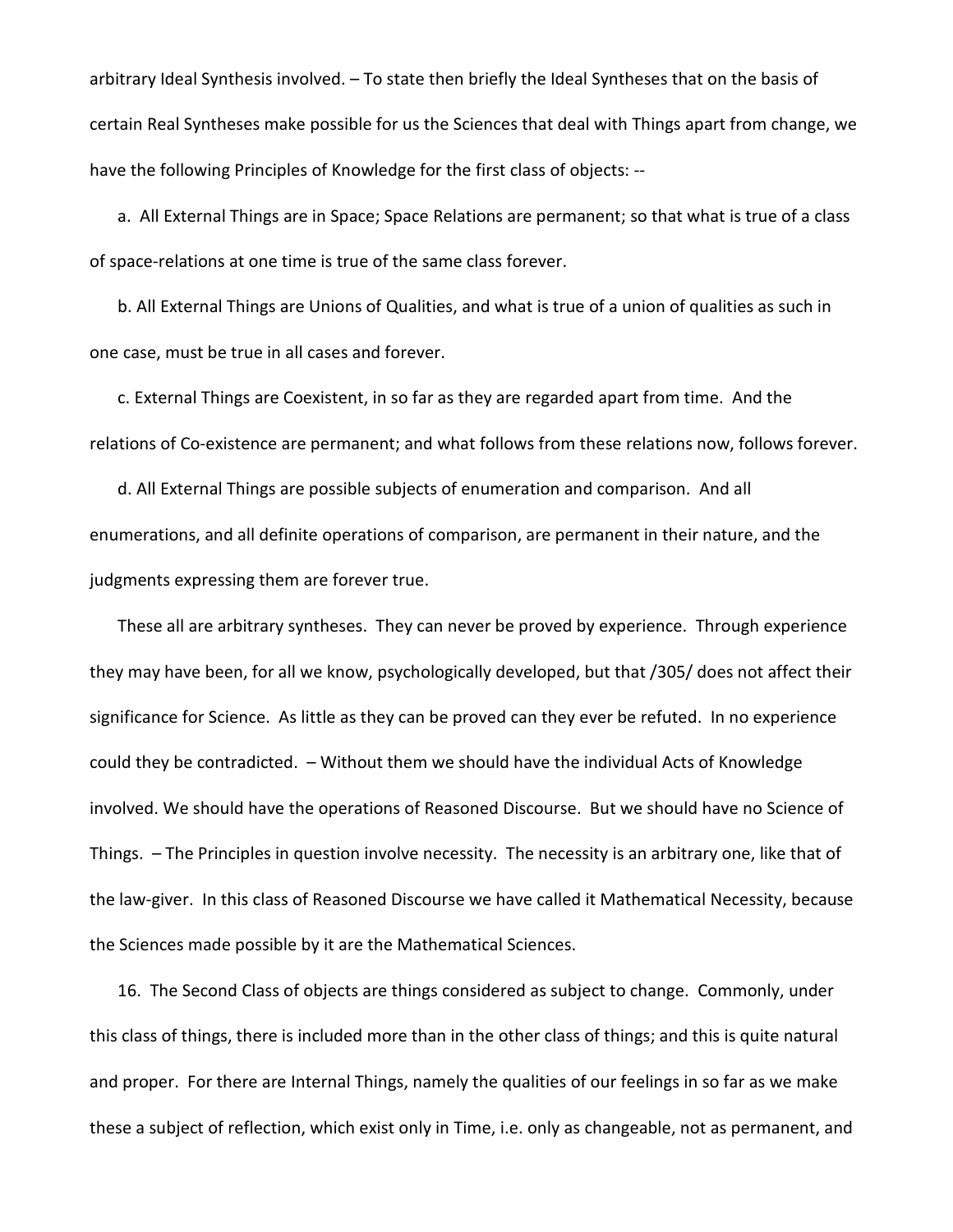which therefore never come to be treated as Things apart from change, or as things in space, or the like. Things in Time, are regarded: (1) as falling /306/ under the general law of the passage of time; (2) as being in causal connection the one with the other; (3) as being either Substantial, i.e. relatively or absolutely permanent, or Accidental, i.e. passing and fleeting. – Of these three aspects we have now to show, first how they involve Real Syntheses; second, how, on the basis of these, Ideal Syntheses make Sciences of things in the various aspects possible. – Concerning the relation of time in general, we must combat the opinion that Time is a [sic] object of direct Knowledge. Time is just in the same sense an object of direct Knowledge as is Space, i.e. both of them are as impressions given in Feeling. Space is given in Feeling as Extension, Time as Succession. The Feeling of Extension is the basis for the Knowledge of Space, the Feeling of Succession is the basis for the Knowledge of time. But as Extension and Succession, we know neither Space nor Time. – In regard to Time, we do not directly know Succession as Succession, because to know this would be to know one event as after another, in other words to identify things that are separate (for the Act of Knowledge is an Act of Identification), to violate the prin- /307/ ciple that in the Act of Knowledge there is no memory, no consciousness of former and latter, nothing but the one act. What then is it that we know when we make judgments about Time? We identify ideas suggested and made possible by Feelings of succession. We do not in judging of the flow of time know that  $\underline{b}$  follows  $\underline{a}$ ; we know that we have the feeling that  $\underline{b}$  has followed  $\underline{a}$ .  $\underline{b}$  and  $\underline{a}$ , in so far as they are known successively, are not known in one Act at all. What is known in the judgment of succession is that we now have the idea a and the idea a attended with the totally inexplicable feeling that a represents as a memory a preceding a. In this case the judgment takes the form:  $\underline{b}$  is sequent to  $\underline{a}$ . But what happens in the judgment is the identification of present ideas alone. We feel the passage of time, and know our feeling, not however the passage of time itself. – It follows from this of course that we do not know time as infinitely divisible, or infinitely divided, /308/ nor the present as an infinitesimal point, nor any like subtlety of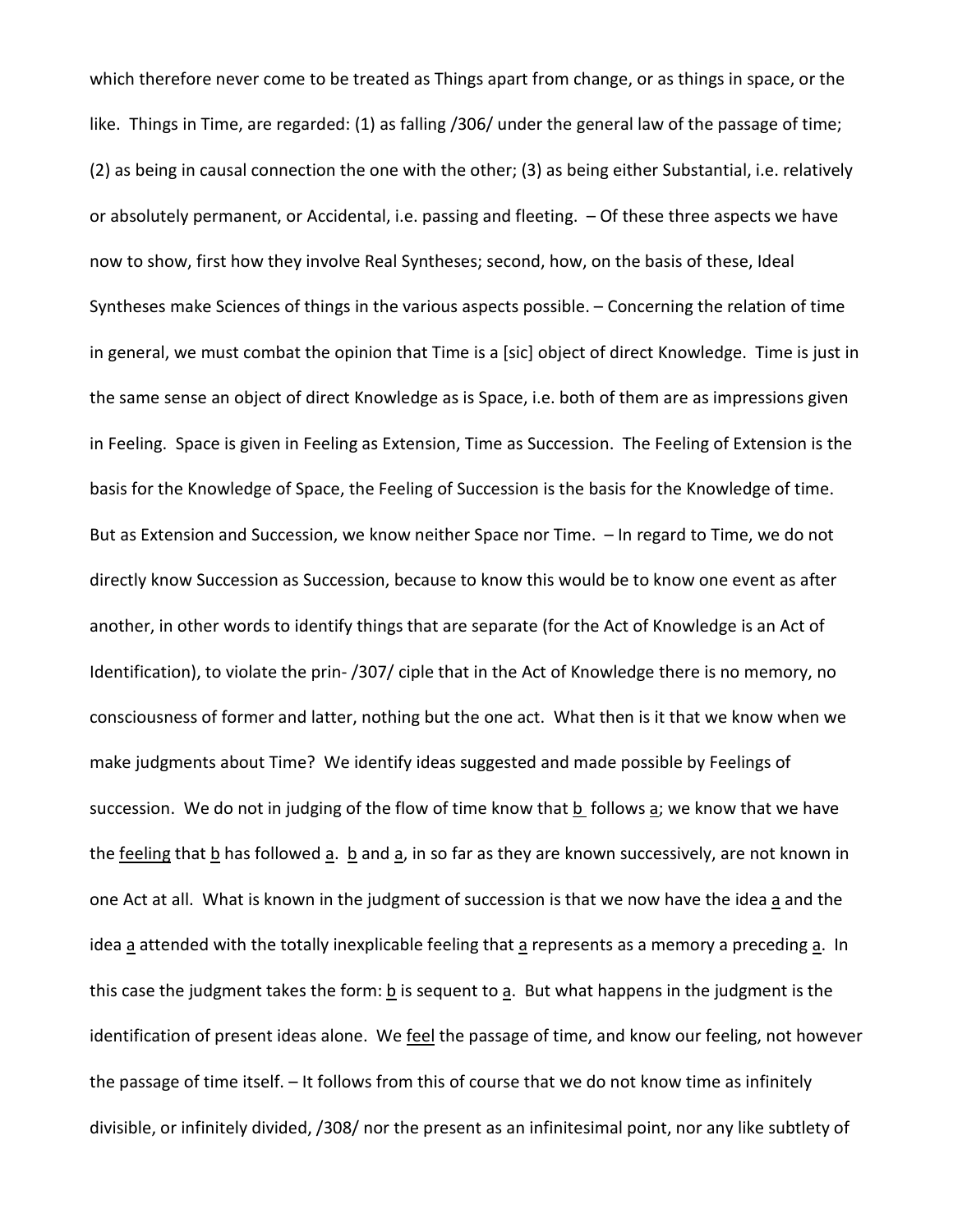the reflecting consciousness. The present moment, as known to us, is the time we take to form an Act of Knowledge, whatever this may be. The flight of time is but a common datum of Feeling. -Sequence then is not a subject of direct Knowledge, sequence that is as a real phenomenon of the world about us. A feeling of sequence attends all our other feelings. This feeling of sequence itself forms the subject of acts of Knowledge, and we interpret it in the form: When the moment B is, the moment A has been and is not, the moment C is not and is yet to come. Yet really to know AB and C in this relation, would be to know non-existent as existing; hence the sequence as such is not in Knowledge. This is what lay at the basis of the Eleatic paradoxes, and in this form would we seek to overcome the difficulty which from very different standpoints both Herbart and Hegel have, in our own century, urged against /309/ the ordinary interpretation of Experience on this point. Experience is right, both in the Reality of Sequence, and in the Reality of the members in a Sequence apart from this Sequence. But the ordinary interpretation of Experience is wrong, in regarding the Sequence as known in the same way as the members. – The Real Synthesis in all our Knowledge of Things in time consists in the union of judgments successively formed and of various content. When a union of qualities appears again and again in consciousness in the same form, we form the synthesis of the Thing as unchanging. In so far as the succession in consciousness is varying and of various content alone, we form the notion of Change pure and simple. In so far as in the series of changes in consciousness there is regular recurrence, not of given unions of feelings, but of given sequences of feelings, we have the conception of Order, Law, Uniformity of Nature. In so far as there is a recurrence of the same union of certain qualities along with a change of other qualities, we add to the notion of Thing, that of Substance, and to the notion of the relation /310/ of qualities to one another, that of the relation of Accidental or Transient to Substantial Qualities. – Our inner consciousness with its change of emotions &c., gives us the conception of Change pure and simple, because in many cases, though there is doubtless uniformity, it is so complicated as to be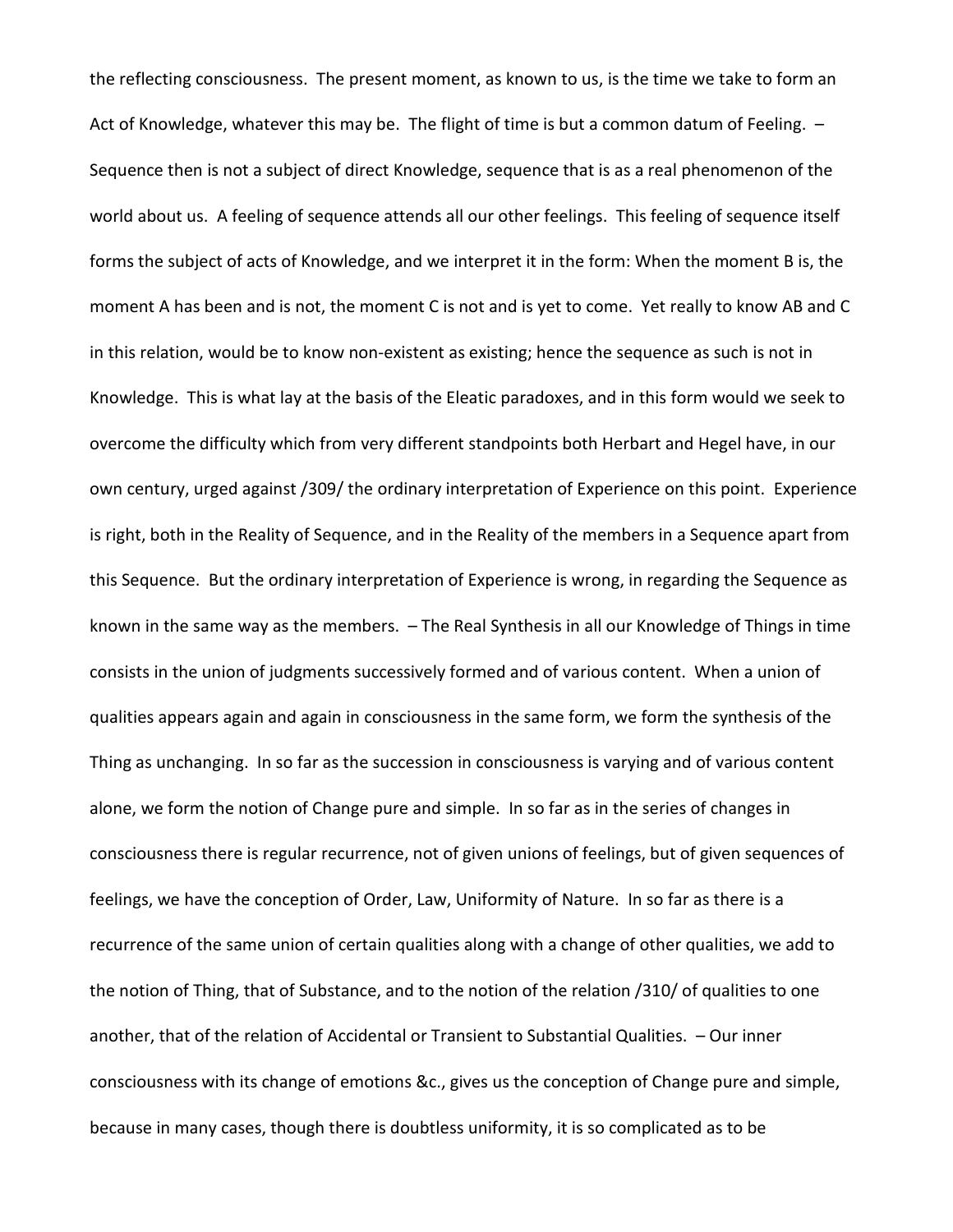undiscoverable to us. – Wherever we can discover uniformity in the recurrence of feelings, as is the case most especially with the feelings having in them the space-quality, i.e. with Nature, we have illustrated Law. – And in Nature too, in the constant examples of the contrast of stability in some points with change in others in one and the same Thing, we have the Real Synthesis of thought that gives us the conception of Substance and Accident. – Here then we have the Real Syntheses of Acts of Knowledge from which we get the basis for the Sciences that deal with things as changing. The Ideal Syntheses yet needed to make these Sciences possible, are quite simple, though, through the anthropomorphic elements with which they have been mingled, they have been much obscured. – The permanence of these Real Syntheses is, as /311/ in all cases, their objective point. The universality of Change, of Succession, is the affirmation of the first. This universality gives basis to no particular Physical Science, but is presupposed alike by all of them. – The hypothesis that Arithmetic is the Science of Pure Time, we reject. Kant seems to have hesitated on this point, preferring to see in Mechanics the Science made possible by the Time-intuition. Schopenhauer's argument on the matter is brief and unsatisfactory (*Vierf.W.d.S.v.z.G., §. 38,* 4th Ed. p. 133 [On the Fourfold Root of the Principle of Sufficient Reason]). The view we take has received late expression in the book of Wolff [Christian Wolff, 1679-1754], *Spekulation u. Philosophie* [Speculation and Philosohy] (Berlin 1878), Bd. II, p. 51; cf. also Baumann [Julius J. Baumann, 1837-1916], *Philosophie als Orientirung [sic] über die Welt* [P*hilosophy as a Guide to the World* ] (Leipzig, 1872), p. 327. Arithmetic for us is the result of a Real Synthesis pertaining to Things considered apart from change. This Synthesis, like all other thought-operations, requires time for its accomplishment. But time-measurement is not its object. Time as Succession is the object then of the synthesis that makes all Physical Sciences as such possible. – The essential Uniformity of succession is the content and object of the second Ideal Synthesis. The assertion of this synthesis is that all variations of modes of succession are themselves conse- /312/ quent upon variations in antecedent successions, so that the fundamental successions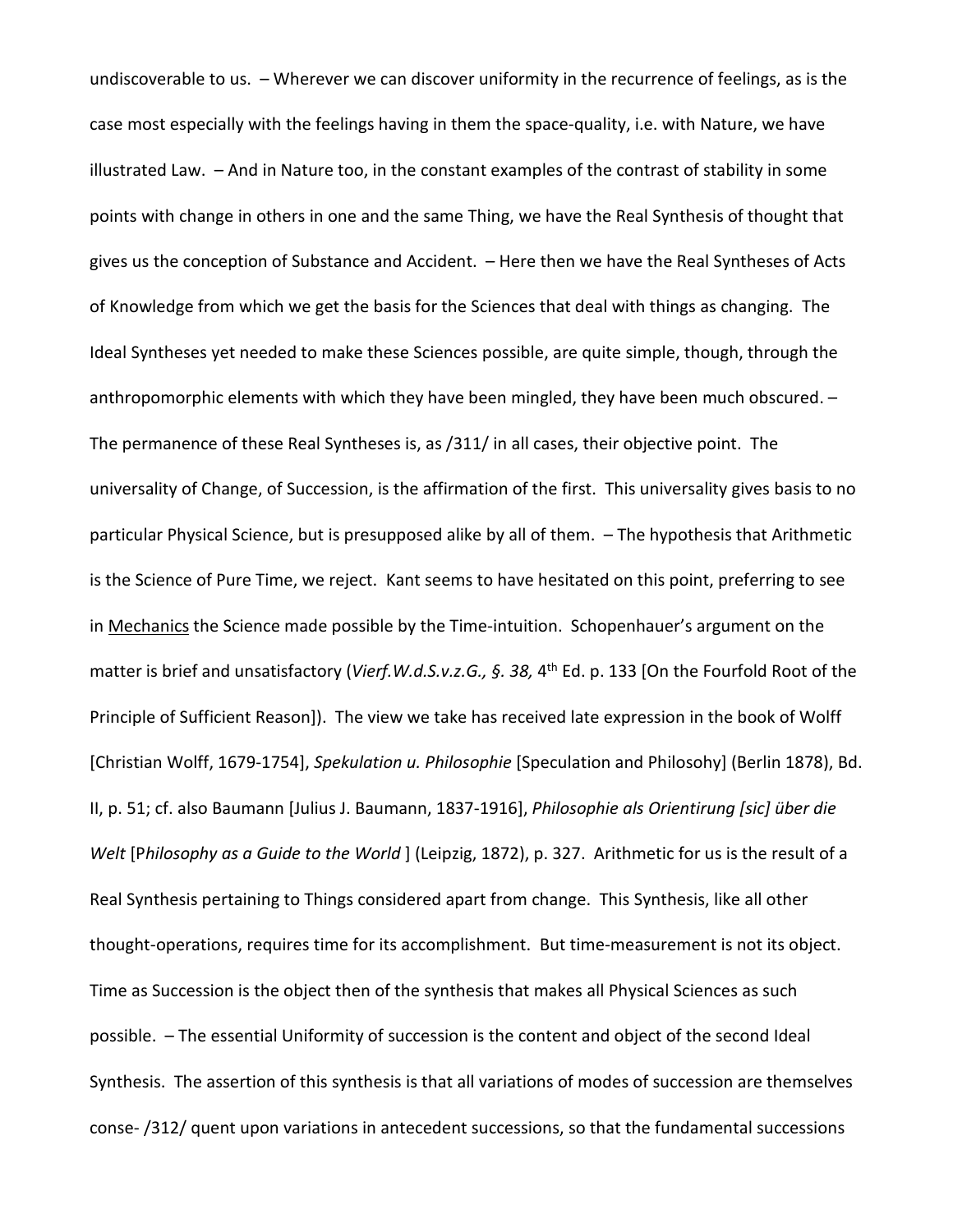or modes of succession are absolutely regular, and only the combination of these modes is responsible for apparent irregularity. This, the assumption of Causal Connection, applies not to things as things, but alone to events as events; it is an absolutely arbitrary, unprovable, and irrefutable assertion, made as a required basis for all Physical Science, in obedience to the general purpose of all Synthetic Thought to conserve all things in the most convenient shape. – The third of the Ideal Syntheses affirms a fundamental likeness under all variety of external and internal change, and the power to refer all possible changes of grouping of qualities to one or to a number of final and permanent groupings. Without this Ideal Synthesis we could not think of the World as a whole, of Matter as Matter, of Mind as Mind. All Sciences dealing with natural phenomena, be these physical or mental, would be impossible as Science, but would exist only as fragmentary reasoning. This Ideal Synthesis is that of the permanence /313/ of Substance. It too is arbitrary, and can neither be contradicted by any fact of Experience, nor proved through any. – To state these Syntheses then in simple form, we have them thus: --

a. All Events occur in Time, nor can there be either limit to or regress in the Succession of Changes.

b. All Events are definitely caused; i.e. there are certain fundamental sequences which, whether we know them or not, are realized in all the complications of phenomena; the combinations of these sequences are seen by us in the actual events; and these fundamental sequences are absolutely uniform.

c. All events are Changes in Things. In every Change in an external thing there is a Substantial that remains, and a fleeting that passes away; and the truly Substantial in Things, whether it be one or many, never passes, but remains perpetual and indestructible.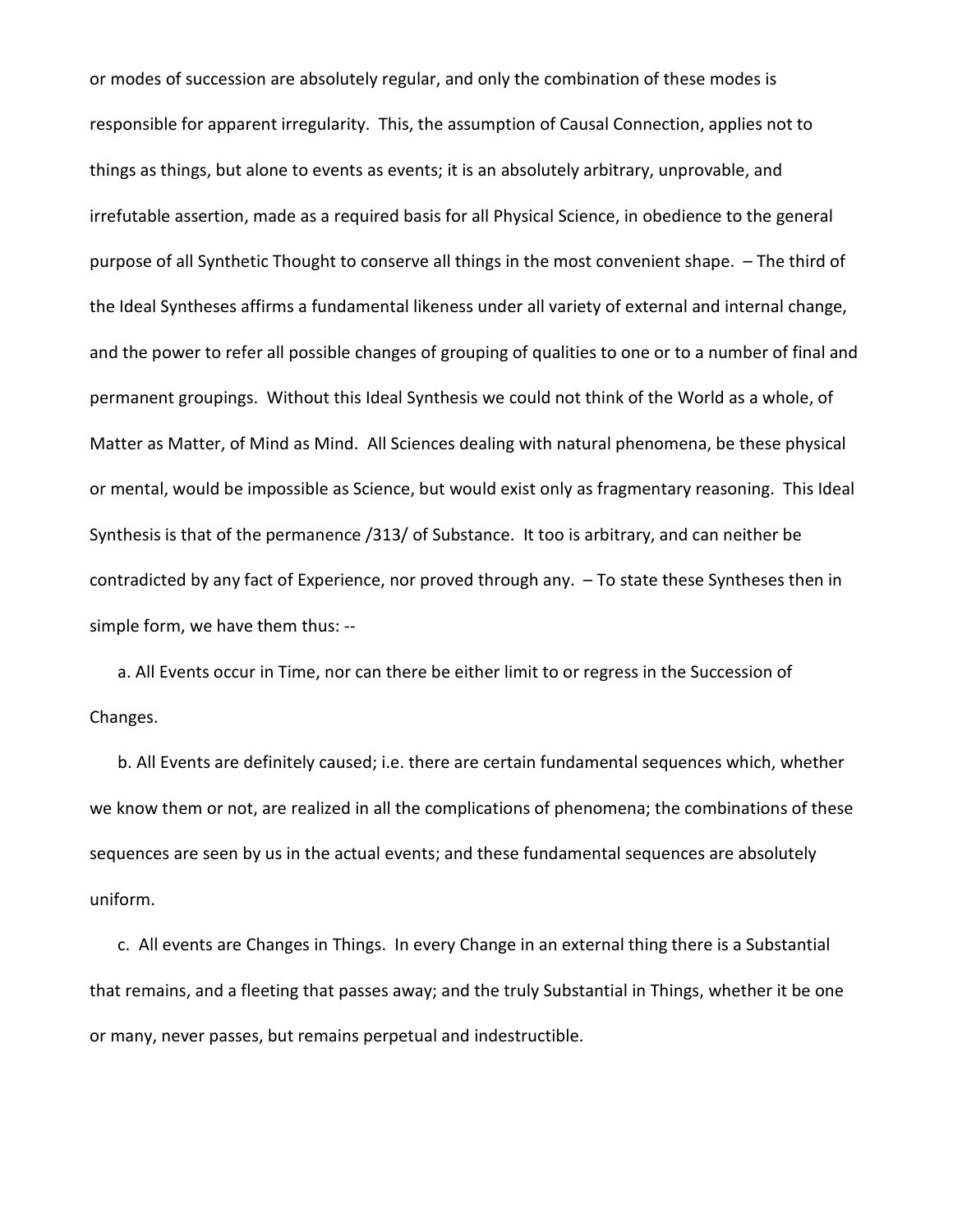These are the Ideal Syntheses whose content are the Things considered as changing, whose objects are the Sciences that deal with Things as changing, whose product is Reasoned Discourse having Physical Necessity, and capable in this regard of being considered as a Whole.

/314/

17. Thus far we have been dealing with Ideas treated as Ideas, or with Things in their relations of coexistence or sequence. We now come to the Real and Ideal Syntheses that render possible, in so far as they are fixed themselves, a Science of the Worth or of the Right of Things. And first of things in their aspect as possessing Worth. – All the Principles of Knowledge so far discussed imply no community of feeling between several reasonable beings, but could conceivably be employed by one alone. It is assumed that all rational beings will agree in the Results derived from these Principles. But this is only a formal assumption, a definition of rationality. – Otherwise is it with the judgments of Worth. In case of these it is considered of no value for a single individual to possess a fancy or liking for some one thing. It is in the community of tastes that the power of Reasoned Discourse on Worth or Beauty lies. Here is a Principle of Knowledge concerned with the community of consciousness of various minds. – The Real Synthesis /315/ is very complicated in particulars, very simple in its general characteristics. Judgments of Worth arise in the mind. There is a likeness among these, and a certain uniformity of their occurrence. Certain of these are found to meet with agreement from others. The possibility of an agreement in some, arouses the determination to agree in other judgments. Herein arises argument. The argument assumes various things. But the one thing it assumes from beginning to end and above all others is a purely Ideal Synthesis: There is Worth in Things and Events, and the worth-differences are capable of determination. The final determination is believed to lie in an absolute agreement of all. This agreement is Ideal. It is never actually reached. But it is none the less postulated as an Ideal. And the failure of most to reach it is regarded as arising from individual incompleteness of developement [sic]. Yet after all the Ideal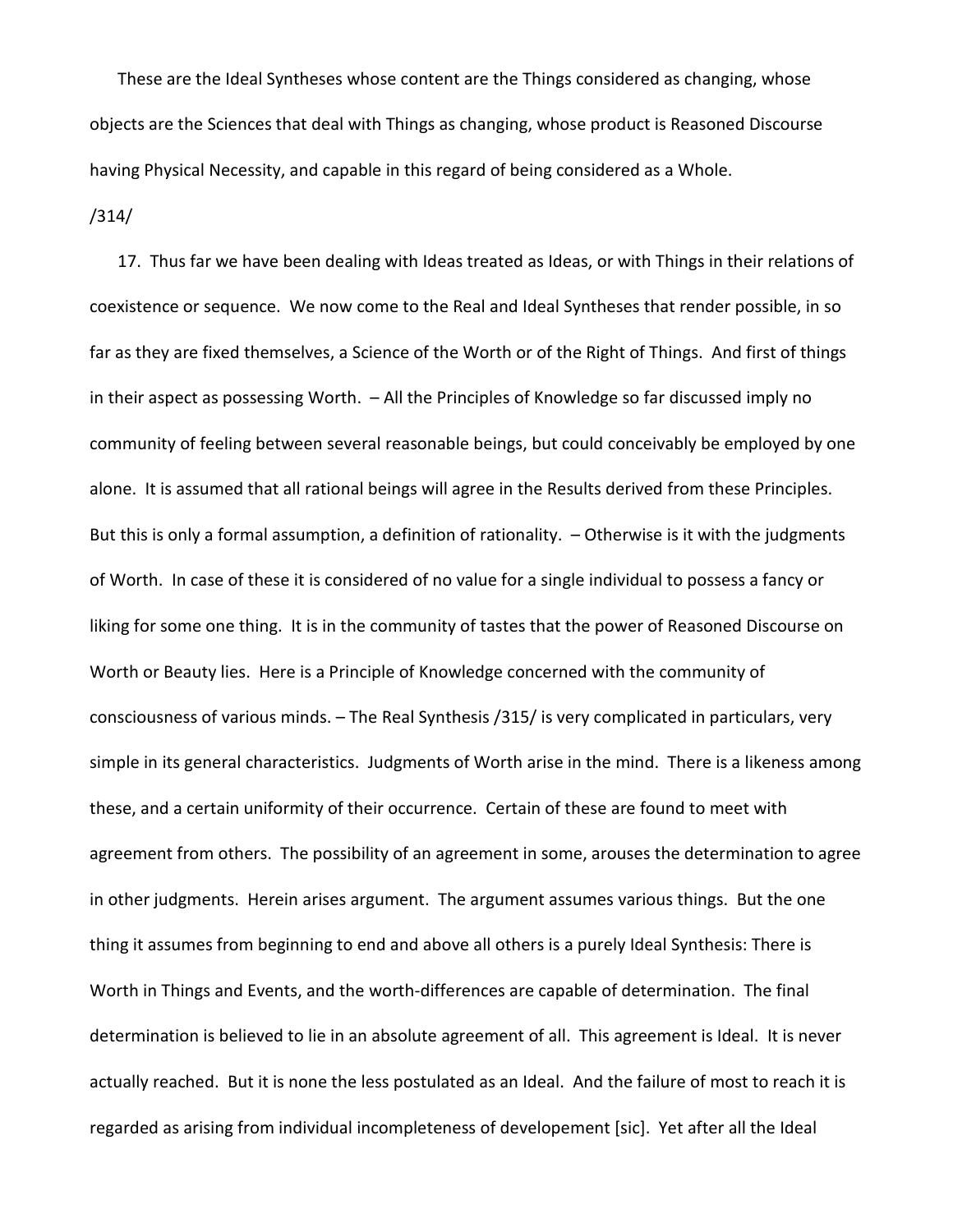Synthesis is regarded as one conditioning, not the relations of external things, but the relations /316/ of judgments of Worth passed upon these things. The necessity involved is therefore not physical, as one belonging to the nature of things, but Psychological, as one pertaining to the nature of man. – The historical developement [sic] or the particular content of the worth-judgments, has nothing to do with this Principle of Worth. The Principle itself is like the others arbitrary, unprovable and irrefutable. It makes a Science of Worth possible as a Science; but this Science has remained so far undeveloped, because of the unsettled nature of the Real Syntheses concerned.

18. There remain still the Real Syntheses of Ethics, and the Ideal Synthesis concerned therewith. The Real Syntheses relate first to the judgments of the Right and Wrong of Actions. They are extended to things as related to actions. All things are capable of being included in the Real Synthesis of Ethics, in so far as all things and events can be considered as assisting in or opposing the ends of /317/ Right Action, or as possible assistants or opponents. The World can so be regarded as a possible subject of ethical discussion, with regard that is to the Good and Evil that are in it. – What the Real Syntheses as to Right and Wrong are, we cannot pause to discuss. The Ideal Synthesis, the arbitrary assumption that governs all Ethical Argumentation is this, that there is a Right and Wrong, a Good and Evil, and that this is independent of individual opinion or notion, but capable of claiming the attention of all who are not by subjective obstacles kept from appreciating it. This assumption cannot be proved. But without it there would be no possibility of ethical discussion.

19. We see then that wherever, by means of Reasoned Discourse, we go beyond the individual Act of Knowledge for the purpose of voluntary connection of Acts, and wherever, furthermore, we in Reasoned Discourse seek for more than a momentary and accidental success in our methodical attempts at reaching Results, we are forced to resort to Synthesis; /318/ but that this Synthesis, whether Analytic or Real, is incapable of furnishing us with a Science whose character can be considered one of stability and permanence, without the addition of an entirely arbitrary Ideal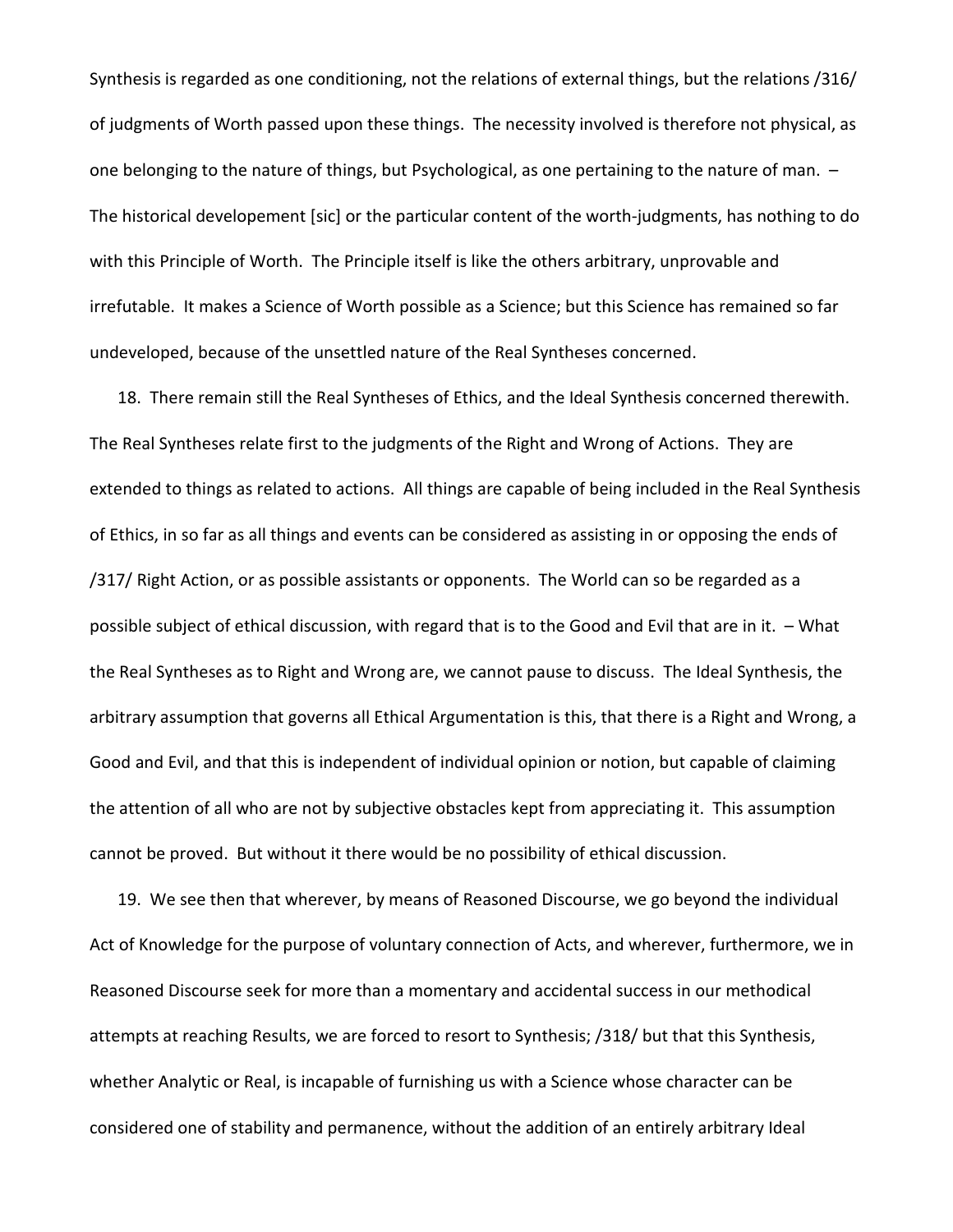Synthesis, unavoidable, unprovable, irrefutable, through which and through which alone we gain the power of looking on our combinations of Reasoned Discourse as Wholes. – And we see besides that in justification of the Ideal Syntheses nothing can be said but that they are made, and that we choose, not from individual whim, but in our capacity as rational beings, to make them. Therefore to call them Inborn Ideas, or psychological results of Association, or hereditary transmissions, or any like thing, adds nothing whatever to the epistemological significance of these Syntheses, and brings us not one step nearer to the clearing up of the final mystery that hangs overall [sic] our knowledge and all its combinations.

20. At the close of this long discussion of Synthesis, we can at last define the distinction between Analytic and Synthetic Judgments. Analytic and Synthetic /319/ are distinctions that do not apply to Judgments in so far as theses are Acts of Knowledge. In so far as this is true of them they are neither Analytic nor Synthetic, but Identical. Analytic or Synthetic are Judgments only in so far as we regard the purpose with which they are made, and regard them as in Reasoned Discourse. And Analytic are all judgments in so far as their purpose is to express the likeness of a given series of judgments, in defining a class of judgments, in separating Ideas in Themselves, or in setting the limits of a Science. Synthetic are all Judgments that express a union of classes of Judgments whether Real or Ideal.

Sigwart defines thus (*Logik*, p. 101, § 18): "*Alle unmittelbar aus den ihnen verknüpften Vorstellungen enstandenen [sic] Urtheile sind analytisch, alle diejenigen, welche noch einer weiteren Voraussetzung bedürfen…..sind synthetisch*" [All judgments made directly from the ideas connected with them are analytic, all those which still require a further presupposition ... are synthetical].  $-$  This definition loses its force in our own theory of the activity of the Faculty of Judgment. The one given above seems to us better to answer the true spirit of the much-disputed Kantian definition. We have the advantage too in defining the two classes here and thus, that we have just shown how the Synthetic Judgments are "Possible."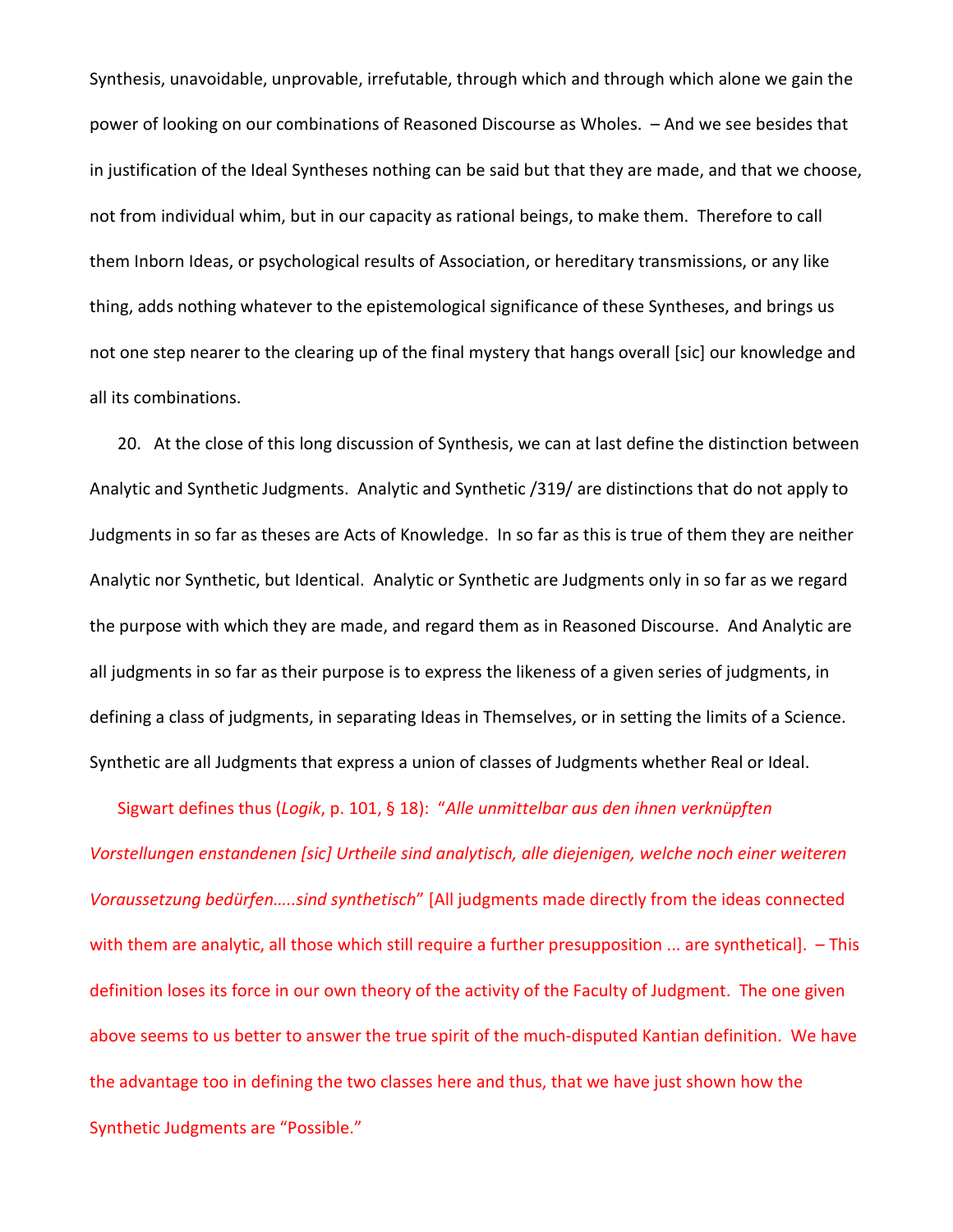§31. Common to all the Principles of Knowledge is the characteristic that they deal in every case with Ideas, and that their object is Ideal Synthesis into which these Ideas enter. –This community is connected withi an Interdependence, which is of great importance for the Theory of Existence.

1. Since all Objects are formed for Science through the Real Synthesis of Ideas, Objects may themselves be regarded as complex Ideas. As complex Ideas they may be subjected to purely Analytic treatment. A Real Synthesis once formed and declared permanent by Ideal Synthesis, may be made a subject of logical, analytic, or deductive treatment. In other words All Things may be regarded as Ideas. – Conversely, since before all power of analysis goes the power to perceive the likeness of judgments, and to form Ideas in consequence of this likeness, and since this original formation of the Idea must have included a Real Synthesis of judgments, all Ideas may be regarded /321/ as products of Real Synthesis, or as Things. The distinction between Idea and Thing is consequently relative. The same process, regarded in simpler or more complex aspects, gives us the Ideas and the Things of which Science treats. The Ideal Synthesis is similar in the two cases; and Logical and Mathematical necessity give but two aspects of the same Results. All that appears under the Ideal Synthesis of the Principle of Consistency may be put in the form of the Ideal Syntheses of the relations of Coexistence in general, and *vice versa*.

2. All reasoning on known relations of succession, can be put in the form of reasoning on relations of coexistence. All of the relations of Time, can be graphically represented in the in the form of relations of Space. And *vice versa*, all relations of Space, can be expressed in the form of relations of Time, by supposing an active construction in the mind of these relations, or a successive Knowledge of the individual points of Space. All /322/ Ideal Syntheses having to do with the permanent Things, can be interpreted as Syntheses of Things as changing, and conversely. The Ideal Synthesis of the permanence of the Space relations, can be defined as a Synthesis of the permanence of certain kinds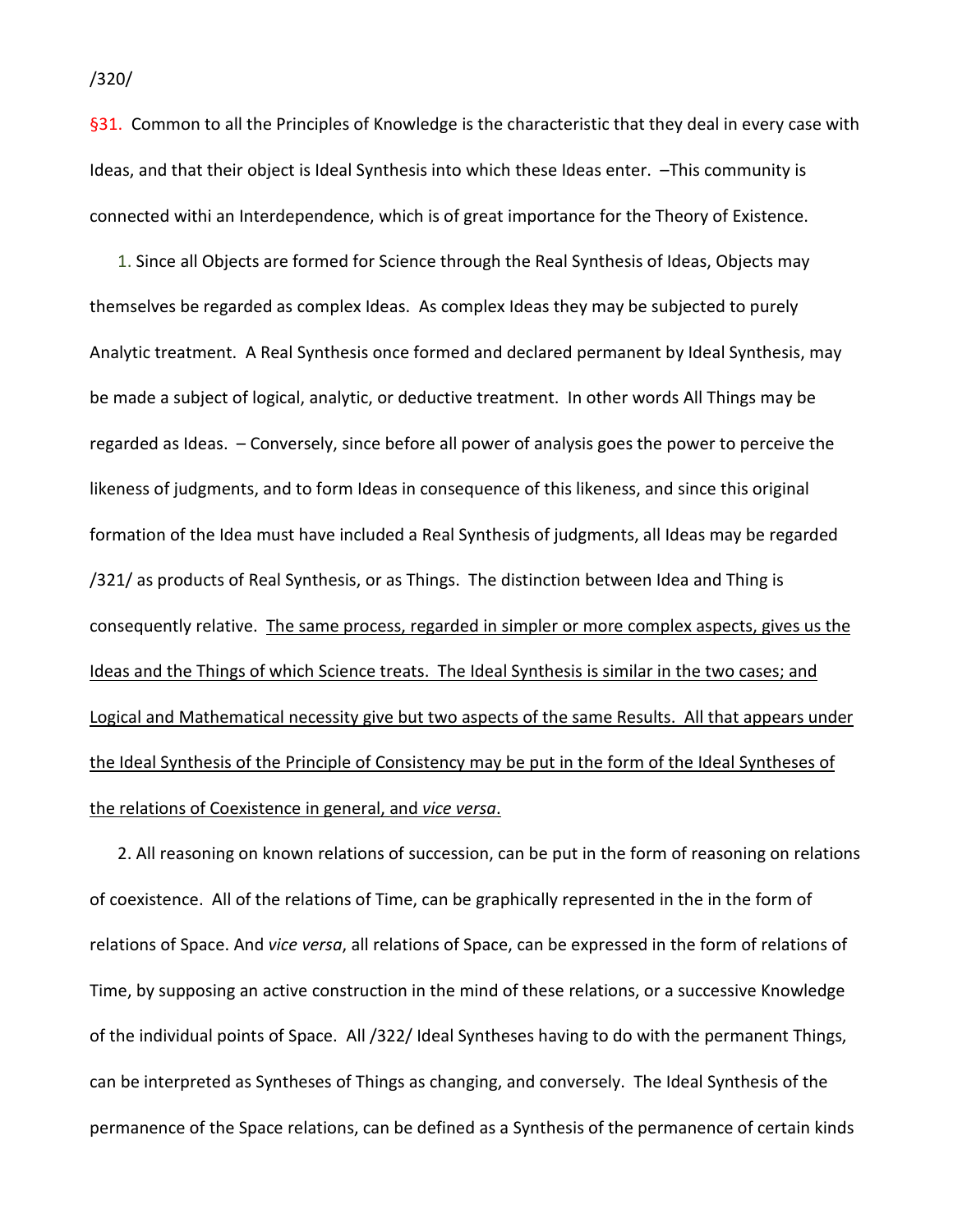of sequence. And permanence of recurrence of sequences can be expressed in terms of permanent Space-relations. The Synthesis of Things as Things can be interpreted as a realized Synthesis of Substance; and the Synthesis of Substance as the completed Synthesis of Things. The Synthesis of enumeration can be translated into the form of Time, and the measurement of Time accomplished through the Synthesis of Enumeration. - The Synthesis of Mathematical Necessity, can be translated into the form of the Synthesis of Physical Necessity, and conversely. Hence also, by the last section, the Synthesis of Physical Necessity can be translated in terms of the Synthesis of Logical Necessity, an conversely. The distinction of these three Ideal Syntheses is relative in respect of their Results. /323/

3. All Objects, Ideas, Events, and the syntheses by which they are made what they are, may be regarded in the aspect of Worth or Worthlessness. The aesthetic treatment may be applied to all phenomena. The postulate of discussion of aesthetic questions is that the Things have a true Worth in relation to Consciousness. – In like manner all Things and Processes, all Ideas and Events, may be regarded and judged in their Ethical significance, in relation to the conflict of Good and Evil. All the Syntheses of the other Principles of Knowledge give material to these two critical Principles, for their judgments. Conversely however the Results of these Syntheses may be made the subject of the Syntheses of the other Principles of Knowledge; and Ethics or Aesthetics may be treated as physical, as logical, or as mathematical sciences.

4. In fine then, the Principles of Knowledge have this Interdependence, that though the operations are different /324/ in the different cases in a greater or less degree, the Results of any one of the Syntheses may be seen under the form, or expressed in the terms of anyone of the other Syntheses. Therefore the Principles of Knowledge are Ideal Syntheses of coordinate value, similar aim, and like character, whose connection is such that all Objects of one of them can be regarded as falling within the circle of anyone of the others. No one of them is deducible from any one of the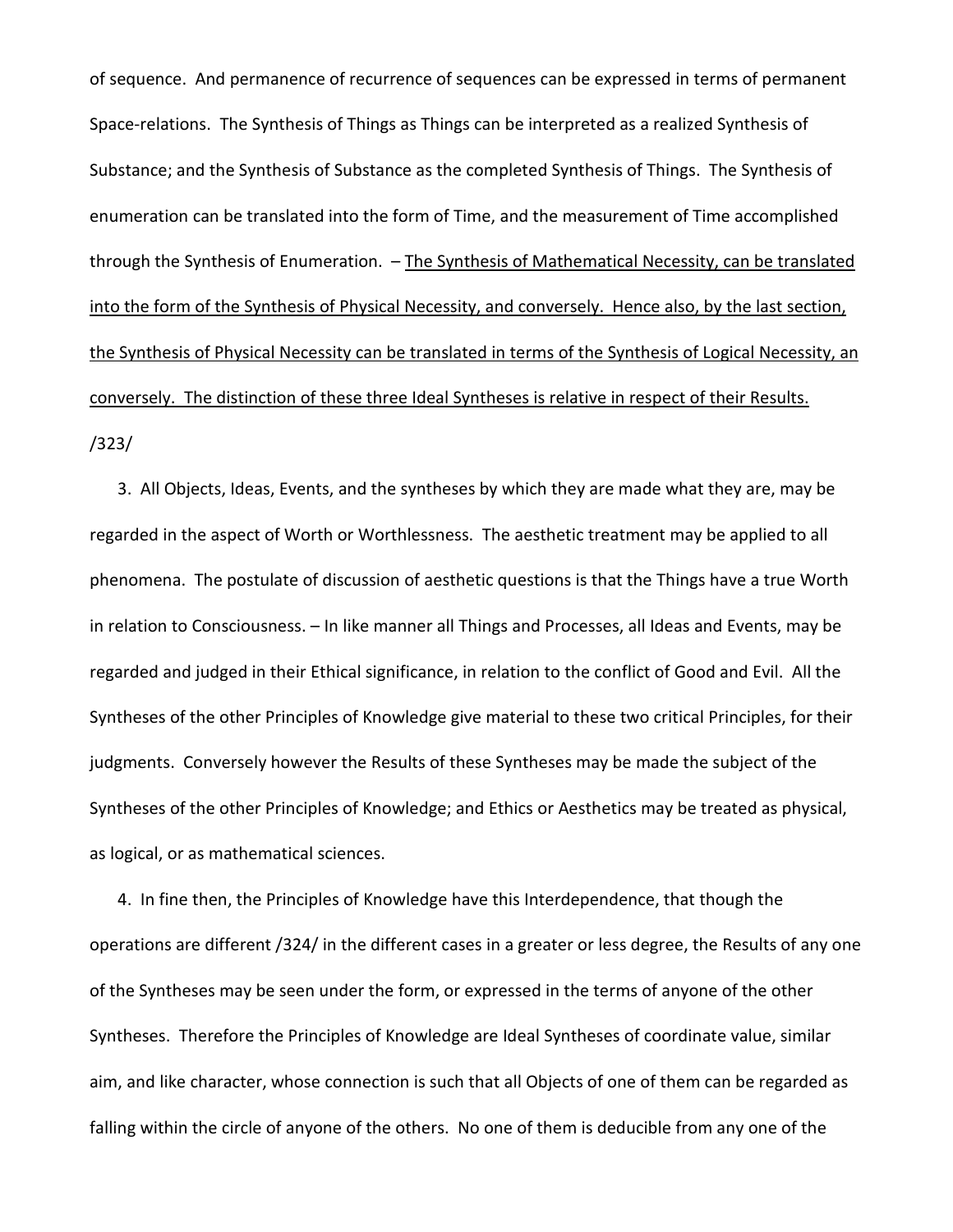others as from a higher Principle. Yet no one of them is complete in itself as an account of our Syntheses of Knowledge. Of the Objects of each it may be said that they are not fully determined till they have been examined in the light of all the others.

5. Brief as this statement is, we needed the whole of the previous discussion to be able to make it. Not otherwise could the field of Knowledge have been rightly mapped out, nor the scope of the various Ideal Syntheses understood. – The consequences of the investigation are we believe of no incon- /325/ siderable importance. – First then we solve, if our conclusion is right, the old dispute on the connection of Reason and Cause. The Principles that govern these two conceptions are independent and coordinate. The Principle of Sufficient Reason is not the Principle of Causation; nor is one higher than the other. But all Results obtained through the one may be interpreted in terms of the other. All Results whose Necessity is Physical, may be regarded as if their Necessity were logical and conversely. – Secondly, applying this to the conception of the World at large, one may regard the World as a Logical Whole, or as a Physical Whole, according to his mode of Synthesis at the time. Each Synthesis will be true; and if they be not confused together, no error can arise. – Thirdly, in the matter of Mathematics, we answer the question as to whether this Science is Synthetic in the narrower sense, or Analytic in its procedure. From our standpoint we can say, that all new /326/ conceptions are introduced synthetically, but that all operations on the basis of Results, are analytic; and that in so far as regards Results, it is equally easy to regard them as Ideas or as Things. – These and many other like consequences flow from our theory of the nature and extent of Knowledge. To enumerate we have not time. The principal one, and that which concerns us chiefly, at the close, is the Concept of Existence.

§. 32. If the common error of Systems has been their one-sided view of the nature of Existence, some regarding it as purely Logical, others as purely Physical, others as purely Ethical; some treating it in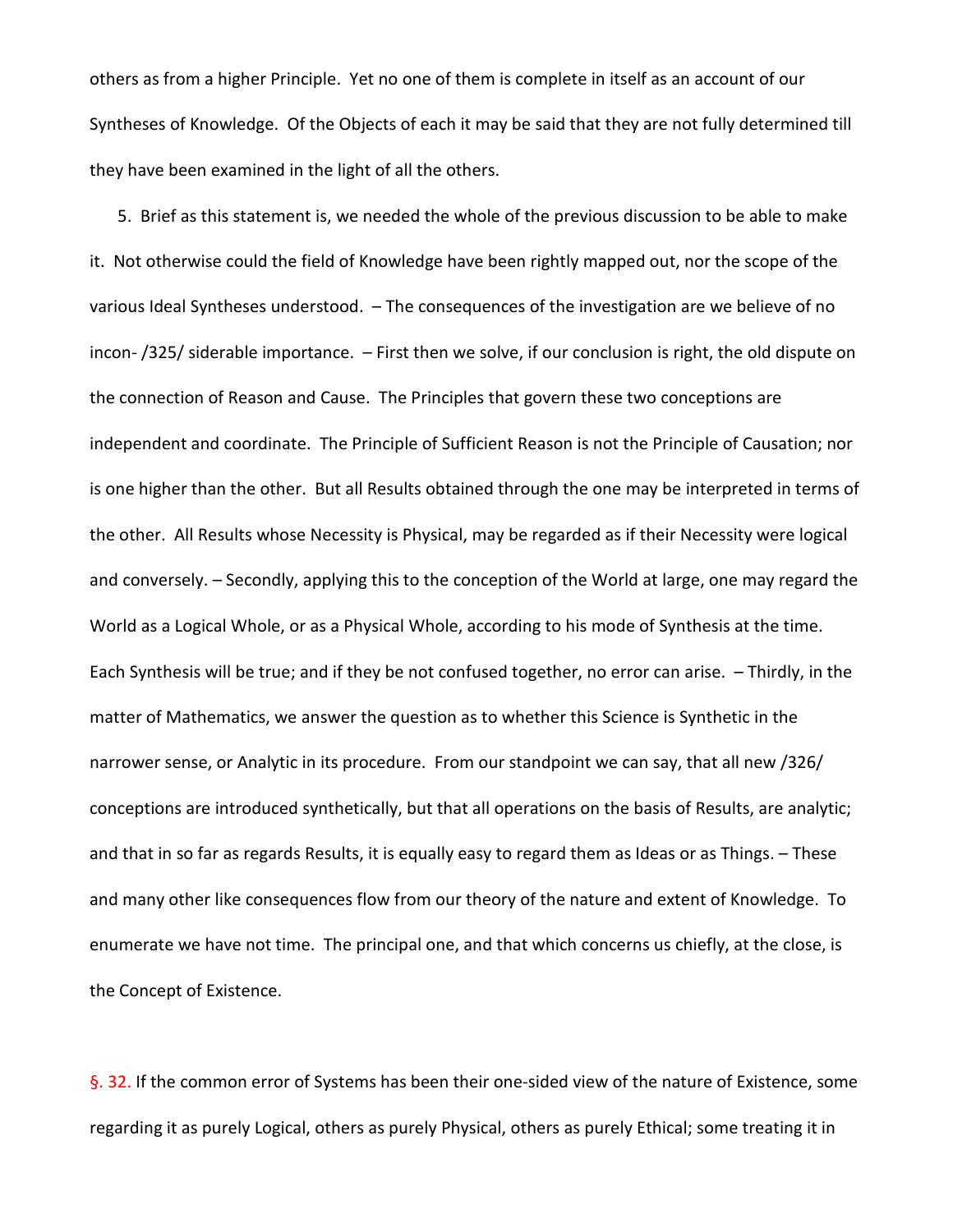the Mathematical form until it seemed but a dead formula, others interpreting it in Aesthetic symbolism that became lost in obscurity; we would seek for our part to avoid these errors by declaring all the mentioned aspects to be Ideal Syntheses of the World as a Whole, equally justified, /327/ equally arbitrary, and equally passing the bounds of experience. We would define our Results then somewhat as follows.

1. Existence, as the Object of Knowledge, is given primarily in the individual Act of Knowledge. As thus given it is not external to Consciousness, but is very Consciousness itself; it is not in relation, but is given as absolute; it is not the source of anything else, but is purely self-identical. In it there is the content of Feeling or of Abstraction, which content however is not known as Feeling (i.e. distinct from Abstraction) nor as Abstraction (i.e. distinct from Feeling[)]; but purely as an identity of present ideas.

2. Existence, as given secondarily through Synthesis, Real Analytic and Ideal, of the content of many Acts of Knowledge, is given not as external or foreign to Consciousness, but as Ideas in themselves, i.e. as Ideal Possible Content of an indefinite /328/ number of Acts of Knowledge past or future.

3. The Ideas in Themselves, products as they are of Synthesis, and not data of direct Knowledge, are classed according to their complexity, as Ideas or as Things. But all Things may be viewed as Ideas, and all Ideas as Things.

4. The World, as given as a concept or Idea by the various kinds of Ideal Synthesis, can never be an object of direct Knowledge. But as an Object of Synthesis, it can with equal truth be regarded as an Idea in Itself, as the Existent in Space, as the Whole of parts, as the Existent undergoing Change, as the Substance whose Accidents alone Change, as the Theatre of Physical Law, as the Object of Worthconsideration as the scene of the conflict of Good and Evil. – Real then, in so far as the World is real, is Logical Sequence; real is Mathematical Connection; real is Causal Uniformity; real is Worth; real is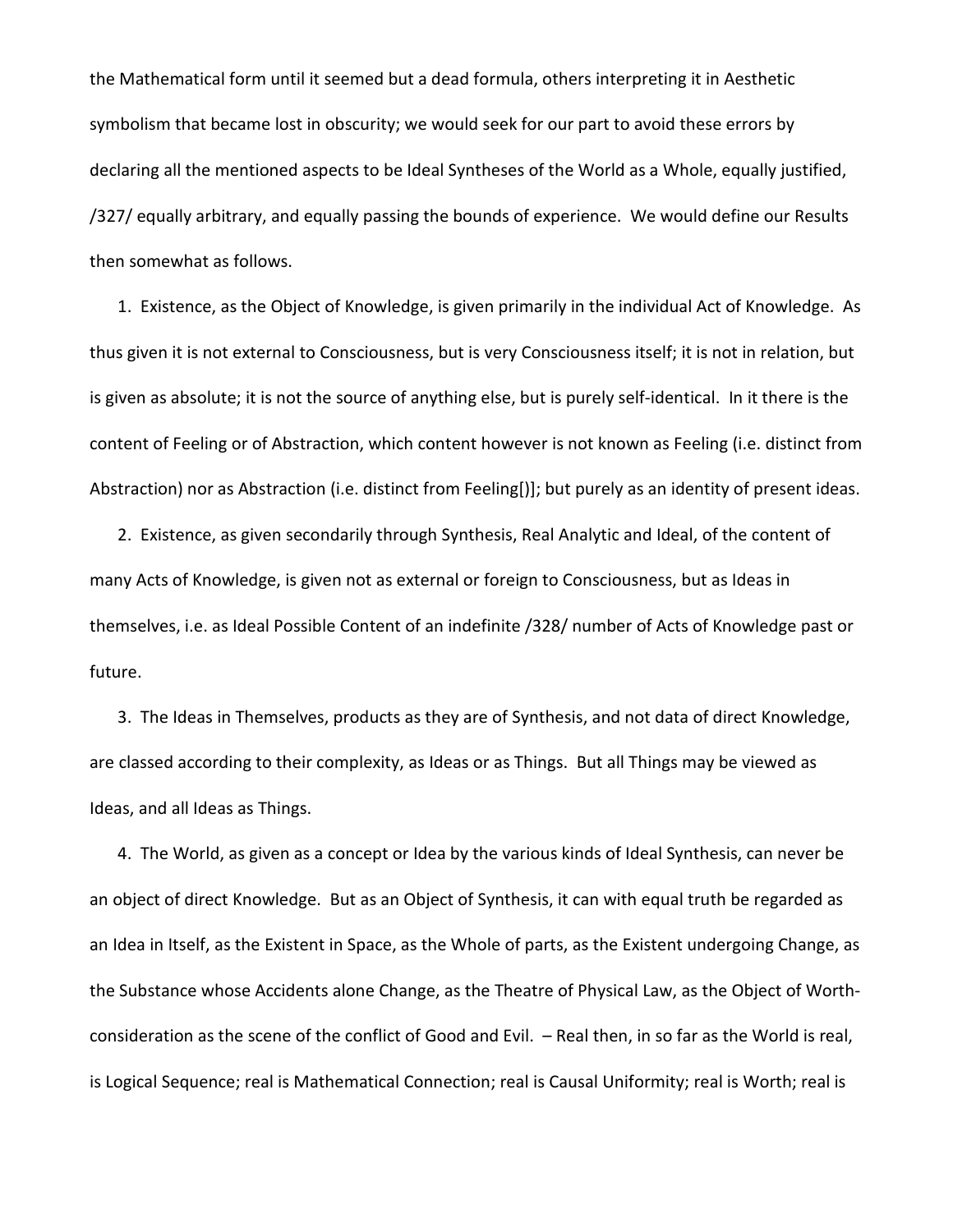Right. No one of these can claim more than a synthetic reality; and no one possesses more reality than the others.

## /329/

5. All Externality of Existence has meaning only from the standpoint of Synthesis; and it means not the quality of being foreign to Consciousness, but the quality of being, as Existence in Real or Ideal Synthesis, independent of this or that mode of consciousness, and relatively or absolutely stable as a Synthesis or as a permanently possible content of Knowledge. In this sense then, and in this only are Space and Time, and Things in Space and Time, and the connections of Things in Space and time, external to Consciousness. Thus is answered the question which from time to time has risen in our discussion as to the externality of things.

6. Since all our Knowledge of Existence is either direct Knowledge of the content of one Act, or Knowledge of the Synthesis of many Acts; and since we find no other Knowledge of Existence in us, it follows that all Knowledge of Existence is in Experience; and that the Sciences of Ex- /330/ perience alone give us truth as to the Nature of individual things, just as Philosophy alone discusses the nature of experience as a whole.

7. And the sum of all is the very old truth: Existence is Consciousness, and the limits of Consciousness can never be transcended. If on the one hand we cannot in the least determine what and how various kinds of Consciousness may exist, we can on the other hand form no notion of things foreign to Consciousness and yet Existent.

\_\_\_\_\_\_\_\_\_\_

These are our Results. And if we have not been able to determine the external and determining causes of the Synthesis of the Principles of Knowledge, our inability lay in the nature of the case. – Yet because we have called these Syntheses arbitrary; we would not have it supposed that they are